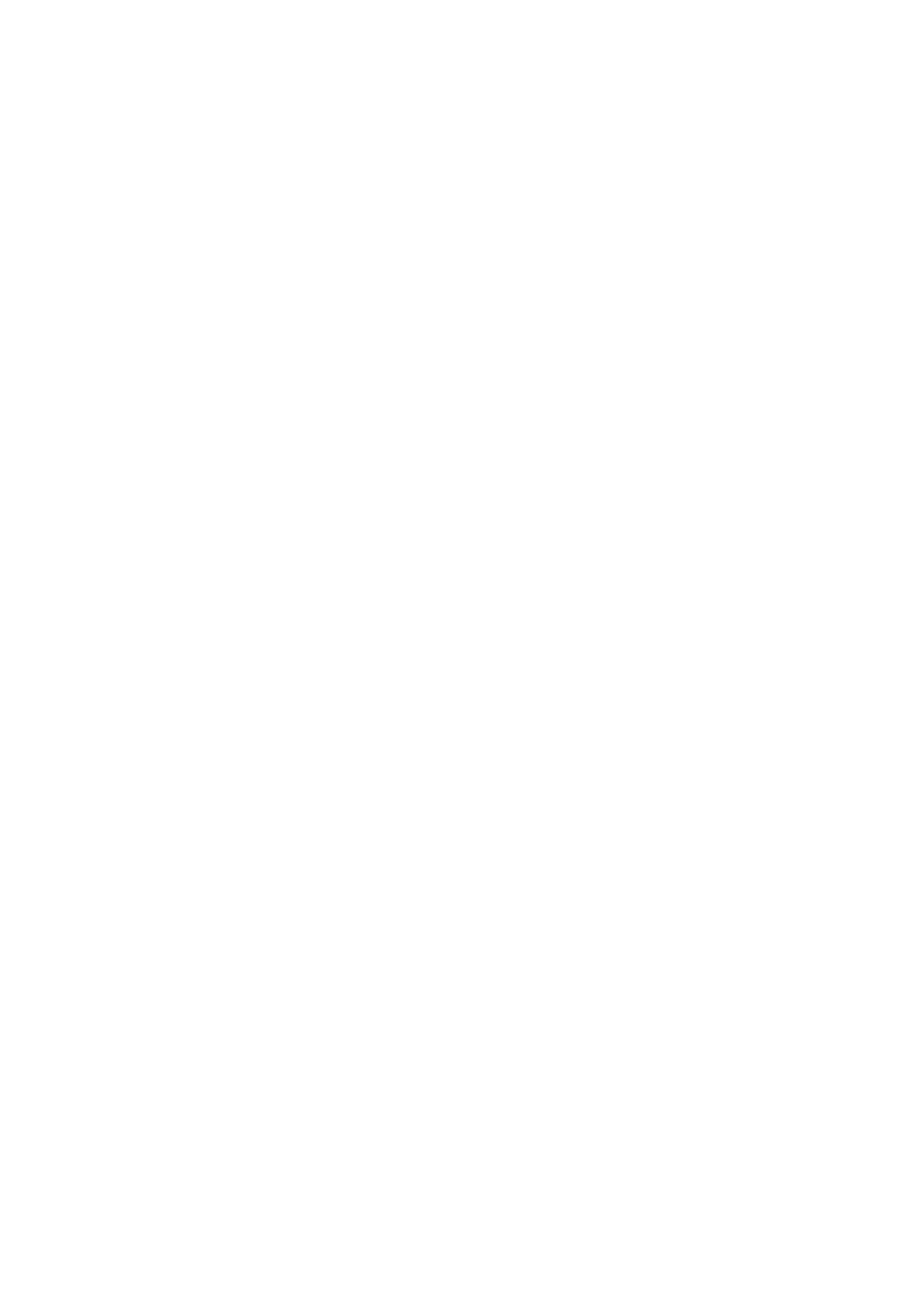

Food and Agriculture Organization of the United Nations

World Health Organization

2005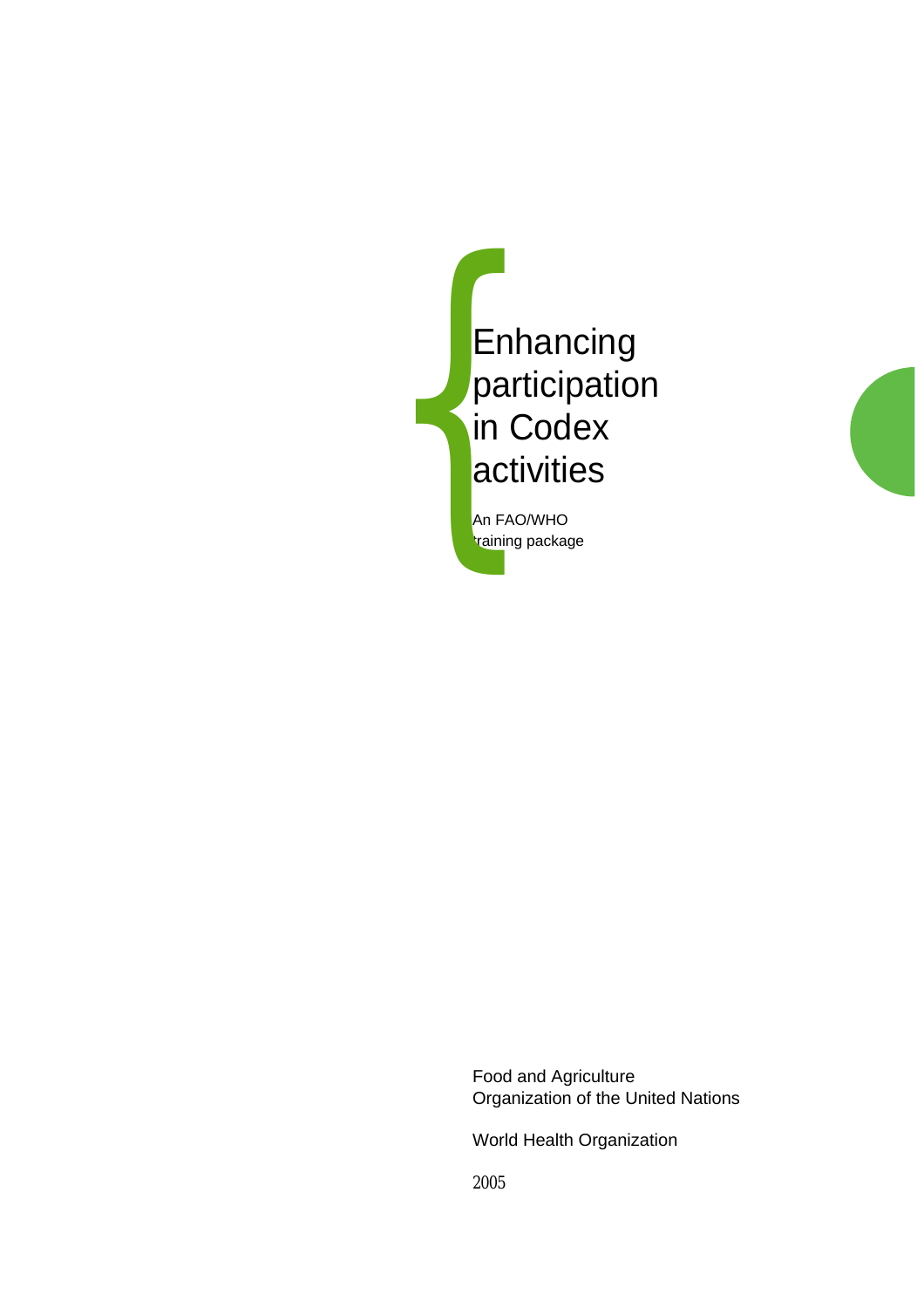All rights reserved.

Reproduction and dissemination of material in this information product for educational and other non-commercial purposes are authorized without any prior written permission from the copyright holders provided the source is fully acknowledged. Reproduction of material in this information product for resale or other commercial purposes is prohibited without written permission from the copyright holders. Applications for such permission should be addressed to the Chief, Publishing Management Service, Information Division, Food and Agriculture Organization of the United Nations, Viale delle Terme di Caracalla, 00100 Rome, Italy or by e-mail to copyright@fao.org; or to World Health Organization Press, 20 Avenue Appia, 1211 Geneva 27, Switzerland, or by e-mail to permissions@who.int.

© FAO/WHO 2005

The designations employed and the presentation of the material in this publication do not imply the expression of any opinion whatsoever on the part of the Food and Agriculture Organization of the United Nations nor of the World Health Organization concerning the legal or development status of any country, territory, city or area or of its authorities, or concerning the delimitation of its frontiers or boundaries.

All reasonable precautions have been taken by the Food and Agriculture Organization of the United Nations and the World Health Organization to verify the information contained in this publication. However, the published material is being distributed without warranty of any kind, either express or implied. The responsibility for the interpretation and use of the material lies with the reader. In no event shall the Organizations be liable for damages arising from its use.

WHO Library Cataloguing-in-Publication Data

Food and Agriculture Organization of the United Nations. Enhancing participation in Codex activities –

An FAO/WHO training package.

1.Food - standards 2.Food industry - standards. 3.National health programmes 4.Guidelines 5.Teaching materials I.World Health Organization II.Title.

ISBN 92 4 159349 0 (NLM classification: WA 695) ISBN 92 5 105277 8

For further information, please contact:

Food Quality and Standards Service Food and Nutrition Division Food and Agriculture Organization of the United Nations Viale delle Terme di Caracalla, 00100 Rome, Italy Fax: (+39) 06 57054593 E-mail: foodquality@fao.org Web site: www.fao.org/es/esn

or

Department of Food Safety, Zoonoses and Foodborne Diseases World Health Organization 20, Avenue Appia, CH-1211 Geneva 27, Switzerland Fax: (+41) 22 7914807 E-mail: foodsafety@who.int Web site: www.who.int/foodsafety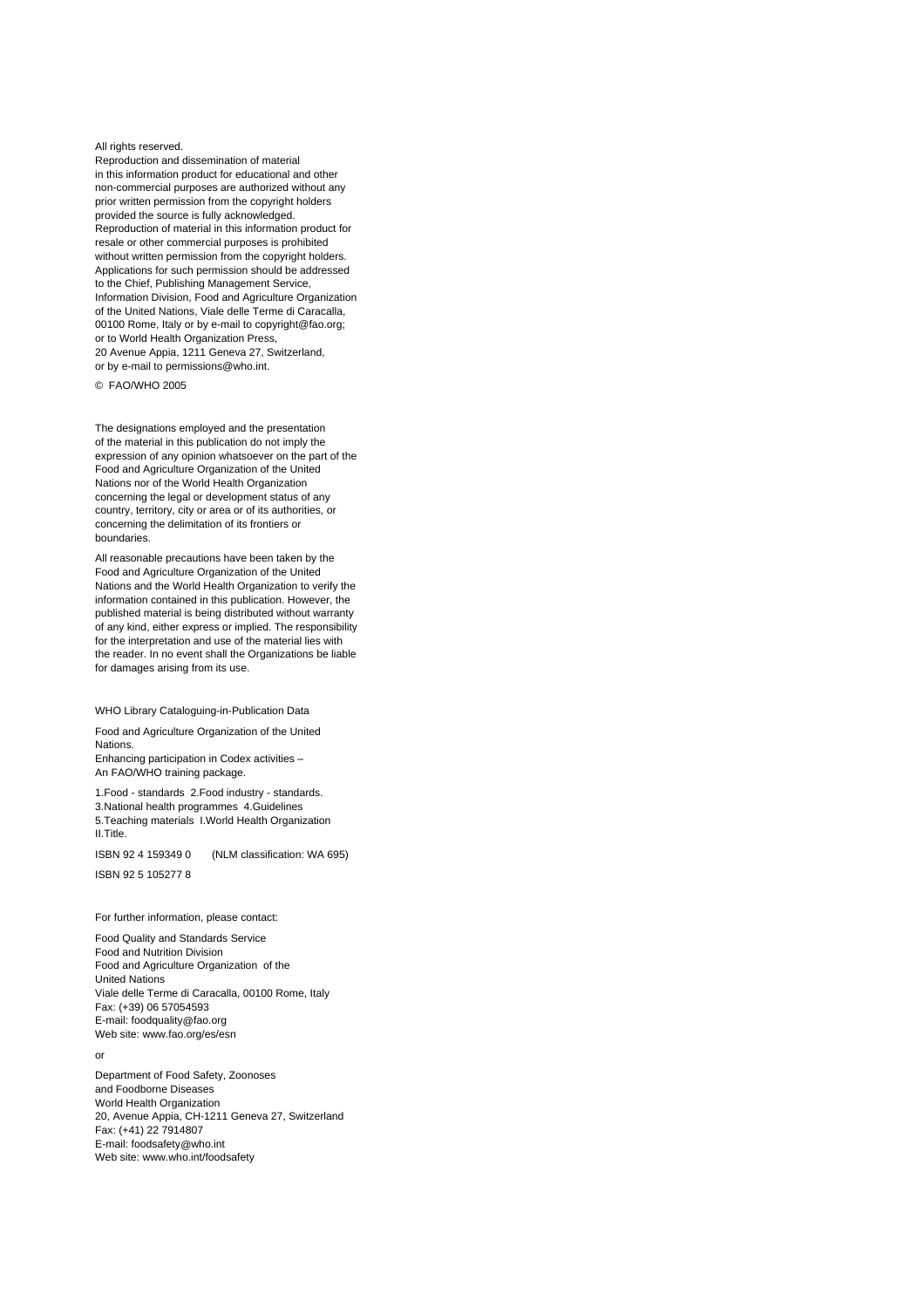## Contents **{**

- iv Acknowledgements
- v Foreword
- viii Summary
- xi Abbreviations
- 1 Section 1: Establishing and maintaining national Codex activities
- 21 Section 2: Understanding the organization of Codex
- 105 Section 3: Basics of national Codex activities
- 153 Section 4: Scientific basis for Codex work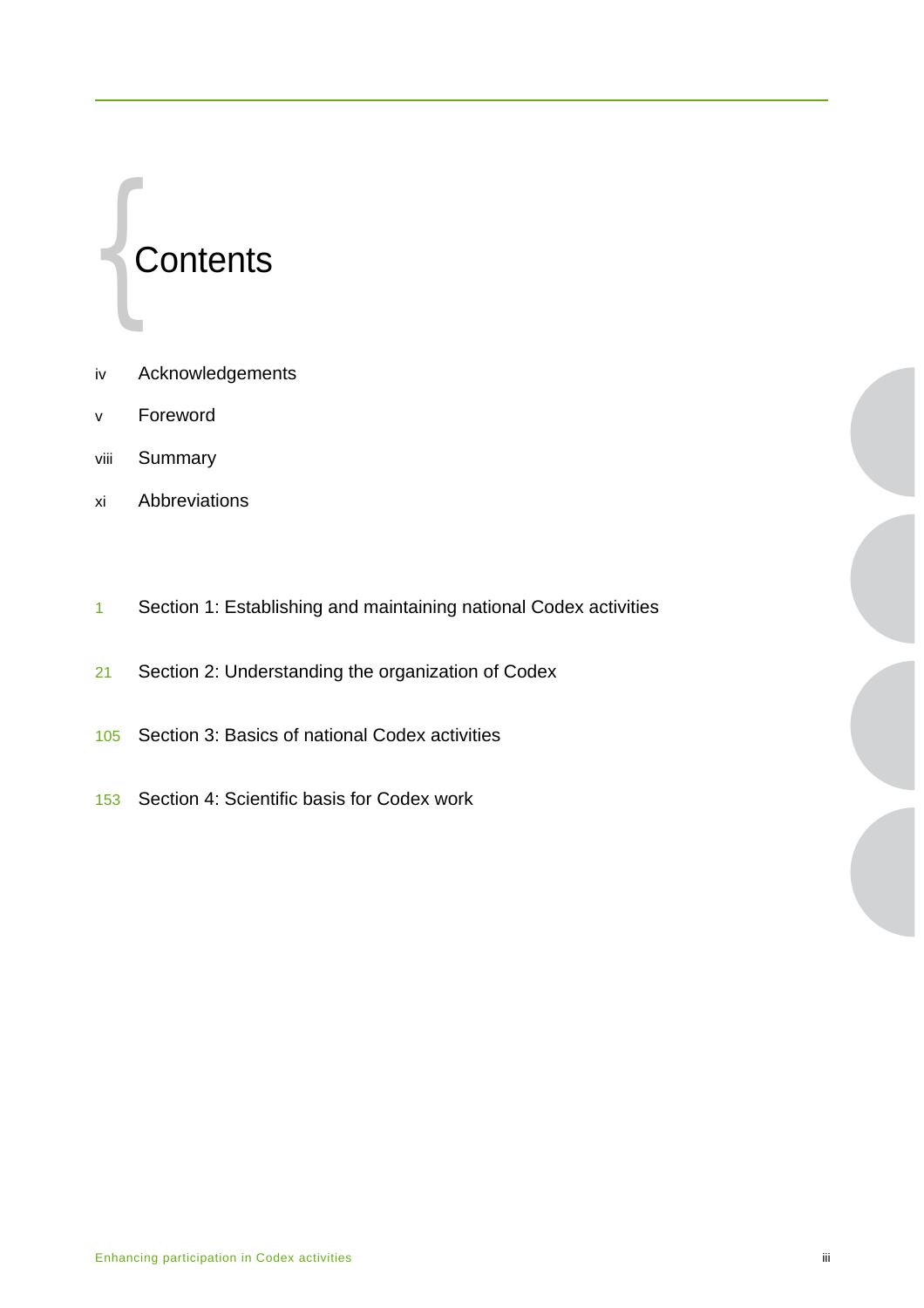

FAO and WHO would like to thank the Governments of Canada and Switzerland for their generosity in making available expertise during the development of this training package, and in providing financial support to assist in the field testing and translation of the material into other languages.

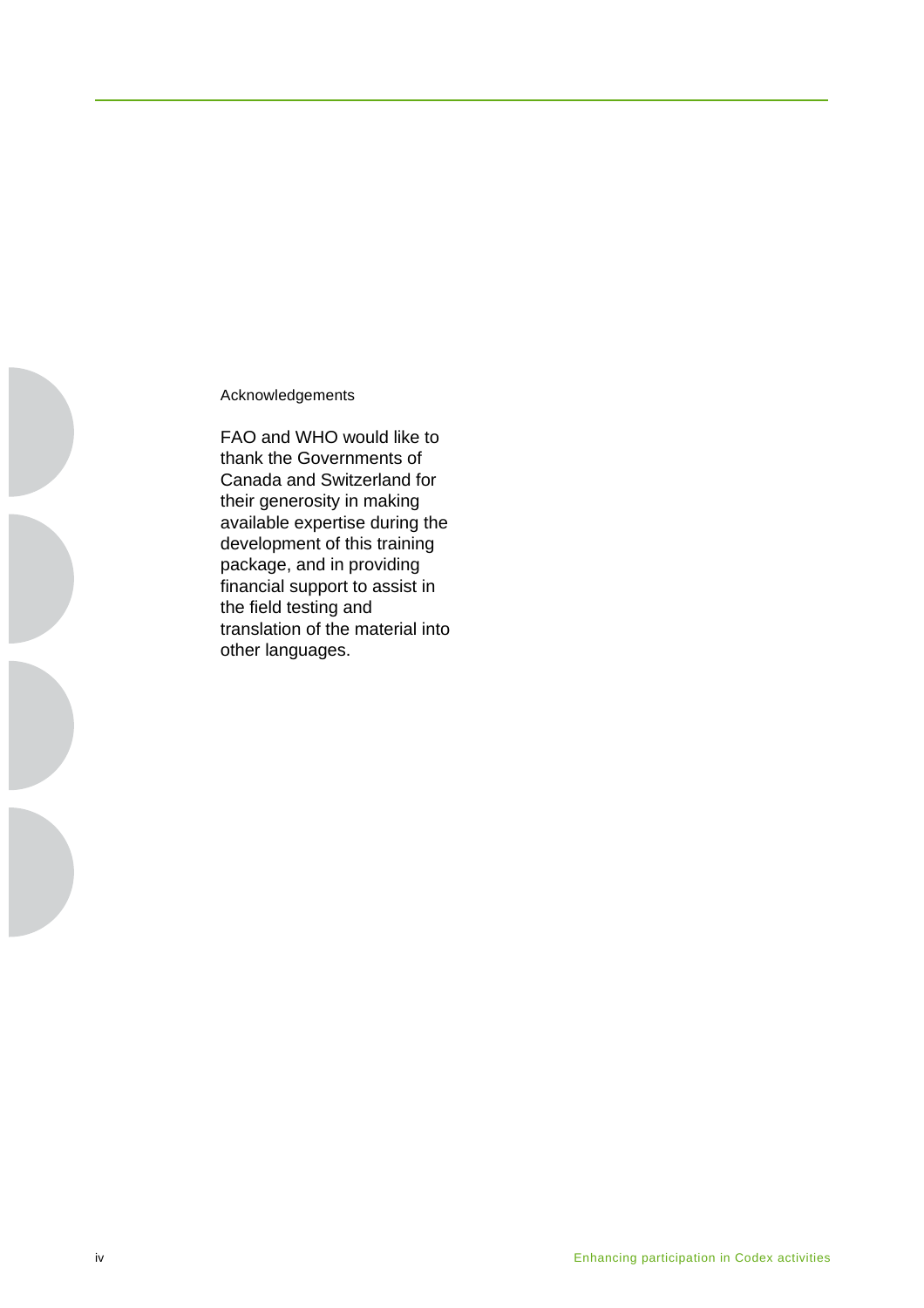## Foreword **{**

#### FAO, WHO and the Joint Food Standards Programme

The Codex Alimentarius Commission was established by FAO and WHO to develop international food standards, guidelines and recommendations to protect the health of consumers and to ensure fair practices in the food trade. This collection of food standards, entitled the "Codex Alimentarius", or the food code, has become the global reference point for consumers, food producers and processors, national food control agencies and the international food trade. This code has had an enormous impact on the thinking of food producers and processors, and has enhanced awareness among end users – the consumers. Its influence extends to every continent, and its contribution to the protection of public health and fair practices in the food trade is immeasurable.

The responsibility for developing the standards that are adopted into the Codex Alimentarius rests with the Codex Alimentarius Commission and its subsidiary bodies. These standards are science-based and are elaborated taking into consideration the expert advice provided by joint expert committees established by FAO and WHO, such as the Joint FAO/WHO Expert Committee on Food Additives (JECFA), the Joint FAO/WHO Meeting on Pesticide Residues (JMPR) and the Joint FAO/WHO Expert Meetings on Microbiological Risk Assessment (JEMRA), or by ad hoc expert consultations such as the Joint FAO/WHO Expert Consultation on Evaluation of Allergenicity of Genetically Modified Foods (2001).

FAO and WHO also complement the Commission's activities through their capacity-building programmes. In order to be in a position to enact Codex standards, countries need adequate food legislation, as well as a technical and administrative infrastructure with the capacity to implement it and ensure compliance. For many years, FAO and WHO have been providing assistance to developing countries to enable them to take full advantage of the work of the Codex Alimentarius Commission.

In order to participate fully, and take advantage of such participation, countries that are Members of the Commission should have solid knowledge of how it is organized and functions and, further, should understand the support provided to it by FAO and WHO through the provision of scientific advice and capacity-building projects and activities. It is also recognized that a strong national Codex framework facilitates not only the national Codex process, but also contributes to a strengthening of national food safety control systems. In this context, FAO and WHO have developed this training package.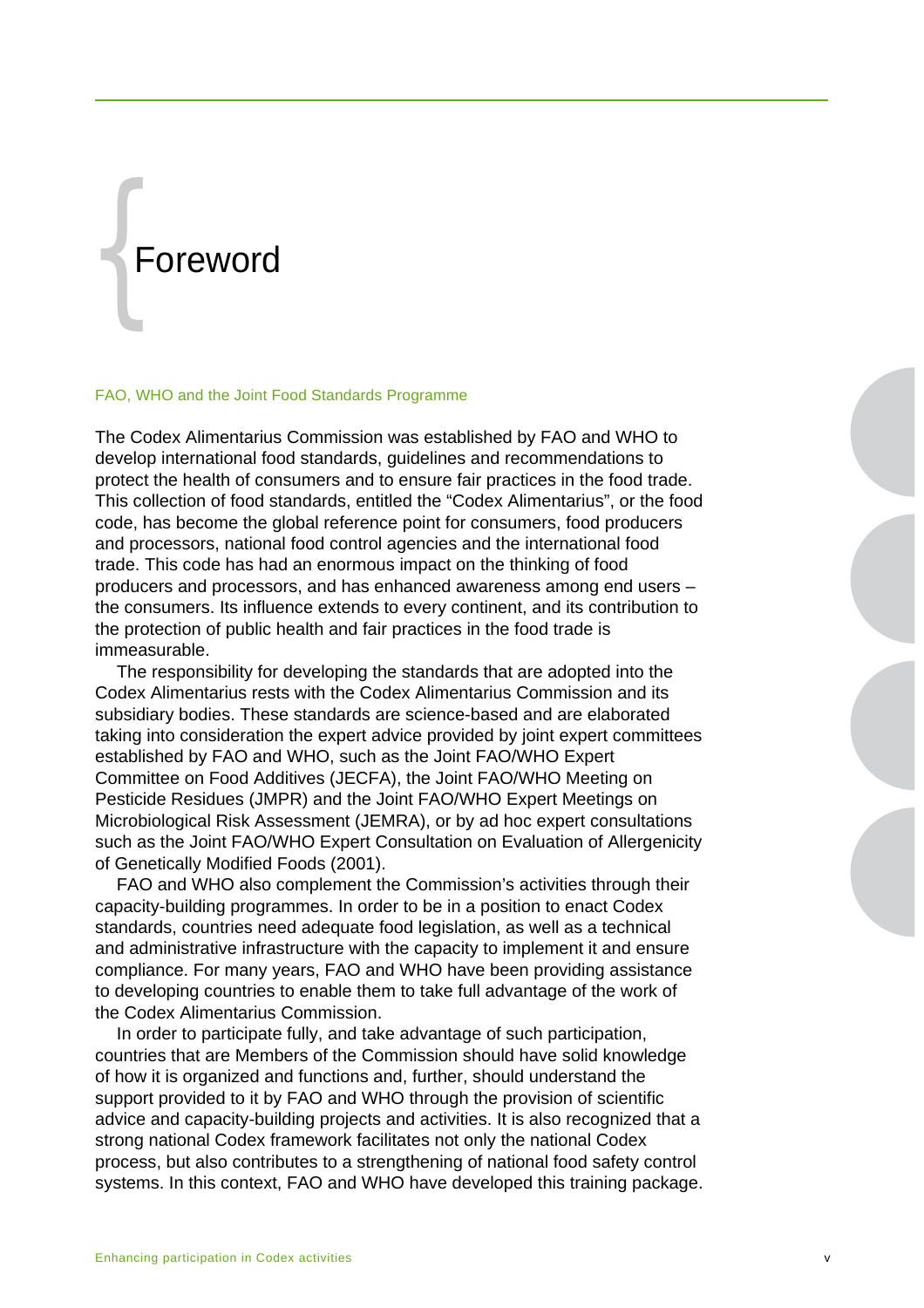The reference material drawn on to prepare this training package was available at the time of publication. As the Codex Alimentarius Commission and its subsidiary bodies meet regularly, more up-to-date material may become available before the training package can be updated. Such information may be found on the Codex Web site: www.codexalimentarius.net. Structure of the training package

This package serves two purposes. First, it provides a step-by-step guide for use by countries that are becoming involved in Codex work and are developing a national framework to support this involvement. Second, it provides information that can be used by countries to develop training programmes to suit their specific needs and thus enhance their capability to participate in the work of the Codex Alimentarius Commission. The package identifies and provides information in the form of modules with relevant visual aids, grouped around distinct themes. This structure provides the flexibility to develop a training programme to meet the needs of a specific country, by allowing the organizer of the training to select those modules that contribute to the achievement of the training objective.

#### How to use this package

This package is intended primarily for use by individuals who need to provide information, in a condensed form, to limited audiences composed of ministers and/or senior government officials, and for those who provide training on Codex and the international food standard-setting process. This includes, but is not limited to, consultants, national Codex Contact Points and individuals in observer organizations, including those representing food industry and consumer groups, who have responsibility for coordinating input into Codex work. The material in this package will also be of use to others such as policymakers and academia involved in developing or strengthening national food safety systems based on Codex standards.

The package is composed of four sections, each section having a common theme and containing a number of modules related to that theme. Each module generally consists of: printed material on the subject of the module, including sample documents or case studies; a list of reference material; practical exercises; and suggested text for visual aids. The package includes a CD-ROM containing the visual aids and other relevant reference materials.

The package has been designed to permit flexibility in customizing a training programme to meet the needs of a specific country. In developing a customized training programme, trainers should have a clear idea of the desired outcomes. This will enable them to identify which sections and/or modules provide the material relevant to the achievement of the training objective. For example, a Codex Contact Point in a country may need to develop a brief presentation for the purpose of increasing Codex awareness among senior officials or ministers. By selecting information from the appropriate modules, the Codex Contact Point can prepare a presentation outlining the general nature of the Codex Alimentarius, how the country's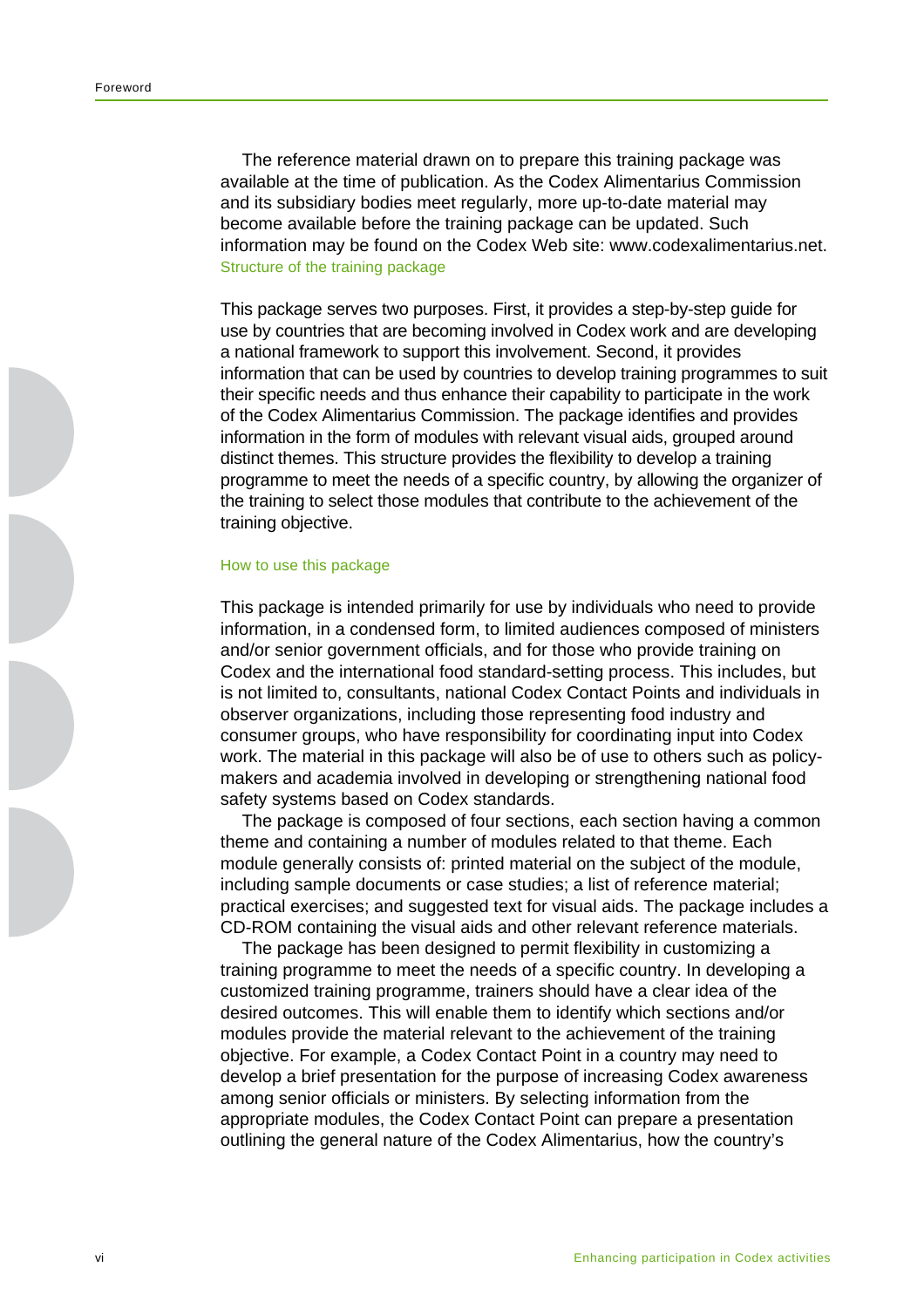Codex process functions, and linkages with the World Trade Organization (WTO) to help highlight the importance of participation in Codex.

The package has been compiled as a training tool that can be adapted for use in field training. Each module has been developed so that any or all parts of the module can be reproduced (e.g. photocopied) by the trainer to provide handouts to participants. Furthermore, each module contains proposed text for visual aids that can be used as they are or can be modified by the trainer to suit a specific situation. The related practical exercises may be used to reinforce the training objective.

#### Getting started

The introductory first section, Establishing and maintaining national Codex activities, is designed to outline the initial steps to be taken to establish a national framework in order to participate in Codex. It outlines the considerations that should be taken into account in establishing a programme, including the importance of identifying which government ministries have a constitutional role in food safety, and how these ministries will communicate. This component of the package is designed primarily for working directly with the national Codex Contact Point and support staff to facilitate the setting up and functionality of the country's Codex involvement. While the focus is on the initial setting up of the Codex programme, this section also contains general advocacy information that is useful to ensure continued government support, seek additional resources, etc.

The remaining sections are intended for the conduct of training in those countries that have identified a Codex Contact Point and wish to enhance the functioning of the Codex Contact Point and national Codex framework.

Sections 2 and 3, although designed for a broad audience, should be studied by those involved in the management of the country's Codex programme, including the Codex Contact Point and any support staff.

Section 2 (Understanding the organization of Codex) provides general background information on the Codex Alimentarius and how the Codex Alimentarius Commission

is organized to undertake its standard-setting work. The section covers the structure of

the Commission and its subsidiary bodies, terms of reference of the subsidiary bodies,

the process of standards elaboration, and an outline of procedures at sessions of the subsidiary bodies.

Section 3 (Basics of national Codex activities) provides information relating to Codex activities at the national level. It covers the need for the government ministries, departments or agencies with a constitutional mandate to be involved in the national Codex programme. The functions of Codex Contact Points and national Codex structures are elaborated, criteria for building national delegations are suggested, and the responsibilities of delegations are identified. Guidance on developing a national consultative process is also

<sup>1</sup> Joint FAO/WHO publication, provisional edition. 2005.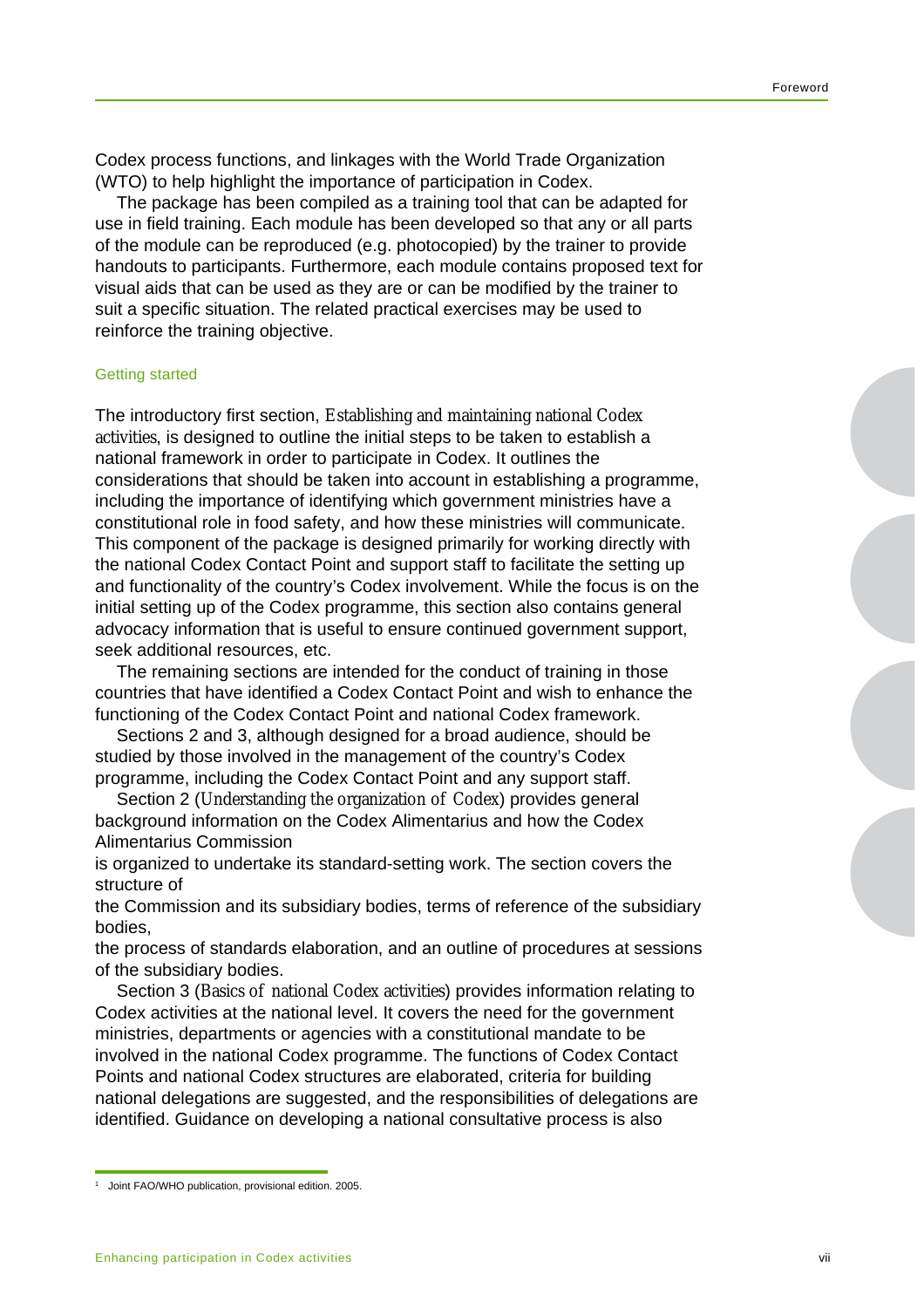provided, as is guidance on developing national positions. This section emphasizes that participation in Codex is not attendance at a meeting, but involves a number of activities prior to leaving for a meeting such as the review of working documents, appropriate consultation and the preparation of written comments.

Section 4 (Scientific basis for Codex work) provides information on the use of scientific and other expert advice in the elaboration of Codex standards. It covers the purpose and functions of the permanent expert bodies (e.g. JECFA and JMPR), the role and functions of JEMRA and ad hoc expert consultations, and the availability of different types of expert advice. The focus of this section is to provide information on the risk analysis terminology used in Codex, and on how the various scientific advisory functions work, but it is not intended to provide guidance on how to conduct a risk analysis. Guidance for member countries on the conduct of a risk analysis at the national level is provided in the FAO/WHO Food safety risk analysis – An overview and framework manual. 1 **.**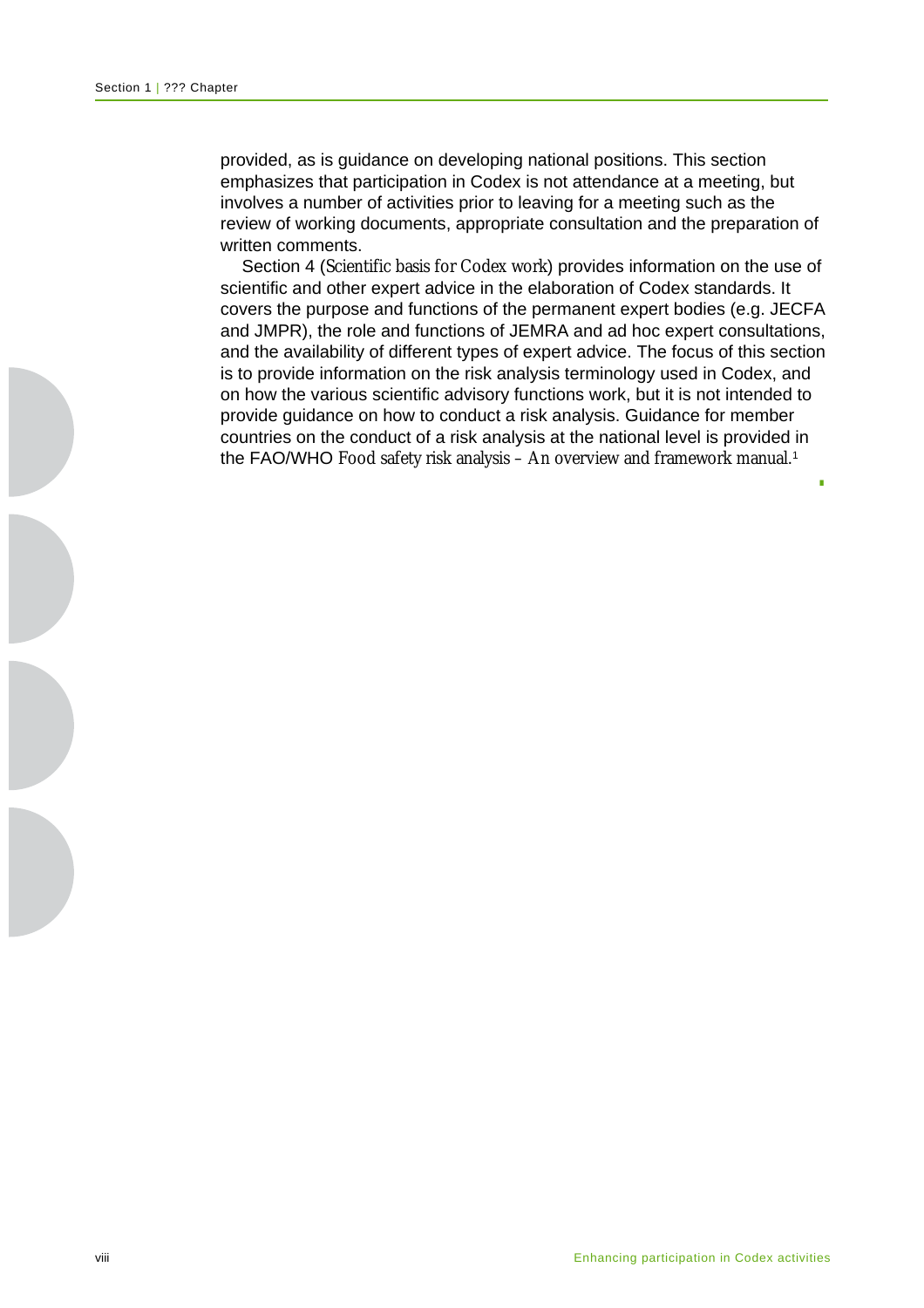## Summary **{**

#### Section 1: Establishing and maintaining national Codex activities

Module 1.1 / Why should my country be involved in Codex? Outlines the importance for countries of becoming involved in Codex, and the significant role of the FAO/WHO coordinating committees.

Module 1.2 / My country wants to be involved in Codex, what should be done? Outlines the steps to be taken when deciding whether a country should become involved in Codex, suggests who should be involved in the decisionmaking process, and provides guidance on how a country becomes a Member.

Module 1.3 / What resources do we need? Helps countries to determine their minimum resource requirements.

Module 1.4 / What are the first steps my country should take to participate in Codex work?

Designed to help countries identify which ministries should be involved in the implementation of a national Codex programme, addressing issues related to national Codex committees/structures, coordination and networking with other Codex Contact Points, particularly other Codex Contact Points in the same region.

#### Section 2: Understanding the organization of Codex

Module 2.1 / Codex: a historical perspective Provides a brief history of food standard setting and of the establishment of the Codex Alimentarius Commission.

#### Module 2.2 / What is Codex?

Reviews the mandate of the Codex Alimentarius Commission and examines key statutes, particularly those related to membership and Rules of Procedure.

#### Module 2.3 / How is Codex organized?

Looks at the organizational structure of the Codex Alimentarius Commission, the Executive Committee, the role of the Secretariat and the different types of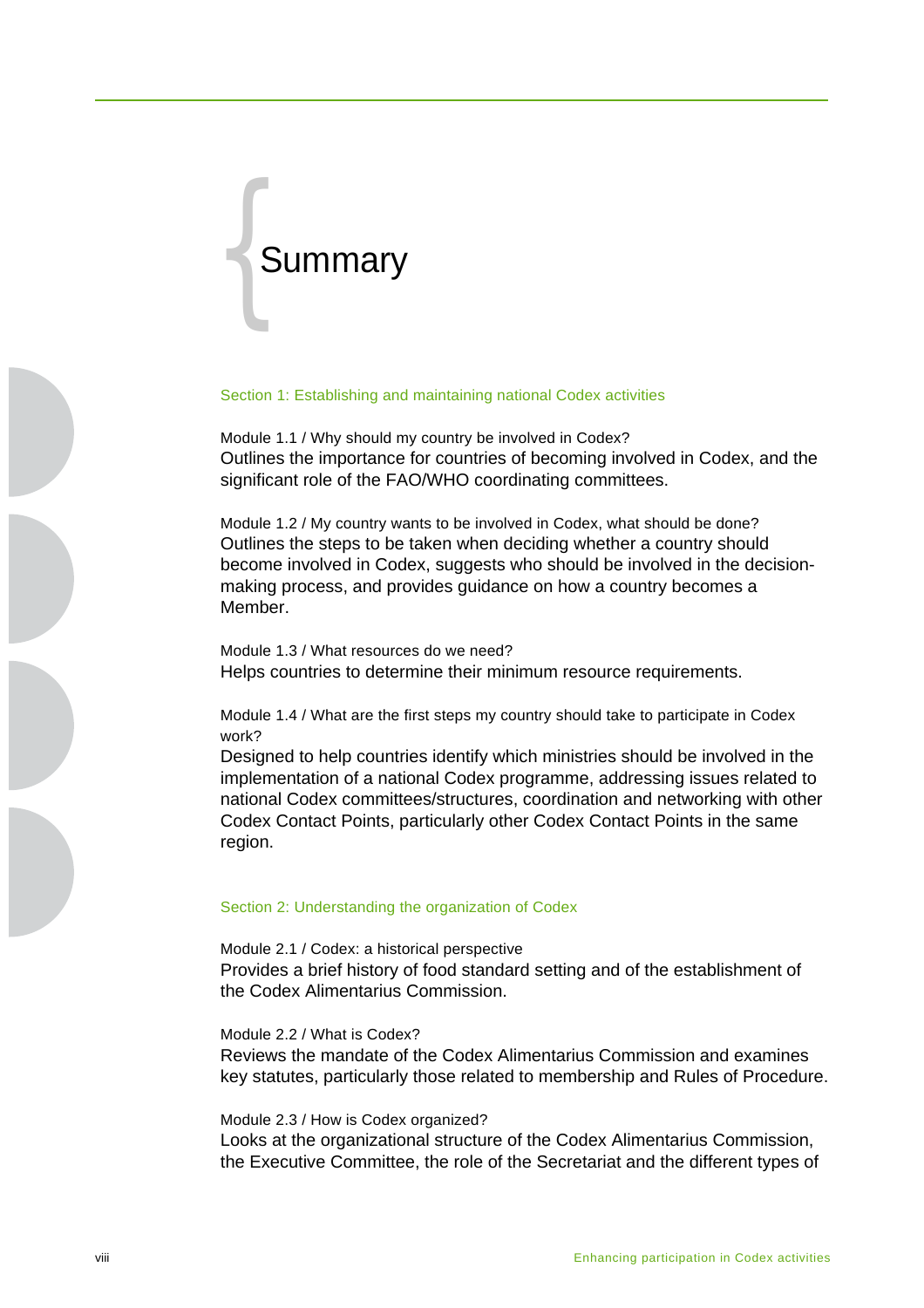committees within the structure.

Module 2.4 / Which committees should my country be involved in? Reviews the terms of reference of the various subsidiary bodies, with a practical exercise designed to facilitate the identification and prioritization of those Codex committees/task forces of most significance to the country in which the training is being conducted.

Module 2.5 / How do Codex committees function?

Outlines the Rules of Procedure, clarifies the responsibilities of host countries regarding the organization of sessions of subsidiary bodies of the Codex Alimentarius Commission, and provides information on the conduct of meetings including how countries should participate in debates.

Module 2.6 / How does Codex elaborate standards? Outlines the five- and eight-step elaboration process.

Module 2.7 / Understanding Codex documentation The purpose is to demystify Codex documentation. ALINORMS, circular letters and the numbering system of Codex documents are explained.

Module 2.8 / Is there a format for Codex standards? Outlines the format used for Codex standards and the advantages of using this standard format, with a practical exercise for participants to draft a commodity standard for a product relevant to their economy.

Module 2.9 / What is the difference between the Codex Alimentarius Commission and the Codex Alimentarius?

Outlines the scope and nature of the Codex Alimentarius.

Module 2.10 / What is the relationship between Codex standards and WTO? Outlines the linkages between Codex and the Agreements on the Application of Sanitary and Phytosanitary Measures (SPS) and on Technical Barriers to Trade (TBT) of the World Trade Organization.

#### Section 3: Basics of national Codex activities

Module 3.1 / Functions of a national Codex Contact Point Outlines the core functions of a national Codex Contact Point.

Module 3.2 / How to develop national positions on Codex issues Provides guidance on developing national positions on Codex issues, with emphasis on preparation and submission of written comments, also covering issues related to national Codex coordinating structures (e.g. National Codex Committee) and the need for effective consultation. A practical exercise on developing a national position is included.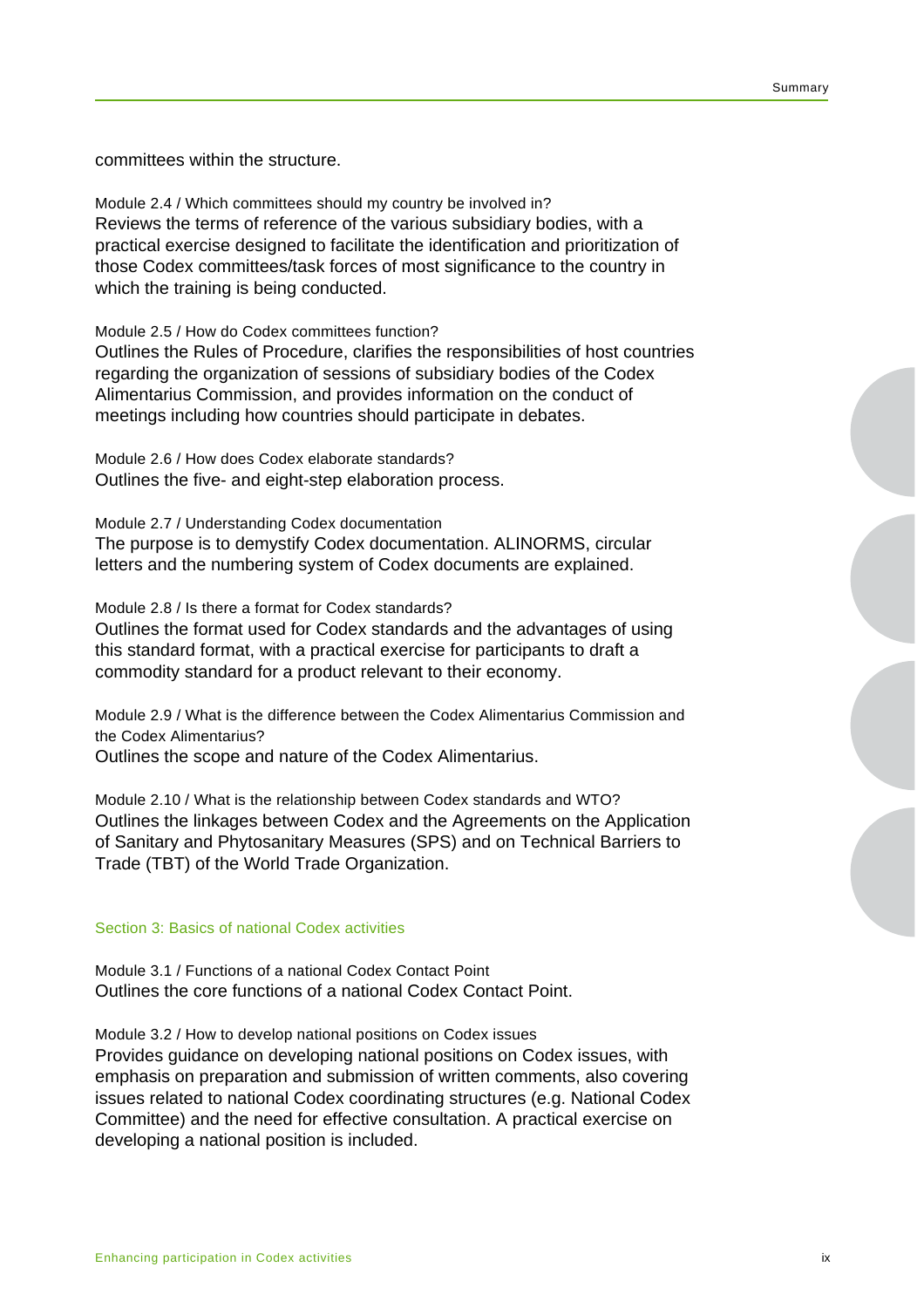Module 3.3 / Considerations for selecting national delegations Provides guidance and criteria to assist in selecting an individual to head a delegation and, if appropriate, and subject to available resources, any other person whose role would be to advise the head of the delegation. Module 3.4 / Organizing Codex documentation

Addresses the receipt and storage of Codex documents, also demonstrating the link between Codex standards and the development of national legislation.

Module 3.5 / What do FAO and/or WHO offer to help implement or make use of Codex standards?

Examines the use of Codex standards as the basis for national food safety legislation or for establishing national food control systems. Appropriate capacity-building activities are identified.

#### Section 4: Scientific basis for Codex work

Module 4.1 / Risk analysis in the framework of Codex Outlines the scientific principles adopted by the Commission that underpin its science-based standard-setting process, and provides the key risk analysis terms found in Codex documents.

Module 4.2 / Requesting, accessing and contributing to expert scientific advice Provides information on how countries can access the results of risk assessments, and/or how countries can provide input into risk assessments. In addition, guidance will be offered on how countries can request risk assessments on issues relevant to them.

Module 4.3 / Joint FAO/WHO Expert Committee on Food Additives (JECFA) Outlines the role and functions of JECFA.

Module 4.4 / Joint FAO/WHO Meeting on Pesticide Residues (JMPR) Outlines the role and functions of JMPR.

Module 4.5 / Joint FAO/WHO Expert Meetings on Microbiological Risk Assessment (JEMRA) Outlines the role and functions of JEMRA.

Note:

The Codex Alimentarius Commission, through its various subsidiary bodies, elaborates standards, recommended codes of practice and guidelines. Unless stated otherwise, in this training package the term "standards" is used in its generic sense to include all the types of texts developed by the Codex Alimentarius Commission.

**.**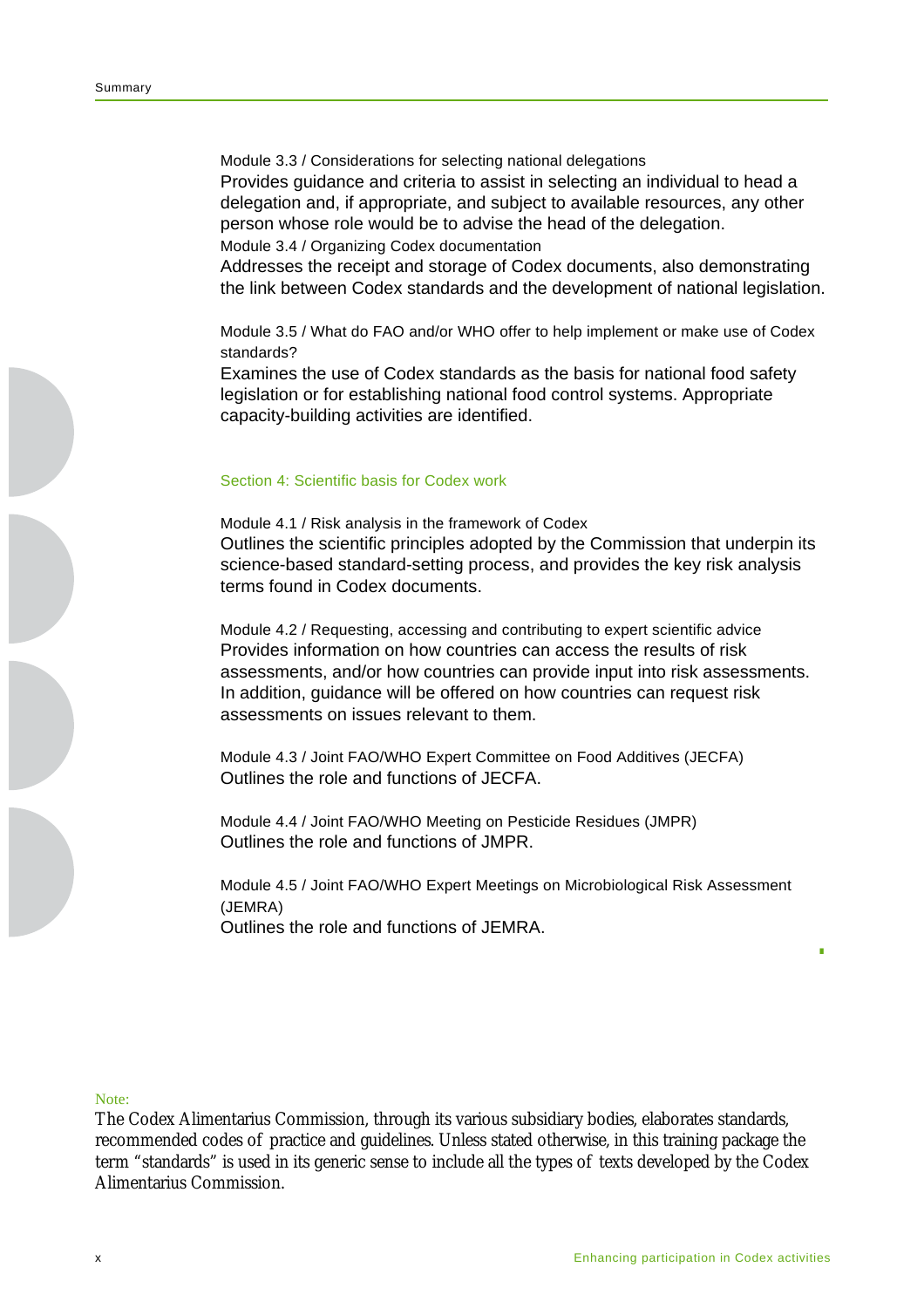## Abbreviations **{**

|                | ADI Acceptable daily intake                                     |
|----------------|-----------------------------------------------------------------|
| CAC            | <b>Codex Alimentarius Commission</b>                            |
|                | CCEXEC Executive Committee of the Codex Alimentarius Commission |
|                | CCAFRICA FAO/WHO Coordinating Committee for Africa              |
|                | CCASIA FAO/WHO Coordinating Committee for Asia                  |
|                | CCCPC Codex Committee on Cocoa Products and Chocolate           |
| <b>CCCPL</b>   | Codex Committee on Cereals, Pulses and Legumes                  |
| CCEURO         | FAO/WHO Coordinating Committee for Europe                       |
|                | CCFAC Codex Committee on Food Additives and Contaminants        |
| <b>CCFFP</b>   | Codex Committee on Fish and Fishery Products                    |
|                | CCFFV Codex Committee on Fresh Fruits and Vegetables            |
|                | CCFH Codex Committee on Food Hygiene                            |
| <b>CCFICS</b>  | Codex Committee on Food Import and Export Inspection and        |
|                | <b>Certification Systems</b>                                    |
|                | CCFL Codex Committee on Food Labelling                          |
|                | CCFO Codex Committee on Fats and Oils                           |
|                | CCGP Codex Committee on General Principles                      |
| <b>CCLAC</b>   | FAO/WHO Coordinating Committee for Latin America and            |
|                | the Caribbean                                                   |
|                | CCMAS Codex Committee on Methods of Analysis and Sampling       |
|                | CCMH Codex Committee on Meat Hygiene                            |
| <b>CCMMP</b>   | <b>Codex Committee on Milk and Milk Products</b>                |
| <b>CCNASWP</b> | FAO/WHO Coordinating Committee for North America and            |
|                | the Southwest Pacific                                           |
|                | CCNEA FAO/WHO Coordinating Committee for the Near East          |
| <b>CCNFSDU</b> | Codex Committee on Nutrition and Foods for Special Dietary      |
| <b>Uses</b>    |                                                                 |
|                | <b>CCNMW</b> Codex Committee on Natural Mineral Waters          |
|                | CCPFV Codex Committee on Processed Fruits and Vegetables        |
| <b>CCPR</b>    | <b>Codex Committee on Pesticide Residues</b>                    |
| <b>CCRVDF</b>  | Codex Committee on Residues of Veterinary Drugs in Foods        |
| CCS            | <b>Codex Committee on Sugars</b>                                |
| CCVP           | Codex Committee on Vegetable Proteins                           |
| CL             | <b>Circular letter</b>                                          |
|                | CRD Conference room document                                    |
| <b>ECE</b>     | Economic Commission for Europe (of the United Nations)          |
| <b>FAO</b>     | Food and Agriculture Organization of the United Nations         |
| <b>GATT</b>    | General Agreement on Tariffs and Trade                          |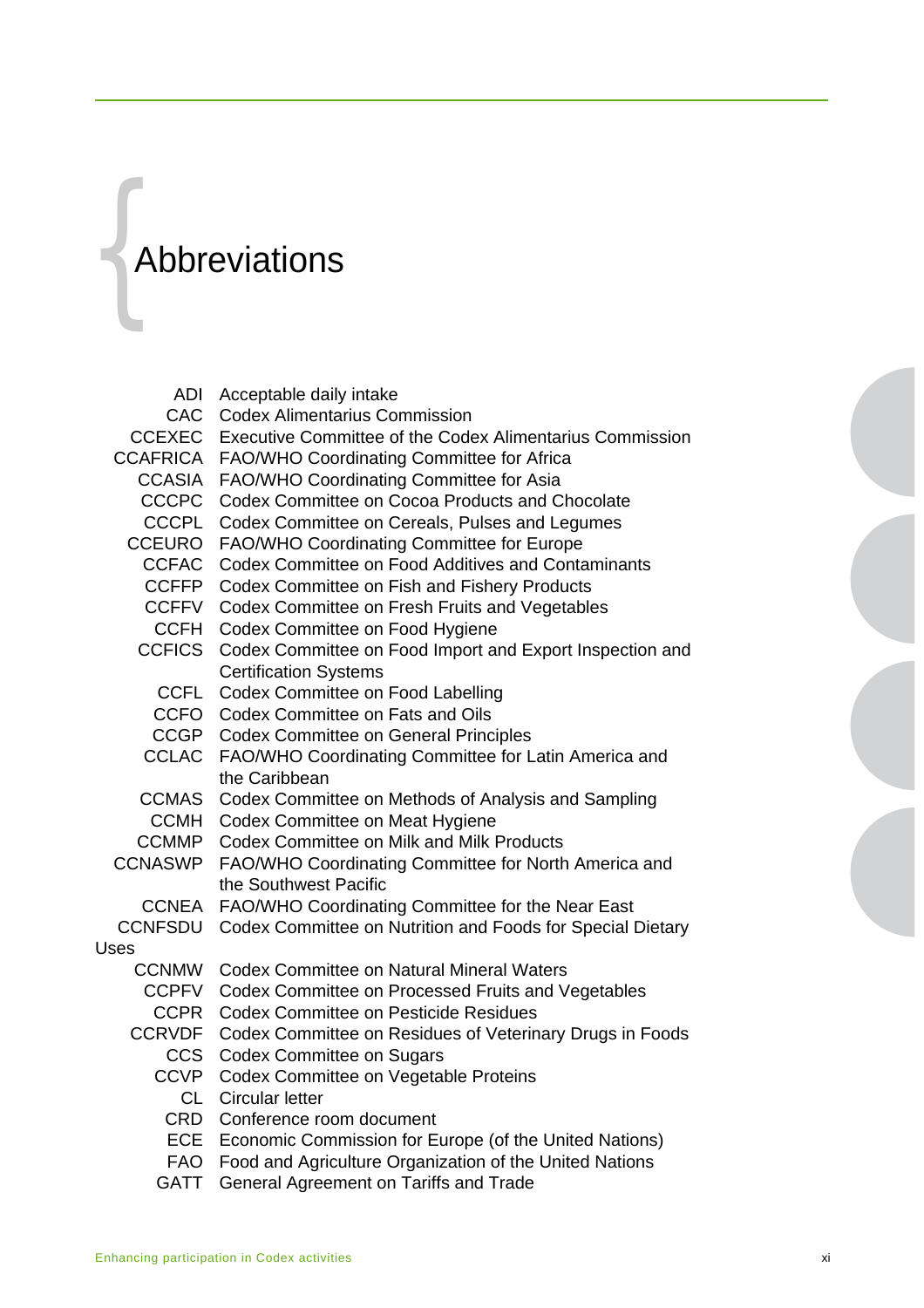- IPCS International Programme on Chemical Safety
- IPPC International Plant Protection Convention
- JECFA Joint FAO/WHO Expert Committee on Food Additives
- JEMRA Joint FAO/WHO Expert Meetings on Microbiological Risk Assessment
	- JMPR Joint FAO/WHO Meeting on Pesticide Residues
	- MRL maximum residue limit
	- NCC National Codex Committee
- OECD Organisation for Economic Co-operation and Development OIE World Organisation for Animal Health

SPS Agreement Agreement on the Application of Sanitary and Phytosanitary Measures

TBT Agreement Agreement on Technical Barriers to Trade

UN United Nations

- WHO World Health Organization
- WTO World Trade Organization

**.**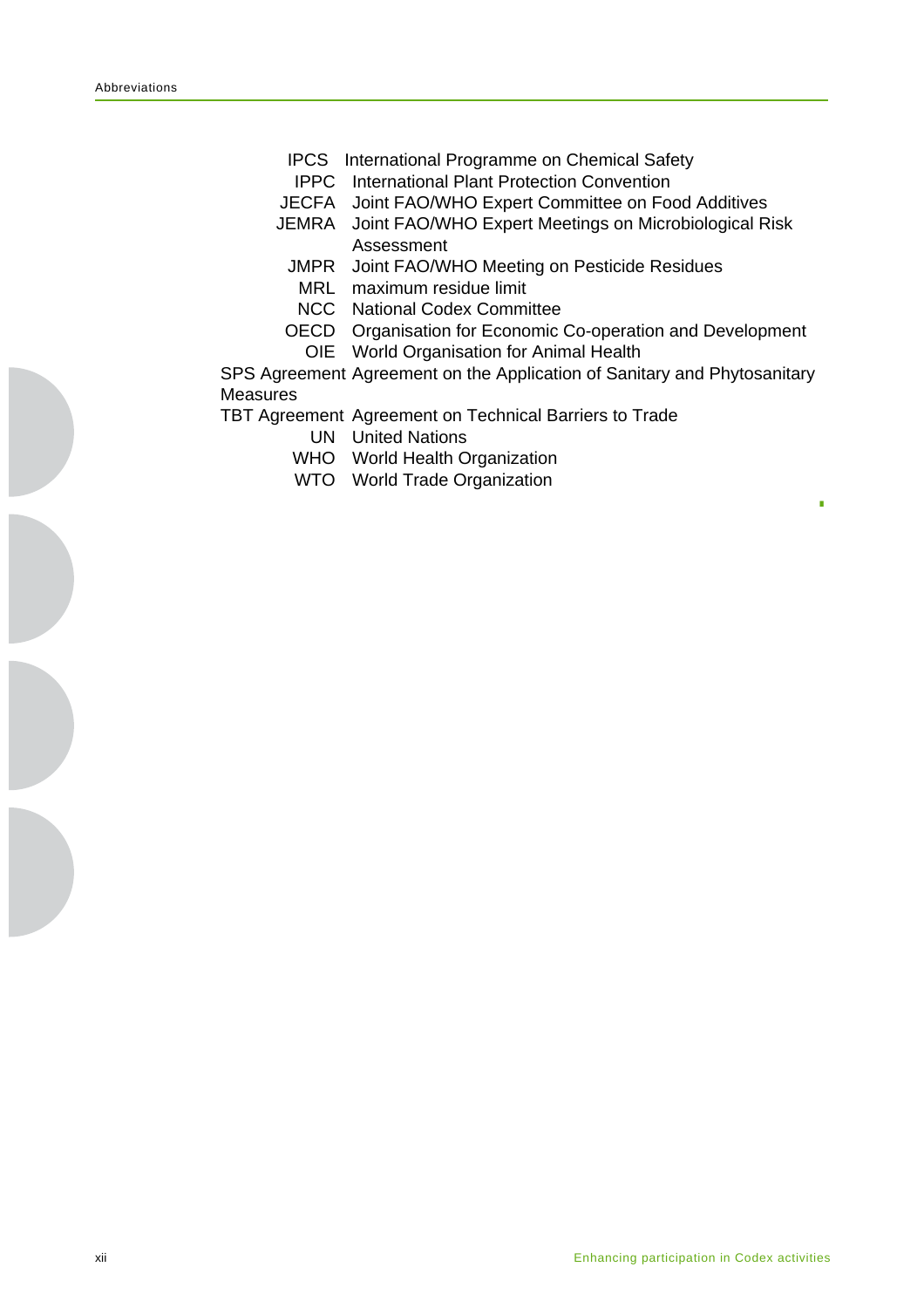### Section 1 Establishing and maintaining national Codex activities



#### Introduction

- Module 1.1 / Why should my country be involved in Codex?
- Why should countries become involved in Codex?
- What level of commitment should a country give to Codex?
- Briefing the decision-makers
- Module 1.2 / My country wants to be involved in Codex, what should be done?
- Step 1 Determine if it is appropriate
- Step 2 Advocacy
- 8 Step 3 Identify the Codex Contact Point
- Step 4 Request membership
- Box 1.2.1 / Notification of membership form
- Module 1.3 / What resources do we need?
- The Codex Contact Point
- Administrative support for the Codex Contact Point
- Infrastructure
- Module 1.4 / What are the first steps my country should take to participate in
	- Codex work?
- Establish contacts with other government ministries
- Establish contacts with industry
- Establish contacts with consumers
- Establish a mechanism to enhance national collaboration
- Conduct Codex workshops
- Circulate reports
- Start submitting written comments
- Regional liaison/networking
- Prepare regular briefings for senior officials
- Visual aids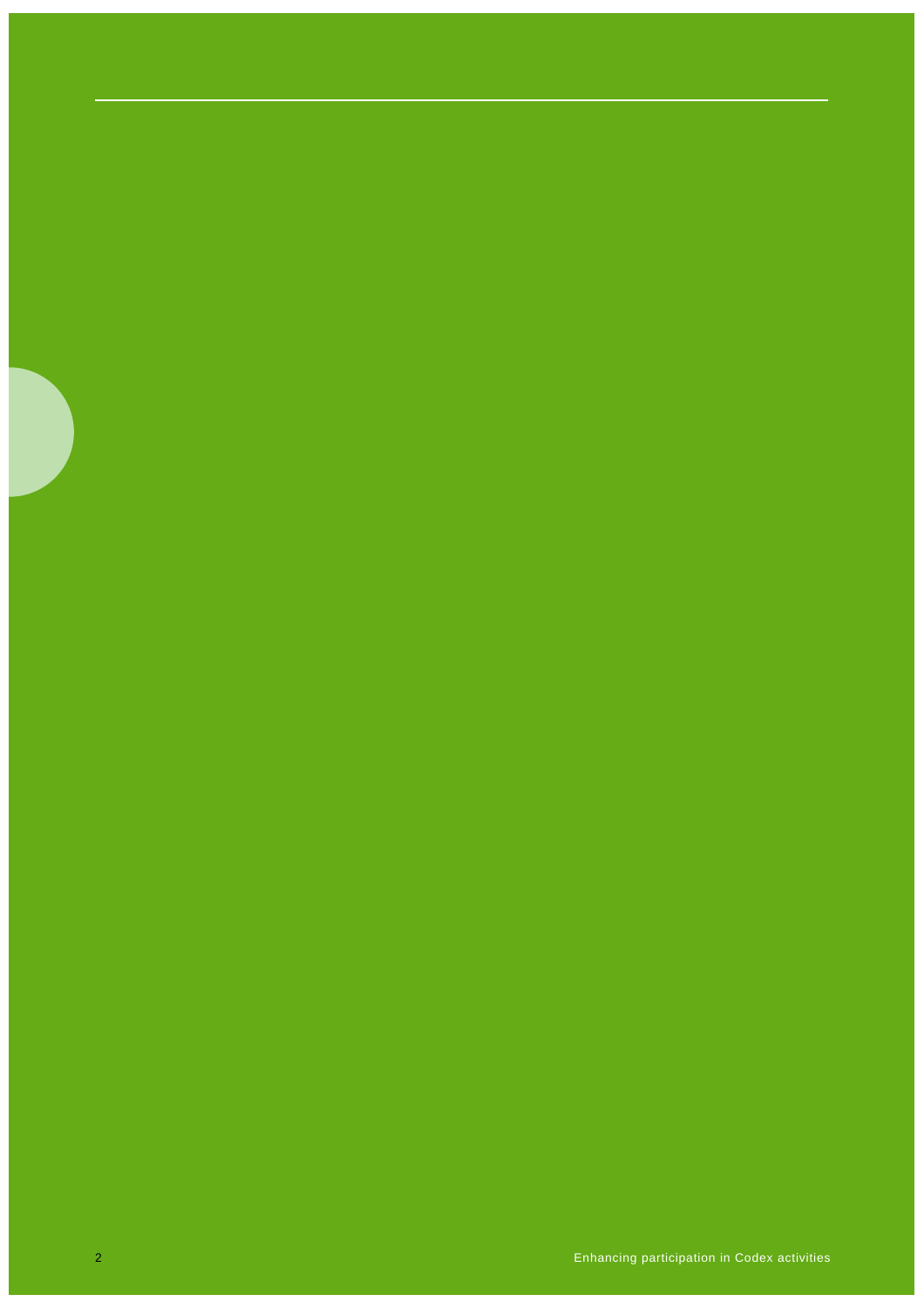# Introduction **{**

This section is designed to provide guidance to countries that are contemplating or are in the initial processes of becoming involved in the work of the Codex Alimentarius Commission, and addresses the establishment of a Codex Contact Point. It can, however, also be used by countries already involved in Codex as guidance on continuing advocacy for Codex activities in their country. Therefore, general advocacy material is included which may be used from time to time by those responsible for ensuring ongoing support to, and identification of, resources for national Codex activities.

Issues that should be taken into account when becoming involved in Codex work are reviewed, including the importance of identifying which government ministries have a constitutional role in food safety and food standard setting, and how these ministries should collaborate to facilitate a country's effective participation in Codex activities. The need to identify and include all stakeholders in the process is also stressed.

This component of the package is designed to assist a country in the process of establishing domestic Codex activities, and to help identify the level of commitment appropriate for its circumstances. **.**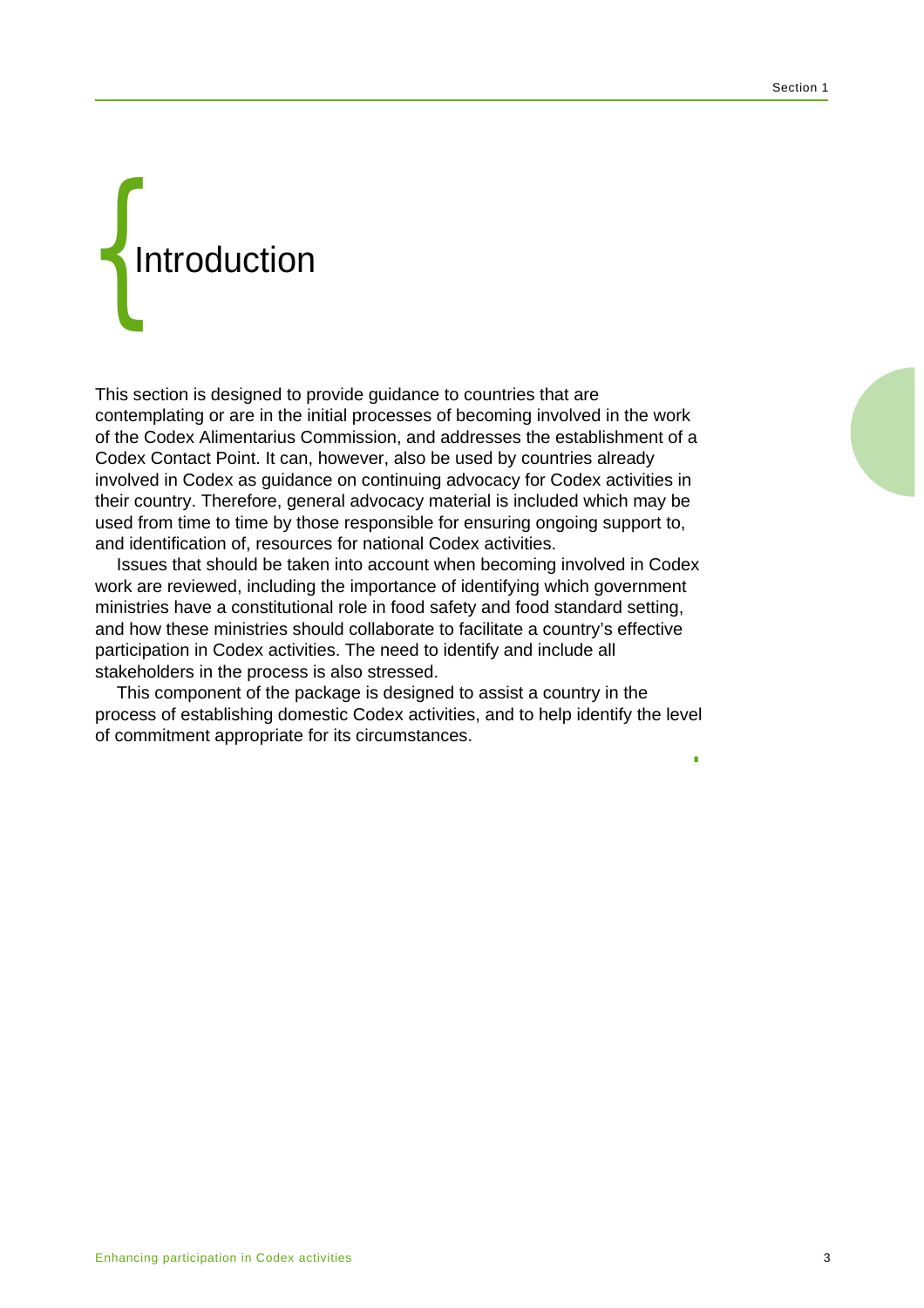## Module 1.1 Why should my country<br>become involved in Codex?

Often, the first step in obtaining political or senior management support for involvement in the work of the Codex Alimentarius Commission is providing an answer to the basic question "Why become involved?" In any country, whether it is a developing country, a country with a small economy or a developed country, senior decision-makers will need to be convinced of the benefits that will accrue as a result of utilizing resources, which are often limited, to become involved in the activities of the Codex Alimentarius Commission.

#### Why should countries become involved in Codex?

It is important for countries to become involved in the Codex process for the following reasons:

- 1. Growth in world food trade has created potential opportunities for consumers to have greater access to a wider variety of foods. This has subsequently created potential opportunities for countries to expand their economic productivity. The increase in food trade has heightened the need for international food standards to protect the health of consumers and to ensure fair practices in the food trade.
- 2. As a result of the increase in food trade among nations, there is a greater probability of diseases indigenous in one country to be transmitted to another country in which such diseases had not previously been prevalent. In addition, with the international movement of food products that may carry risks to human health, it is important to develop appropriate standards to protect the health of the consumer. Codex provides a ready-to-use compendium of such standards that can be readily adapted, where appropriate, to the country situation.
- 3. Codex is an international risk management body and, by using Codex standards and related texts, countries can make substantial savings in time and money incurred in risk assessment and risk management processes. Participation in Codex and use of Codex standards assists policy-makers in building a sound national food control system to provide food of adequate quality and safety, and to protect the consumer.
- 4. It should be noted that Codex is not just a forum for developing standards, but that the elaboration process also provides opportunities to exchange information and share views on food safety and quality issues. Therefore, member countries can be kept apprised of international developments in food safety and quality including new or pending technological developments, new products entering the marketplace and up-to-date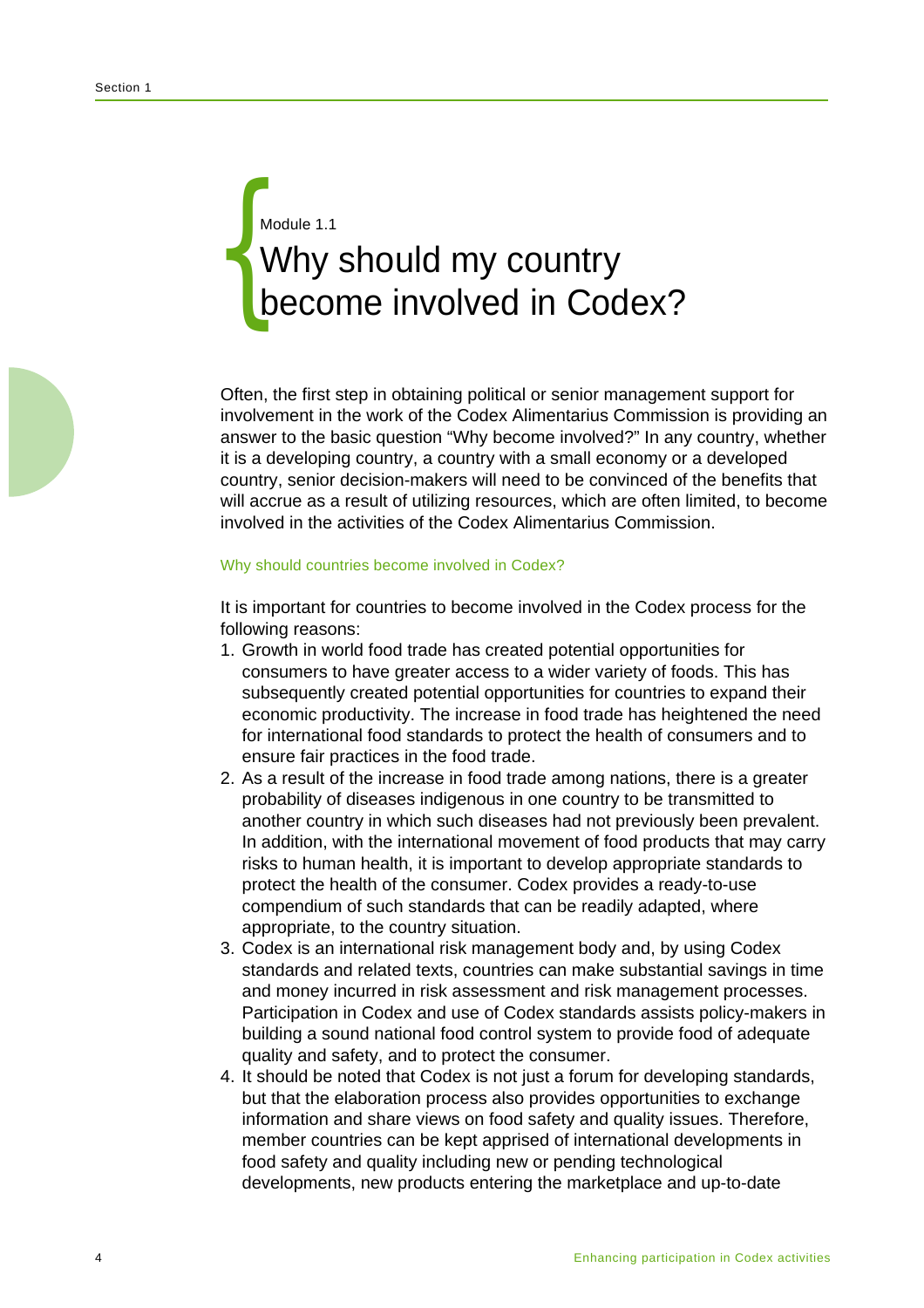measures in the management of food safety and quality issues.

- 5. The status of Codex standards under World Trade Organization (WTO) agreements has increased the significance of Codex standards. Codex standards are explicitly referenced in the Agreement on the Application of Sanitary and Phytosanitary Measures (SPS Agreement) as the international benchmark for food safety. According to this agreement, Members shall ensure that any sanitary or phytosanitary measure is applied only to the extent necessary to protect human, animal or plant life or health, and shall not be applied in a manner that would constitute a disguised restriction on international trade. The Agreement on Technical Barriers to Trade (TBT Agreement) makes reference to international standard-setting bodies. Codex has been designated as the main player in the area of food. In a broad sense, the TBT Agreement establishes that Members shall ensure that technical regulations and conformity assessment procedures are not prepared with a view to, or with the effect of, creating unnecessary obstacles to international trade.
- 6. These WTO agreements provide member countries that adopt Codex standards as their national standards with a defence in situations where they are challenged by trading partners. National measures based on Codex standards are deemed necessary and thus in compliance with the SPS Agreement.
- 7. Countries that are Members of WTO and therefore are signatories to the SPS and TBT Agreements are also expected to participate to the extent possible in the standard-setting work of the Codex Alimentarius Commission.

#### What level of commitment should a country give to Codex?

Consideration should be given at an early stage in the decision-making process to ascertaining the level of commitment to Codex that would provide the greatest benefits for a country. A good starting point in preparing advice for senior decision-makers is to assess the commitment level of other countries within the region and the type of Codex activities they have instigated. As countries in a region often share common problems and have common goals in terms of achieving safe food of adequate quality, countries may find that the work of an FAO/WHO coordinating committee is a good starting point from which to build a long-term Codex programme.

Furthermore, the scope of activities addressed by FAO/WHO coordinating committees is much broader than that of other Codex committees. The other committees are primarily standard setters – producers of standards, guidelines, codes of practice and other recommendations. However, FAO/WHO coordinating committees are mandated to identify the needs and problems of the region concerning food standards, to define the needs of the region concerning food control and to stimulate the strengthening of food control infrastructures. Hence, many of the outcomes of these committees fall into the realm of technical assistance, which is provided by the parent bodies of Codex (FAO and WHO). The Commission itself is not mandated to provide such assistance. However, through the committees, technical needs can be identified and recommendations brought to the attention of the parent bodies.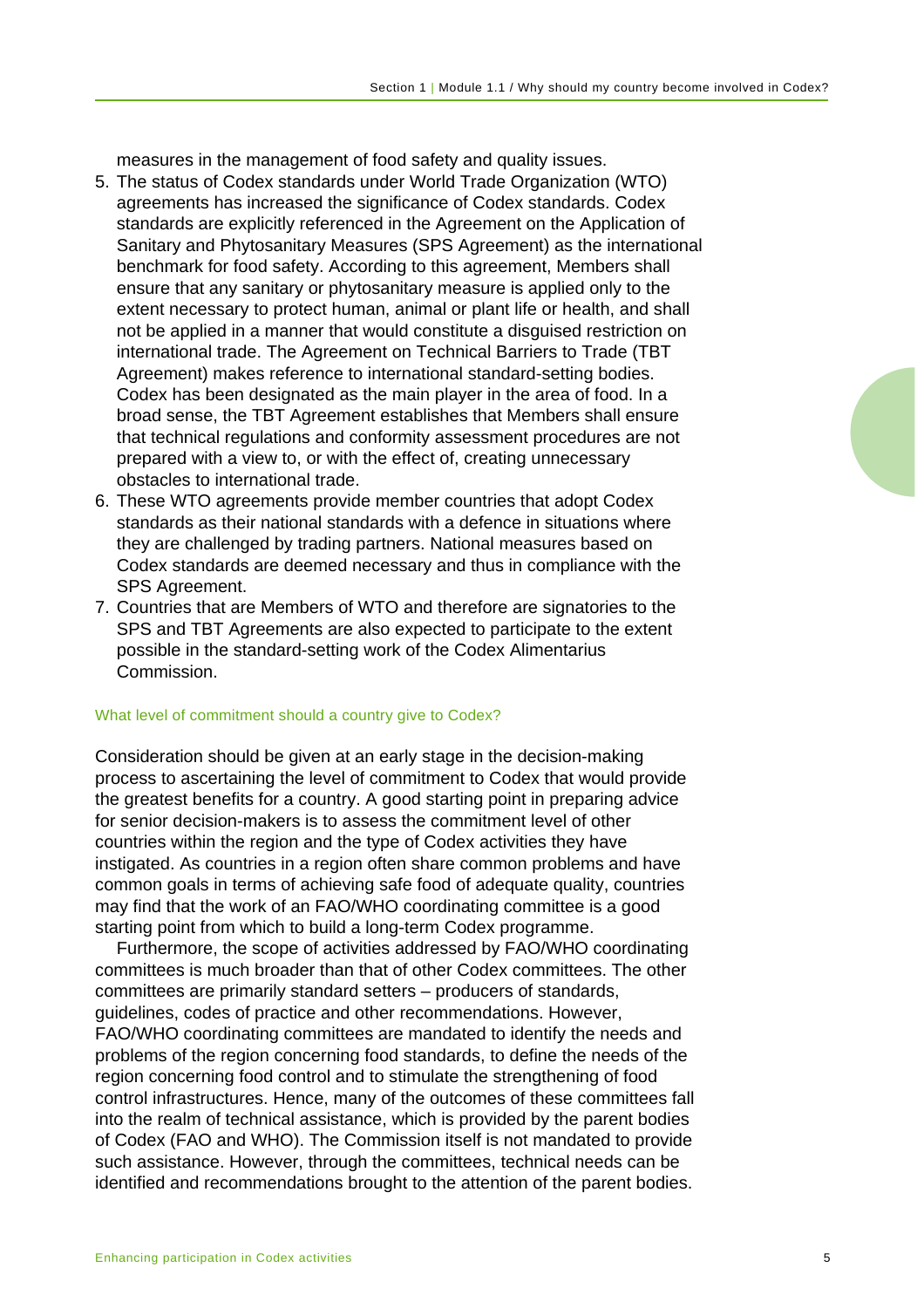There are other benefits that may accrue as a result of active participation in FAO/WHO committees. In addition to being able to influence strategic priorities, the committee affords the opportunity to network and develop working relationships with other professionals in the member countries of the region. This facilitates the exchange of information and the promotion of a country's position on key issues. It opens the door to technical expertise that can be tapped to help develop national food control systems. Furthermore, it is often more realistic with respect to cost to participate in an FAO/WHO committee meeting than a session of the Commission.

Most countries have limited budgets for attendance at international Codex meetings, and therefore prioritization and strategic planning are required to ensure a country's representation at those committee meetings of most relevance. As stated above, there is strong justification to attend the FAO/WHO coordinating committee, especially when a country has only recently become involved in Codex.

#### Briefing the decision-makers

In establishing a case to become a Codex member country, or initiating a domestic Codex programme that will require policy commitment and resources, it may be appropriate to present a formal briefing to senior decision-makers.

The accompanying set of visual aids is a suggested approach to a briefing session for this purpose. The briefing covers the topics listed below, but can be enhanced or expanded depending on the particular situation and/or needs of the country. For example, it could contain data on national food-borne incidence or internationally available data on food import rejections, analysis of imported/exported food products and projected economic benefits.

- What is Codex?
- Why a country should be involved in Codex
- Value of the FAO/WHO coordinating committees
- Resources required

The accompanying briefing should take no more than 10–15 minutes. If possible, several ministers/senior officials should be briefed simultaneously, although this is not a necessity. The remaining modules in this section provide information that will assist in preparing this briefing.

In particular, it will assist countries in determining their level of involvement in the Codex process, the resources required to maintain this commitment, and initial steps to be undertaken in establishing the national programme.

**.**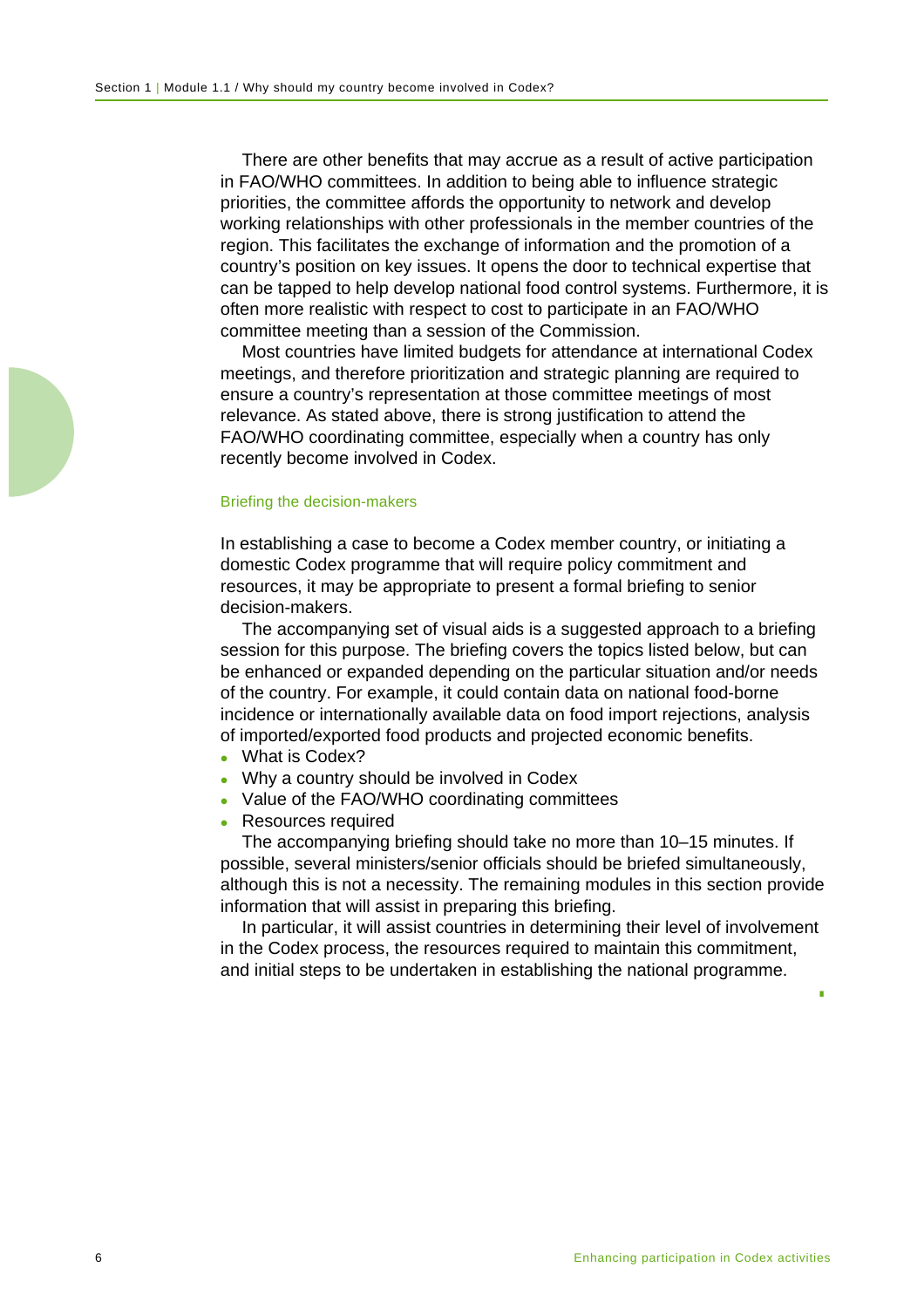## Module 1.2 My country wants to be involved **{**in Codex, what should be done?

The decision to establish a national Codex programme should not be made in isolation

by a single individual or government ministry. All the work of Codex is based on the premise of transparency and communication. Accordingly, such a decision should be taken collectively, with the consent of all stakeholders who will be involved in the implementation of the programme. All ministries that have a constitutional

responsibility for food safety or food standards should be involved in the decision-making process as each ministry will, at some stage, have a core interest in the issues coming before Codex.

#### Step 1 – Determine if it is appropriate

It is necessary to determine if it is appropriate for a country to become involved in the work of Codex. In this respect, several considerations should be taken into account:

- a) Is the country a Member of FAO and/or WHO?
- b) Would the adoption or use of Codex standards in national legislation facilitate protection of the country's consumers?
- c) Is it important for the country to introduce a national food control system, improve the existing system, or improve its national capacity to deal with food safety incidence?
- d) Does the country export agricultural crops, animal products or species of fish in their raw or processed state, and do any of these commodities and products contribute significantly to the country's economy?
- e) Are there specific food imports upon which the country relies to ensure an adequate and nutritious food supply?
- f) Is the country a Member of WTO?

If any of these questions can be answered in the affirmative, then it would be appropriate for the country to become a Member of the Codex Alimentarius Commission.

#### Step 2 – Advocacy

Once it has been determined that membership in the Codex Alimentarius Commission is appropriate, the next step is to identify which government departments/ministries have a legislated responsibility for food standards, and to engage them in the preliminary decision-making process and any briefing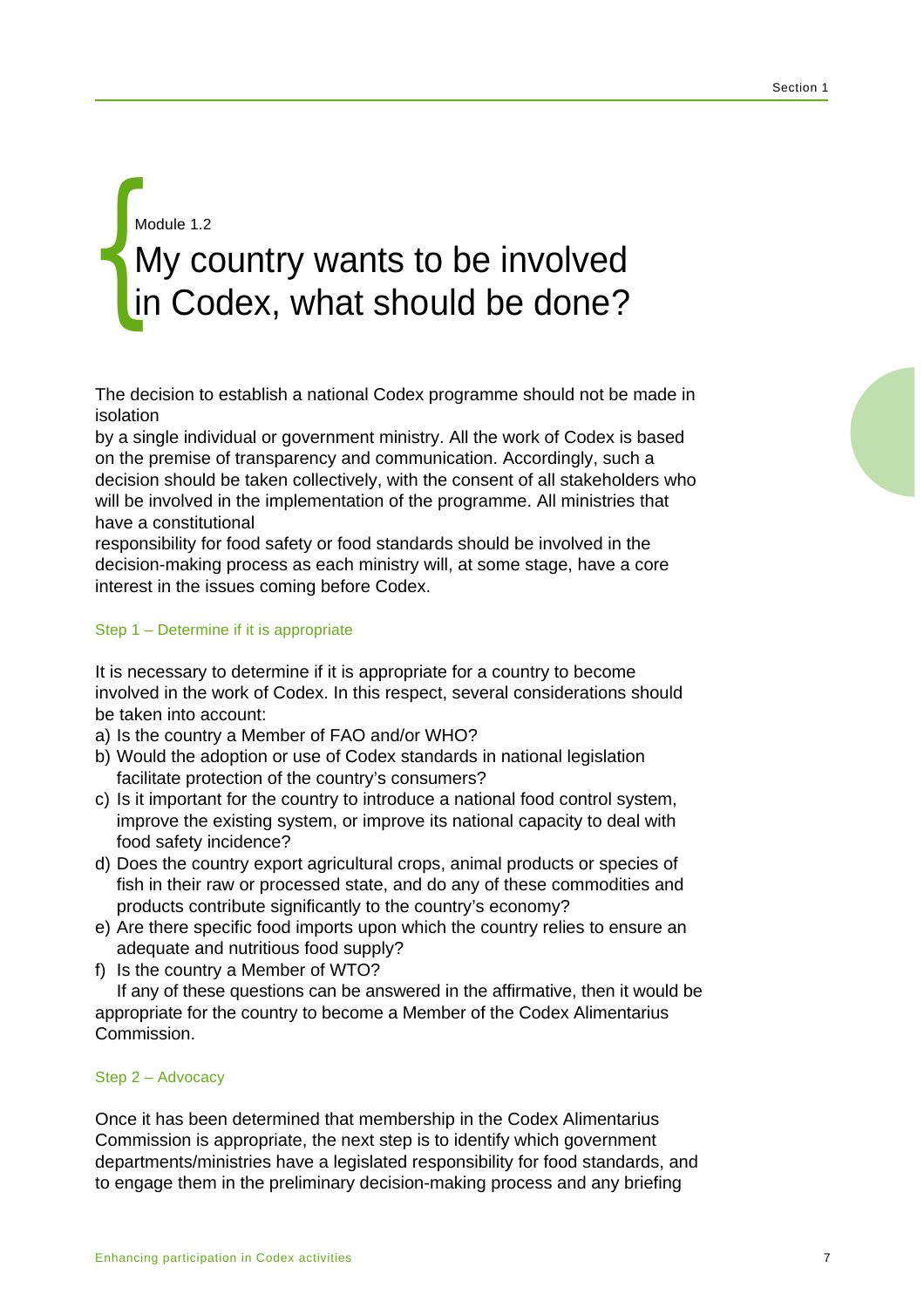sessions. This entails an examination of existing food legislation applicable anywhere along the food chain, from farm to consumer, taking care to identify any government departments/ministries with responsibility for administering and/or enforcing legislation pertaining to food quality and safety.

This may entail more than mere identification. It may be necessary to liaise with the various ministries in order to explain what Codex is about, and why it is important for the country to become involved. In this regard, the briefing material provided in Section 1 may be of some value in familiarizing the appropriate senior officials with Codex. Regardless, the need for communication among the relevant government departments/ministries cannot be overemphasized. Transparent decision-making processes and good communication at this early stage will avoid many misunderstandings and duplication of activities in the future.

Even at these early stages of Codex involvement, it is important to include or to involve other stakeholders – industry, academia and consumer groups. Although they may not be involved in the ultimate decision, they do have an important role to play.

#### Step 3 – Identify the Codex Contact Point

Once there is agreement that the country should become involved in Codex activities, the next step is to identify a Codex Contact Point and the department/ministry that will have responsibility for coordination of the programme. Section 3 provides greater detail regarding the functions of a Codex Contact Point, but it is important to understand that a country's participation in Codex is a collaborative effort. In order for such participation to be effective, there must be open and constant communication among not only the government ministries, but also industry and consumer groups.

It is important to understand that there is a clear difference between the function of a Codex Contact Point and that of the individuals who have the primary responsibility for preparing national positions on issues under consideration by the various Codex committees. Section 3 outlines in greater detail the process for developing national positions and the relationship between the Codex Contact Point and the individuals who are actually developing positions.

At this point, it is important to understand that the Codex Contact Point is primarily a coordinator and focal point for Codex activities within the country, and is the link between the country and the Codex Alimentarius Commission (and its Secretariat).

The individual identified as the Codex Contact Point must be given the responsibility and authority to coordinate national Codex activities. It is critical that the designated individual has sufficient time and resources (human and financial) to devote to this function. In some countries, a senior official is the designated Codex Contact Point, but the actual coordination and related work is carried out by a professional officer. This is acceptable provided the necessary resources (including time) are devoted to the country's Codex activities to achieve the desired results.

A common question is "Where should the Codex Contact Point be?" As the Codex Alimentarius Commission is an intergovernmental programme, the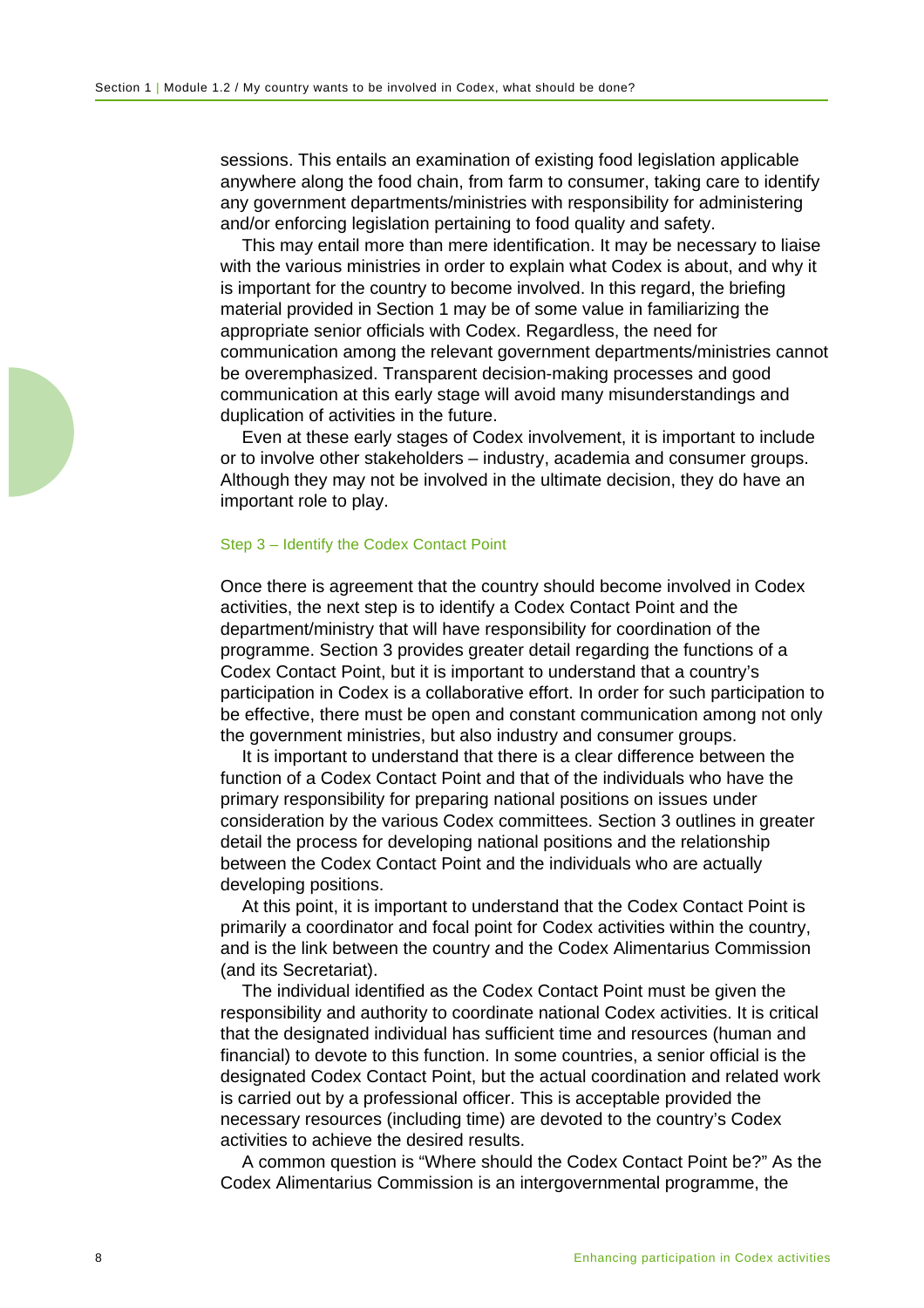#### Box 1.2.1 | Notification of membership form

## codex alimentarius commission



FOOD AND AGRICULTURE **ORGANIZATION** OF THE UNITED NATIONS

WORLD HEALTH **ORGANIZATION** 



Joint office: Viale delle Terme di Caracalla 00100 ROME Tel: 39 06 57051 www.codexalimentarius.net E-mail: codex@fao.org Facsimile: 39 06 5705 4593

CX 2/4-MF-2005

#### **JOINT FAO/WHO FOOD STANDARDS PROGRAMME NOTIFICATION OF MEMBERSHIP OF THE CODEX ALIMENTARIUS COMMISSION**

The Government of \_\_\_\_\_\_\_\_\_\_\_\_\_\_\_\_\_\_\_\_\_\_\_\_\_\_\_\_\_\_\_\_ has the honour to inform the Director-General of the Food and Agriculture Organization of the United Nations and the Director-General of the World Health Organization that, in accordance with Article 2 of the Statutes of the Codex Alimentarius Commission, it wishes to be considered as a Member.

- 1. A list of the subsidiary bodies of the Codex Alimentarius Commission is given overleaf. All invitations to sessions of these subsidiary bodies are sent to Member Governments of FAO and WHO. Documentation relating to these sessions is sent to all designated Codex Contact Points.
- 2. Please advise if a National Codex Committee has/has not been established and give the address:

 $\_$  , and the state of the state of the state of the state of the state of the state of the state of the state of the state of the state of the state of the state of the state of the state of the state of the state of the

 $\_$  . The contribution of the contribution of the contribution of the contribution of the contribution of the contribution of the contribution of the contribution of the contribution of the contribution of the contributio

 $\_$  , and the set of the set of the set of the set of the set of the set of the set of the set of the set of the set of the set of the set of the set of the set of the set of the set of the set of the set of the set of th

 $\_$  , and the set of the set of the set of the set of the set of the set of the set of the set of the set of the set of the set of the set of the set of the set of the set of the set of the set of the set of the set of th

3. Please give the name, address, telephone and fax numbers as well as the E-mail address (the use of an institutional rather than personal account is encouraged) of the Contact Point in your country for Codex Alimentarius matters to whom all technical documentation and correspondence should be sent:  $\_$  , and the state of the state of the state of the state of the state of the state of the state of the state of the state of the state of the state of the state of the state of the state of the state of the state of the

4. Please advise how many copies and in which language Codex documents should be sent to the Contact Point for Codex Alimentarius matters (maximum: a total of five copies).

|                                      | English                                                                                                        | <b>French Exercise</b> | Spanish |
|--------------------------------------|----------------------------------------------------------------------------------------------------------------|------------------------|---------|
|                                      | Notification of membership made by:                                                                            |                        |         |
| Name:<br>Official title:<br>Address: | a sa kacamatan ing Kabupatèn Kabupatèn Kabupatèn Kabupatèn Kabupatèn Kabupatèn Kabupatèn Kabupatèn Kabupatèn K |                        |         |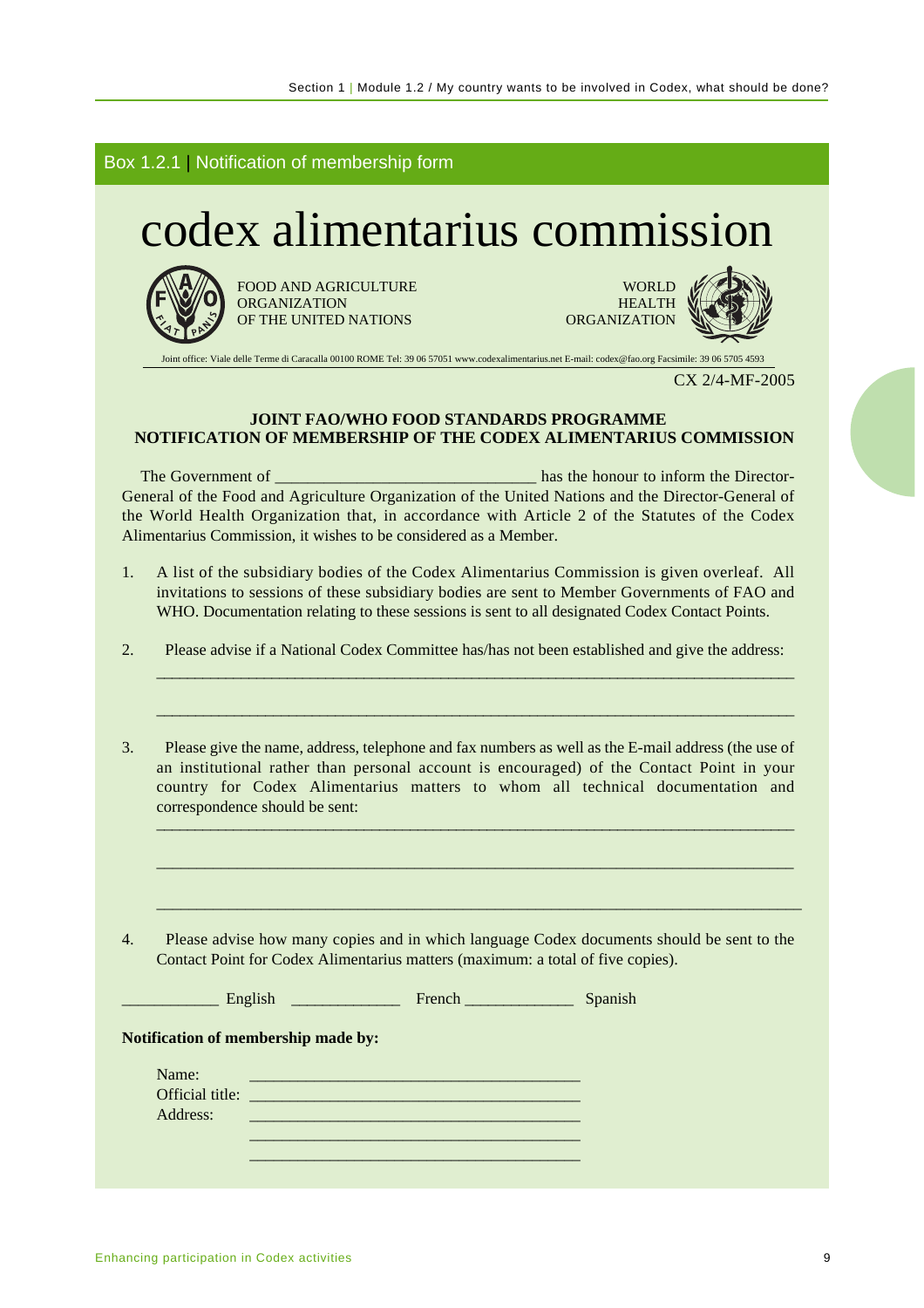#### Box 1.2.1 (cont.) | Notification of membership form

#### **SUBSIDIARY BODIES OF THE CODEX ALIMENTARIUS COMMISSION**<sup>1</sup>

#### **Codex General Subject Committees:**

Codex Committee on Food Additives and Contaminants Codex Committee on Food Import and Export Inspection and Certification Systems Codex Committee on Food Hygiene Codex Committee on Food Labelling Codex Committee on General Principles Codex Committee on Methods of Analysis and Sampling Codex Committee on Pesticide Residues Codex Committee on Residues of Veterinary Drugs in Food Codex Committee on Nutrition and Foods for Special Dietary Uses

#### **Codex Commodity Committees:**

Codex Committee on Cocoa Products and Chocolate \* Codex Committee on Fats and Oils Codex Committee on Fish and Fishery Products Codex Committee on Fresh Fruits and Vegetables Codex Committee on Milk and Milk Products Codex Committee on Processed Fruits and Vegetables Codex Committee on Natural Mineral Waters \* Codex Committee on Meat Hygiene \* Codex Committee on Cereals, Pulses and Legumes \* Codex Committee on Sugars \* Codex Committee on Vegetable Proteins \*

#### **Ad Hoc Intergovernmental Task Forces:**

Fruit and Vegetable Juices Foods Derived from Biotechnology

#### **Codex FAO/WHO Coordinating Committees:**

Coordinating Committee for Africa Coordinating Committee for Asia Coordinating Committee for Europe Coordinating Committee for Latin America and the Caribbean Coordinating Committee for North America and the South-West Pacific Coordinating Committee for the Near East

\* Adjourned *sine die* 

<sup>1</sup> All references in this manual to Codex subsidiary bodies are based on the status as of March 2005. The Codex Web site should be consulted for more up-to-date information.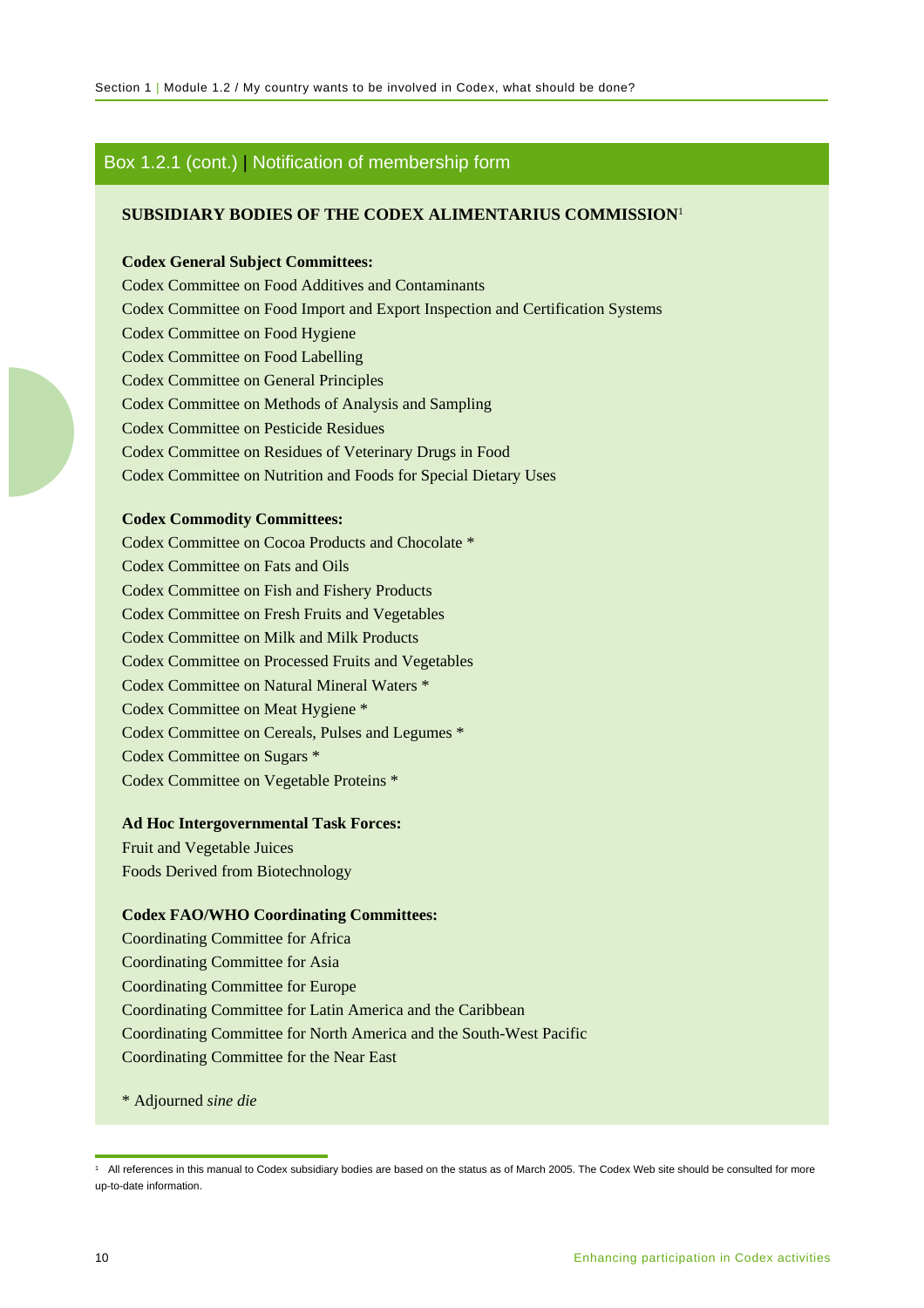designated Codex Contact Point should be a government official. It is important that the individual designated as the Codex Contact Point communicates with all interested stakeholders and has sufficient support and resources to do the work. A key role will be to interact with entities in relevant ministries such as health, agriculture, fisheries and trade.

Upon understanding the role and functions of the Codex Contact Point, the decision on where best to locate the Codex Contact Point rests with the respective member country. It is, however, common practice that the government takes up the responsibility to be the Codex Contact Point because:

- Codex is an intergovernmental body and it is the Member Governments that take decisions at the Codex Alimentarius Commission, with the expectation that they should interpret and implement them accordingly at the national level. Hence, it is more appropriate that the government should coordinate Codex activities.
- Looking at the functions and requirements, in most cases it is the government that is better placed to be effective as the Codex Contact Point.
- There is a need for perceived neutrality in terms of meeting the basic Codex objectives of protecting the health of consumers and ensuring fair practices in the food trade, and the government is generally considered to be in a position to provide this.

Irrespective of the location of the Codex Contact Point, it is desirable that the following criteria are met:

- neutrality as far as possible with regard to all stakeholders involved in Codex work;
- capability to perform the functions of the Codex Contact Point:
- accessibility to all parties interested and/or those involved in the activities of Codex.

In general, the Codex Contact Point is located in a ministry. There is no right or wrong location, it is a matter of national choice. The important thing is to have a transparent decision-making process.

#### Step 4 – Request membership

The Codex Alimentarius Commission maintains an open invitation to become a Member by virtue of Article 2 of its Statutes that states:

Membership of the Commission is open to all Member Nations and Associate Members of FAO and WHO which are interested in international food standards. Membership shall comprise such of these nations as have notified the Director-General of FAO or of WHO of their desire to be considered as Members.

Therefore, once a decision has been taken by a country that it wishes to become a Member of the Codex Alimentarius Commission, it should communicate this desire by means of a letter addressed to the Director-General of either FAO or WHO. The letter should be signed by a suitably senior official, e.g. a minister or head of agency, and include the name and contact information of the designated Codex Contact Point (including an email address and national Codex Web site where applicable). Any e-mail address for a Codex Contact Point should be generic if at all possible. A copy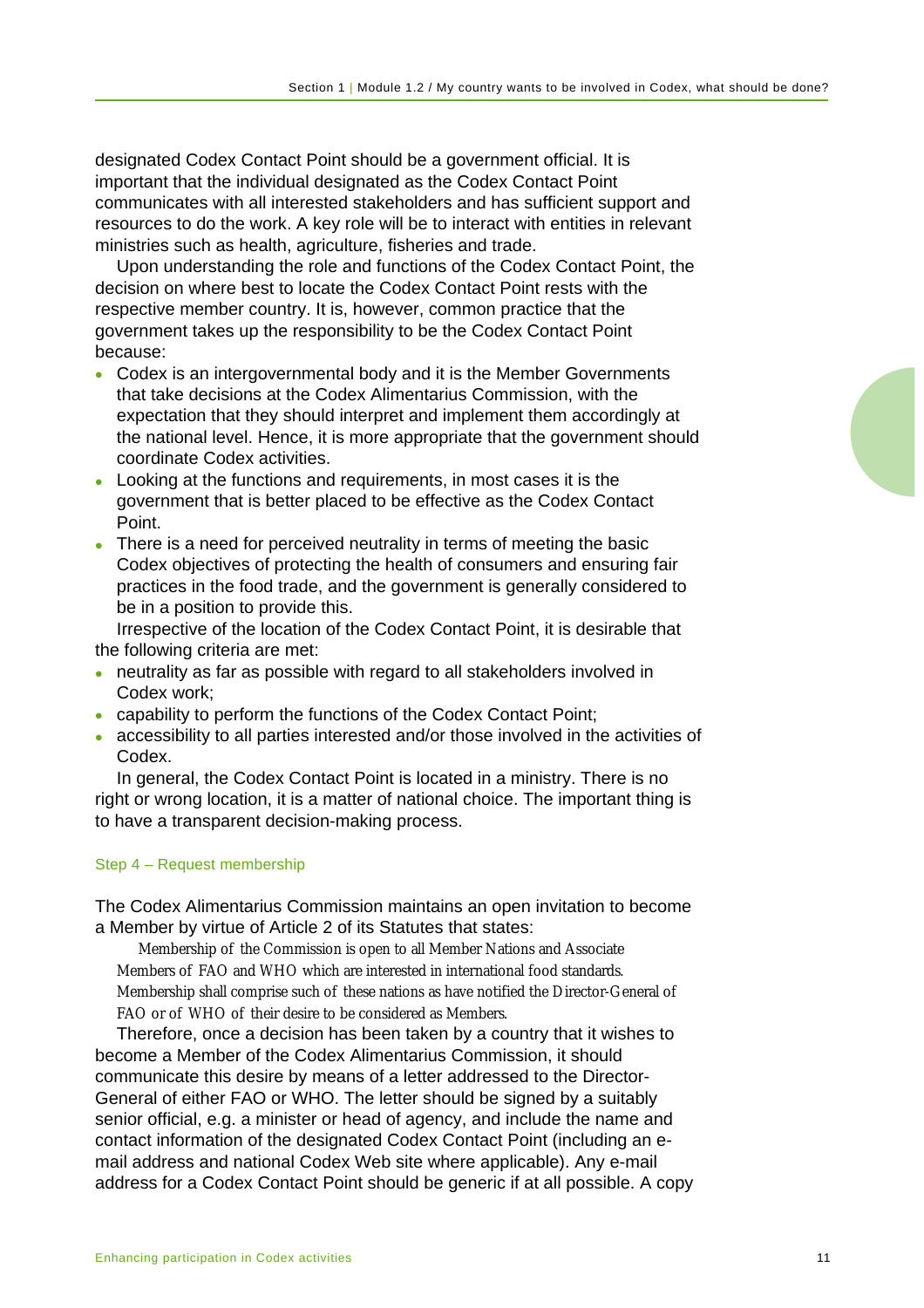of the letter should also be referred to the Secretary of the Codex Alimentarius Commission.

**.** 

Box 1.2.1 provides a sample of the form that should be completed and appended to the official letter of request for membership.

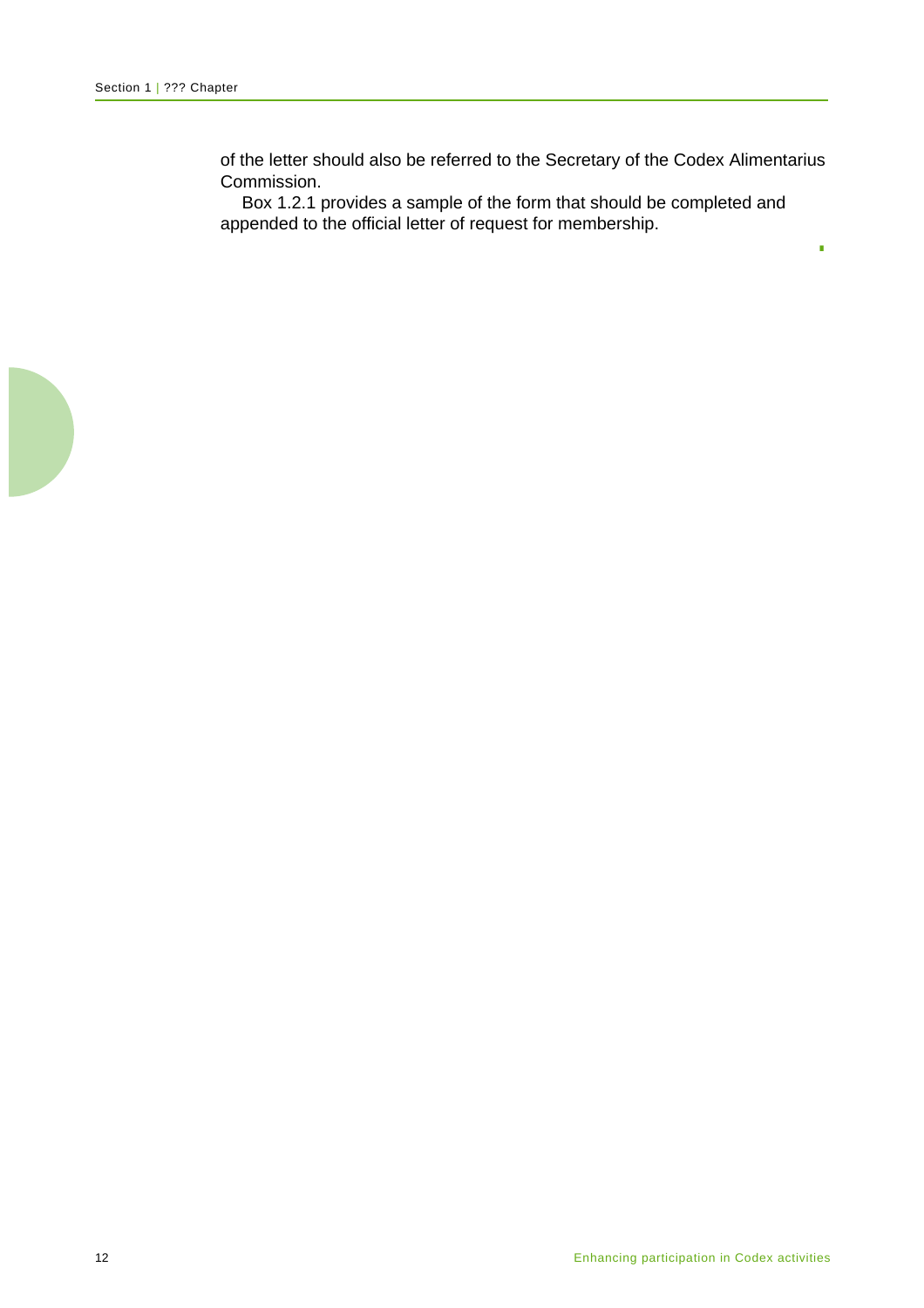Module 1.3 What resources do we need? **{**

The resources a country needs to expend on its Codex activities will depend on the extent to which it is involved. When a country takes a decision to become a Member of the Codex Alimentarius Commission and become involved in its work, it is not necessary for the country to be involved in all of the Commission's subsidiary bodies. Most developing countries, or countries with small economies, tend to focus on the FAO/WHO coordinating committee for their region and one or two other committees/task forces that are developing standards for products of significance to them.

#### The Codex Contact Point

As indicated in Module 1.2, the Codex Contact Point is designated when a country makes known its desire to become a Member of the Codex Alimentarius Commission.

In some countries, the designated Codex Contact Point is a senior official who may have little hands-on dealings with day-to-day Codex activities. This is acceptable provided there is a professional officer with the authority and time to carry out the coordination work and report regularly to the Codex Contact Point.

The official responsible for the daily management and coordination of the Codex programme should be a professional officer, preferably with a background in food safety/food standard setting. The individual must be given sufficient authority to coordinate the programme and have sufficient time to devote to it. Ideally, the individual should have no other duties, but this is not always realistic. Regardless, the individual must be able to devote an identified portion of time to dealing with Codex issues. The amount of time will vary, depending on the number of committees a country is involved in, the level of training of the professional officer, etc. It is up to the individual country to determine its needs, but a recommended minimum allocation would be up to approximately 25 percent of the person's time (i.e. the equivalent of approximately 11/4 days per week) to Codex activities, based on minimal Codex activities (e.g. involvement limited to the FAO/WHO coordinating committee).

It is important that sufficient administrative and logistical support be available to the Codex Contact Point, e.g. adequate office space, telephone, computer, e-mail, etc. Section 3 provides details on the functions and activities of the Codex Contact Point.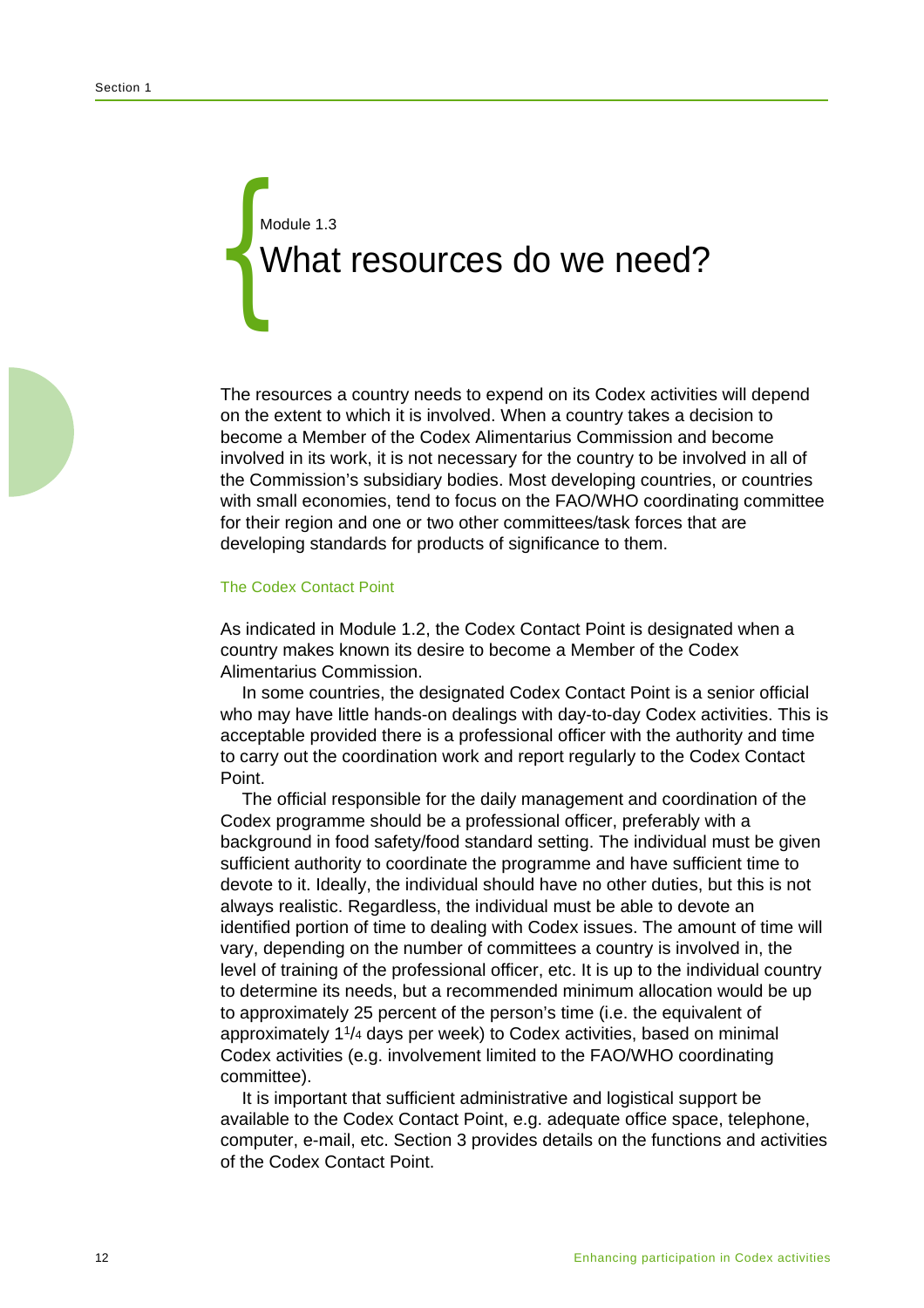#### Administrative support for the Codex Contact Point

The level of support needed by the Codex Contact Point will depend on the location of the official. The colocation of the official Codex Contact Point and the Codex office (i.e. the officer and support staff who coordinate the daily work) has benefits in terms of efficiency and leads to greater effectiveness of allocated resources.

In terms of resource allocation, there should be an administrative officer/personal assistant or clerk assigned to assist the official responsible for the Codex Contact Point, who should be able to devote at least 25 percent of his/her time in support of the programme. The allocation of other human resources to the Codex programme will be contingent on the level of involvement and coordination required. This issue is addressed more fully in Section 3. However, in determining ongoing commitment as a Codex member country, a preliminary assessment of the projected level of involvement and associated budgetary implications should be made at this stage in the decisionmaking process.

#### **Infrastructure**

In becoming a Codex member country, a nation takes on responsibility for establishing an interface between the Codex Contact Point and the Rome-based Secretariat, and between the Codex Contact Point and the national stakeholders, as well as linkages with other Codex member countries within the region. Certain infrastructure issues will need to be addressed.

#### Computer facilities

The primary method of contact between the Codex Secretariat in Rome and the Codex Contact Points is via electronic mail. In addition, all the standards, guidelines and recommendations adopted by the Codex Alimentarius are posted on the Codex Web site. Therefore, it is essential that the Codex Contact Point and officers involved in the management of the Codex programme are equipped with a computer capable of accessing e-mail and the Internet, and with up-to-date software capabilities.

From a practical viewpoint, it may be desirable to establish a distinct e-mail address for the Codex programme so that communications regarding the programme do not get lost in the general e-mail account of the Codex Contact Point or agency. Many countries have established an e-mail address with a high degree of success along the following lines: (codex.countryname@...). This is also useful to ensure that there is no interruption in the flow of information should there be a change in the individual designated as being responsible for the Codex Contact Point.

#### **Office**

The Codex office may be located in an existing office, or provided with a separate facility. Whatever arrangement is implemented, it is important that the Codex programme has a designated area/facility from which the work is conducted.

Essential equipment Telephone and facsimile access for the Codex office are essential to the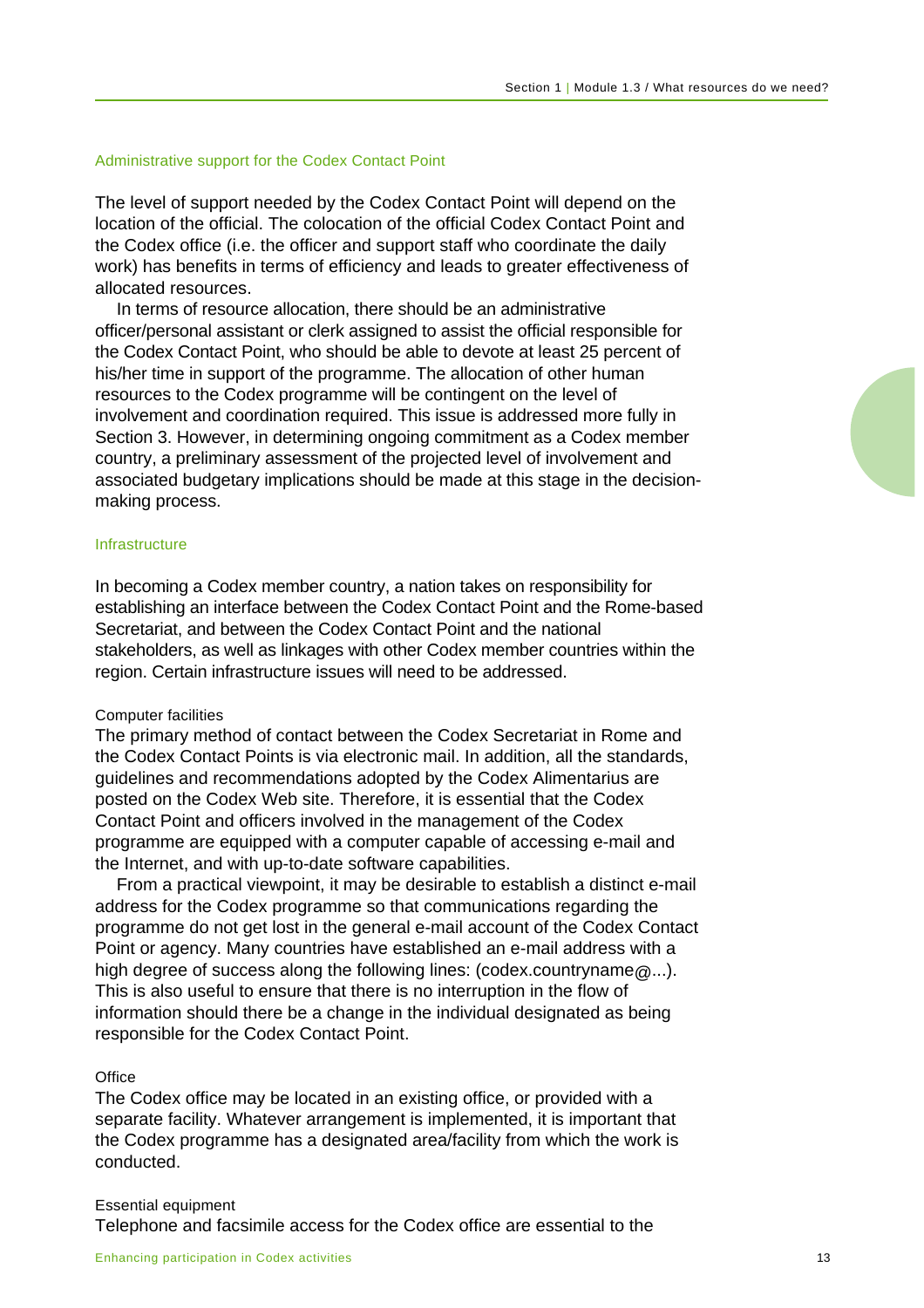overall efficiency of the programme. A photocopy machine and filing cabinet will facilitate the handling and organization of Codex documentation and related correspondence.

#### Library/reading facility

While most Codex documentation is available electronically, not all interested stakeholders will have access to computers. Therefore, there is still a need to have the capacity to manage printed copies of some Codex documents. The need to ensure transparency and communication of Codex work has led in some countries to the establishment of a reading facility. This ensures ready access for interested parties (industry, consumers) to Codex texts. Another country has set up a specific computer for use by interested parties to access Codex material electronically.



**.**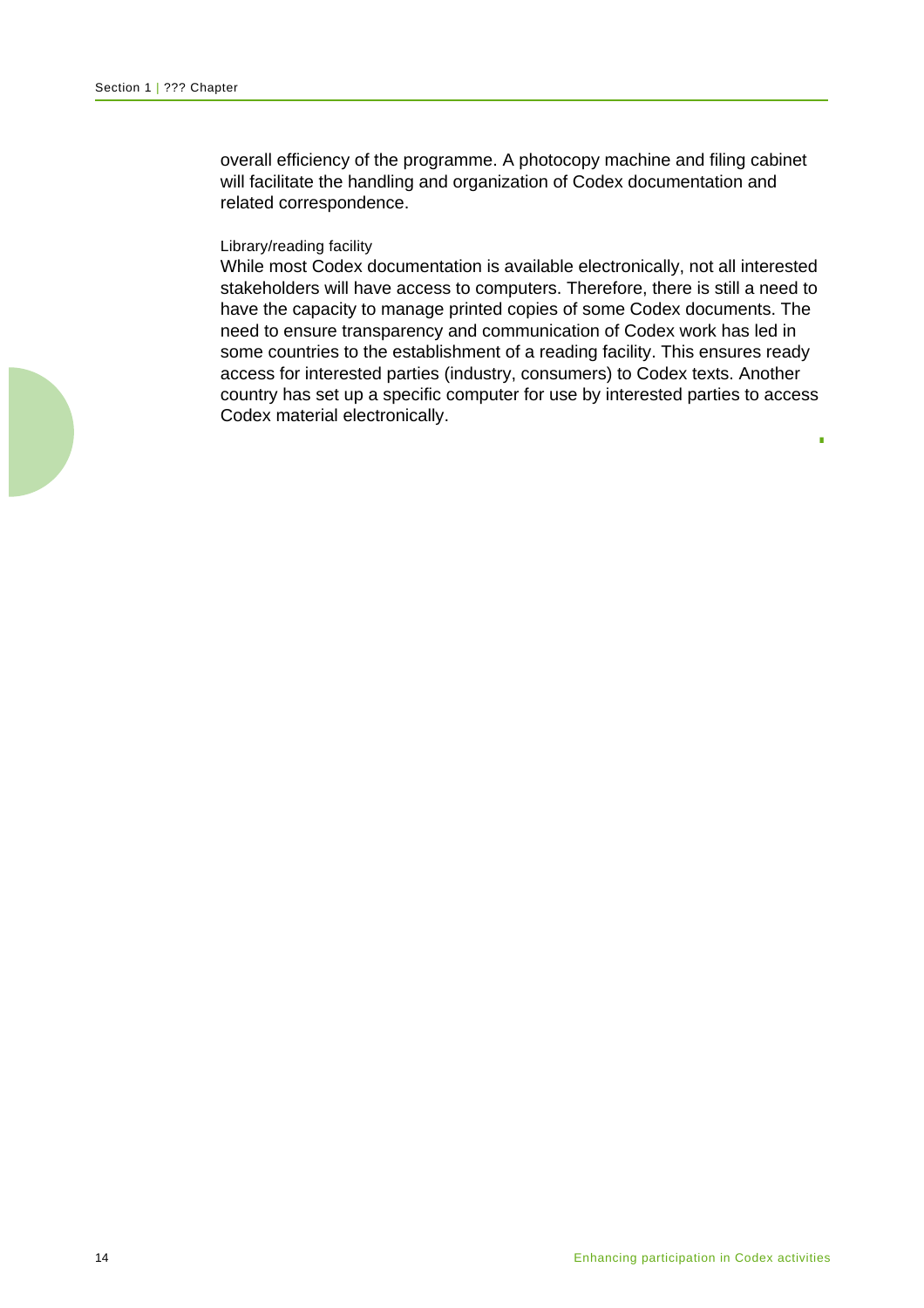## Module 1.4 What are the first steps my country should take What are the first steps<br>my country should take<br>to participate in Codex work?

Up to this point, the country has made a decision to become involved in the work of the Codex Alimentarius Commission, a decision that was agreed to by all the relevant ministries. A Codex Contact Point has been identified and resources made available in order for the Codex Contact Point to function effectively.

Now comes the difficult part – making participation in Codex a reality. Taking into consideration the fact that each country's legal structure and administrative framework are different, the modalities of undertaking national Codex activities, including international linkages, will vary from country to country. Within that context, the following considerations are offered as suggested steps that can be taken to commence actual participation in Codex.

#### Establish contacts with other government ministries

As explained in the preceding modules, the decision to become involved in the food standard-setting work of the Codex Alimentarius Commission should not be made in isolation. Other relevant ministries need to be consulted and involved in the decision-making process. Similarly, in the undertaking of involvement in Codex activities, these other ministries need to remain involved.

A good first step would be to identify contacts (i.e. name, position, contact particulars, etc.) in the relevant ministries. This should include a name, telephone number and e-mail address if one exists. The next step is to contact that person, arrange a brief face-to-face meeting to outline what Codex is, and explain the nature of the country's involvement and the role the contact is expected to fulfil. One important aspect that should be conveyed to such contacts is that they will be the focal point in that ministry to whom the Codex Contact Point can go to obtain input on Codex issues. For example, if a standard on fish is being discussed in Codex, then the Codex Contact Point should ensure that the ministry with responsibility for fisheries is engaged in the process, and takes the lead in developing the national position. The consultative process will be discussed in greater detail in Section 3.

The number of contacts in each ministry will vary depending on the organizational structure and the mandate of the ministry concerned. For example, in some cases, it would be desirable to have two contacts, one being a technical expert, the other a policy-maker.

Establish contacts with industry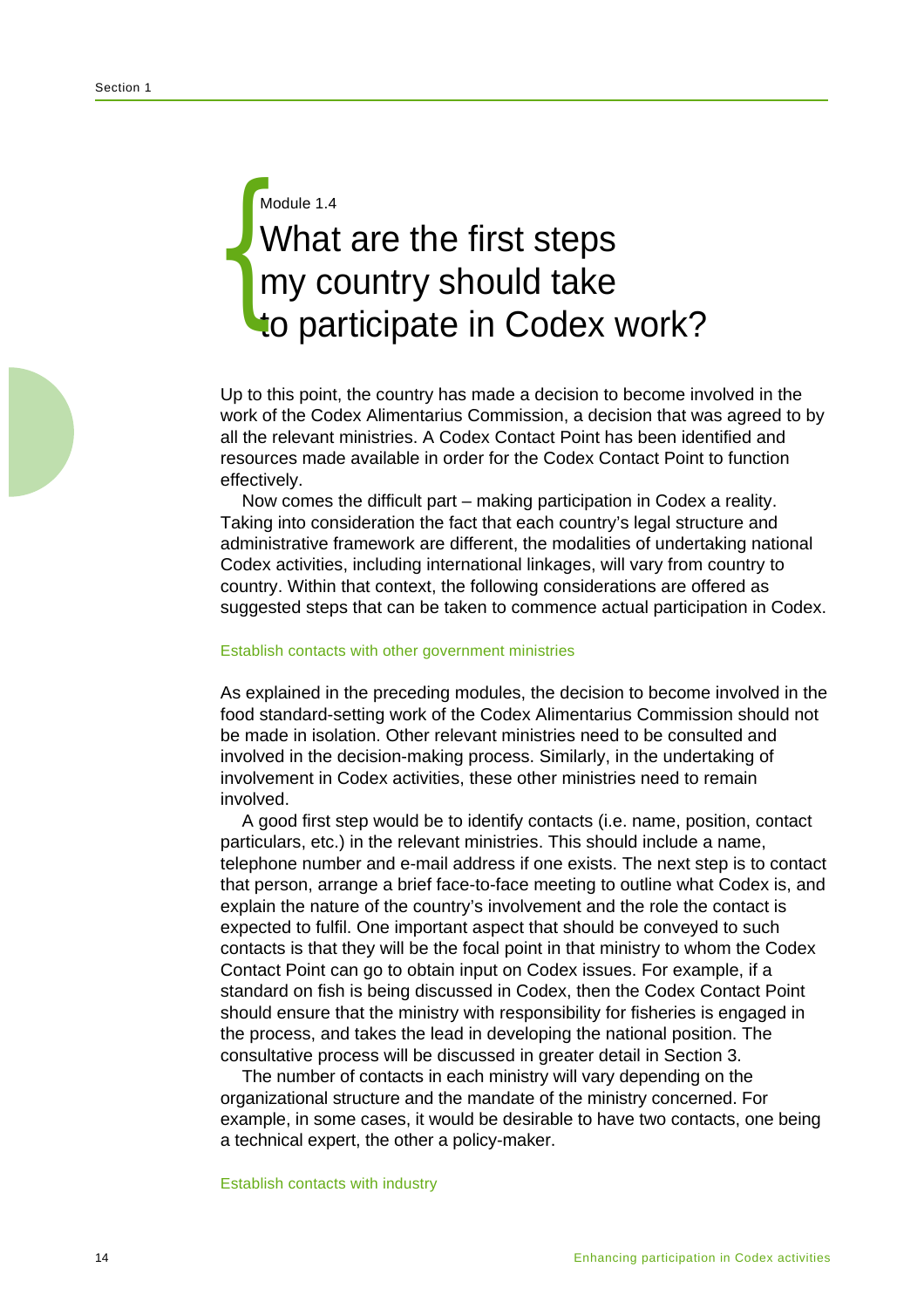A key stakeholder in the establishment of food standards is the food industry. Therefore, it is recommended that as early in the process as possible, the Codex Contact Point should make contact with national food industry associations where they exist, or commercial establishments involved in the production, processing, exporting or importing of food products.

Again, it is important that the Codex Contact Point not only identify the industries – the identification should include a name, telephone number and, if possible, an e-mail address. As in the case of the government contacts, a brief face-to-face meeting with the various industry representatives should also be held to familiarize them with the country's Codex involvement.

This contact should facilitate solicitation of input from industry on Codex issues relevant to them. It should be remembered, however, that the final decision as to the content of a national position rests with the government, and it is up to the government to determine to what extent it will incorporate input from industry into the national position.

#### Establish contacts with consumers

Consumers play an important role in Codex and have a responsibility with respect to food safety. In order to ensure that there is a balance in the expression of opinions on Codex issues, consumers also need to be involved in the process. Therefore, the Codex Contact Point should establish contacts with national consumer organizations in order to facilitate communication on issues relevant to consumers. Again, as in the case of industry, the final decision as to the content of a national position rests with the government, and it is up to the government to determine to what extent it will incorporate input from consumers into the national position.

#### Establish a mechanism to enhance national collaboration

National Codex activities will not be effective if communication among all interested stakeholders is inadequate.<sup>1</sup> A means to achieve this communication should be planned and coordinated by the Codex Contact Point. One mechanism employed in many countries to ensure that this communication occurs is to establish a National Codex Committee (NCC). Should a country wish to establish such a committee, suggested functions and possible membership are discussed in Section 3.

As NCCs tend to reflect national requirements, their composition and organization will vary. However, NCCs can provide a forum for discussions and for the formulation of the national position(s) and responses to Codex proposals or policy.

Often the Codex Contact Point serves as the secretariat to the NCC although, again, it is up to the country to determine the organizational structure best suited to its needs. Further information on country experiences is included in Module 3.2.

<sup>1</sup> For the purposes of this package, the term "interested stakeholders" means government officials, consumers, industry, academia and health professionals with an interest in food safety and standard setting related to food.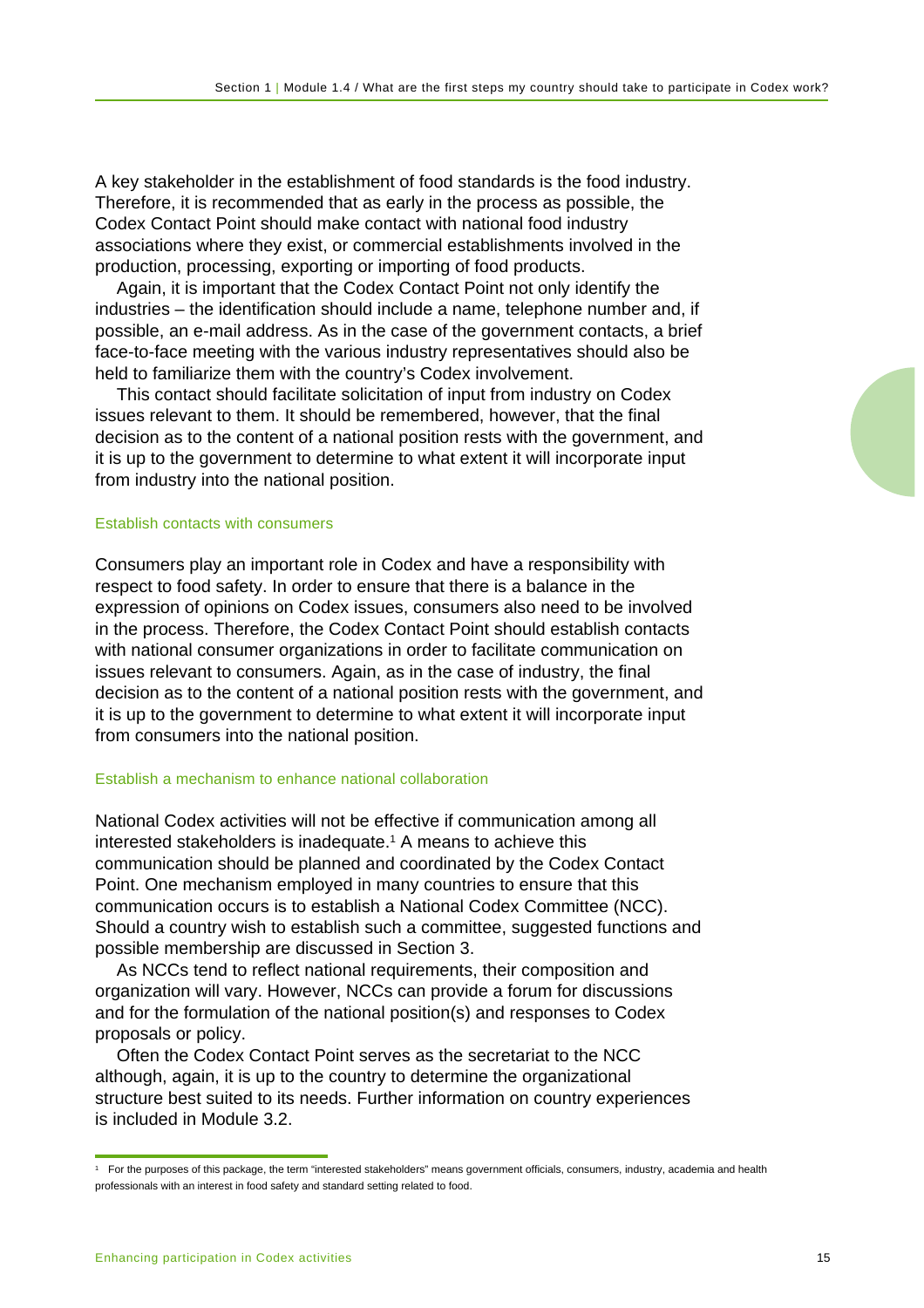#### Conduct Codex workshops

Once the Codex Contact Point has met with representatives of the various interested stakeholder groups, it is suggested that Codex workshops be conducted to facilitate the understanding of Codex as an international food standard-setting organization, and of how the national Codex programme interacts with international standard-setting activities.

Sections 2 and 3 of this package, including their accompanying visual aids, provide the framework for the conduct of such workshops.

#### Circulate reports

A first step in engaging stakeholders and making them aware of the issues discussed at Codex meetings is to circulate the latest versions of the reports of the Codex committees relevant to the country. It would be helpful to draw their attention to specific paragraphs in the report that address agenda items of particular interest to the stakeholders.

In addition, circulation of reports not only serves to familiarize recipients with the relevant issues, but also to sensitize them to the format and language of Codex documents.

#### Start submitting written comments

It must be understood that the submission of written comments is the first, and often the most crucial, step in the implementation of a national Codex programme. Written comments are normally submitted prior to a meeting when requested by the Codex Secretariat. These comments are translated into other languages and shared with other countries. However, when countries do not meet the deadline, they may provide written comments on a working document and request them to be circulated at the Codex meeting as a conference room document (CRD) (but only in the original language). Overuse of CRDs should be discouraged as they are not circulated in advance of the meeting and they may overstretch an already full meeting agenda. Where countries have difficulty in attending Codex meetings owing to financial constraints, the submission of written comments is important. Participation in the work of Codex starts with the submission of written comments and, regardless of a country's ability to travel, it can still make its views known by these submissions. Of course, attending Codex meetings provides the opportunity to draw the attention of the committee to the country's position through verbal interventions made by the member country, and provides additional opportunities to promote the country's position.

The various circular letters (CLs) and working papers associated with the Codex agenda often request countries to submit comments, and also include a deadline for the submission of those comments. The Codex Contact Point should ensure that the country does submit comments, and does so on time. Section 3 outlines more specific information on the modalities of developing and submitting national positions.

Comments can be submitted on a range of issues, including specific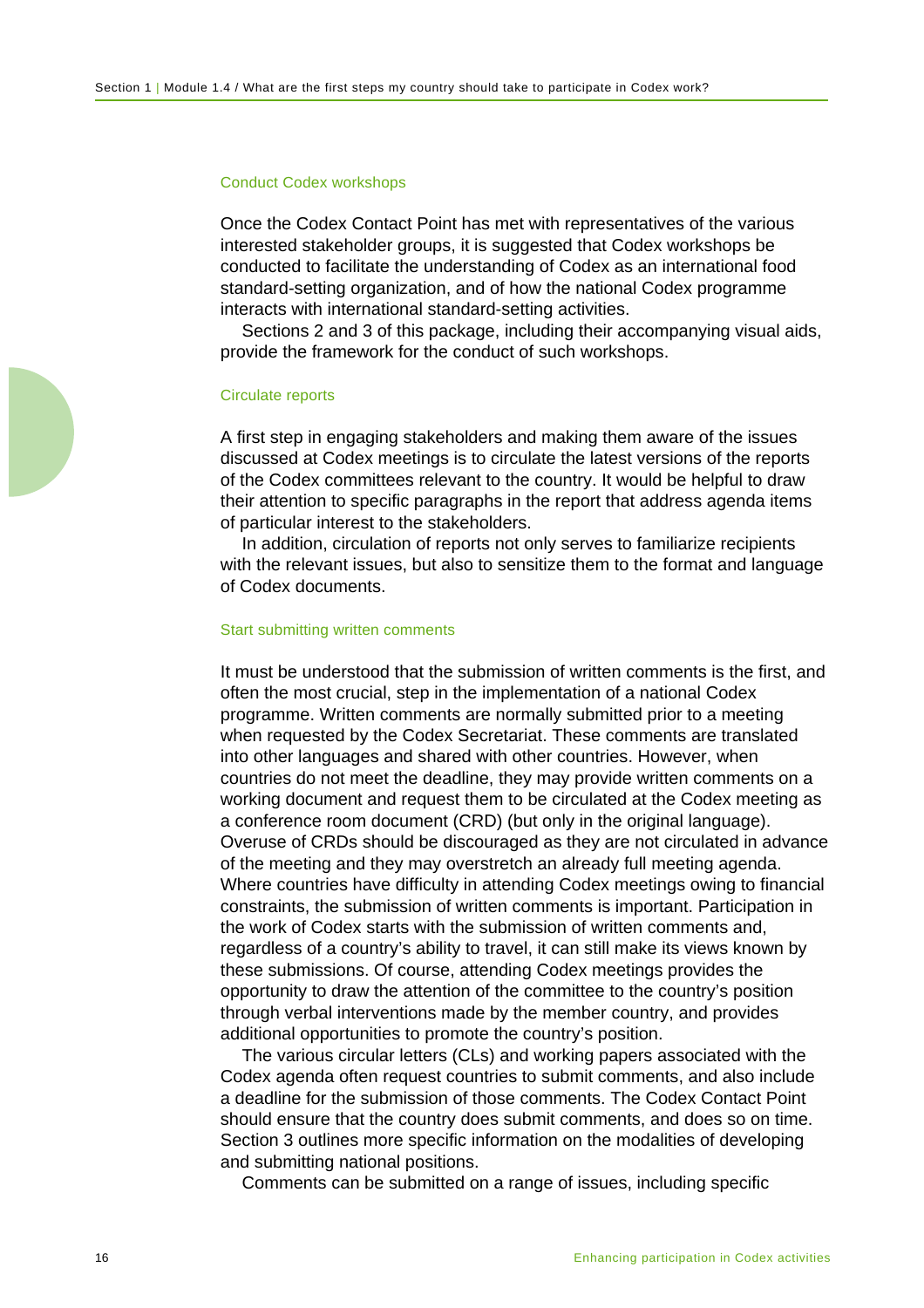standards under preparation and working papers prepared on a given topic, and issues related to Codex procedures.

#### Regional liaison/networking

The concerns and issues of significance in one country may also be shared by other countries in the region. Therefore, it is recommended that the Codex Contact Point establish contacts with the other Codex Contact Points in other countries in the region. Collaboration among the member countries in a region can enhance the effectiveness of the comments being submitted, i.e. three countries reflecting the same position in their written comments are more effective than one country. Furthermore, since resources are usually limited, it may be more feasible for countries to combine resources to fund one country's attendance at a Codex meeting where it can express the views of the region, rather than several countries trying to obtain funding for individual attendance. Another practical option is to request another country with the same position to raise the concern on behalf of one or more countries, in the event that all the countries concerned cannot attend the meeting.

An important venue for regional liaison is the FAO/WHO coordinating committee. For this reason, attendance at sessions of the FAO/WHO coordinating committee could be considered a priority, as it provides an opportunity for the coordination of positions within the region. An important role of a regional coordinator, through the Executive Committee, is to promote issues of relevance to the region, for example drawing the attention of the Commission to aspects of the Commission's work of particular relevance to the region. This enhances opportunities for countries in the region to network with other countries outside their region. More information is provided in Module 2.3.

#### Prepare regular briefings for senior officials

In order to ensure that politicians and senior-level officials are fully informed of Codex issues of relevance to the country, the Codex Contact Point should prepare regular briefings. These briefings should bring to their attention the status of Codex standards that are of particular interest to the country, or inform them of any policy decisions taken at the international level that may have an impact on the country.

**.**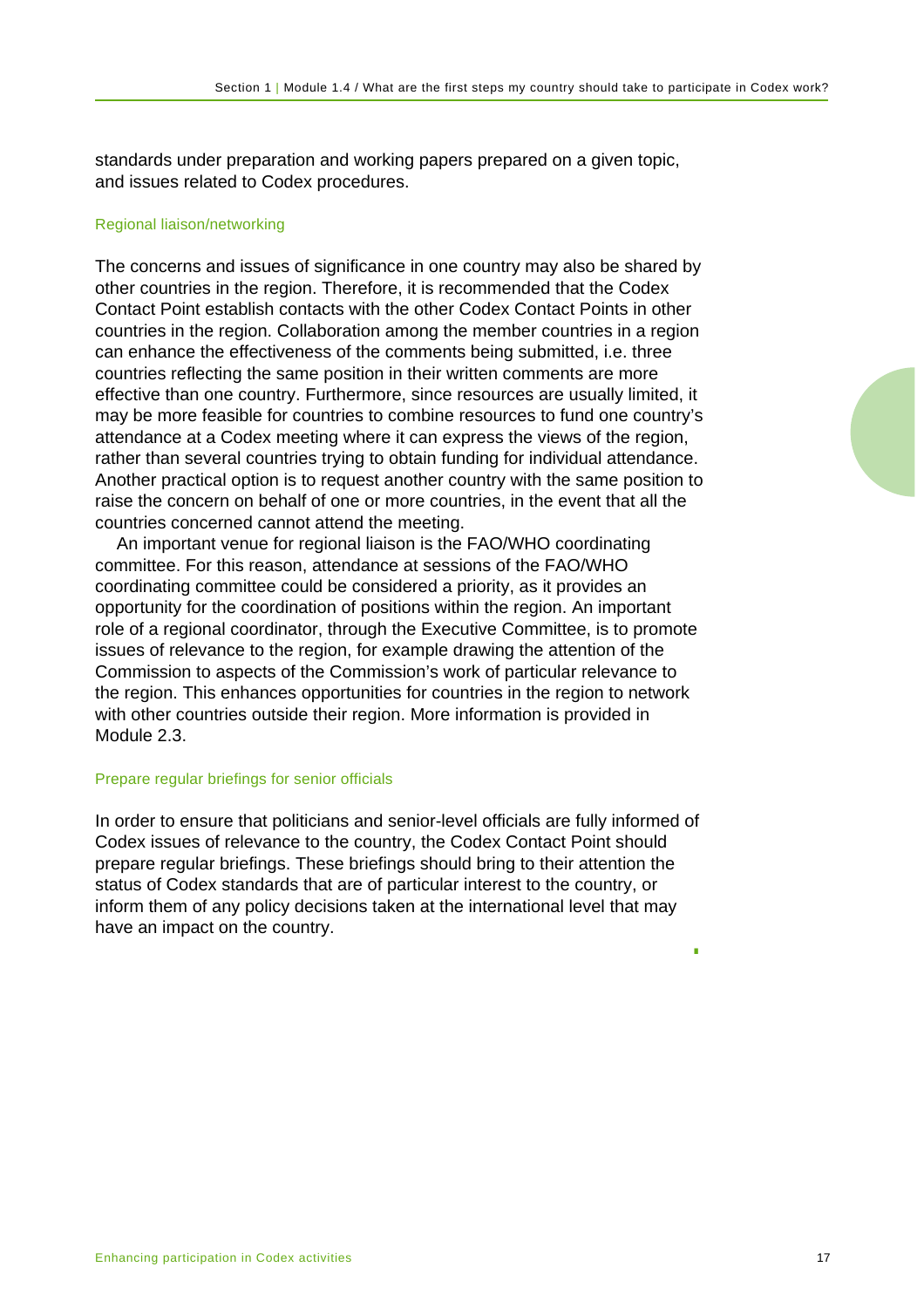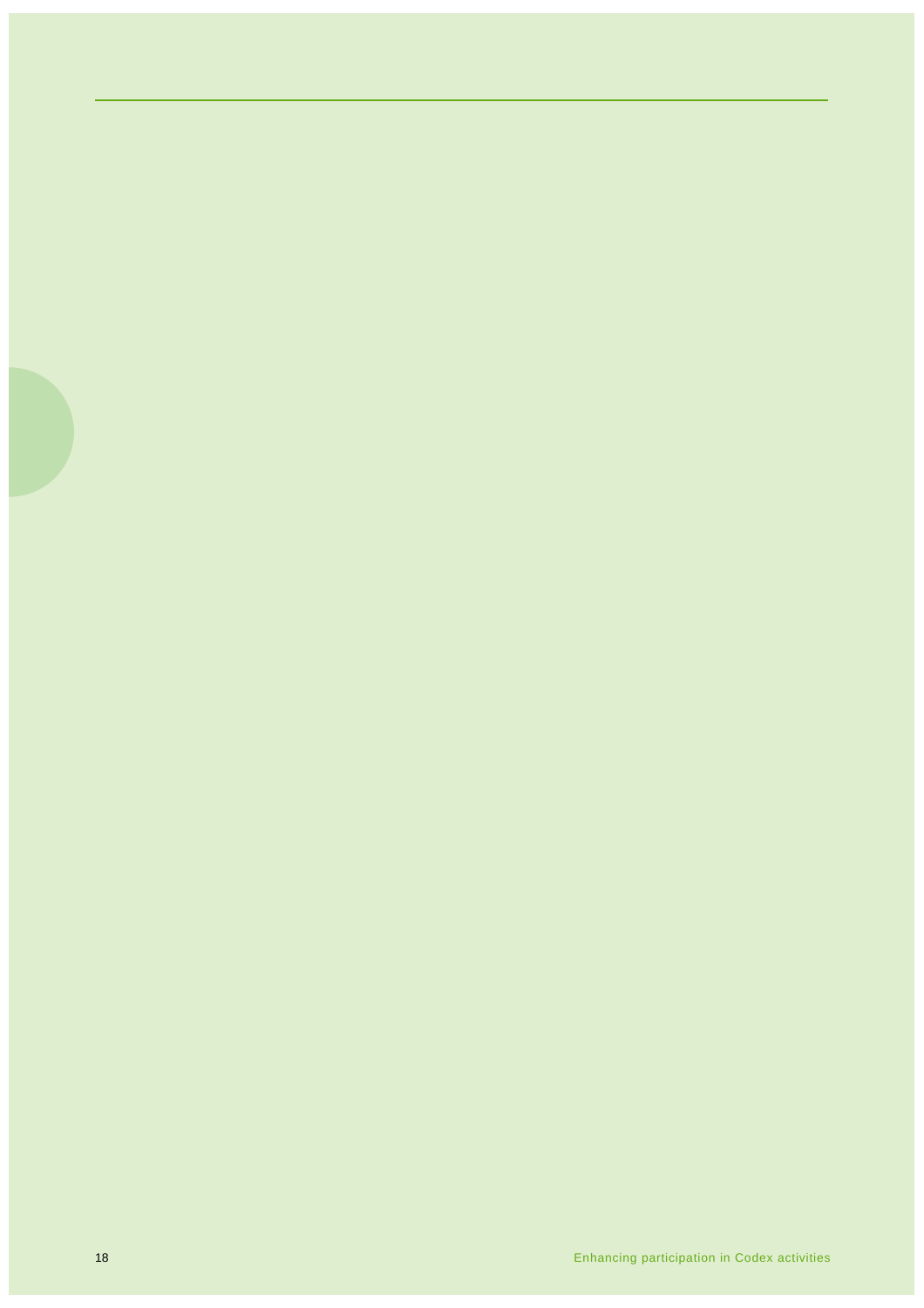## Visual aids

#### Modules 1.1–1.4



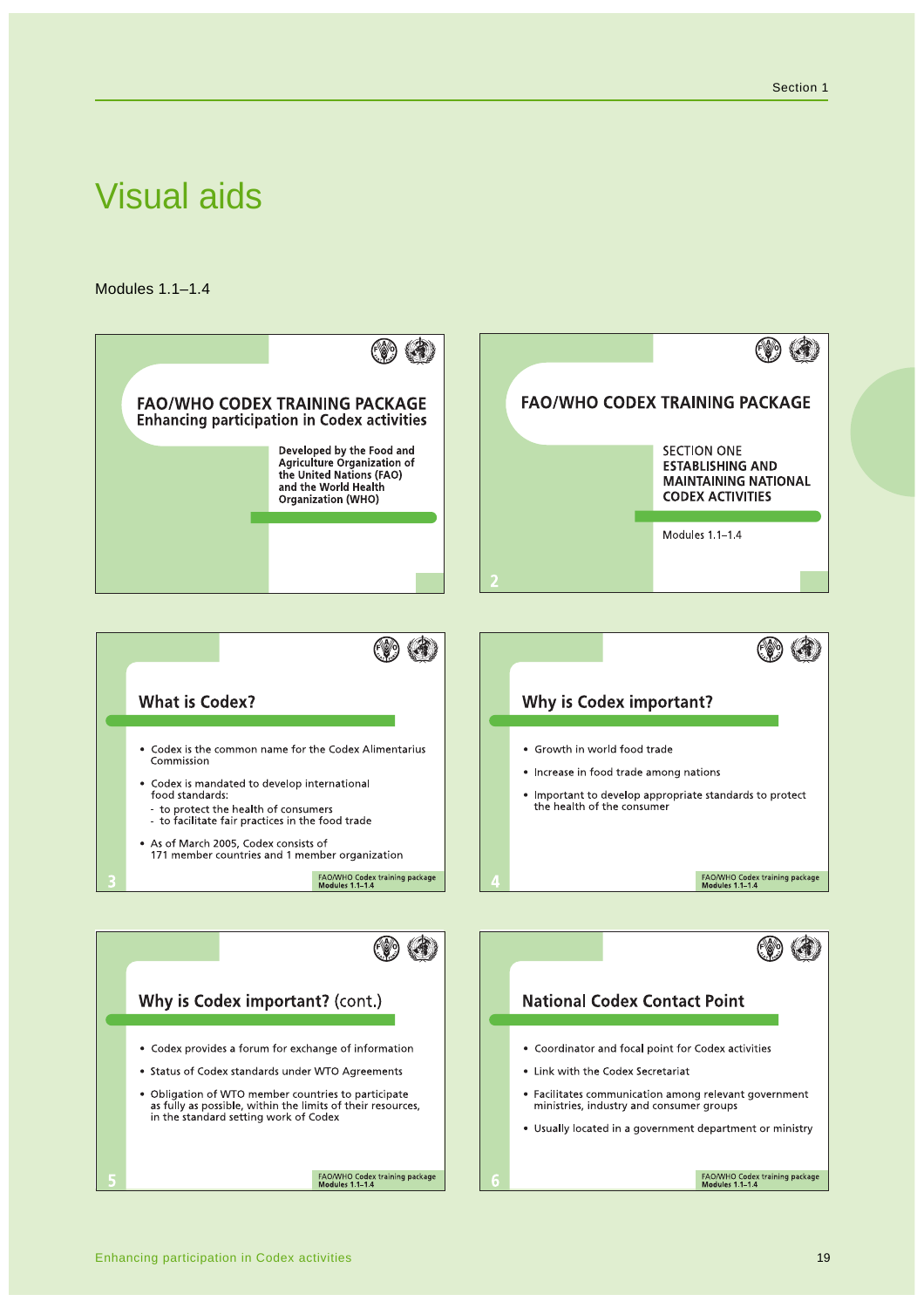#### Modules 1.1–1.4 (cont.)

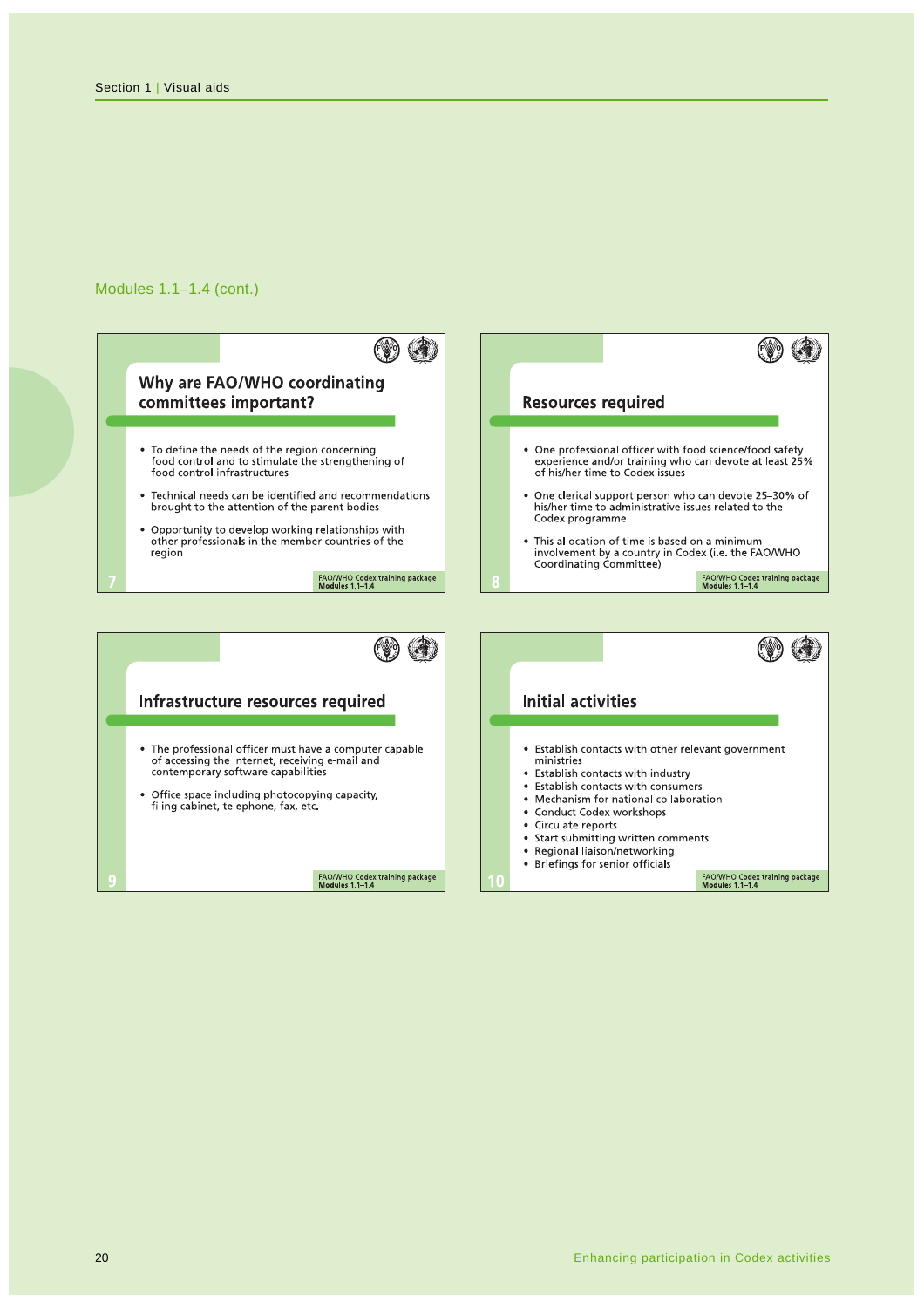### Section 2 Understanding the organization of Codex

#### **Contents**

**{**

#### Introduction

- Module 2.1 / Codex: a historical perspective
- Food and Agriculture Organization of the United Nations
- World Health Organization
- Codex Alimentarius Europaeus
- Codex Alimentarius Commission
- Evaluation of Codex
- Module 2.2 / What is Codex?
- Statutes of the Codex Alimentarius Commission
- Module 2.3 / How is Codex organized?
- Organizational structure of the Codex Alimentarius Commission
- Box 2.3.1 / Codex organizational chart
- Module 2.4 / Which committees should my country be involved in?
- General subject committees
- Commodity committees
- FAO/WHO coordinating committees
- Ad hoc intergovernmental task forces
- Exercise 2.4.1 / Prioritization of Codex committees
- Module 2.5 / How do Codex committees function?
- Codex committees: functions, composition and host country responsibilities
- Conduct of meetings
- Box 2.5.1 / Example of a provisional agenda
- Module 2.6 / How does Codex elaborate standards?
- Project documentation
- Procedures for the elaboration of Codex standards
- Revision of Codex standards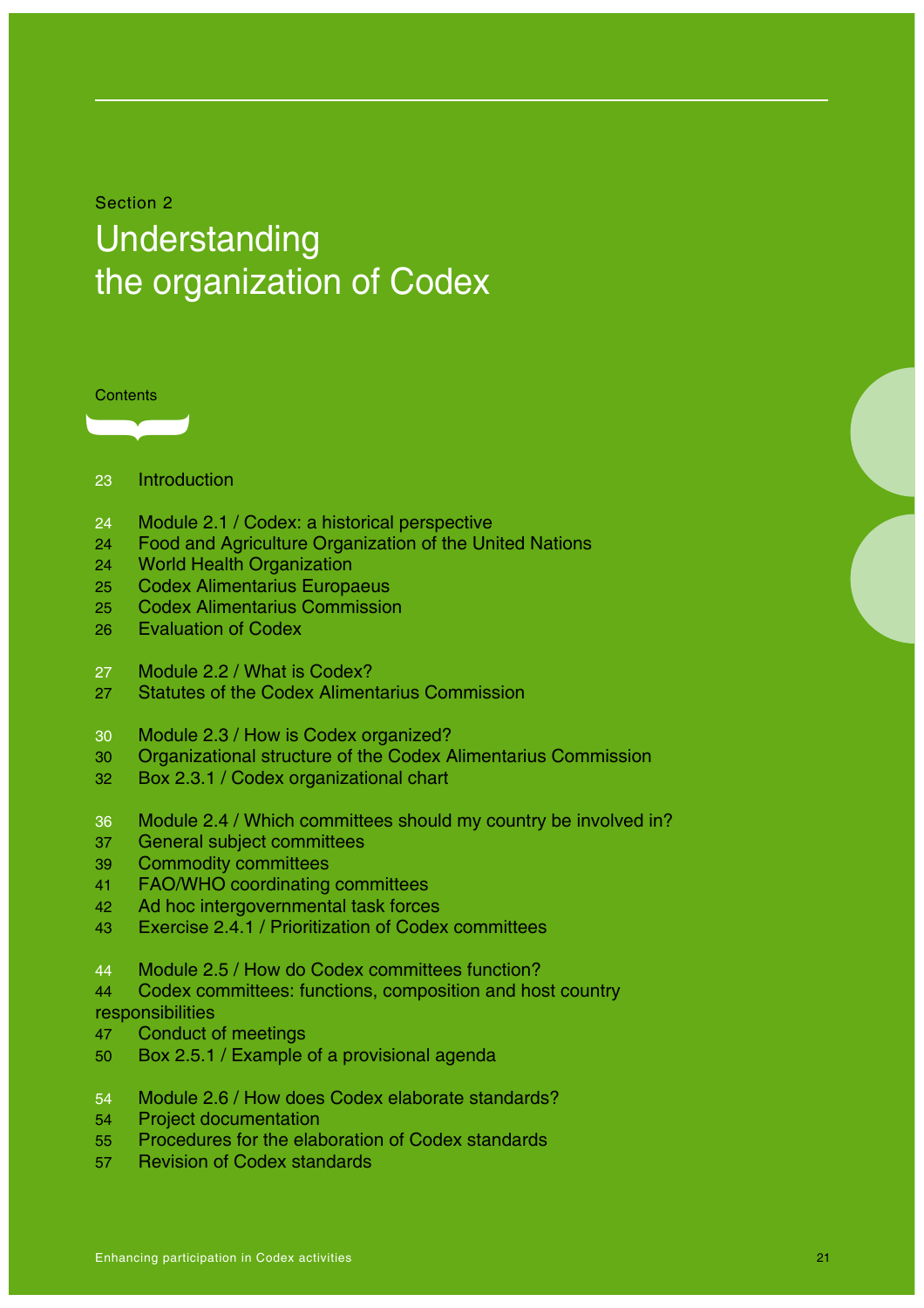Amendments to the Codex Procedural Manual

 Box 2.6.1 / The eight-step procedure for elaborating Codex standards,

guidelines and related texts

 Box 2.6.2 / The five-step accelerated procedure for elaborating Codex standards, guidelines and related texts

- Module 2.7 / Understanding Codex documentation
- The Codex Procedural Manual
- Working documents for Codex sessions
- Adopted texts
- Box 2.7.1 / ALINORM numbers for active Codex subsidiary bodies
- Box 2.7.2 / Document reference system for Codex bodies
- Box 2.7.3 / Example of a circular letter
- Module 2.8 / Is there a format for Codex standards?
- Why should a standard format be used?
- Format for Codex standards
- Exercise 2.8.1 / Format for Codex commodity standards
- Module 2.9 / What is the difference between the Codex Alimentarius Commission and the Codex Alimentarius?
- Purpose and scope of the Codex Alimentarius
- Organization of the Codex Alimentarius
- Where can these standards be found?
- Box 2.9.1 / Structure of the Codex Alimentarius

 Module 2.10 / What is the relationship between Codex standards and WTO?

- Trade agreements of significance in Codex work
- Rights of Members under the SPS Agreement
- Obligations of Members under the SPS Agreement
- Relationship between Codex standards and the SPS Agreement
- The TBT Agreement
- Similarities between the SPS and TBT Agreements
- Differences between the SPS and TBT Agreements
- Codex since the creation of WTO

 Why does WTO refer to Codex standards as benchmarks for food safety?

 Box 2.10.1 / Relationship between a Codex standard and the SPS and

TBT Agreements

Visual aids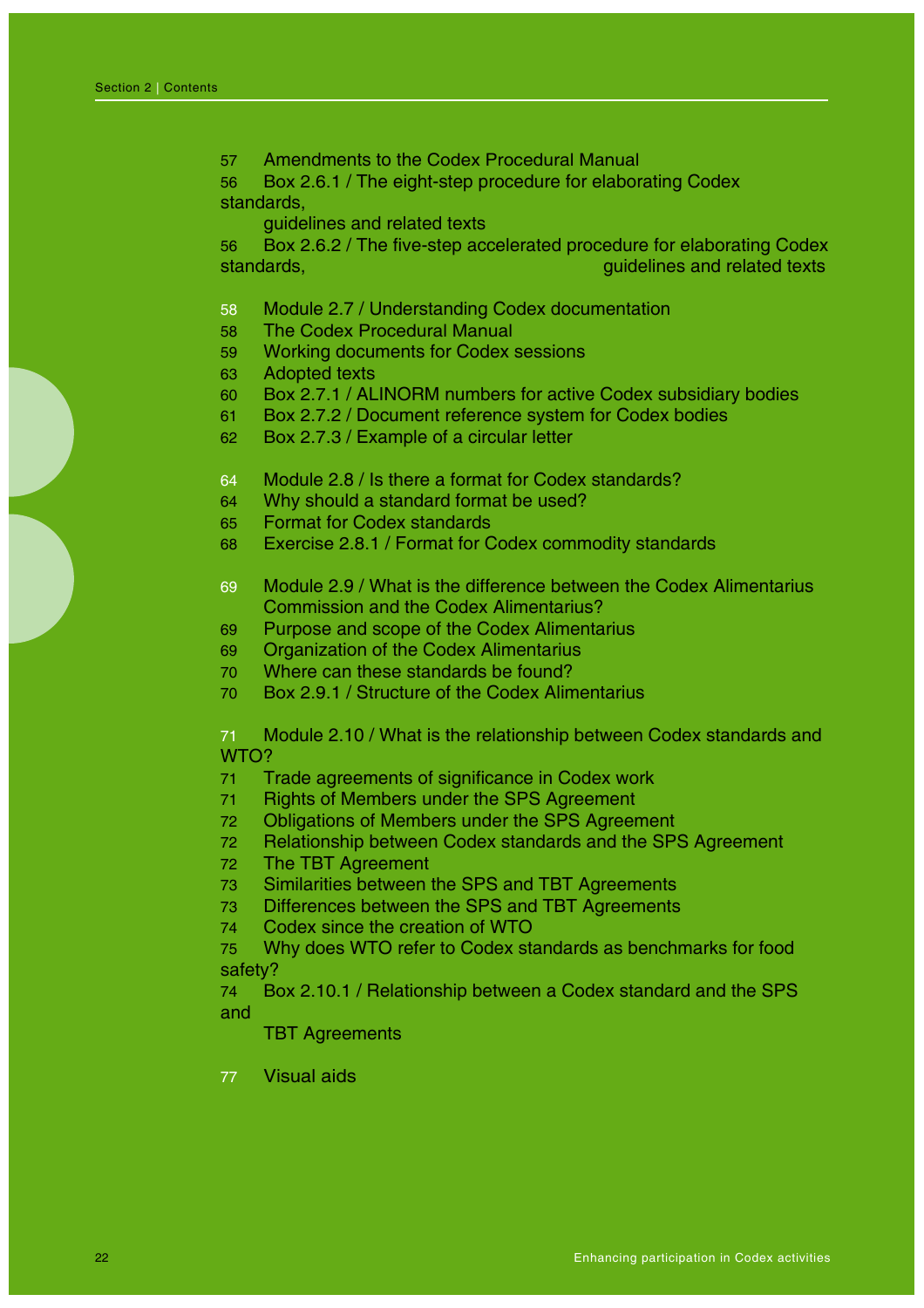# Introduction **{**

New Codex member countries, or countries that have not yet become fully involved in Codex work, will need to develop a good appreciation of the functioning of the Codex Alimentarius Commission. Although the Codex programme may appear to be complex, once broken down into its operational components, Codex is like any other committee-based organization. It has a book of rules, or procedures, which set out the way it operates in order to achieve its mandate. This book of rules, the Codex Procedural Manual, is explained in Module 2.7.

This section provides general background information on the Codex Alimentarius and how the Codex Alimentarius Commission is organized to undertake its standard-setting work. The section covers the structure of the Commission and its subsidiary bodies, the terms of reference of the subsidiary bodies and the standards elaboration process, and briefly describes how Codex sessions are conducted. **.**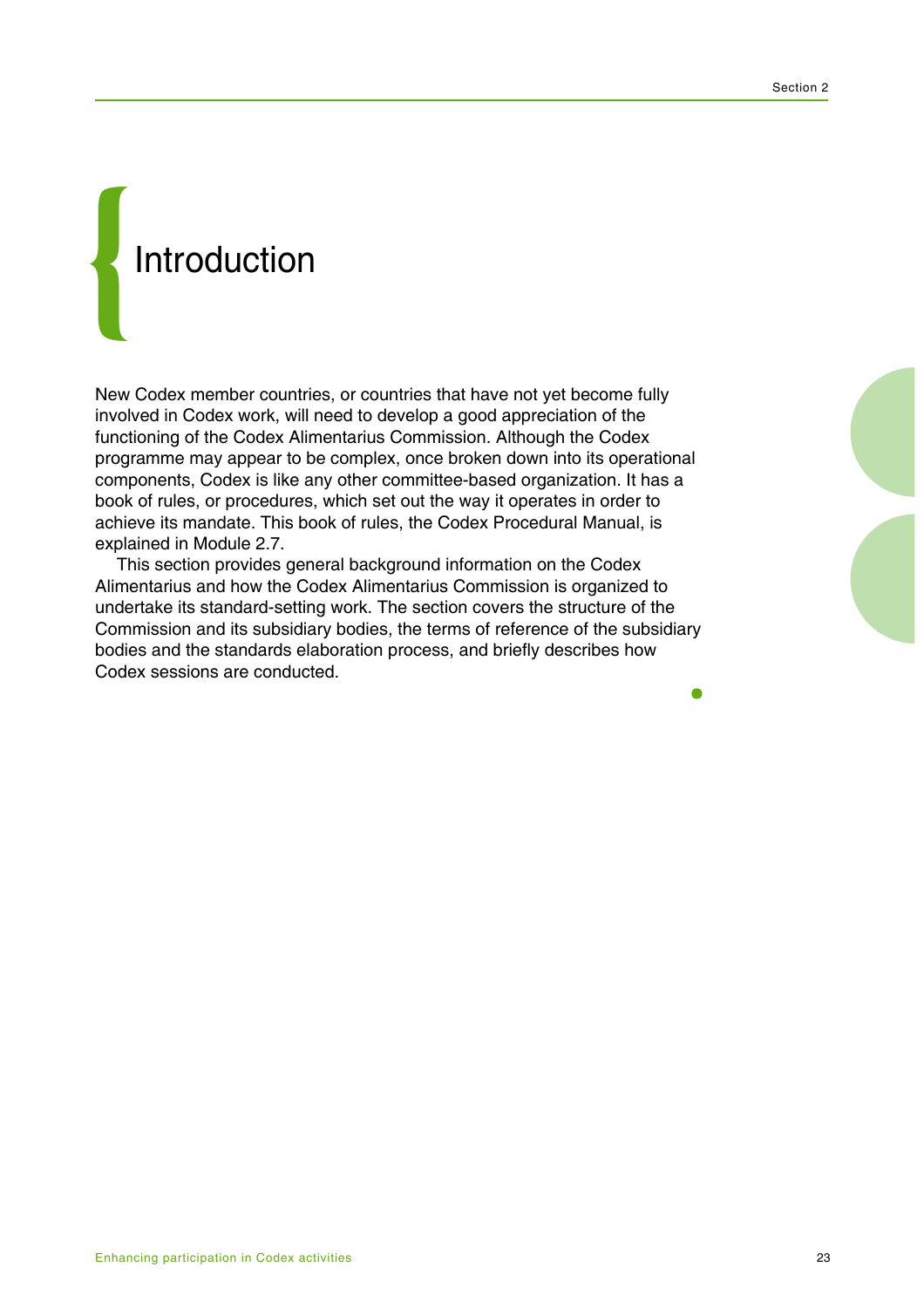### Module 2.1 Codex: a historical perspective **{**

The concept of international food standards is not new, and a desire to manage the quality and safety of food can be traced back to the earliest civilizations. Assyrian tablets described the method to be used in determining the correct weights and measures for food grains. Egyptian scrolls prescribed the labelling to be applied to certain foods. In the year 300 before the Christian era, the Indian statesman Kautilya referred to food quality control measures in his writings. There is other evidence of food control systems to protect consumers from fraud or bad produce in ancient Greece and Rome, and in England in the Middle Ages.

The term "Codex Alimentarius" is Latin and means "food code". Thus, the Codex Alimentarius is a collection of written codes of international food standards for use by all nations. The origin of the Codex Alimentarius can be traced back to the Austro-Hungarian Empire, which developed, between 1897 and 1911, a collection of standards and product descriptions for a wide variety of foods. This was known as the "Codex Alimentarius Austriacus". Although lacking legal force, it was used as a reference by the courts to determine standards of identity for specific foods.

#### Food and Agriculture Organization of the United Nations

The decision to establish an international programme, however, may be traced back to 1943, when 44 nations met for a United Nations Conference on Food and Agriculture in Hot Springs, Virginia, United States of America. That Conference recommended the formation of an international organization "to assist governments to extend and improve standards of nutrient content of all important foods" and to consider "the formulation and adoption of similar international standards to facilitate and protect interchange of such products between countries".

#### World Health Organization

Another major landmark was the establishment of the World Health Organization (WHO) in 1948, with responsibilities covering human health and, in particular, a mandate to establish food standards. In 1950, Joint FAO/WHO expert meetings commenced on nutrition, food additives and related areas. This was followed in 1953 by a statement by WHO's highest governing body, the World Health Assembly, that the widening use of chemicals in the food industry presented a new public health problem that required attention. A Joint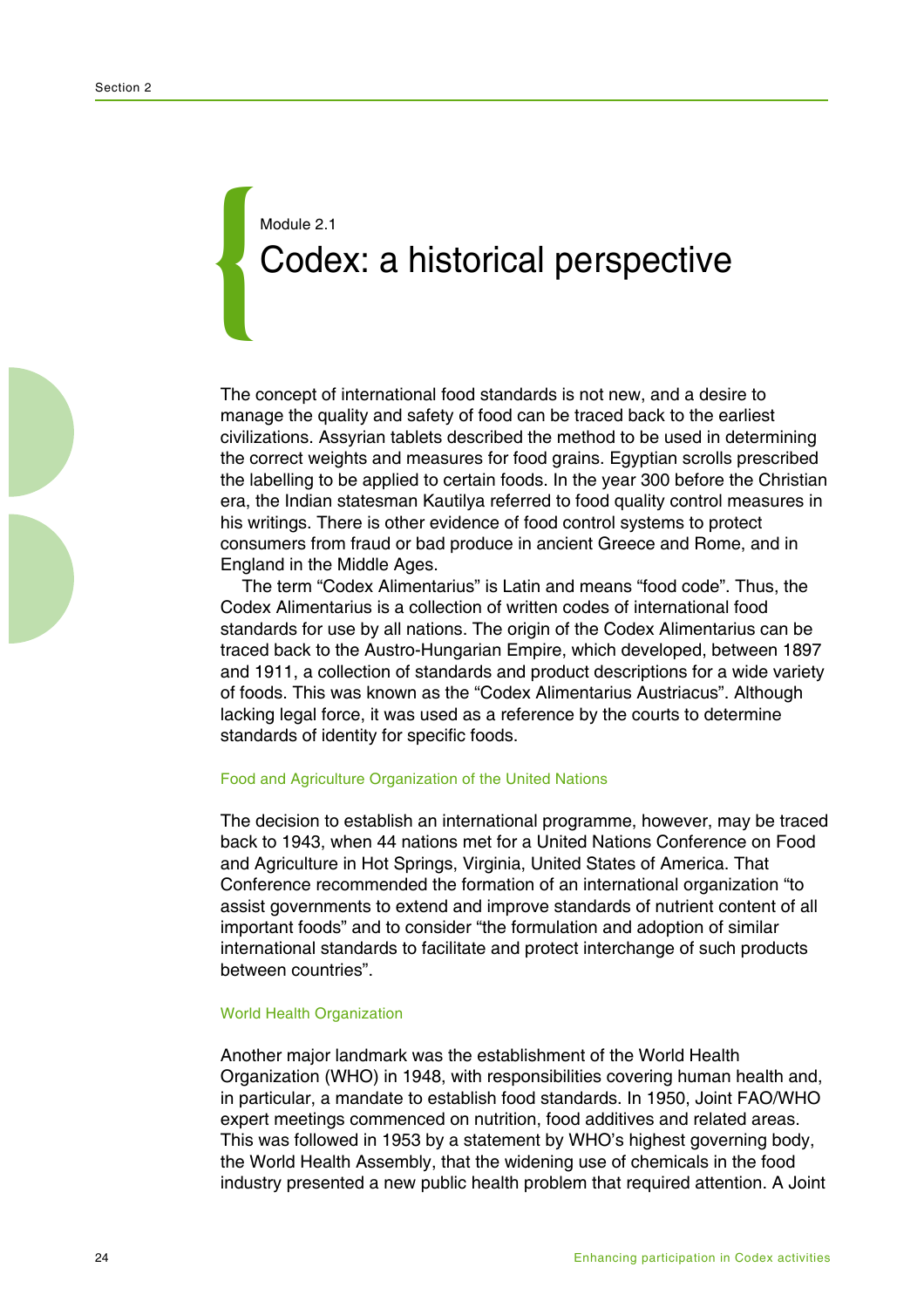FAO/WHO Conference on Food Additives held in Geneva in 1955 led to a recommendation to the Directors-General of FAO and WHO that one or more expert committees should be convened to address the technical and administrative aspects of chemical additives and their safety in food.

This recommendation provided the basis for the first Joint FAO/WHO Expert Committee on Food Additives (JECFA) in 1956. While JECFA was initially founded to evaluate the safety of food additives, its work now also includes the evaluation of contaminants, naturally occurring toxicants and residues of veterinary drugs in food. Substances evaluated by JECFA alternate between additives and contaminants on odd-numbered sessions and veterinary drug residues on even-numbered sessions. For example, the Sixtyfirst Session (June 2003) of JECFA considered a number of additives and contaminants while the Sixty-second Session (February 2004) examined a number of veterinary drugs.

#### Codex Alimentarius Europaeus

The decision to establish an international programme was accelerated by moves in Europe to develop a European food code. During the period 1954–58, Austria actively pursued the creation of a regional food code, the Codex Alimentarius Europaeus, or European Codex Alimentarius. In October 1960, the first FAO Regional Conference for Europe endorsed the desirability of international, as distinct from regional, agreement on minimum food standards, and invited the Organization's Director-General to submit proposals for a joint FAO/WHO programme on food standards to the Conference of FAO. This Conference crystallized a widely held view when it recognized:

The desirability of international agreement on minimum food standards and related questions (including labelling requirements, methods of analysis, etc.) ... as an important means of protecting the consumer's health, of ensuring quality and of reducing trade barriers, particularly in the rapidly integrating market of Europe.

Within four months of the Regional Conference, FAO entered into discussions with WHO, the Economic Commission for Europe (ECE), the Organisation for Economic Co-operation and Development (OECD) and the Council of the Codex Alimentarius Europeaus with proposals that would lead to the establishment of an international food standards programme.

#### Codex Alimentarius Commission

A landmark decision was taken at the Eleventh Session of the FAO Conference in November 1961, when a resolution was passed to set up the Codex Alimentarius Commission (CAC), requesting an early endorsement by WHO of a joint FAO/WHO food standards programme. This was followed by approval to establish the Joint FAO/WHO Food Standards Programme at the Sixteenth World Health Assembly in May 1963, including the adoption of the Statutes of the Codex Alimentarius Commission.

The Codex Alimentarius Commission, frequently referred to simply as

<sup>1</sup> It should be noted that the membership of Codex changes as new countries join. The Codex Web site should be consulted from time to time for current membership.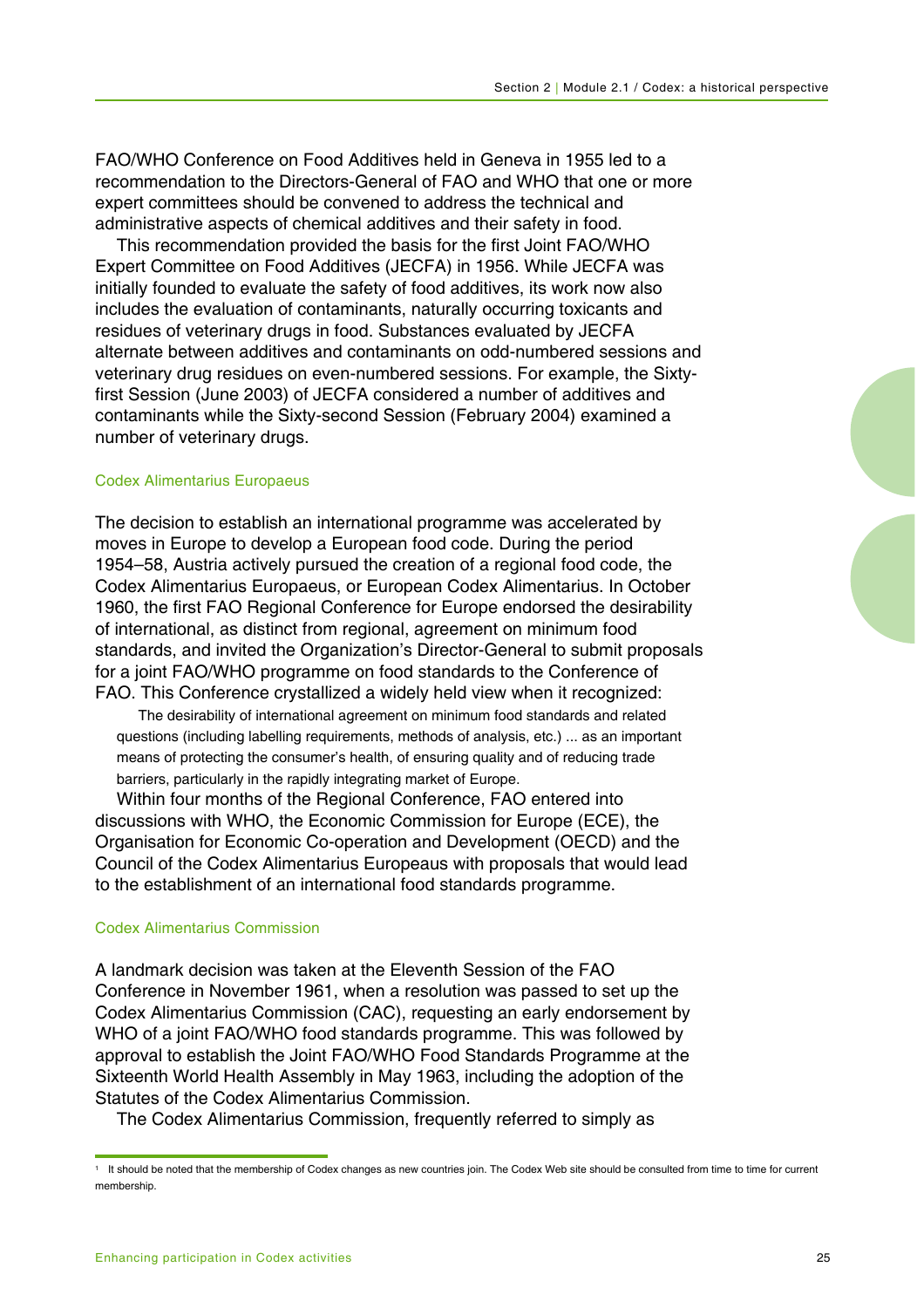"Codex", is an intergovernmental body consisting of 171 member countries and one member organization as of March 2005.<sup>1</sup> Membership in the Commission is open to countries who are Members of either FAO or WHO.

The mandate of Codex is to establish international food standards to protect the health of consumers and to ensure fair practices in the food trade. The significance of Codex standards has been heightened in recent years as a result of the Agreement on the Application of Sanitary and Phytosanitary Measures (SPS) of the World Trade Organization (WTO), which specifically refers to Codex standards as the international benchmark for food safety.

The First Session of the Codex Alimentarius Commission was held in Rome, Italy, in June 1963. Subsequent venues for Commission sessions have alternated between the headquarters of its two parent organizations, i.e. the meetings alternated between Rome and Geneva. For example, the Twentysixth Session of the Commission was held in Rome from 30 June to 7 July 2003, while the Twenty-seventh Session was held in Geneva from 28 June to 3 July 2004.

It should be noted here that there is a distinction between the Codex Alimentarius and the Codex Alimentarius Commission (Codex). The Codex Alimentarius Commission is the body that elaborates the food standards that are published in the Codex Alimentarius. This difference is clarified further in Module 2.9.

Texts developed by the subsidiary bodies of the Codex Alimentarius Commission consist of standards (e.g. commodity standards, maximum residue limits [MRLs]) for use by Member Governments, as well as recommended codes of practice and guidelines intended as advice to governments. Throughout this package, unless stated otherwise, the term "standard" is used in its generic sense and includes all these categories of Codex texts.

#### Evaluation of Codex

A significant landmark in the history of Codex, 40 years after its creation, was the joint FAO/WHO Evaluation of the work of the Codex Alimentarius Commission, which took place in 2002, covering all aspects of the food standards work of FAO and WHO, including capacity building and scientific advice. The Commission considered the report of the Evaluation at an extraordinary session in February 2003, and expressed its commitment to the implementation of the recommendations it contained. The necessary work was then launched to amend the Rules of Procedure, where needed, and to initiate reform.

#### Reference material

FAO/WHO. 2002. Report of the Evaluation of the Codex Alimentarius and other FAO and WHO food standards work. Geneva, Switzerland/Rome (available at

http://www.fao.org/docrep/meeting/005/y7871e/y7871e00.htm). FAO/WHO. 2005. Understanding the Codex Alimentarius. Revised and

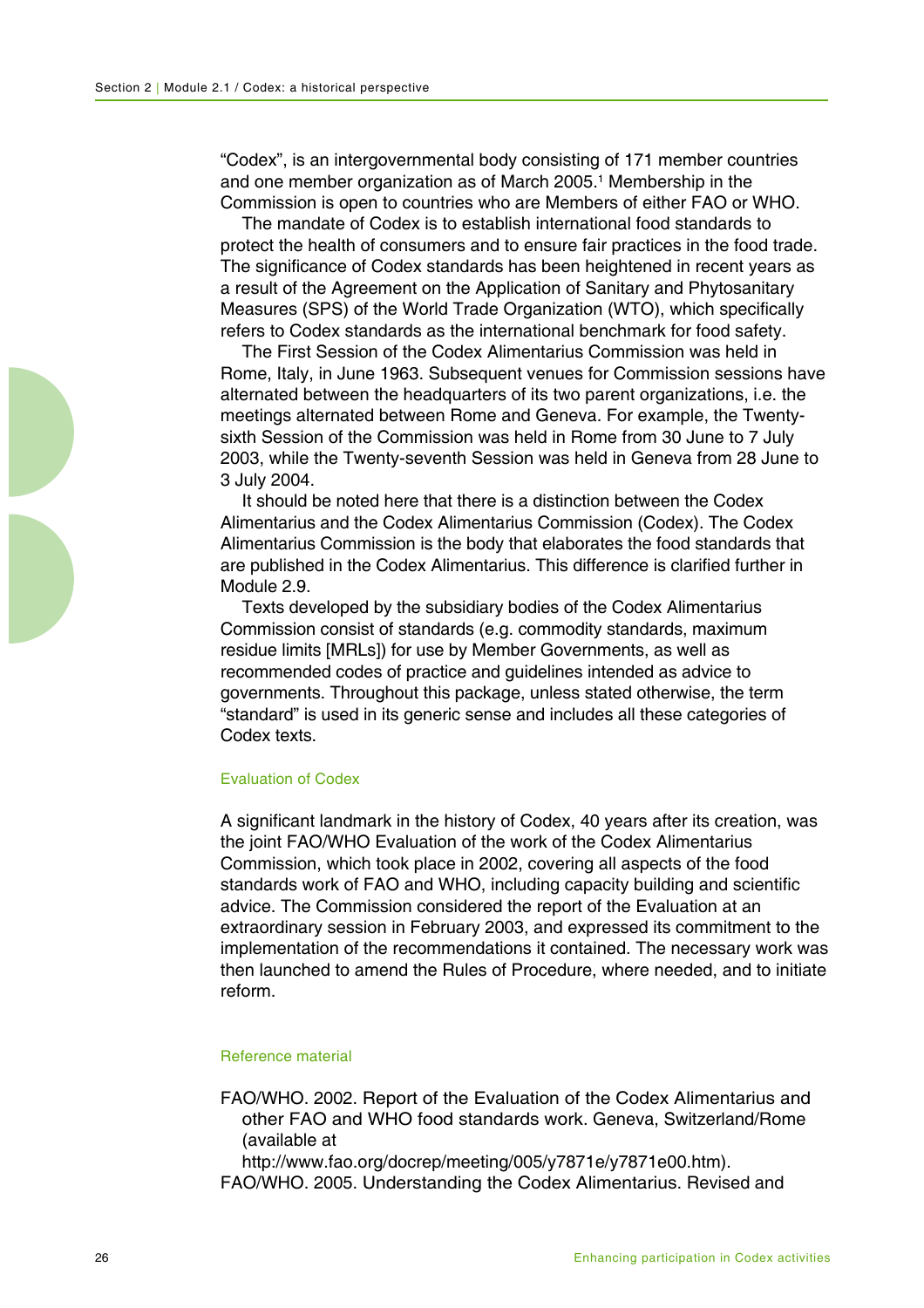**.**

updated, pp. 1–9. Rome. Codex Web site: www.codexalimentarius.net

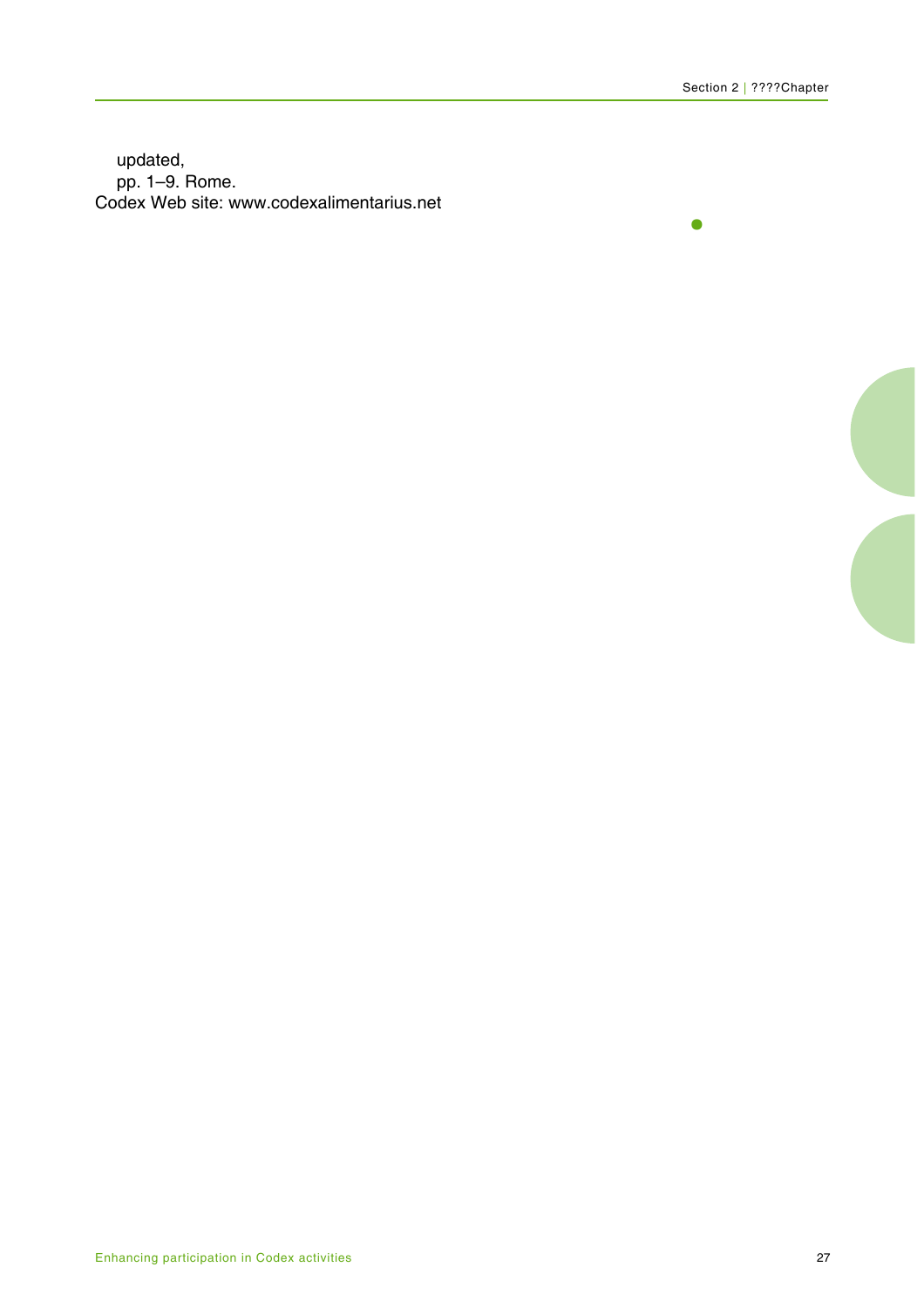# Module 2.2 What is Codex? **{**

The Codex Alimentarius Commission (commonly referred to simply as Codex) is the body established to implement the Joint FAO/WHO Food Standards Programme. In other words, Codex is an intergovernmental body whose purpose is to develop international food standards.

The Codex Procedural Manual is one of the most important Codex documents, and all those involved in Codex work should be familiar with its contents. Details are given in Module 2.7.

#### Statutes of the Codex Alimentarius Commission

The original Statutes were adopted in May 1963. These Statutes provide the legal basis for the Commission's work, and formally reflect the concepts behind and reasons for its establishment. They consist of ten Articles, which are summarized below. The full text can be found in the Codex Procedural Manual.

Although it is wise for those involved in the work of Codex, particularly Codex Contact Points, to be familiar with all the Articles, the main ones being Articles 1, 2, 8 and 10.

Article 1 – Mandate

- (a) Protecting the health of consumers and ensuring fair practices in the food trade.
- (b) Coordinating all food standards work undertaken by international governmental and non-governmental organizations.
- (c) Determining priorities and initiating and guiding the preparation of draft standards.
- (d) Finalizing standards and publishing them in a Codex Alimentarius either as regional or worldwide standards.
- (e) Amending published standards, after appropriate survey in the light of developments.

#### Article 2 – Membership

Membership of the Commission is open to all Member Nations and Associate Members of FAO and WHO that are interested in international food standards. Membership shall comprise such of these nations as have notified the Director-General of FAO or of WHO of their desire to be considered as Members.

In other words, in order to become a Member of the Codex Alimentarius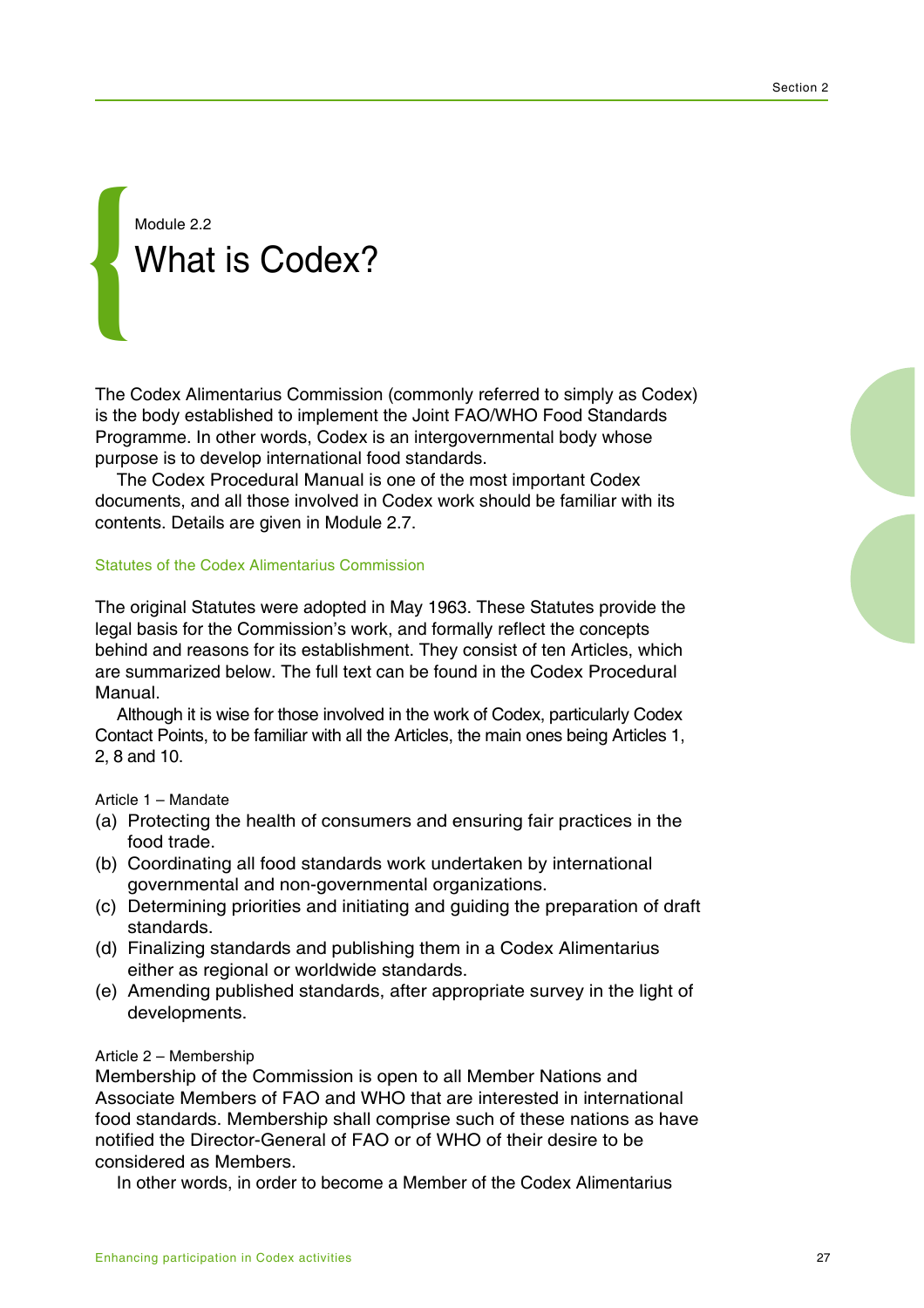Commission, there are two conditions that must be met. First, the country must be a Member of either FAO or WHO. Second, the country must notify either the Director-General of FAO or of WHO of its wish to become a Member.

The process for this notification is explained in Module 1.2.

It should also be noted that membership is limited to countries only – the exception being regional economic integration organizations (e.g. the European Community).

Article 3 – Observers (FAO or WHO Member Nations)

Any Member Nation or Associate Member of FAO or WHO which is not a Member of the Commission but has a special interest in the work of the Commission may, upon a request communicated to the Director-General of FAO or WHO, attend sessions of the Commission and of its subsidiary bodies and ad hoc meetings as observers.

Members of either FAO or of WHO that do not wish to become full Members of the Commission are permitted to attend Codex sessions as observers. As observers they may address the Commission but cannot vote. Observers identified in Articles 3 and 4 should not be confused with international organizations that have been granted observer status under the Rules of Procedure (see Module 2.5).

#### Article 4 – Observers (other UN Member Nations)

Nations that, while not Member Nations or Associate Members of FAO or WHO, are Members of the United Nations, may be invited on their request to attend meetings of the Commission as observers, in accordance with the provisions of FAO and WHO relating to the granting of observer status to nations.

This Article enables countries that are Members of the United Nations but not Members of either FAO or WHO to attend Codex sessions as observers.

#### Article 5 – Reports and recommendations

The Commission shall report and make recommendations to the FAO Conference and the World Health Assembly of WHO through their respective Directors-General. Copies of reports, including any conclusions and recommendations, are circulated to interested Member Nations and international organizations for their information as soon as they become available.

Further details on reports from Codex committee sessions can be found in Module 2.5.

#### Article 6 – Executive Committee

The Commission shall establish an Executive Committee whose composition should ensure an adequate representation of the various geographical areas of the world to which the Members of the Commission belong. Between sessions, the Executive Committee shall act as the executive organ of the Commission.

This Article provides for ongoing management of the Codex process between sessions of the Commission. The Executive Committee cannot make decisions on behalf of the Commission (e.g. authorize new work, adopt

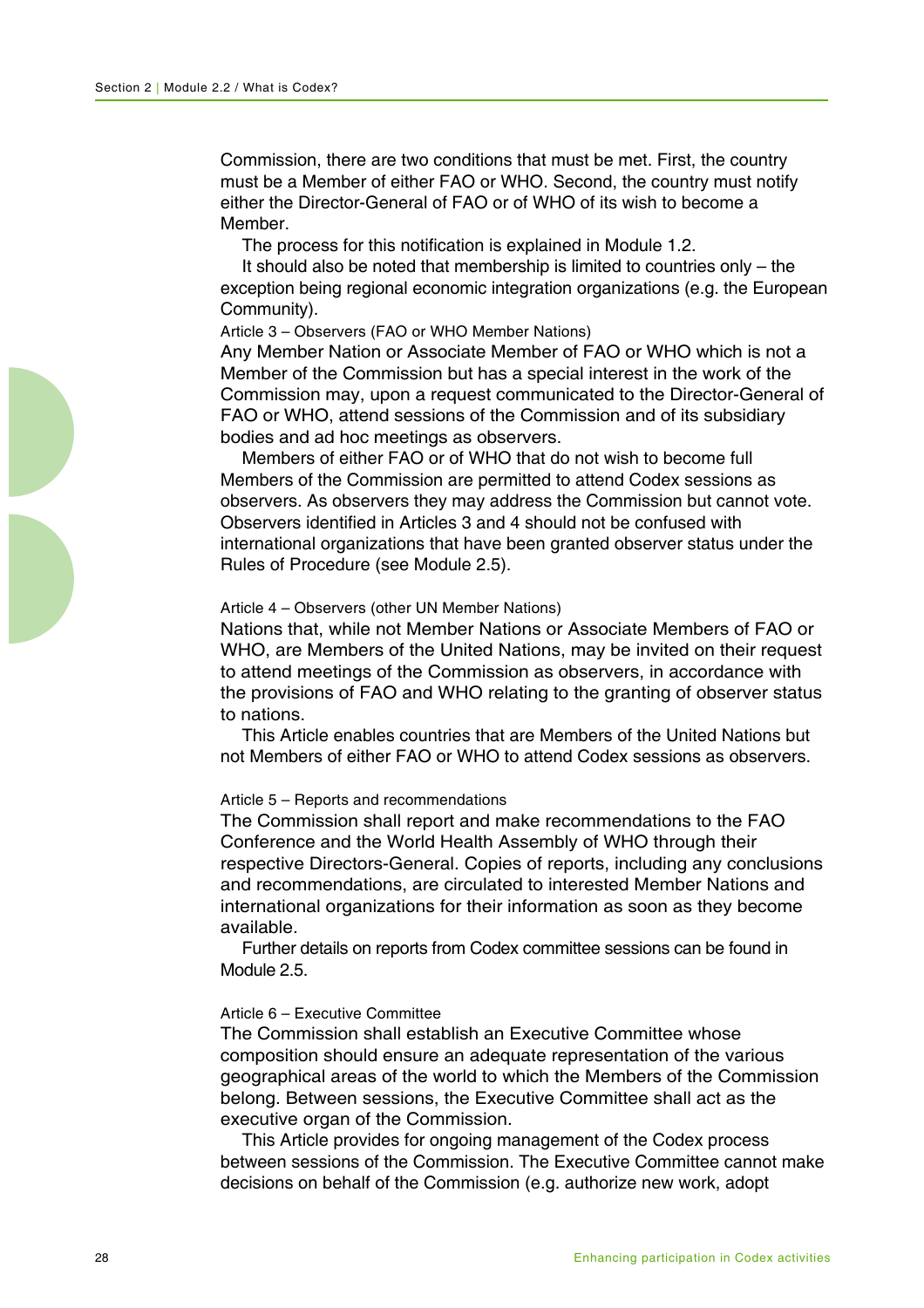standards), but it has responsibility for strategic planning, budgeting and managing the standards elaboration process.

#### Article 7 – Other subsidiary bodies

The Commission may establish such other subsidiary bodies as it deems necessary for the accomplishment of its task, subject to the availability of the necessary funds.

This article provides the Commission with the authority to create the various committees and task forces necessary to elaborate standards.

#### Article 8 – Rules of Procedure

The Commission may adopt and amend its own Rules of Procedure that shall come into force upon approval by the Directors-General of FAO and WHO, subject to such confirmation as may be prescribed by the procedures of these Organizations.

This means that the Commission has the authority to amend its Rules of Procedure but cannot amend its Statutes. Only the parent bodies (FAO and WHO) can amend the Statutes. Amendments to the Rules of Procedure come into force upon approval of those amendments by the Directors-General of FAO and WHO.

The Rules of Procedure prescribe that a special quorum is required to amend the Rules. This special quorum consists of a majority (50 percent  $+1$ ) of the Members of the Commission. For example, with 171 member countries and one member organization, the special quorum consists of 87 countries. In all other cases (e.g. to adopt a standard) a quorum consists of 20 percent of the Members, i.e. 34 countries based on the membership as of March 2005.

#### Article 9 – Expenses (Commission and subsidiary bodies)

The operating expenses of the Commission and of its subsidiary bodies, other than those for which a Member has accepted the Chair, shall be borne by the budget of the Joint FAO/WHO Food Standards Programme, which shall be administered by FAO on behalf of the two Organizations in accordance with the financial regulations of FAO. The Directors-General of FAO and WHO shall jointly determine the respective portion of the costs of the Programme to be borne by each Organization and prepare the corresponding annual expenditure estimates for inclusion in the regular budgets of the two Organizations for approval by the appropriate governing bodies.

This is the Article that enables the Commission to manage a budget to implement its programme of work. These expenses relate to Secretariat costs (salaries, travel, operational expenses), costs of publication of adopted standards, infrastructure costs, etc.

#### Article 10 – Expenses (preparatory work)

All expenses (including those relating to meetings, documents and interpretation) involved in preparatory work on draft standards undertaken by Members of the Commission, either independently or upon recommendation of the Commission, shall be defrayed by the government concerned. Within the approved budgetary estimates the Commission may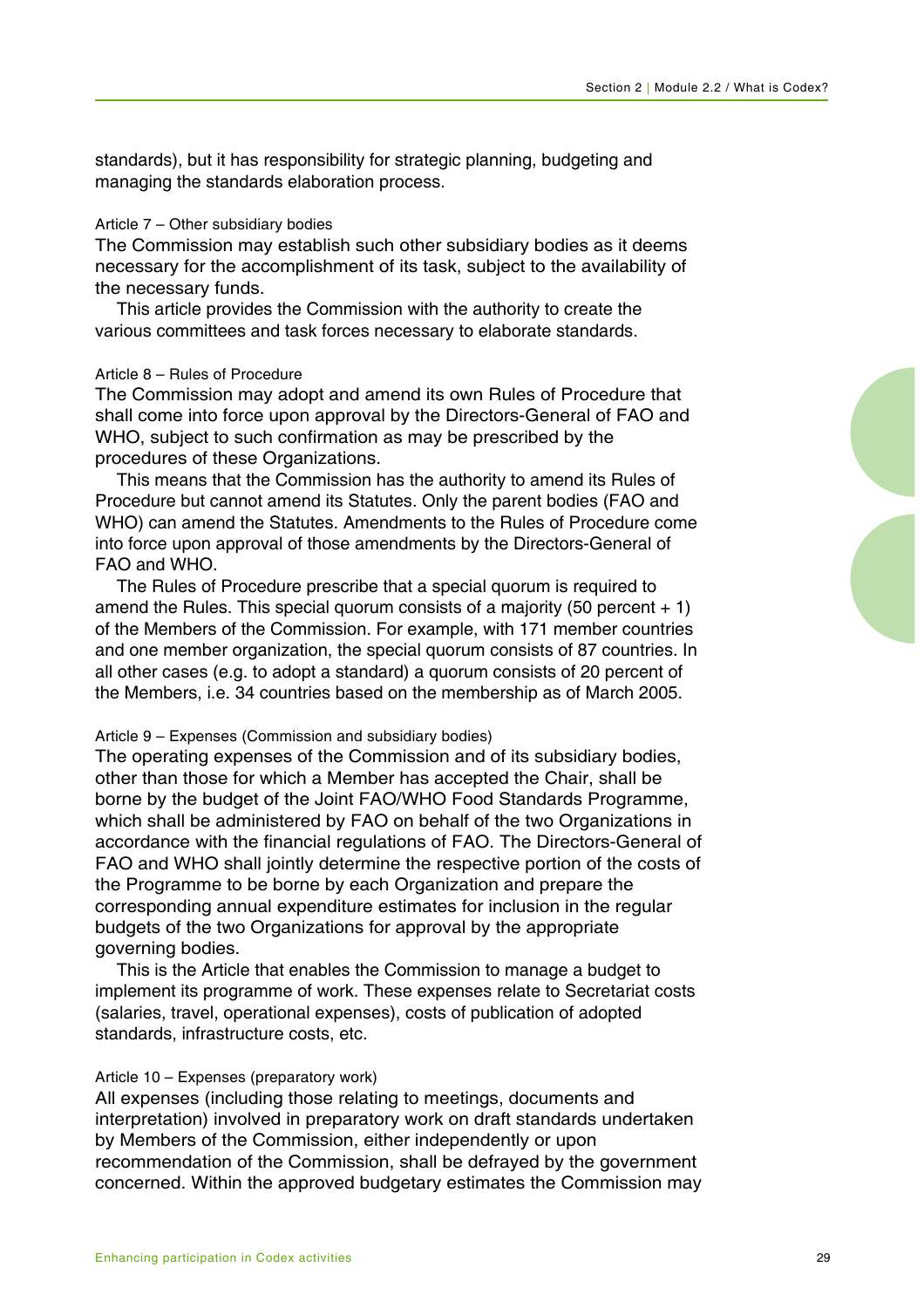recommend, however, that a specified part of the costs of the preparatory work undertaken by the government on behalf of the Commission be recognized as operating expenses of the Commission.

This Article makes it clear that costs related to preparatory work of the subsidiary bodies are the responsibility of the host country (e.g. translation of working papers). However, the article does provide for the Commission covering some of these costs when warranted (e.g. the host country is a developing country).

#### Reference material

FAO/WHO. 2004. Codex Alimentarius Commission – Procedural Manual. 14th edition, pp. 3–5. Joint FAO/WHO Food Standards Programme, Rome. Codex Web site: www.codexalimentarius.net **.**

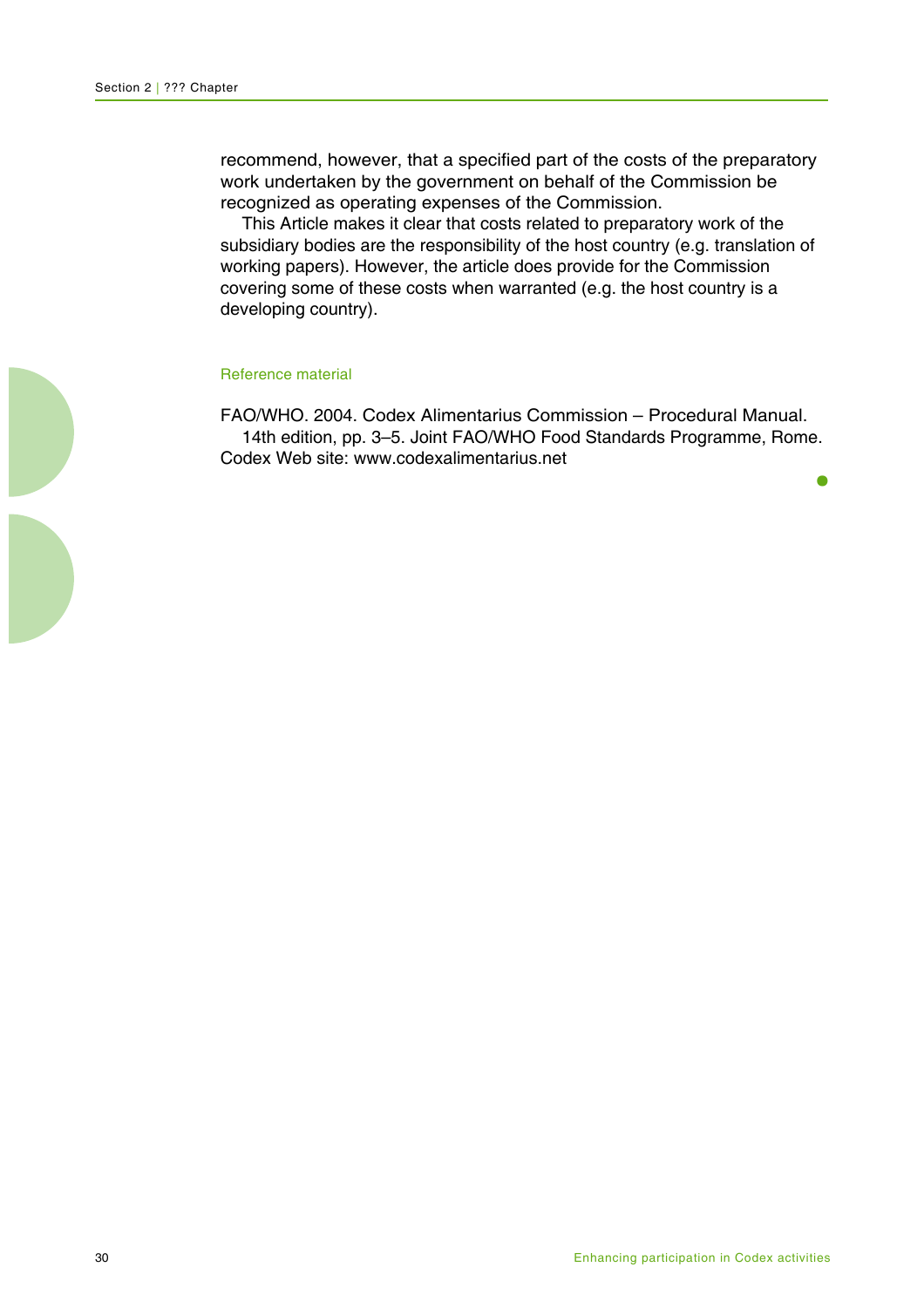### Module 2.3 How is Codex organized? **{**

It is important to understand how the Codex Alimentarius Commission is structured and to have some knowledge of the roles of the various components of the structure. This will enable those responsible for the coordination of national Codex activities to know where to focus their activities. It will also enhance the effectiveness

of national activities, and ensure that international standards reflect the country's concerns.

This module outlines the organizational elements of the Commission, and describes the range of subsidiary bodies (committees and task forces) where Codex standards are drafted and negotiated by member countries. A basic understanding of the structure and functioning of the Commission is essential for building a sound national Codex programme.

#### Organizational structure of the Codex Alimentarius Commission

The Codex Alimentarius Commission consists of the following main organizational elements (see Organizational chart, page 32): a) the Commission

- b) the Executive Committee
- 
- c) the Codex Secretariat
- d) Codex subsidiary bodies:
	- general subject committees (also known as horizontal committees)
	- commodity committees (also known as vertical committees)
	- FAO/WHO coordinating committees
	- ad hoc intergovernmental task forces.

With the exception of the Codex Secretariat, all these bodies are made up of Codex Member representatives, endeavouring to ensure geographical balance and to reflect stakeholder views as appropriate.

#### The Codex Alimentarius Commission

The Commission is the decision-making body of the Joint FAO/WHO Food Standards Programme. As of March 2005, the Commission comprises 171 member countries and one member organization. At its Twenty-sixth Session, the Commission decided that each session would decide on the timing of the next session.2 The Commission now meets annually, with meetings alternating

<sup>&</sup>lt;sup>2</sup> Report of the Twenty-sixth Session of the Codex Alimentarius Commission (ALINORM 03/41, para. 150).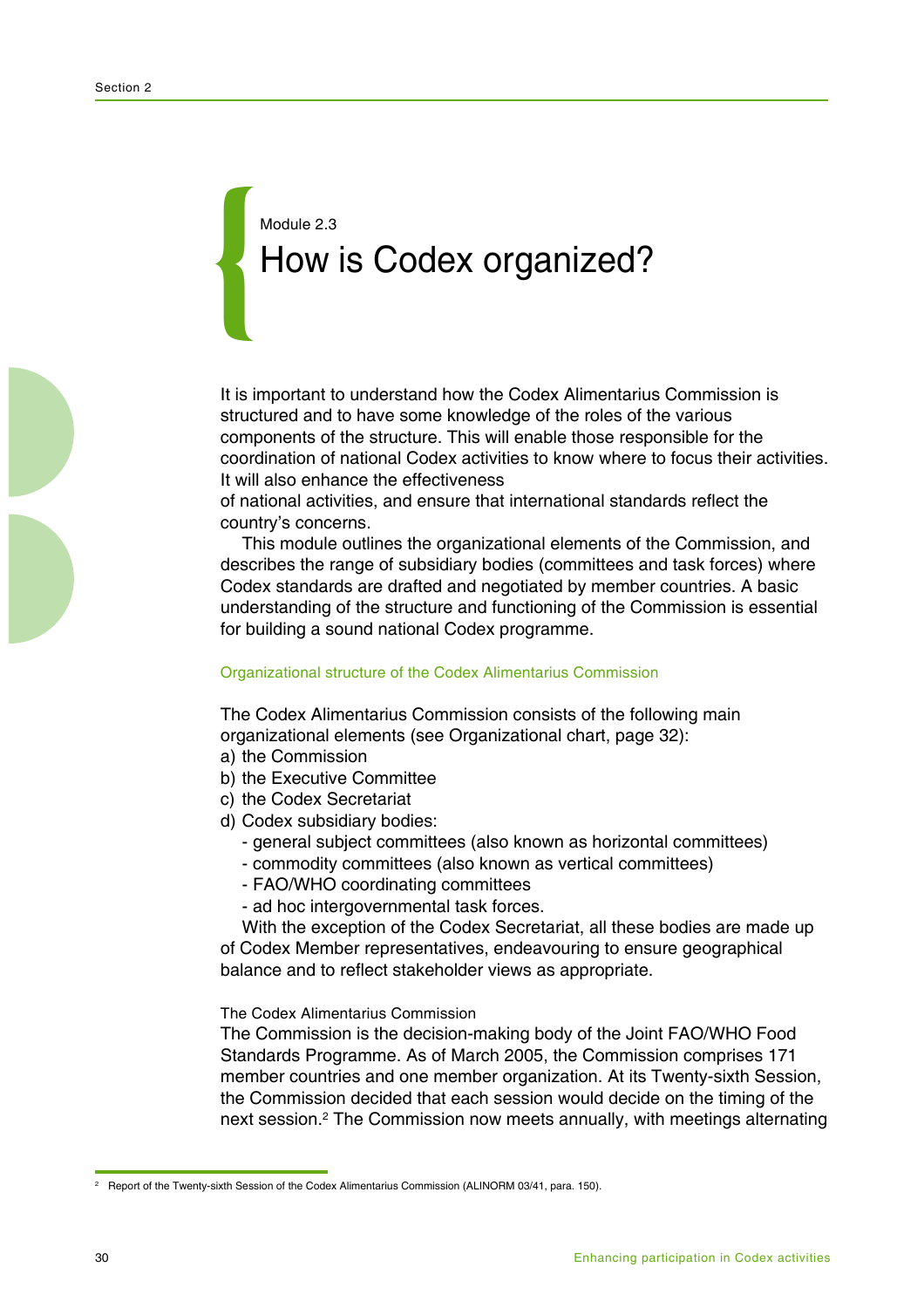between Rome where FAO headquarters is located, and Geneva where WHO headquarters is located.

The Executive Committee

The Commission elects executive officers for a period commencing at the end of the session in which they were elected until the end of the following regular session. Those elected officials include a chairperson and three vicechairpersons from among the delegates of the Members of the Commission. These officers can be re-elected for a maximum of one additional term.

The Executive Committee of the Commission (CCEXEC) is responsible for making recommendations about the general direction of the Commission's work. The Executive Committee, which meets between Commission sessions, acts as the executive organ of the Commission, and is the body responsible for managing the standards development process.

The Executive Committee is geographically balanced, with one member country elected from each of the following seven geographic locations: Africa, Asia, Europe, Latin America and the Caribbean, Near East, North America and the Southwest Pacific. Each Member may be accompanied by not more than two advisers from the region. However, these advisers do not address the sessions of the Executive Committee. Members elected from the regions hold office from the end of the session at which they were elected until the end of the second two regular sessions of the Commission, and may be elected for an additional term of two sessions. Members are ineligible for re-election after having served two consecutive terms.

The regional coordinators for the six regions (for coordination purposes, the regions of North America and the Southwest Pacific are combined) are also Members of the Executive Committee. Coordinators may hold office from the end of the session of the Commission at which they are appointed until not later than the end of the third succeeding regular session. After serving two consecutive terms, the coordinators are not eligible to hold office for the next succeeding term.

The role of the regional coordinators is to coordinate the views of the region in the preparation of draft standards, guidelines and other recommendations for submission to the Commission. They also assist the Executive Committee and the Commission as required, by advising them of the views of the region on matters under discussion or of interest.

The Executive Committee is chaired by the Chairperson of the Codex Alimentarius Commission. The total membership of the Codex Executive Committee is 17.

#### The Codex Secretariat

The Codex Secretariat is located at FAO headquarters in Rome. The Secretary of the Codex Alimentarius Commission is responsible for the implementation of the Joint FAO/WHO Food Standards Programme, reporting to the Director-General of FAO through the Director, Food and Nutrition Division in Rome and to the Director-General of WHO through the Director, Department of Food Safety, Zoonoses and Foodborne Diseases in Geneva. The Secretary coordinates the work of the Secretariat, which is made up of FAO officials with support from WHO officials. The Secretariat organizes the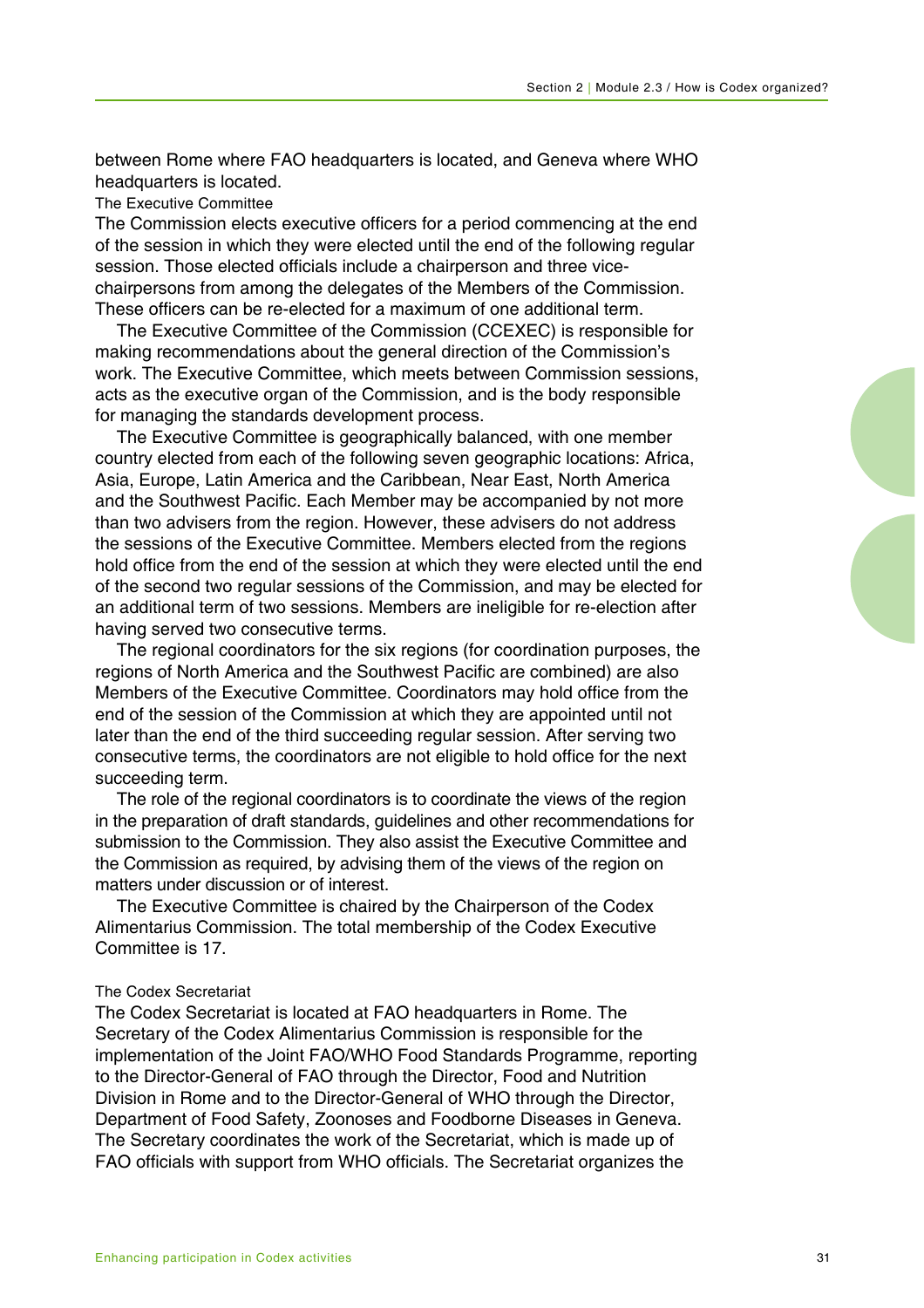

<sup>\*</sup> Valid as of March 2005. The Codex Web site should be consulted for up-to-date information.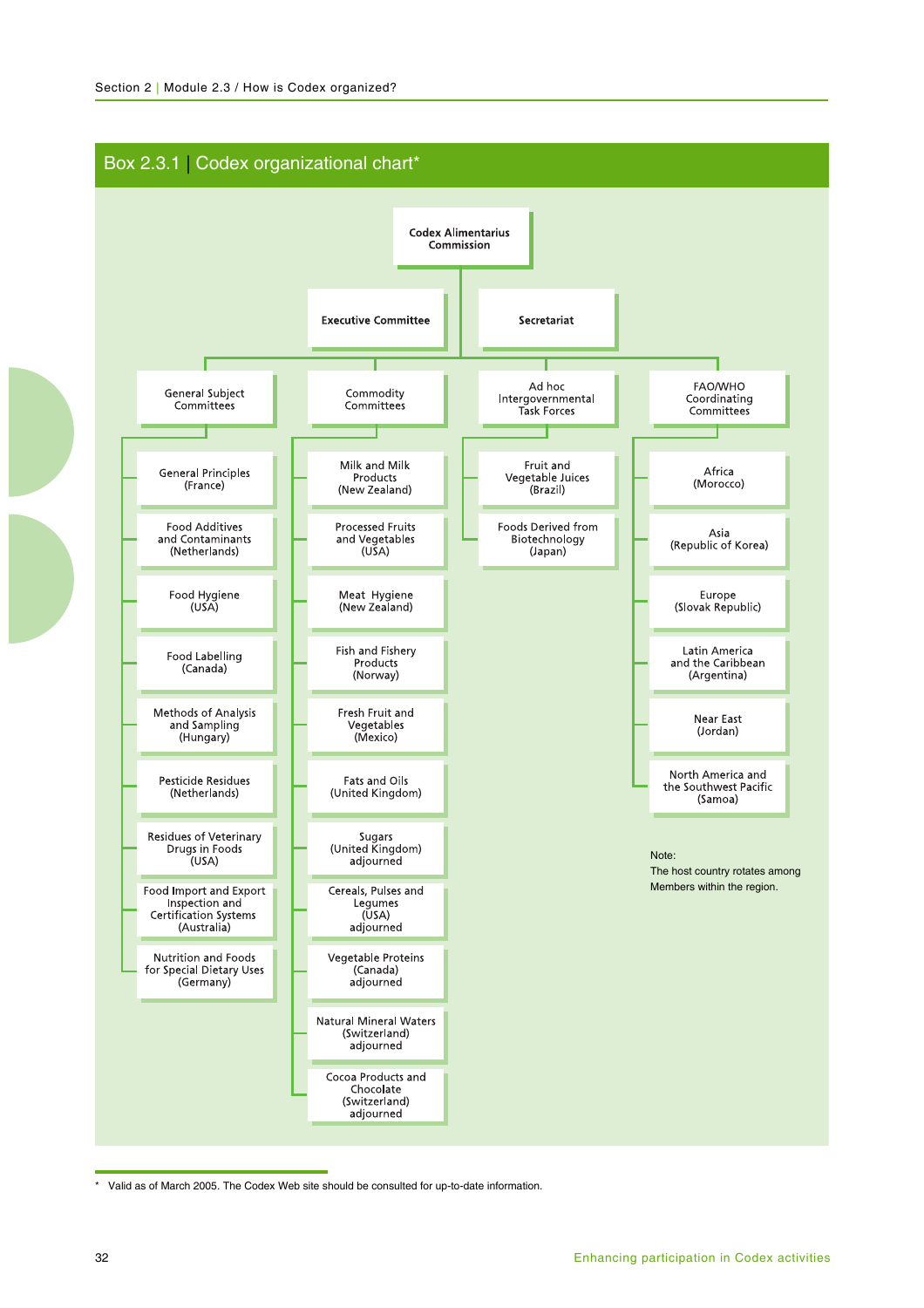meetings of the Commission and the Executive Committee, and facilitates the work of the subsidiary bodies in conjunction with the secretariats established by the host countries of Codex committees (see below). This includes the compilation of documents required for the discussion of agenda items, the supervision of preparatory work done by others, and the preparation and finalization of all meeting reports of the Codex Alimentarius Commission and its subsidiary bodies.

#### Codex subsidiary bodies

Under its Rules of Procedure, the Commission is empowered to establish four kinds of subsidiary bodies:

- general subject committees (sometimes referred to as horizontal), which establish standards and guidelines applicable to all foods;
- commodity committees (sometimes known as vertical), which prepare standards for specific commodities;
- FAO/WHO coordinating committees, through which regions or groups of countries coordinate food standards activities in the region, including the development of regional standards;
- ad hoc intergovernmental task forces, which are time-limited and prepare standards and guidelines on specific issues.

A feature of the committee system is that, with few exceptions, each committee is hosted by a member country, which is chiefly responsible for the cost of the committee's maintenance and administration, and for providing its chairperson. This places a considerable burden on the budget of the host country, and therefore only countries with sufficient resources are in a position to offer to host a committee. It should be noted however that host countries are encouraged to hold their committee in developing countries from time to time. Examples include the Thirty-fifth Session (March 2003) of CCFAC held in Arusha, United Republic of Tanzania. The FAO/WHO coordinating committees are exceptions, as there are provisions for the cost of these committees to be included in the Commission's estimate of expenditures under certain circumstances (e.g. when the regional coordinator is a developing country).

#### General subject committees

General subject committees are so called because their work has relevance for all commodity committees and, since this work applies across the board to all commodity standards, general subject committees are sometimes referred to as "horizontal committees". There are nine such committees:

- 1. Committee on Food Additives and Contaminants (CCFAC)3, hosted by the **Netherlands**
- 2. Committee on Food Hygiene (CCFH), hosted by the United States of America
- 3. Committee on Food Import and Export Inspection and Certification Systems (CCFICS), hosted by Australia
- 4. Committee on Food Labelling (CCFL), hosted by Canada

<sup>&</sup>lt;sup>3</sup> The Twenty-eighth Session of the CAC endorsed the recommendation that CCFAC be split into two separate committees, one for additives and a second for contaminants and toxins.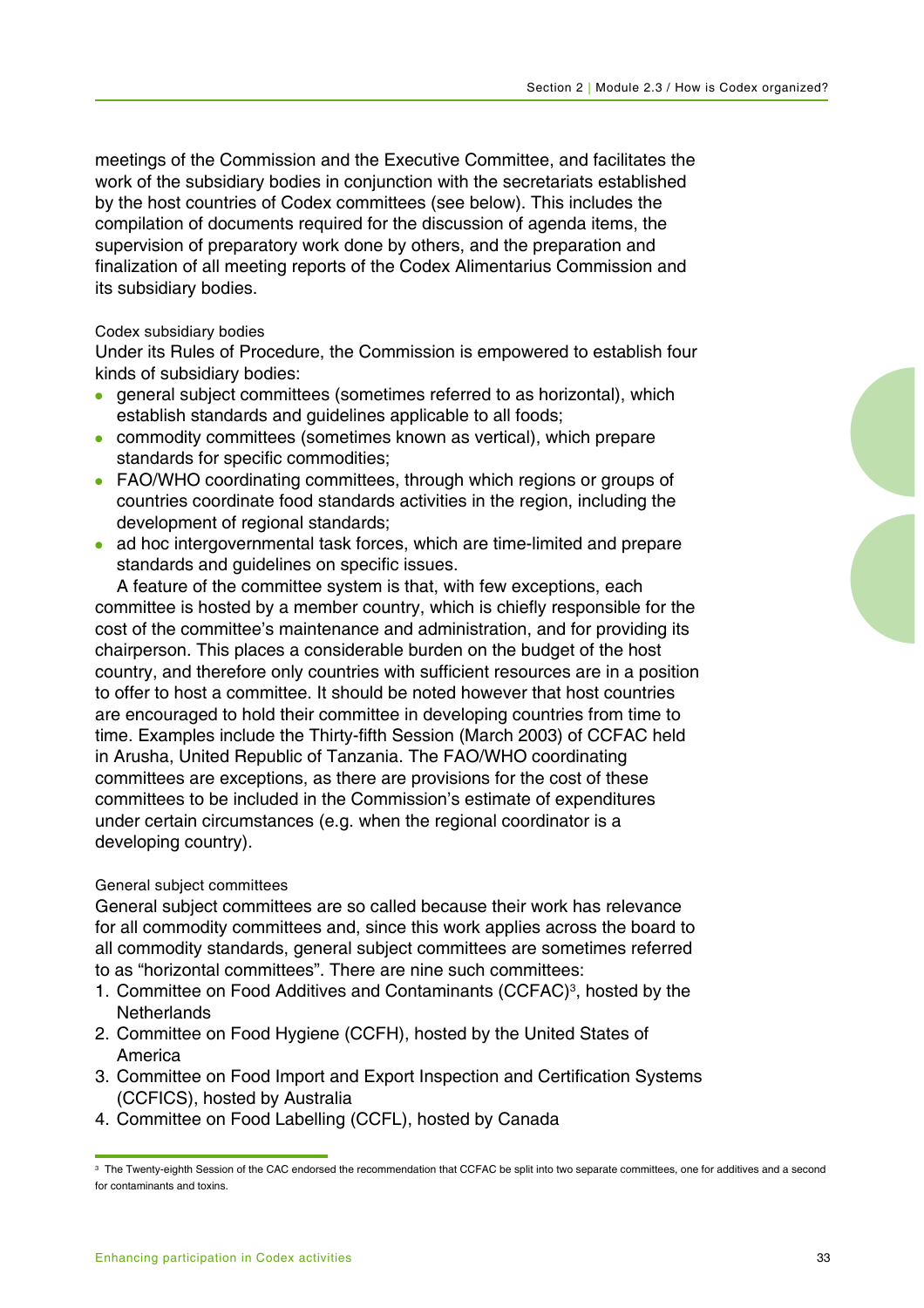- 5. Committee on General Principles (CCGP), hosted by France
- 6. Committee on Methods of Analysis and Sampling (CCMAS), hosted by **Hungary**
- 7. Committee on Nutrition and Foods for Special Dietary Uses (CCNFSDU), hosted by Germany
- 8. Committee on Pesticide Residues (CCPR), hosted by the Netherlands
- 9. Committee on Residues of Veterinary Drugs in Foods (CCRVDF), hosted by the United States of America.

Among other issues, the general subject committees develop all-embracing concepts and principles applying to foods in general, specific foods or groups of foods; endorse or review relevant provisions in Codex commodity standards; and, based on the advice of expert scientific bodies, develop major recommendations pertaining to the health and safety of consumers. The CCGP is responsible for dealing with procedural and general matters of the Commission.

#### Commodity committees

Commodity committees have responsibility for developing standards for specific foods or classes of food. In order to distinguish them from the "horizontal" committees and recognize their exclusive responsibilities, they are often referred to as "vertical" committees. There are eleven such committees, of which five have been adjourned sine die:

- 1. Committee on Fats and Oils (CCFO), hosted by the United Kingdom of Great Britain and Northern Ireland
- 2. Committee on Fish and Fishery Products (CCFFP), hosted by Norway
- 3. Committee on Fresh Fruits and Vegetables (CCFFV), hosted by Mexico
- 4. Committee on Meat Hygiene (CCMH), hosted by New Zealand
- 5. Committee on Milk and Milk Products (CCMMP), hosted by New Zealand
- 6. Committee on Processed Fruits and Vegetables (CCPFV), hosted by the United States of America
- 7. Committee on Cereals, Pulses and Legumes (CCCPL), hosted by the United States of America (adjourned sine die)
- 8. Committee on Cocoa Products and Chocolate (CCCPC), hosted by Switzerland (adjourned sine die)
- 9. Committee on Natural Mineral Waters (CCNMW), hosted by Switzerland (adjourned sine die)
- 10. Committee on Sugars (CCS), hosted by the United Kingdom of Great Britain and Northern Ireland (adjourned sine die)
- 11. Committee on Vegetable Proteins (CCVP), hosted by Canada (adjourned sine die).

Commodity committees convene as necessary and go into recess or are abolished when the Commission decides their work has been completed. The term sine die is applied to those committees that the Commission adjourns (i.e. places into recess). Host countries call meetings of Codex subsidiary bodies at intervals of between one and two years, according to need.

#### FAO/WHO coordinating committees

Coordinating committees have no standing host countries. These committees are hosted by one of the member countries in each region that has indicated

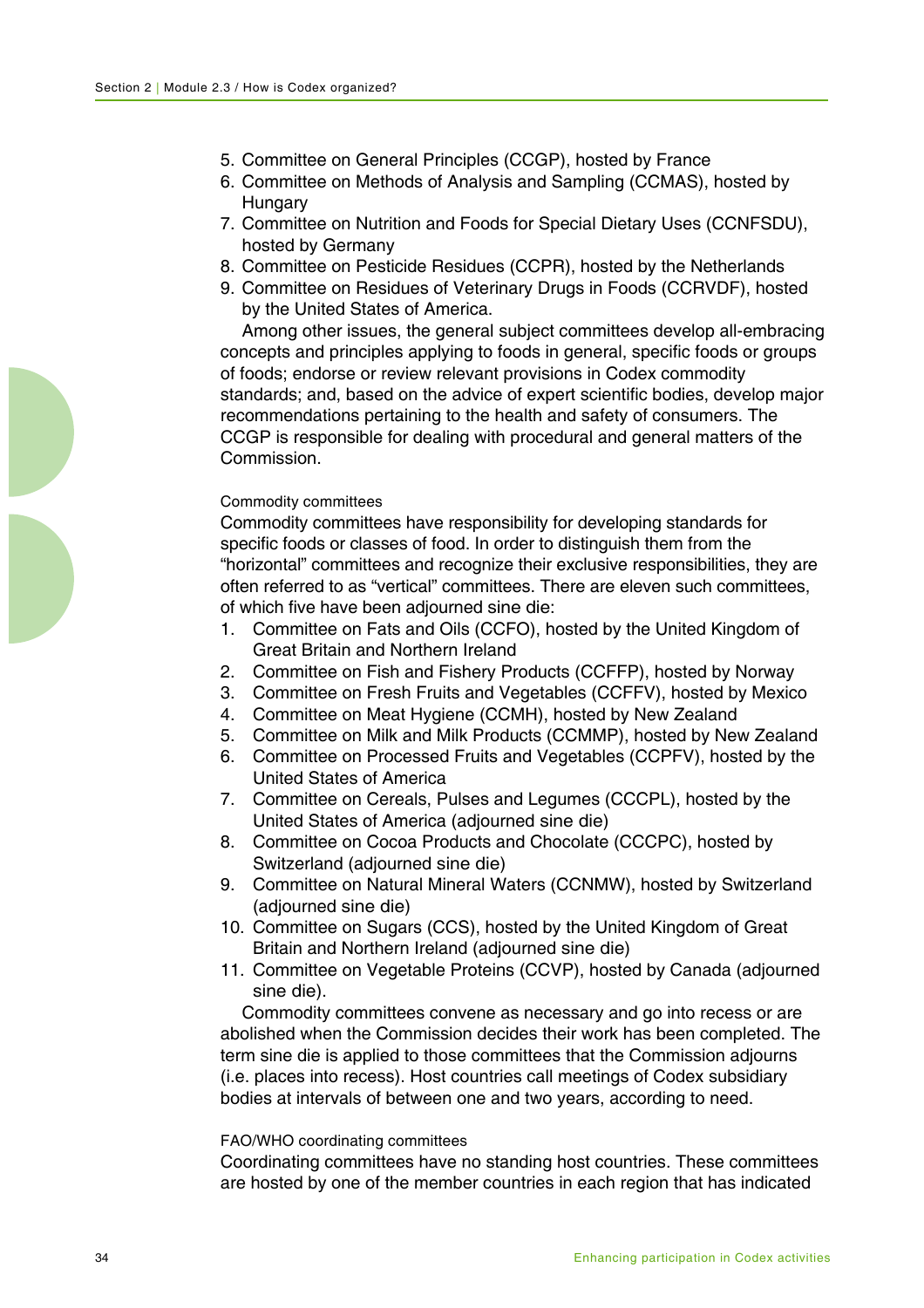**.**

to the committee their willingness to take on the responsibility. There are six coordinating committees, i.e. one each for the following regions:

- Africa (CCAFRICA)
- Asia (CCASIA)
- Europe (CCEURO)
- Latin America and the Caribbean (CCLAC)
- Near East (CCNEA)
- North America and the Southwest Pacific (CCNASWP).

#### Ad hoc intergovernmental task forces

Ad hoc intergovernmental task forces are established with a specific mandate and for a limited period of time, not normally exceeding four years. As in the case of the horizontal and vertical committees, Codex task forces are hosted by a member country.

As of March 2005, two task forces had been established: the Ad Hoc Intergovernmental Task Force on Foods Derived from Biotechnology hosted by Japan and the Ad Hoc Intergovernmental Task Force on Fruit and Vegetable Juices hosted by Brazil. As noted above, these task forces are dissolved once their work has been completed.

#### Reference material

FAO/WHO. 2004. Codex Alimentarius Commission – Procedural Manual. 14th edition, pp. 108–144. Joint FAO/WHO Food Standards Programme, Rome.

FAO/WHO. 2005. Understanding the Codex Alimentarius. Revised and updated,

pp. 16–19. Rome.

Codex Web site: www.codexalimentarius.net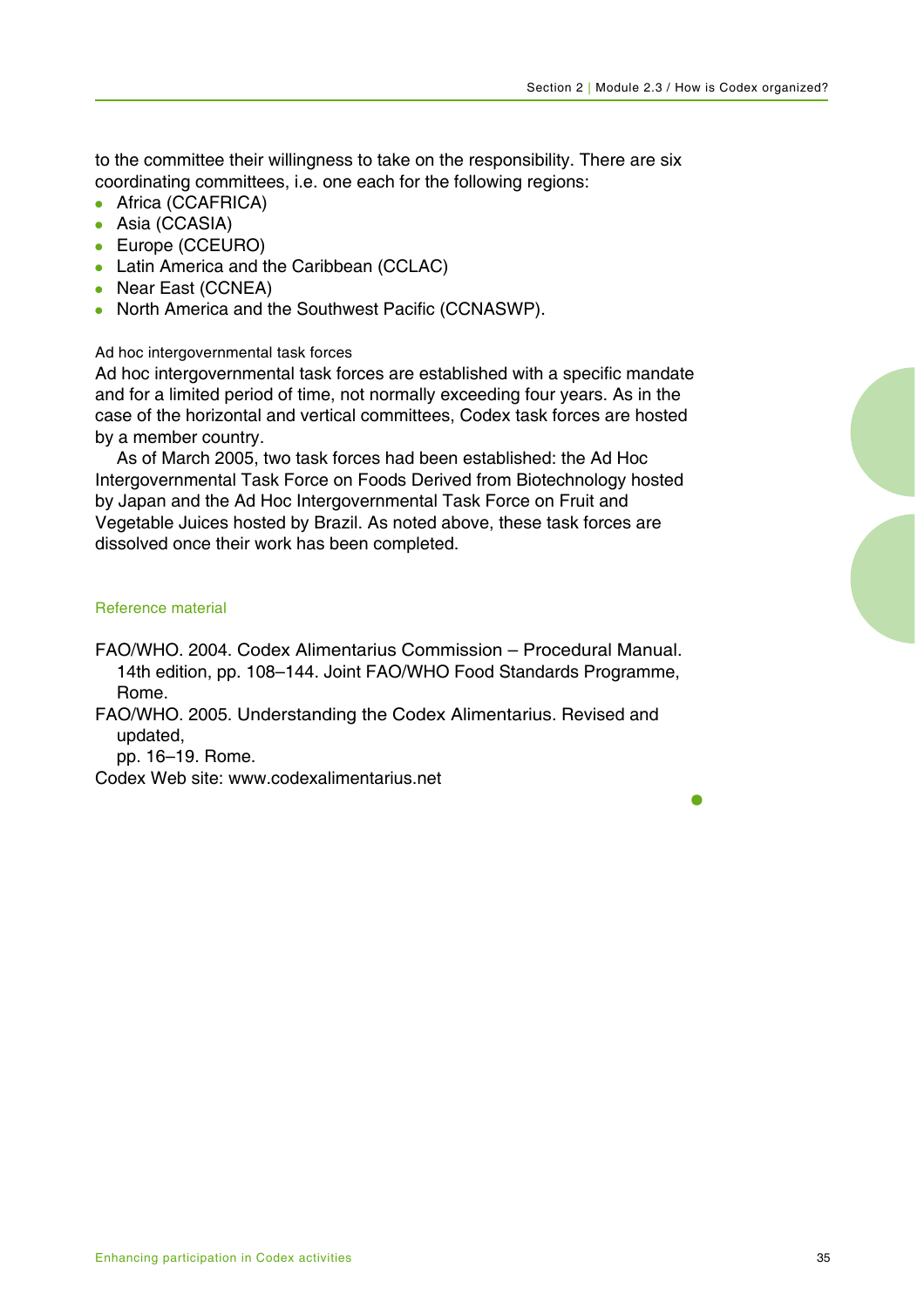# Module 2.4 Which committees should my coun-<br>try be involved in?

Most developing countries and countries with small economies, indeed even some developed countries, cannot afford the resources to participate in the work of all the currently active Codex committees, task forces, the Codex Executive Committee and the Codex Alimentarius Commission itself. Therefore, each country should prioritize and focus its resources to ensure that it is involved in discussing and developing standards of greatest national significance.

This module outlines the terms of reference of the various Codex subsidiary bodies (i.e. the committees and task forces). The purpose of this is to assist countries to identify which Codex subsidiary bodies should be of priority to them. The terms of reference, the dates and host countries of past sessions of all the subsidiary bodies are given in the Codex Procedural Manual. This module also contains a practical exercise (Exercise 2.4.1) designed to guide countries through this process. Upon completion of the exercise, participants in Codex workshops are expected to identify the two top priority subsidiary bodies, excluding FAO/WHO coordinating committees. Obviously, this practical exercise is also a useful tool for national policy-makers in determining Codex priorities outside a training environment. Because of their nature, it is strongly recommended that countries actively participate in their FAO/WHO coordinating committee.

Although it is the subsidiary bodies that develop the texts of the various standards, guidelines and recommendations, such texts do not become "official" Codex standards until they are adopted by the Commission (see Module 2.6 for a description of the elaboration process). There might therefore be a tendency by some countries to focus meagre resources towards participating at Commission meetings where texts are adopted. This may not be in the best interest of a country, however, as the drafting and negotiating of the language of the text are undertaken within committees and task forces. Although there are provisions in the Codex Procedural Manual for certain issues (such as implications for economic interests) to be raised at meetings of the Commission, it is highly desirable for a country to ensure that its particular concerns are taken into consideration in the development of a standard, within the relevant committee or task force.

Countries need to take a number of factors into consideration when determining where to focus their Codex resources. Some of the considerations include the following:

- What are the country's significant food safety/health issues?
- What are the issues most relevant to the consumer?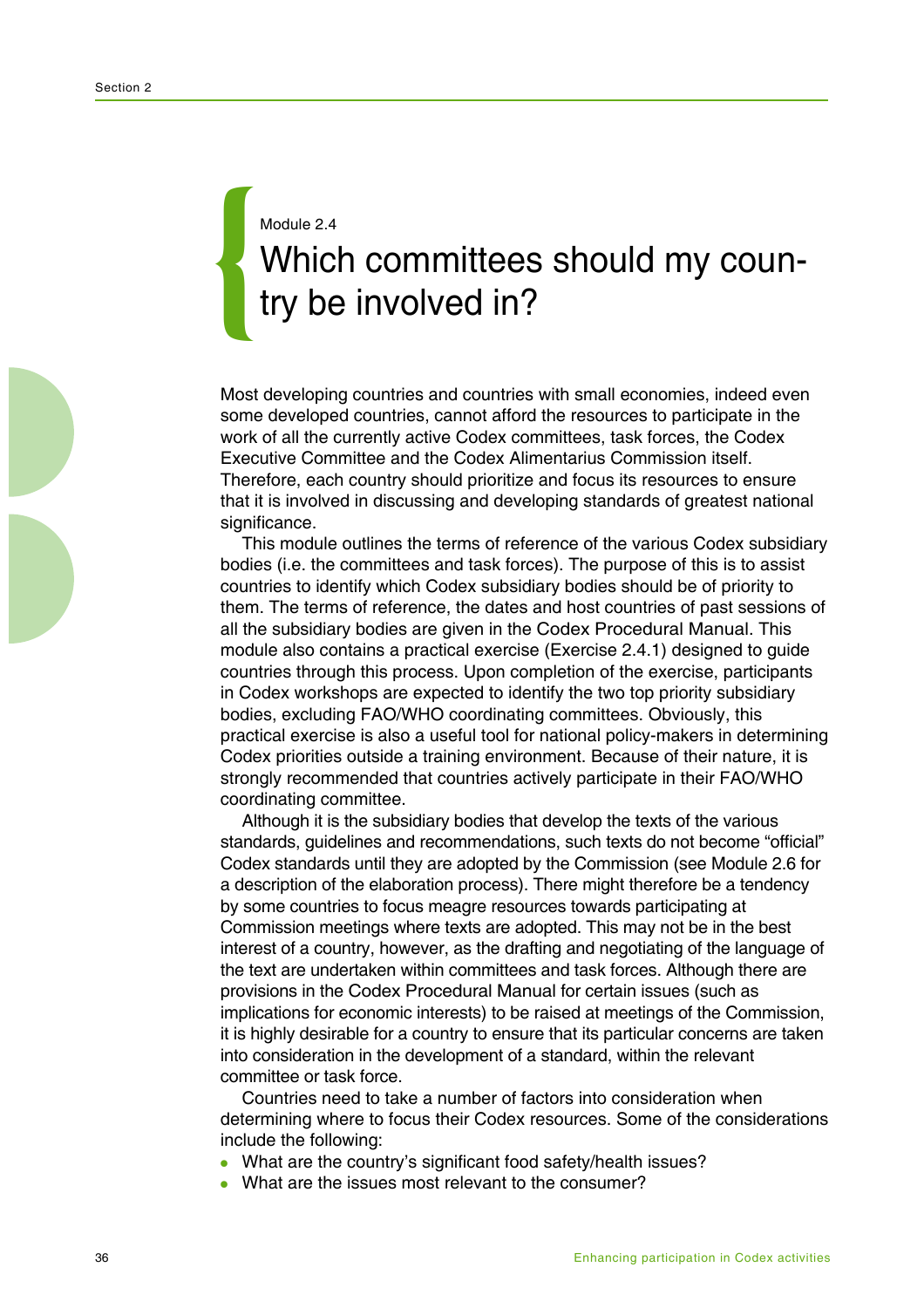- What are the primary agrifood export industries contributing to the country's economy?
- What are the major agrifood imports?
- What are the agrifood priorities identified by government?
- Which Codex committees elaborate standards, guidelines or related texts pertaining to the areas identified above?
- What resources (e.g. time, money, etc.) are available to commit to the Codex programme?

In Module 2.3, it is noted that, according to its Rules of Procedure, the Commission can establish four types of subsidiary bodies:

- General subject or horizontal committees
- Commodity or vertical committees
- FAO/WHO coordinating committees
- Ad hoc intergovernmental task forces

A brief outline of the terms of reference of the Codex subsidiary bodies is given below.

#### General subject committees

Codex Committee on Food Additives and Contaminants

The CCFAC is one of the original committees of the Commission, first meeting in 1964. It is mandated to:

- establish or endorse permitted maximum or guideline levels for food additives, contaminants, naturally occurring toxins and animal feeds;
- prepare priority lists of food additives and contaminants for evaluation by the Joint FAO/WHO Expert Committee on Food Additives (JECFA);
- recommend specifications of identity and purity for food additives:
- consider methods of analysis;
- consider and elaborate standards or codes for related subjects.

It should be noted that only additives endorsed by this committee can be incorporated into Codex standards. The scientific basis for this work is provided by JECFA (see Module 4.3). Texts from this committee are found in Volume 1A – General requirements of the Codex Alimentarius (see Module 2.9).

#### Codex Committee on Food Hygiene

The CCFH first met during 1964 and is mandated to:

- draft basic provisions on food hygiene;
- consider, amend if necessary and endorse provisions on hygiene prepared by Codex commodity committees and contained in Codex commodity standards, and Codex codes of practice;
- consider specific hygiene problems assigned to it by the Commission;
- suggest and prioritize areas for microbiological risk assessment at the international level and develop questions to be addressed by the risk assessors;
- consider microbiological risk management matters related to food hygiene and in relation to the risk assessment of FAO and WHO.

An example of the type of text developed by this committee is the Recommended international code of practice: general principles of food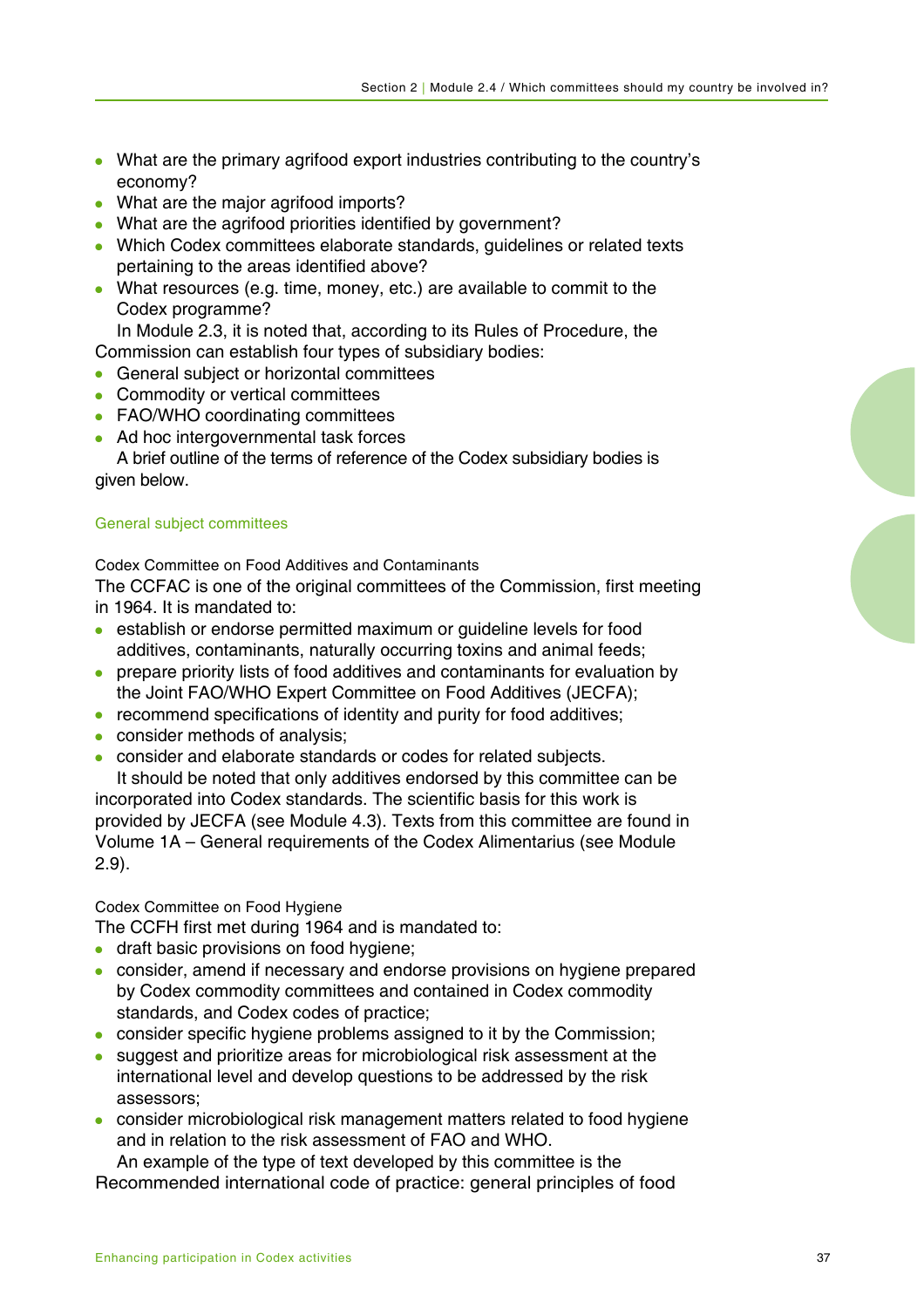hygiene including its Annex Hazard Analysis and Critical Control Point (HACCP) system and guidelines for its application. Texts produced by this committee are found in Volume 1B of the Codex Alimentarius and Food Hygiene – Basic Texts (Third edition, Codex Alimentarius, 2003). The Joint FAO/WHO Expert Meetings on Microbiological Risk Assessment (JEMRA) were established to provide scientific advice to this committee on microbiological hazards in food (see Module 4.5).

Codex Committee on Food Import and Export Inspection and Certification Systems Established by the Twenty-second Session of the Commission, the CCFICS first met in 1992 with terms of reference that require it to:

- develop principles and guidelines with a view to harmonizing methods and procedures for the application of measures by the competent authorities of exporting and importing countries, and for the utilization, as and when appropriate, of quality assurance systems;
- develop guidelines and criteria with respect to format, declarations and language of such official certificates as countries may require;
- make recommendations for information exchange:
- consult as necessary with other international groups working on matters related to food inspection and certification systems;
- consider other matters assigned to it by the Commission in relation to food inspection and certification systems.

The Principles for food import and export inspection and certification systems is an example of the type of text developed by this committee. Standards developed by this committee are found in Volume 1A of the Codex Alimentarius.

#### Codex Committee on Food Labelling

The CCFL is mandated to:

- draft provisions on labelling applicable to foods;
- consider, amend if necessary and endorse draft specific provisions on labelling prepared by the Codex committees drafting standards, codes of practice and guidelines;
- study specific labelling problems assigned to it by the Commission;
- study problems associated with the advertisement of food with particular reference to claims and misleading descriptions.

An example of the work of the CCFL is the Codex general standard for the labelling of prepackaged foods. Texts from this committee are found in Food Labelling – Complete Texts (Codex Alimentarius, 2001).

#### Codex Committee on General Principles

The CCGP, established in 1965, is mandated to deal with such procedural and general matters as referred to it by the Codex Alimentarius Commission. It is also responsible for developing guidelines for Codex committees, developing a mechanism for examining any economic impact statements and for establishing a code of ethics for international trade in food.

This committee has the general responsibility for maintaining the Codex Procedural Manual, including recommending amendments for adoption by the Commission.

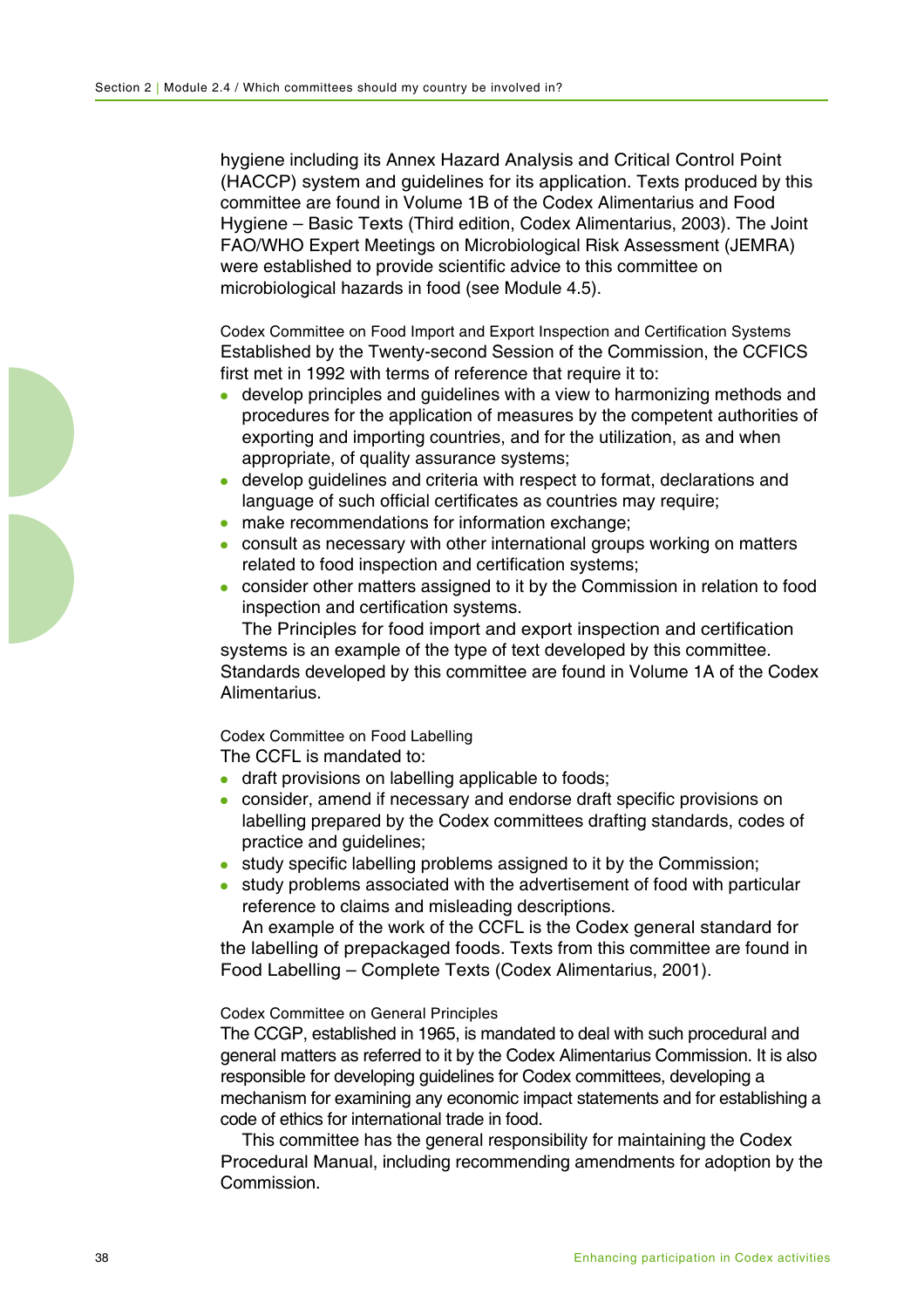Codex Committee on Methods of Analysis and Sampling

An essential part of Codex work is the determination of methods of analysis and sampling for foods moving in international trade. The CCMAS is mandated to:

- define the criteria appropriate to Codex methods of analysis and sampling;
- serve as a coordinating body for Codex with other international groups working on methods of analysis and sampling, and quality assurance systems for laboratories;
- consider, amend if necessary and endorse, as appropriate, methods of analysis and sampling proposed by Codex commodity committees, except that methods of analysis and sampling for residues of pesticides or veterinary drugs in food, the assessment of microbiological quality and safety in food, and the assessment of specifications for food additives, do not fall within the terms of reference of this committee;
- elaborate sampling plans and procedures, as may be required;
- consider specific sampling and analysis problems;
- define procedures, protocols, guidelines or related texts for the assessment of food laboratory proficiency, as well as quality assurance systems for laboratories.

Texts produced by this committee are found in Volume 13 of the Codex Alimentarius.

Codex Committee on Nutrition and Foods for Special Dietary Uses The CCNFSDU was established at the creation of the Commission. It has been mandated to:

- study specific nutritional problems assigned to it by the Commission:
- draft general provisions concerning nutritional aspects of foods;
- develop standards, guidelines or related texts for foods for special dietary uses in cooperation with other committees where necessary;
- consider, amend if necessary and endorse provisions on nutritional aspects proposed for inclusion in Codex standards, guidelines and related texts. This committee develops texts intended to ensure the quality and safety of

foods for special dietary uses, in particular foods for infants and children, such as General principles for the addition of essential nutrients to foods and the Codex standard for gluten-free foods. Standards developed by this committee are found in Volume 4 of the Codex Alimentarius.

Codex Committee on Pesticide Residues

The CCPR first met in 1966 and is mandated to:

- establish maximum limits for pesticide residues in foods;
- establish maximum limits for pesticide residues in certain animal feeding stuffs;
- prepare priority lists of pesticides in foods for evaluation by the Joint FAO/WHO Meeting on Pesticide Residues (JMPR);
- consider methods of sampling and analysis for the determination of pesticide residues;
- consider other matters in relation to the safety of food and feed containing pesticide residues;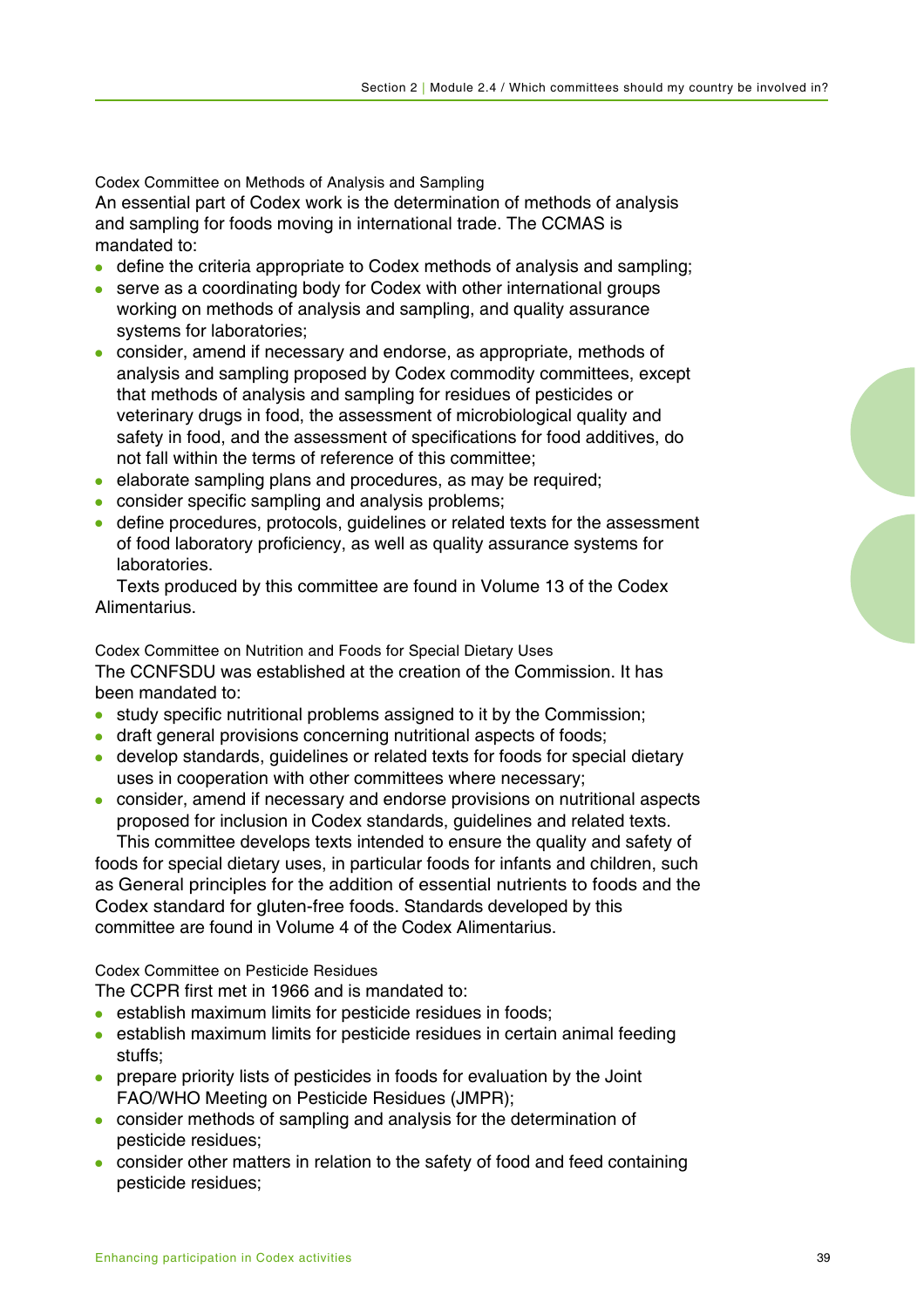• establish maximum limits for environmental and industrial contaminants showing chemical or other similarity to pesticides in specific food items or groups of foods.

Maximum residue limits established by the committee are found in Volume 2B of the Codex Alimentarius. Scientific advice is provided to this committee by the JMPR (see Module 4.4).

Codex Committee on Residues of Veterinary Drugs in Food

The CCRVDF was established in 1985 and first met in 1986. This committee is mandated to:

- determine priorities for the consideration of residues of veterinary drugs in foods;
- recommend maximum levels of such substances;
- develop codes of practice;
- consider methods of sampling and analysis for the determination of veterinary drug residues in foods.

Maximum residue limits for veterinary drugs as well as the Code of practice and guidelines for control of the use of veterinary drugs and of veterinary drug residues in foods are found in Volume 3 of the Codex **Alimentarius** 

#### Commodity committees

#### Codex Committee on Fats and Oils

The CCFO is mandated to elaborate worldwide standards for fats and oils of animal, vegetable and marine origin, including margarine and olive oil. Standards and codes of practice elaborated by this committee are contained in Volume 8 of the Codex Alimentarius.

#### Codex Committee on Fish and Fishery Products

The CCFFP has terms of reference to elaborate worldwide standards for fresh, frozen (including quick-frozen) or otherwise processed fish, crustaceans and molluscs. Standards and related texts developed by the CCFFP are found in Volume 9 of the Codex Alimentarius.

Codex Committee on Fresh Fruits and Vegetables

Established by the Seventeenth Session of the Commission in 1987 as the Codex Committee on Tropical Fresh Fruits and Vegetables, its name and terms of reference were amended by the Twenty-third Session in 1995. The CCFFV is required to:

- elaborate worldwide standards and codes of practice;
- consult with the UN/ECE Working Party on Standardization of Perishable Produce in the elaboration of worldwide standards and codes of practice, with particular regard to ensuring that there is no duplication of standards or codes of practice and that they follow the same broad format;
- consult, as necessary, with other international organizations in the area of standardization of fresh fruits and vegetables.

Standards developed by this committee are contained in Volume 5B of the Codex Alimentarius.

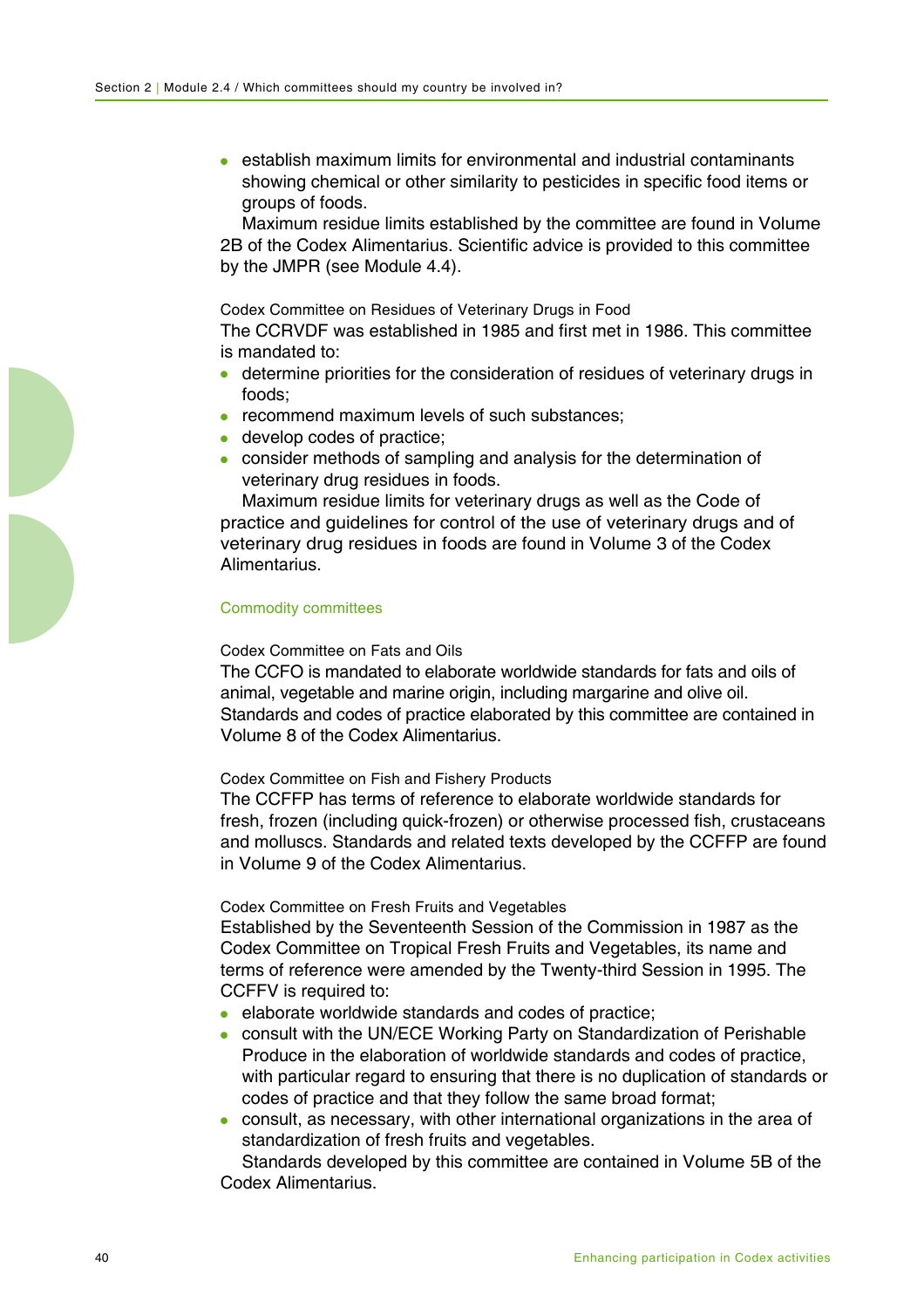#### Codex Committee on Meat Hygiene

The CCMH is mandated to elaborate worldwide standards and/or codes of practice as may seem appropriate for meat hygiene. Texts prepared by this committee are found in Volume 10 of the Codex Alimentarius.

#### Codex Committee on Milk and Milk Products

The CCMMP, which held its first meeting in 1994, is mandated to elaborate worldwide standards, codes and related texts for milk and milk products. Standards developed by the CCMMP are contained in Volume 12 of the Codex Alimentarius.

#### Codex Committee on Processed Fruits and Vegetables

The terms of reference of the CCPFV were extended by the Twenty-third Session of the Commission in 1999 to include the work of the abolished Joint ECE/Codex Alimentarius Groups of Experts on Standardization (Quick Frozen Foods).

This resulted in a mandate to elaborate worldwide standards for all types of processed fruits and vegetables including dried products, canned dried peas and beans, jams and jellies, for quick-frozen fruits and vegetables, but not dried prunes or fruit and vegetable juices. The Commission has also allocated to this committee the work of revision of standards for quick-frozen fruits and vegetables.

Standards elaborated by this committee are contained in Volume 5A of the Codex Alimentarius.

#### Codex Committee on Cereals, Pulses and Legumes

The CCCPL first met in 1980 to elaborate worldwide standards and/or codes of practice as may be appropriate for cereals, pulses, legumes and their products. It has been adjourned sine die. Standards elaborated by the CCCPL are found in Volume 7 of the Codex Alimentarius.

Codex Committee on Cocoa Products and Chocolate

The CCCPC has a mandate to elaborate worldwide standards for cocoa products and chocolate. It has been adjourned sine die. Standards elaborated by this committee are contained in Volume 11 of the Codex Alimentarius.

#### Codex Committee on Natural Mineral Waters

First established as a regional (European) Codex committee, but since allocated the task of elaborating worldwide standards for natural mineral waters and bottled (packaged) water other than natural mineral water. The CCNMW has been adjourned sine die. Standards that have been developed by this committee are found in Volume 11 of the Codex Alimentarius.

#### Codex Committee on Sugars

The CCS is mandated to elaborate worldwide standards for all types of sugars and sugar products. It has been adjourned sine die. Standards elaborated by this committee are contained in Volume 11 of the Codex Alimentarius.

Codex Committee on Vegetable Proteins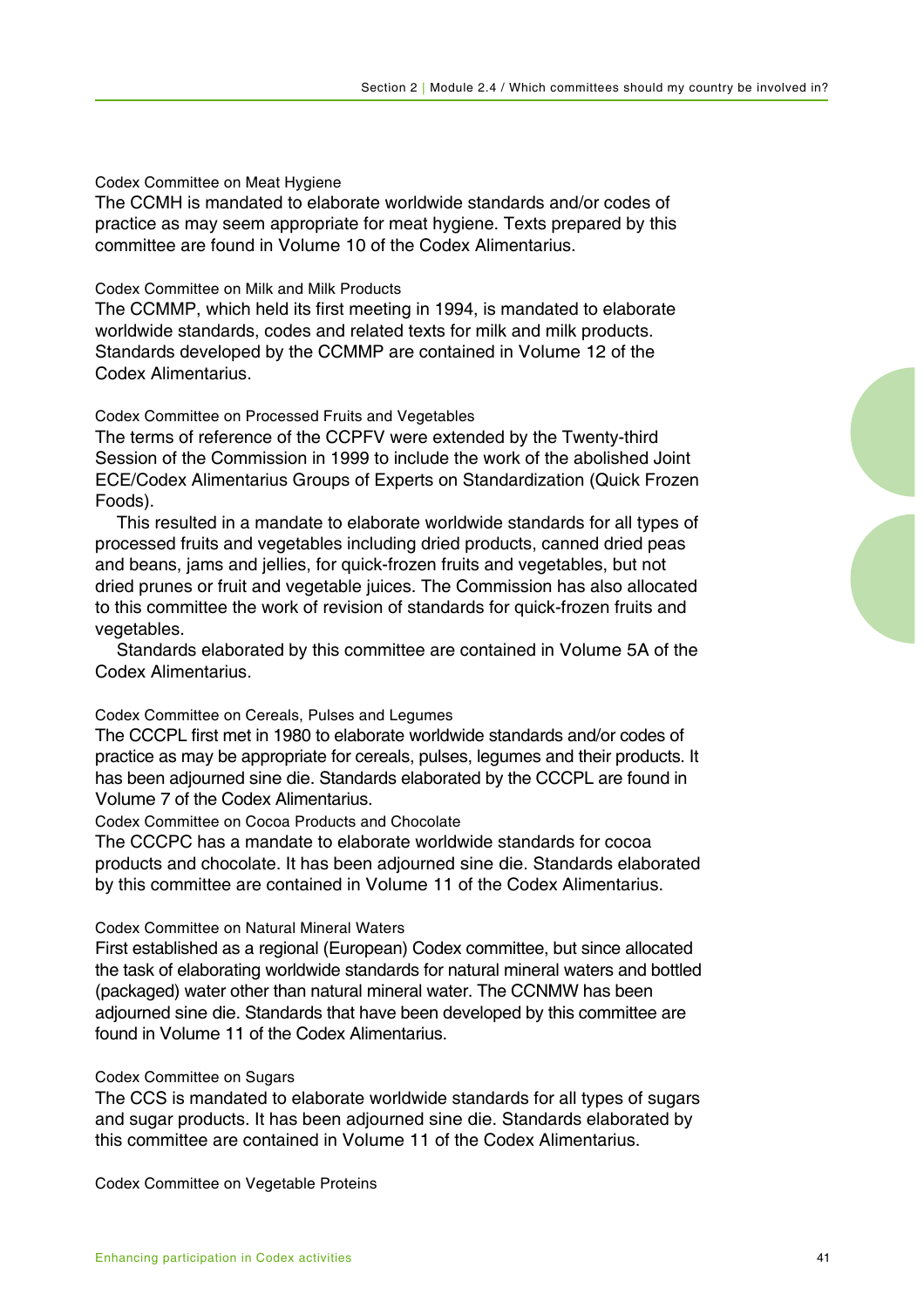The CCVP is mandated to elaborate definitions and worldwide standards for vegetable protein products deriving from any member of the plant kingdom as they come into use for human consumption, and to elaborate guidelines on utilization of such vegetable protein products in the food supply system, on nutritional requirements and safety, on labelling and on other aspects as may seem appropriate. The Codex standard for vegetable protein products is an example of the work done by this committee, currently adjourned sine die.

Standards developed by this committee are found in Volume 7 of the Codex Alimentarius. An example is the General guidelines for the utilization of vegetable protein products in foods.

#### FAO/WHO coordinating committees

The terms of reference for the six FAO/WHO coordinating committees are identical, as follows:

- define the problems and needs of the region concerning food standards and food control;
- promote, within the committee, contacts for the mutual exchange of information on proposed regulatory initiatives and problems arising from food control, and stimulate the strengthening of food control infrastructures;
- recommend to the Commission the development of worldwide standards for products of interest to the region, including products considered by the committee to have an international market potential in the future;
- develop regional standards for food products moving exclusively or almost exclusively in intraregional trade;
- draw the attention of the Commission to any aspects of the Commission's work of particular significance to the region;
- promote coordination of all regional food standards work undertaken by international governmental and non-governmental organizations within the region;
- exercise a general coordinating role for the region and such other functions as may be entrusted to it by the Commission;
- promote the use of Codex standards and maximum residue limits by member countries.

Ad hoc intergovernmental task forces

The terms of reference of these task forces are given below. It should be noted that these task forces have a limited time frame and specific mandate.

Ad Hoc Intergovernmental Task Force on Foods Derived from Biotechnology<sup>4</sup>

• Elaborate standards, guidelines or other principles, as appropriate, for

<sup>4</sup> This task force completed its work in 2003; however in 2004, the Commission agreed to establish a new Intergovernmental Task Force on Foods Derived from Biotechnology, with the understanding that the final report should be submitted to the Commission in 2009 (ALINORM 04/27/41, para. 89).

In 2004, the Task Force had completed its work on the Draft code of practice for good animal feeding, but agreed that further work in the area of animal feed was needed, and that specific project proposals for new work should be prepared and submitted to the Commission for consideration (ALINORM 04/27/10D-Add.1, para. 8).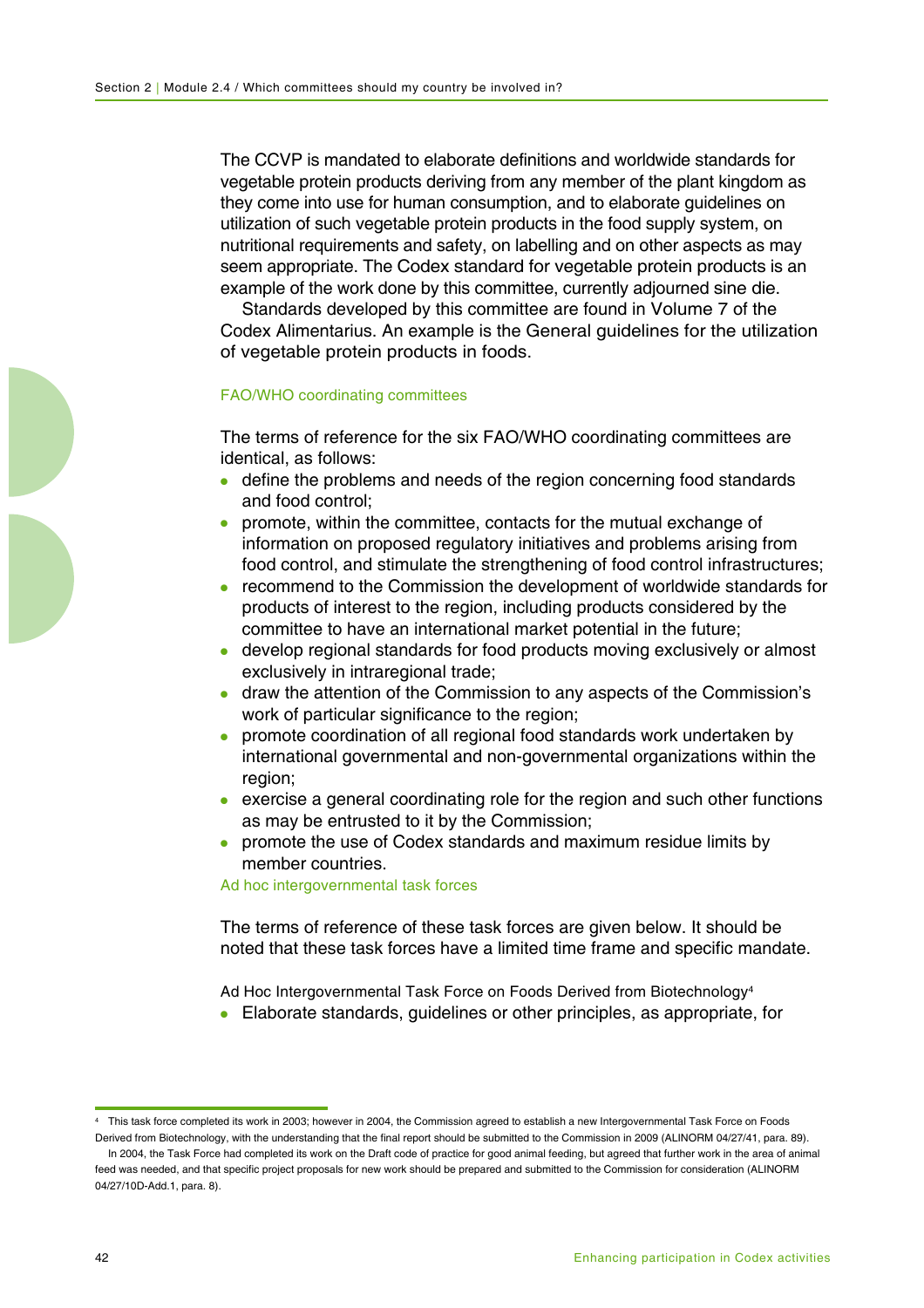#### Exercise 2.4.1 | Prioritization of Codex committees

#### **Objective**

The purpose of this exercise is to review the terms of reference of the various Codex committees and identify no more than two committees, in addition to the FAO/WHO coordinating committee, that would be of particular interest to the country or to the region in which the training is being conducted.

For developing countries in particular, it is strongly recommended that the FAO/WHO coordinating committee be a committee to which resources are directed. It is in those committees that issues of most significance to the country are discussed and the needs of the region regarding food standards are identified. It also provides an opportunity for communicating to the Commission, and ultimately to FAO and/or WHO, information on areas needing capacity building.

#### Method

- 1. Depending on the size of the group, groups of five to six trainees should be arranged.
- 2. Review the subject matter and terms of reference of Codex committees and ad hoc task forces.
- 3. Identify those Codex committees/ad hoc task forces that should be included in the national Codex programme. Issues to be taken into account include:
	- What are the significant food safety/health issues?
	- What are the issues most relevant to the consumer?
- What are the primary agrifood export industries contributing to the country's economy?
- What are the major agrifood imports?
- What are the agrifood priorities identified by government?
- What resources (e.g. time, money, etc.) are available to commit to the Codex programme?
- Which Codex committees elaborate standards, guidelines or related texts pertaining to the areas identified above?

The terms of reference for the various committees should be reviewed in the context of the above considerations, which should facilitate the identification and prioritization of those Codex committees of most significance.

#### Time allocation

The groups should be allowed 45 minutes to discuss, and then 10 minutes per group to report and discuss in plenary.

#### Outcome

The identification of no more than two committees is important as it will be the current issues under consideration in those committees that will be used as practical exercises to develop a consultation plan and positions.

foods derived from modern biotechnology, taking account in particular of the Principles for the risk analysis of foods derived from modern biotechnology.

- Coordinate and closely collaborate, as necessary, with appropriate Codex committees within their mandate as relates to foods derived from modern biotechnology.
- Take account of existing work carried out by national authorities, FAO, WHO, other international organizations and other relevant international fora.

Ad Hoc Intergovernmental Task Force on Fruit and Vegetable Juices

**.**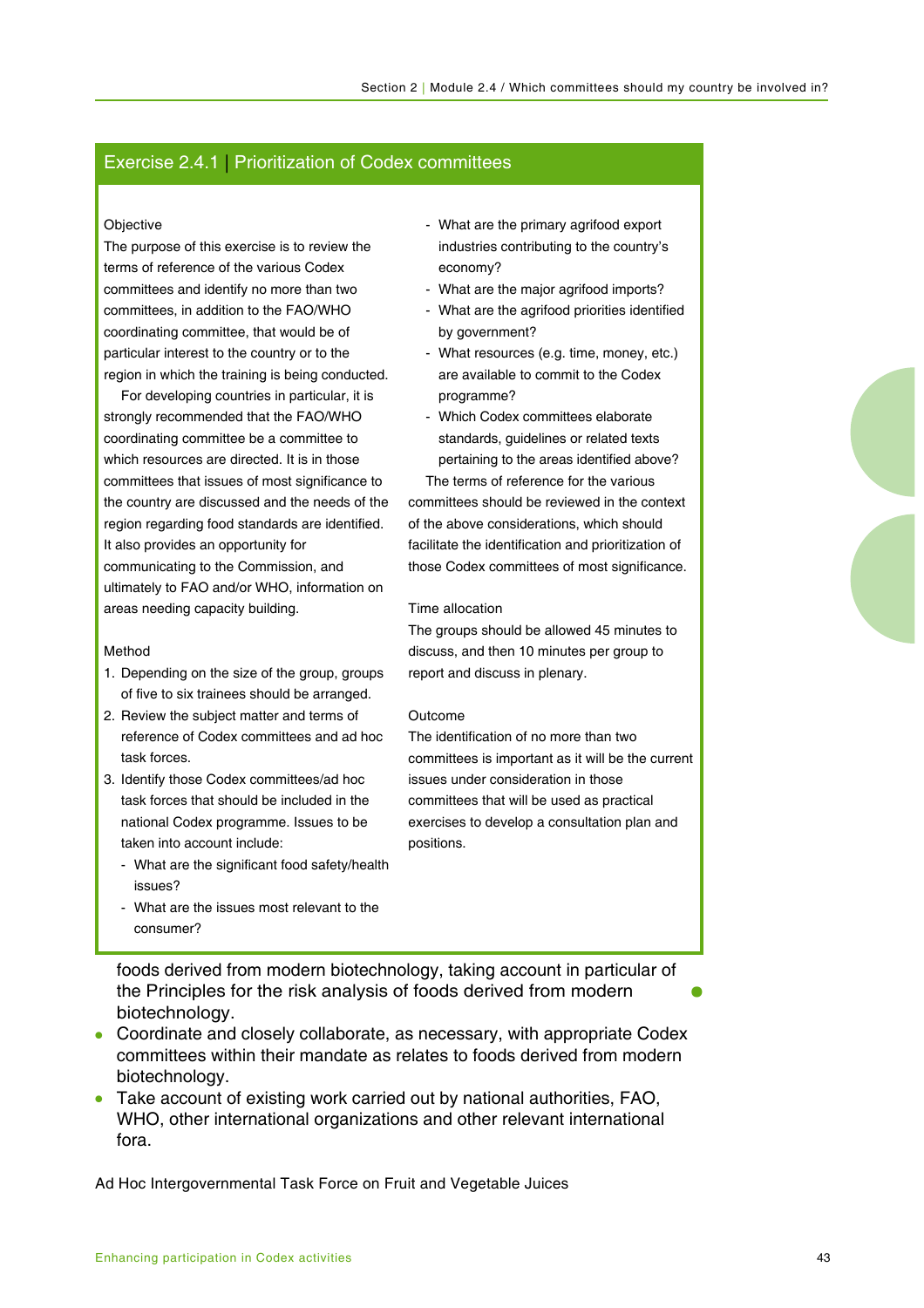- Revise and consolidate the existing Codex standards and guidelines for fruit and vegetable juices and related products, giving preference to general standards.
- Revise and update the methods of analysis and sampling.
- Complete its work prior to the Twenty-eight Session of the Commission (2005).

Ad Hoc Intergovernmental Task Force on Animal Feeding<sup>5</sup>

- Complete and extend the work already done by relevant Codex committees on the Draft code of practice for good animal feeding.
- Address other aspects that are important for food safety such as problems related to toxic substances, pathogens, microbial resistance, new technologies, storage, control measures, traceability, etc.
- Take full account of and collaborate with, as appropriate, work carried out by relevant Codex committees, and other relevant international bodies, including FAO, WHO, the World Organisation for Animal Health (OIE) and the International Plant Protection Convention (IPPC).

#### Reference material

FAO/WHO. 2004. Codex Alimentarius Commission – Procedural Manual. 14th edition, pp. 112–144. Joint FAO/WHO Food Standards Programme, Rome.

Codex Web site: www.codexalimentarius.net

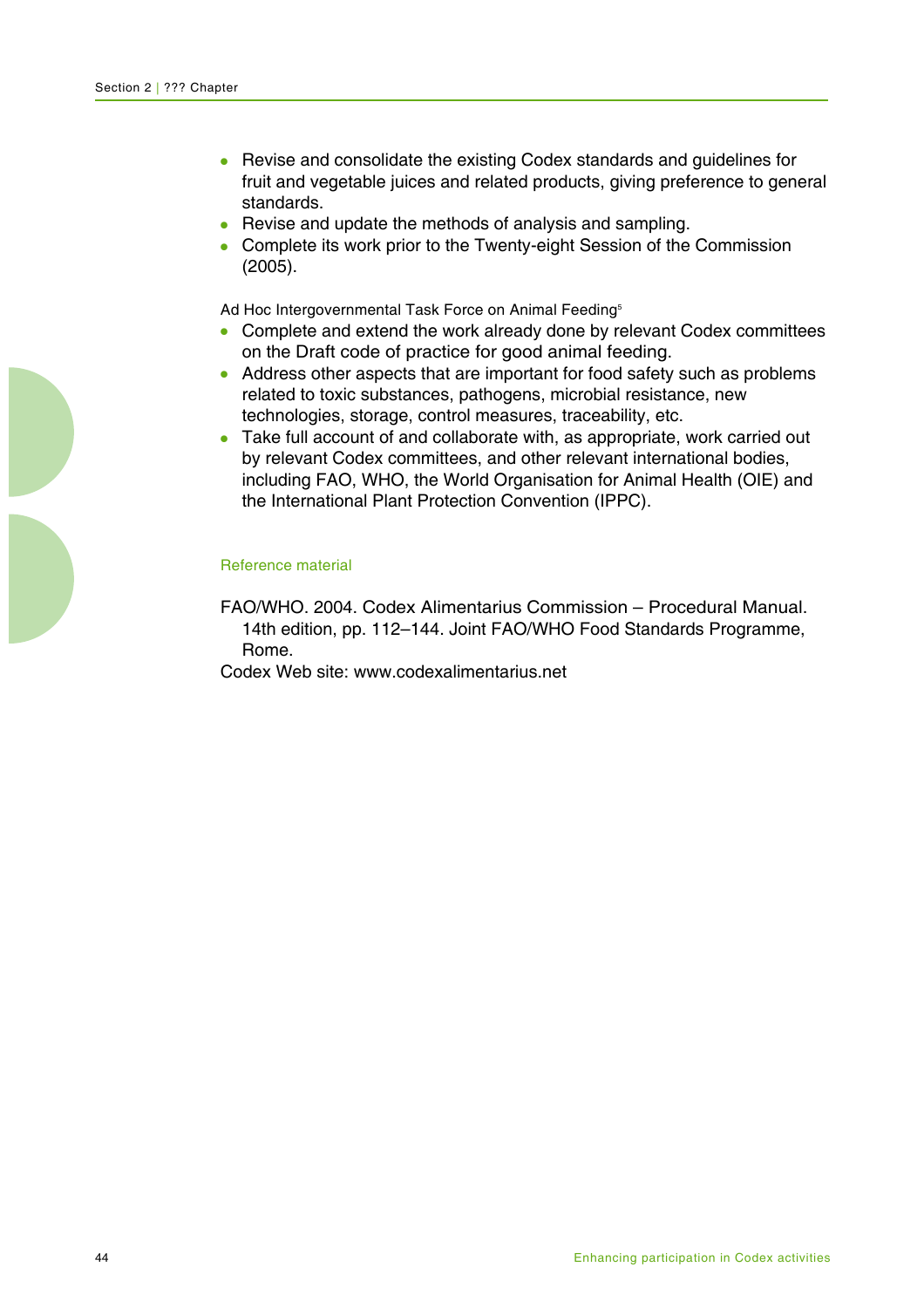## Module 2.5 How do Codex committees function? **{**

The question is discussed here from two perspectives: (1) the function of Codex subsidiary bodies, including their composition, and the role and responsibilities of host countries; and (2) the provision of guidance on how meetings are conducted, including how Members and observers intervene and other procedural issues.

As explained in Modules 2.3 and 2.4, there are four types of Codex subsidiary body. Although the nature of the subject matter may be different, all Codex subsidiary bodies follow the same procedures to comply with their respective terms of reference.

#### Codex committees:

functions, composition and host country responsibilities

#### What do Codex committees do?

The main function of Codex subsidiary bodies, as described in the Codex Procedural Manual is to develop standards, guidelines and recommendations (which include codes and principles) relevant to their specific subject area. Specifically, Codex subsidiary bodies are expected to:

- draw up of a list of priorities among the subjects and products within their terms of reference;
- consider the safety and quality elements to be covered;
- consider the types and scope of products to be covered by standards, e.g. whether materials for further processing into food should be covered;
- prepare draft Codex standards (including guidelines, codes of practice) taking into account the standard-setting methodology adopted by the Commission;
- report to each session of the Commission on the progress of their work and, where necessary, on any difficulties caused by their terms of reference, together with suggestions for their amendment;
- review and, as necessary, revise existing standards and related texts on a scheduled, periodic basis to ensure that the standards and related texts within their terms of reference are consistent with current scientific knowledge and other relevant information.

#### What is the composition of Codex committees?

All Codex committees consist of a chairperson, a body of members (i.e. those Codex Member countries present), observers who have speaking privileges but not voting rights, a secretariat and a host government that facilitates the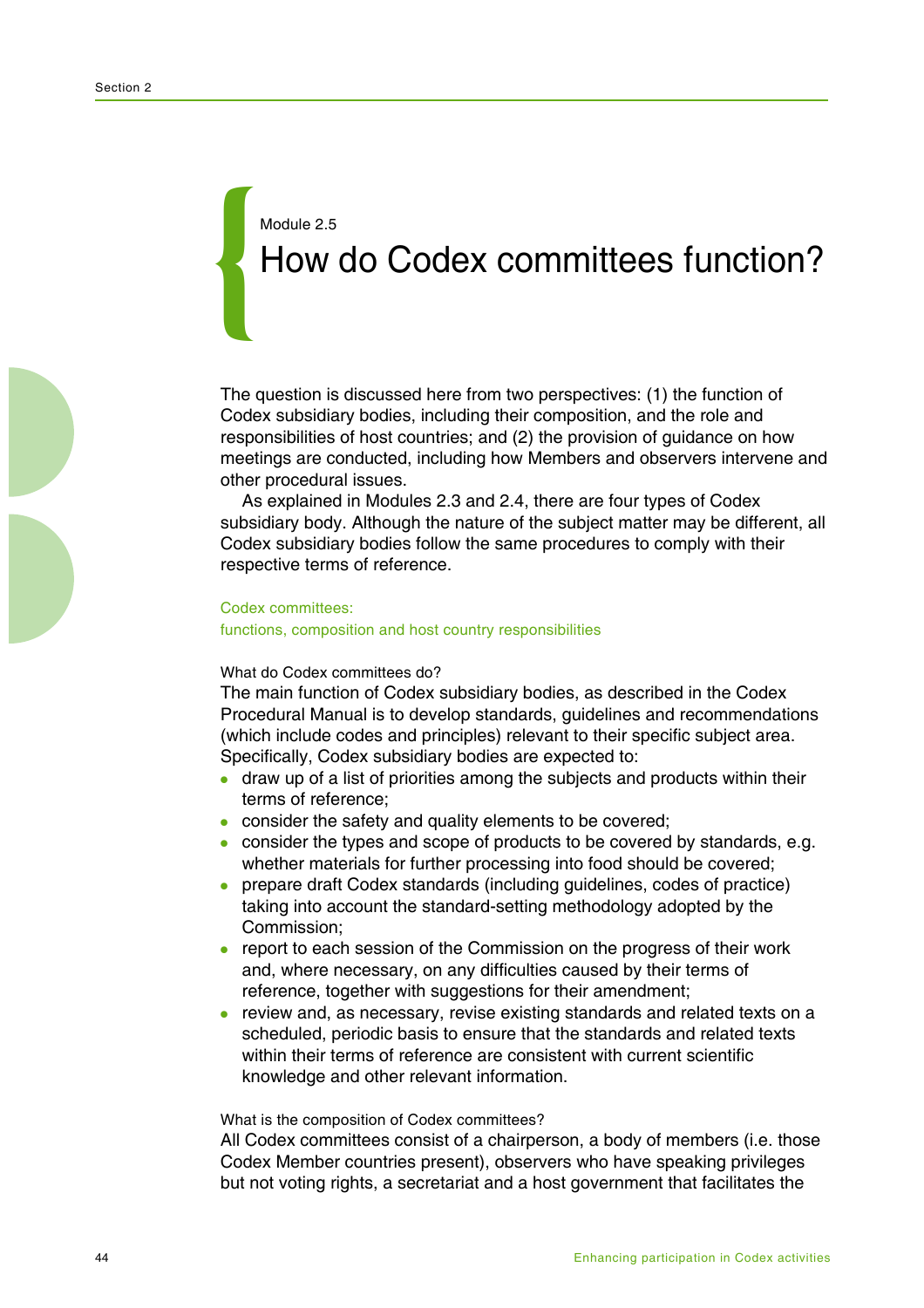work of the committee.

Chairperson. The Codex Alimentarius Commission designates a member country of the Commission, which has indicated its willingness to accept financial and all other responsibility associated with hosting a committee, as having responsibility for appointing a chairperson of the committee. The member country concerned is responsible for appointing the chairperson of the committee from among its own nationals. Although a committee, at any session, may appoint one or more rapporteurs from among the delegates present, most committees have a secretariat provided by the host country.

Members. Membership of Codex committees is open to Members of the Commission who have notified the Director-General of FAO or WHO of their desire to be considered as Members. This notification is achieved through the formal registration process. Membership of FAO/WHO coordinating committees is open only to Members of the Commission belonging to the region or group of countries concerned, although other Codex member countries may attend, as observers, meetings of FAO/WHO coordinating committees other than those to which they are geographically allocated.

Observers. Procedures for the admittance of observers at a Codex committee are as follows:

- Notification has been made by the country (for FAO/WHO coordinating committee sessions of which the country is not a Member) or international organization to the Director-General of FAO or WHO. Again this is normally done by responding to the invitation and registering.
- Observer countries may participate fully in the discussion of the regional committee and shall be provided with the same opportunities as other Members to express their point of view (including the submission of memoranda), but without the right to vote or to move motions either of substance or of procedure.
- International organizations can also be invited to attend all meetings of Codex subsidiary bodies in an observer capacity. The participation of international organizations in Codex should be in accordance with the Principles concerning the participation of international nongovernmental organizations in the work of the Codex Alimentarius Commission (see Codex Procedural Manual, pp. 62–66).

What are important preparations for Codex meetings?

Preparations for meetings are mainly in the hands of the secretariat of the host country, working closely with the Codex Secretariat.

Secretariat/host government. A member country to which a Codex committee has been assigned is responsible for providing all conference services, including contributing to the secretariat. The host government has a responsibility to ensure that it:

- has administrative support staff able to work easily in the languages used at the session;
- has at its disposal adequate word processing and document reproducing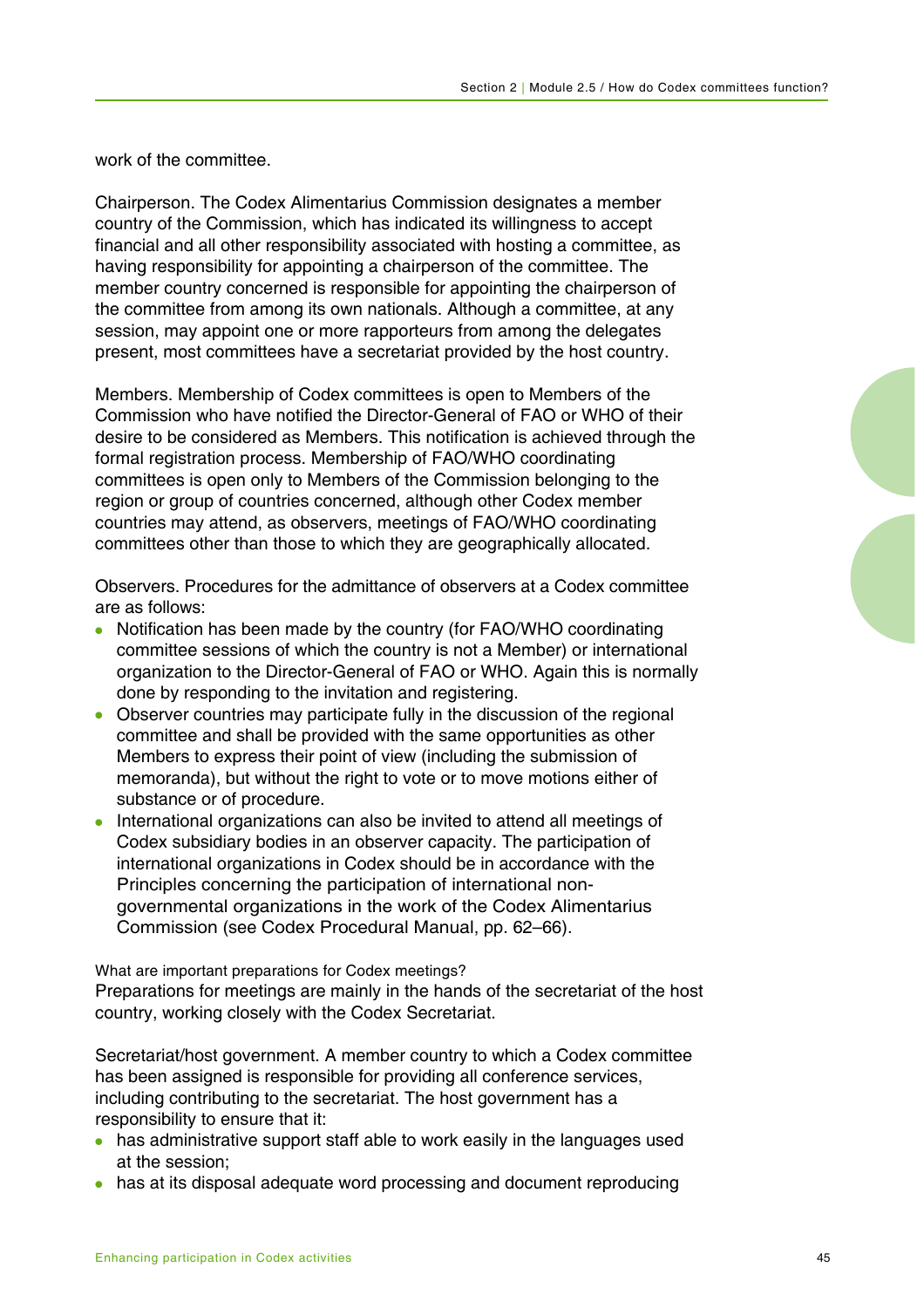equipment;

- provides for simultaneous interpretation from and into all languages used at the session;
- makes available the services of a translator if the report of the session is to be adopted in more than one of the working languages of the committee. The members of the secretariat from the host country support the work of

the Codex Secretariat, and are not members of the host country's official delegation. Their primary function is to facilitate the functioning of the session and it is important that they be perceived as being neutral and not influencing the outcome of the discussions.

Invitations. Each session of a Codex committee or FAO/WHO coordinating committee is scheduled by the Codex Secretariat in Rome in consultation with the Codex Contact Point of the country hosting the respective Codex committee. The biennial schedule of Codex sessions is then tabled for consideration and endorsement by the Commission.

The letter of invitation and provisional agenda for each Codex meeting are prepared by the Secretary of the Codex Alimentarius Commission, in consultation with the committee secretariat of the host country or the National Codex Committee, and issued by the respective Director-General to all Members and Associate Members of FAO and WHO or, in the case of coordinating committees, to the countries of the region or group of countries concerned, Codex Contact Points and interested international organizations in accordance with the official mailing lists of FAO and WHO. The invitation and provisional agenda are required by the Rules of Procedure of the CAC to be translated and distributed by FAO/WHO in the working languages of the Commission at least four months before the date of the meeting. However, owing to workloads, this time frame is not always achieved.

Invitations should include the following information:

- title of the Codex committee:
- time and date of opening and date of closing the session;
- place of the session;
- languages to be used and arrangements for interpretation:
- if appropriate, information on hotel accommodation;
- request to the Codex Contact Point for information on the country delegation, including the names of the chief delegate and other members of the delegation, and for information on whether the chief delegate of a government will be attending as a representative or in the capacity of an observer.

Replies to invitations will normally be requested to be sent to reach the host country secretariat as early as possible, and in any case not less than 30 days before the session. When responding to the invitation, a copy should also be sent to the Secretary of the Codex Alimentarius Commission. A timely response to the invitation letter is very important to facilitate the organization of the committee meeting room by the host country, to ensure correct sequence of countries, sufficient seats for each delegation, coordinated microphone facilities where used, etc. The acceptance by a Codex Member to attend a Codex session should be channelled officially through the national Codex Contact Point.

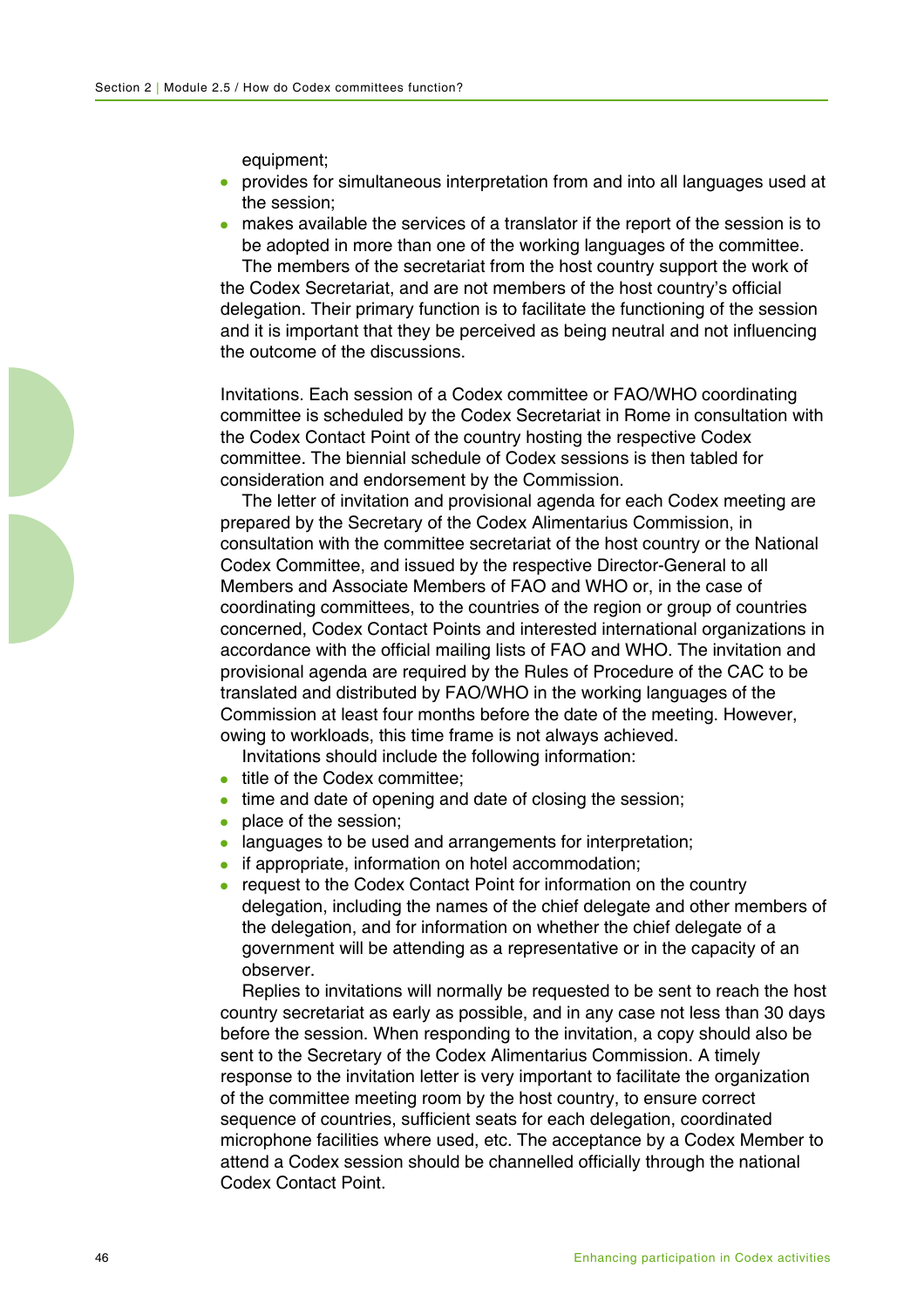Provisional agenda. A provisional agenda is normally prepared by the Codex Secretariat in consultation with the host country secretariat stating the time, date and place of the meeting. An example of a Codex provisional agenda is given in Box 2.5.1. Provisional agendas comprise three distinct groups of items: fixed items linked to procedure (adoption of the agenda, rapporteurs, matters referred from other committees, etc.); items stemming from previous sessions of the committee (e.g. standards being elaborated); and other business. A provisional agenda would normally include these items in the following order:

- adoption of the agenda;
- if considered necessary, election of rapporteurs;
- items relating to subject matter to be discussed, including, where appropriate, the step in the Commissions Procedure for the elaboration of standards (reference should also be made to the committee papers relevant to the item, standard procedure being that items more advanced in the step process come first on the agenda, i.e. items at step 7 will be considered before items at step 5; items related to public health come before items that are not);
- other business:
- consideration of date and place of next session;
- adoption of draft report.

The work of the committee and the length of the meeting should be arranged so as to leave sufficient time at the end of the session for a report of the committees discussions to be agreed. In most circumstances, there is no plenary session the day prior to the adoption of the report in order to provide sufficient time for the reports preparation, including translation.

#### Preparation and distribution of working papers

Working papers (e.g. draft standards, country comment papers, discussion papers) for a committee session are normally distributed at least two months before the opening of the session. However, owing to workloads of the secretariats, this timeline is often not possible to achieve. Normally, this task of preparing and distributing working papers is carried out by the Rome-based Codex Secretariat, with assistance as necessary from the host country secretariat. These working papers form the basis of discussion at the relevant committee meeting, and distribution in advance enables member countries to consult and develop national positions on issues of importance to their country. Relevant papers should be sent to the following:

- all Codex Contact Points:
- international governmental and non-governmental organizations with observer status in the Commission;
- other participants on the basis of replies received.

Codex Contact Points are responsible for ensuring that papers are circulated to those concerned within their own country and for ensuring that all necessary action is taken by the date specified as the deadline for comments.

Comments submitted by countries on agenda items or items contained in a circular letter should be circulated to all Members and observers prior to the Codex session. Documents received too late for circulation prior to a session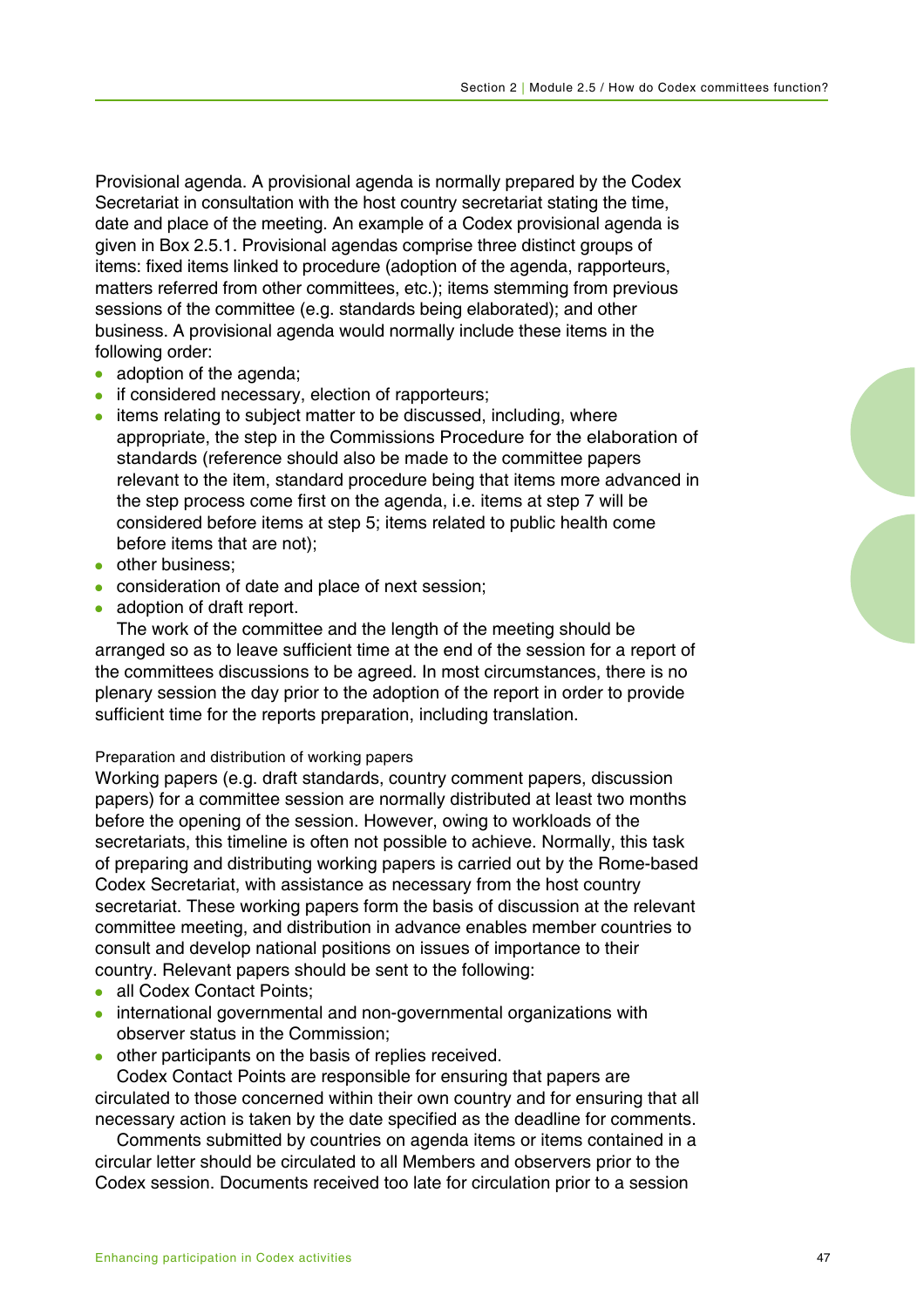will be circulated at the session itself. These are known as conference room documents (CRDs). The disadvantage of CRDs is that their distribution is limited to those Members and observers present at the session. In addition, Members and observers at the session may not have sufficient time or competence to consider the CRD fully or be able to seek a timely official position on the issues raised therein (see also Module 2.7).

#### Conduct of meetings

#### Who may attend Codex meetings?

Participation in Codex meetings is open to delegations representing member countries and organizations with official observer status. Meetings of Codex committees and task forces are also held in public unless the committee decides otherwise.

#### Is there a format for the conduct of meetings?

All Codex sessions follow the same format. First, there may be an official or formal opening of the session. If so, the country responsible for hosting the session decides who will officially open the session. This task is often delegated to a senior official of the host government or a minister of the parliament of the host country.

After the session is officially opened, the chairperson proceeds to the adoption of the provisional agenda and invites observations from members of the committee concerning the provisional agenda. Any member country may include specific items in the provisional agenda, according to Rules VI.3 and VI.5 of the Rules of Procedure of the Codex Procedural Manual. In the light of such observations, the chairperson requests the committee to adopt the provisional agenda or the amended agenda.

Meetings are conducted in accordance with the Rules of Procedure (Guidelines for Codex committees and ad hoc intergovernmental task forces) in the Codex Procedural Manual.

Chairpersons of Codex committees are expected to ensure that all questions are fully discussed, including comments on the possible economic implications of the standard being elaborated, when the committee considers submitted comments at Steps 4 and 7. The eight-step elaboration procedure is further explained in Module 2.6. Chairpersons are also expected to ensure that the committee considers the written comments of Members not present at the session and that all issues are put clearly to the committee.

It should be noted here that if a country has submitted written comments and is unable to attend the meeting, it would be wise to liaise with a likeminded country that is attending the meeting and can intervene and draw the committees attention to the written comments. However, this can only be done if written comments were duly submitted (see Module 3.2).

At appropriate intervals during the discussion of each agenda item, the chairperson summarizes the discussion by stating what appears to be the generally acceptable view, and asking delegates whether they have any objection to it being recorded as the decision of the committee. The chairperson should always try to arrive at a consensus and should not ask the committee to proceed to voting if agreement on the committees decision can

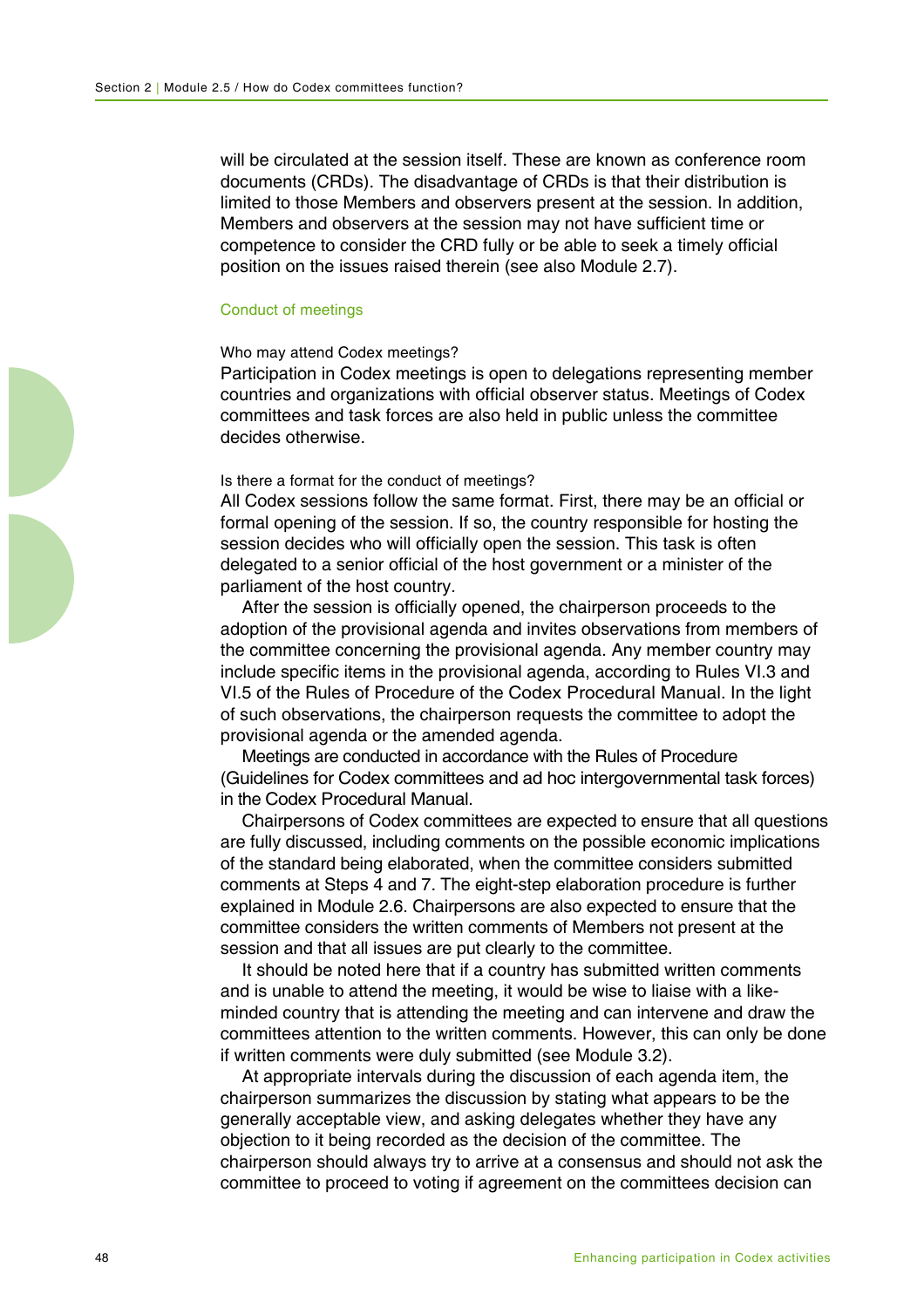be secured by consensus. In fact, voting at the committee level is extremely rare.

#### How can a country express its views at a meeting?

Members and observers are permitted to speak (intervene) on issues under consideration by the committee. Members and observers indicate their desire to speak by holding up their country or organization nameplate, or placing it on one end. In some committees, delegates can indicate their desire to speak by pushing a button at their seat, which places their country or organizations name on a computer screen in front of the chairperson. Protocol states that Members speak before observers, and delegations speak only when acknowledged by the chairperson. Normally, it is the head delegate who has the right to speak but, with the chair's permission, another member of the delegation may speak on technical matters. At all times comments are directed to the chair, never directly to another delegation.

At the beginning of an intervention, the delegate should always acknowledge the chairperson and conclude by thanking the chairperson for the opportunity to speak.

#### How often and for how long may I speak?

There are no precise rules within Codex regarding the number and duration of interventions. However, by convention the general practice is to intervene only once on any particular issue, although a second intervention may be permitted at the discretion of the chair, to clarify a point or reply to a question raised by another delegation.

It is highly desirable for interventions to be as short and clear as possible (two or three minutes are reasonable maximum limits). One should speak slowly to allow for good interpretation. It is difficult to follow lengthy interventions, and other delegations may lose their concentration, with the result that the point that was to be made may be missed, thus diminishing the effectiveness of the intervention. At some committees with a very heavy agenda and time limitations, it is not unusual for the chairperson to ask speakers to make their interventions as short as possible, or to specify an agreed time limit, often two or three minutes. It should also be borne in mind that all interventions are interpreted simultaneously into several other languages, with the result that lengthy interventions risk being misunderstood by those who do not comprehend the language of the speaker.

What if my country disagrees with a decision taken by the committee? Delegations who wish their opposition to a decision of the committee to be recorded may do so, whether the decision has been taken or not, by asking for a statement of their position to be contained in the report of the committee. This statement should not merely use a phrase such as: "The delegation of X reserved its position", but should make clear the extent of the delegations opposition to a particular decision of the committee and state whether they were simply opposed to the decision or wished for a further opportunity to consider the question. When an objection has been recorded in the report at the time of adoption, the speaker should ensure the accuracy of the record of the objection, and that the countrys position has not been misinterpreted.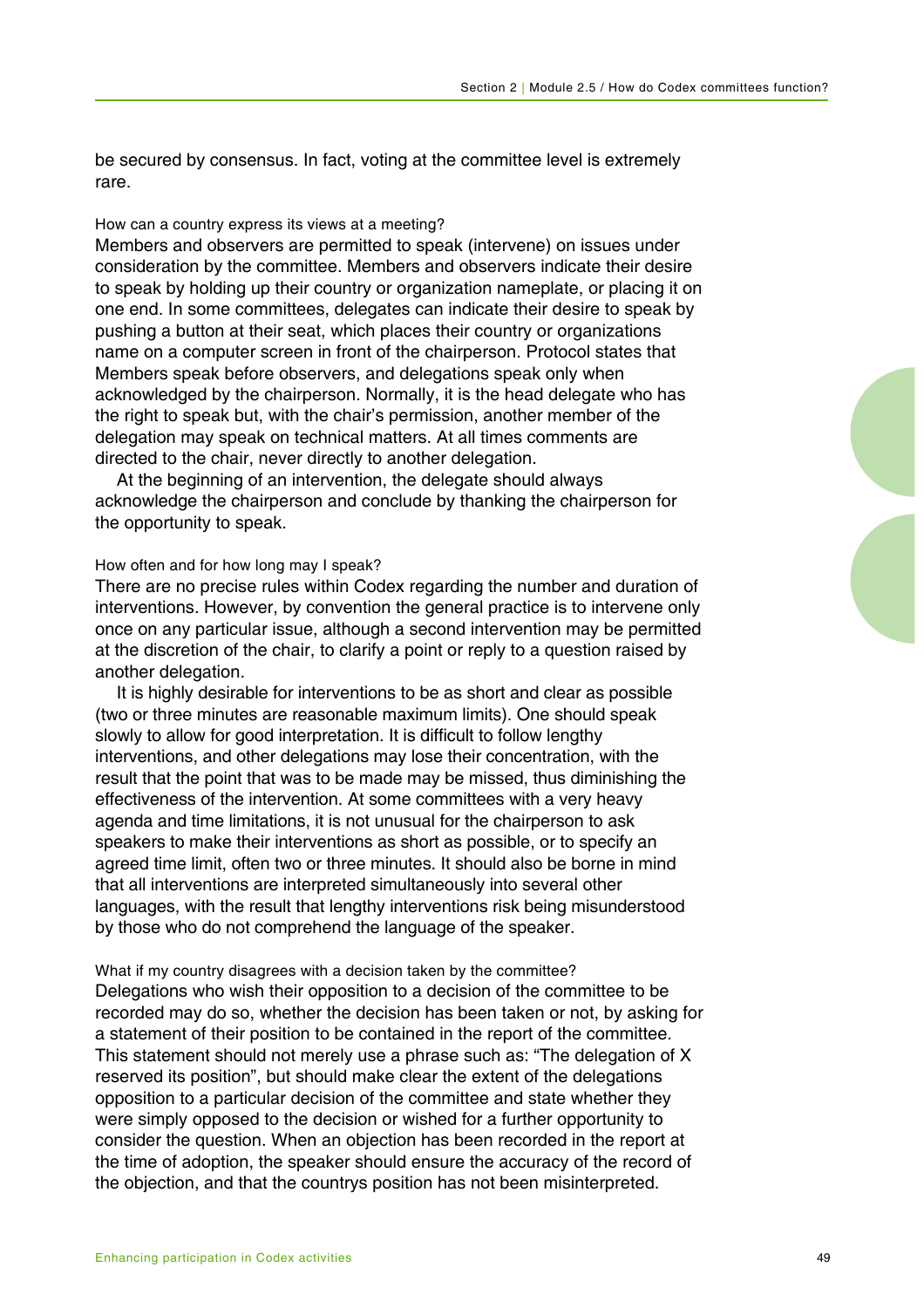#### Box 2.5.1 | Example of a provisional agenda

# codex alimentarius commis-



FOOD AND AGRICULTURE **ORGANIZATION** OF THE UNITED NATIONS

**WORLD** HEALTH **ORGANIZATION** 



Joint office: Viale delle Terme di Caracalla 00100 ROME Tel: 39 06 57051 www.codexalimentarius.net E-mail: codex@fao.org Facsimile: 39 06 5705

**CX/FH 05/31/1 January 2005**

#### **JOINT FAO/WHO FOOD STANDARDS PROGRAMME CODEX COMMITTEE ON FOOD HYGIENE Thirty-seventh Session Buenos Aires, Argentina, 14–19 March 2005**

**Sheraton Buenos Aires Hotel and Convention Center, San Martin 1225/1275, Buenos Aires, Argentina, beginning at 10.00 hrs on Monday 14 March through Saturday 19 March 2005**

#### **PROVISIONAL AGENDA**

| Agenda<br><b>Item</b> | <b>Subject Matter</b>                                                                                                                                     | Doc. Reference                             |
|-----------------------|-----------------------------------------------------------------------------------------------------------------------------------------------------------|--------------------------------------------|
|                       | Opening of the Session                                                                                                                                    |                                            |
| $\mathbf{1}$ .        | Adoption of the Agenda                                                                                                                                    | CX/FH 05/37/1                              |
| 2.                    | Matters Referred by the Codex Alimentarius Commission and/or<br>Other Codex Committees to the Food Hygiene Committee                                      | CX/FH 05/37/2                              |
| 3.                    | Discussion Paper on the Management of the Work of the Committee CX/FH 05/37/3                                                                             |                                            |
|                       | - Comments                                                                                                                                                | CX/FH 05/37/3-Add.1                        |
| $\mathbf{4}$ .        | Proposed Draft Revision of the Recommended International Code of CX/FH 05/37/4<br>Hygienic Practice for Foods for Infants and Children at Step 4          |                                            |
|                       | - Comments at Step 3                                                                                                                                      | CX/FH 05/37/4-Add.1<br>CX/FH 05/37/4-Add.2 |
| 5.                    | Proposed Draft Guidelines on the Application of General<br>Principles of Food Hygiene to the [Management] of Listeria<br>monocytogenes in Foods at Step 4 | CX/FH 05/37/5                              |
|                       | - Comments at Step 3                                                                                                                                      | CX/FH 05/37/5-Add. 1                       |
| 6.                    | Proposed Draft Principles and Guidelines for the Conduct of<br>Microbiological Risk Management at Step 4                                                  | CX/FH 05/37/6                              |
|                       | - Comments at Step 3                                                                                                                                      | CX/FH 05/37/6-Add.1                        |
| 7.                    | Proposed Draft Guidelines for the Validation of Food Hygiene Control CX/FH 05/37/7<br><b>Measures at Step 4</b>                                           |                                            |
|                       | - Comments at Step 3                                                                                                                                      | CX/FH 05/37/7-Add.1                        |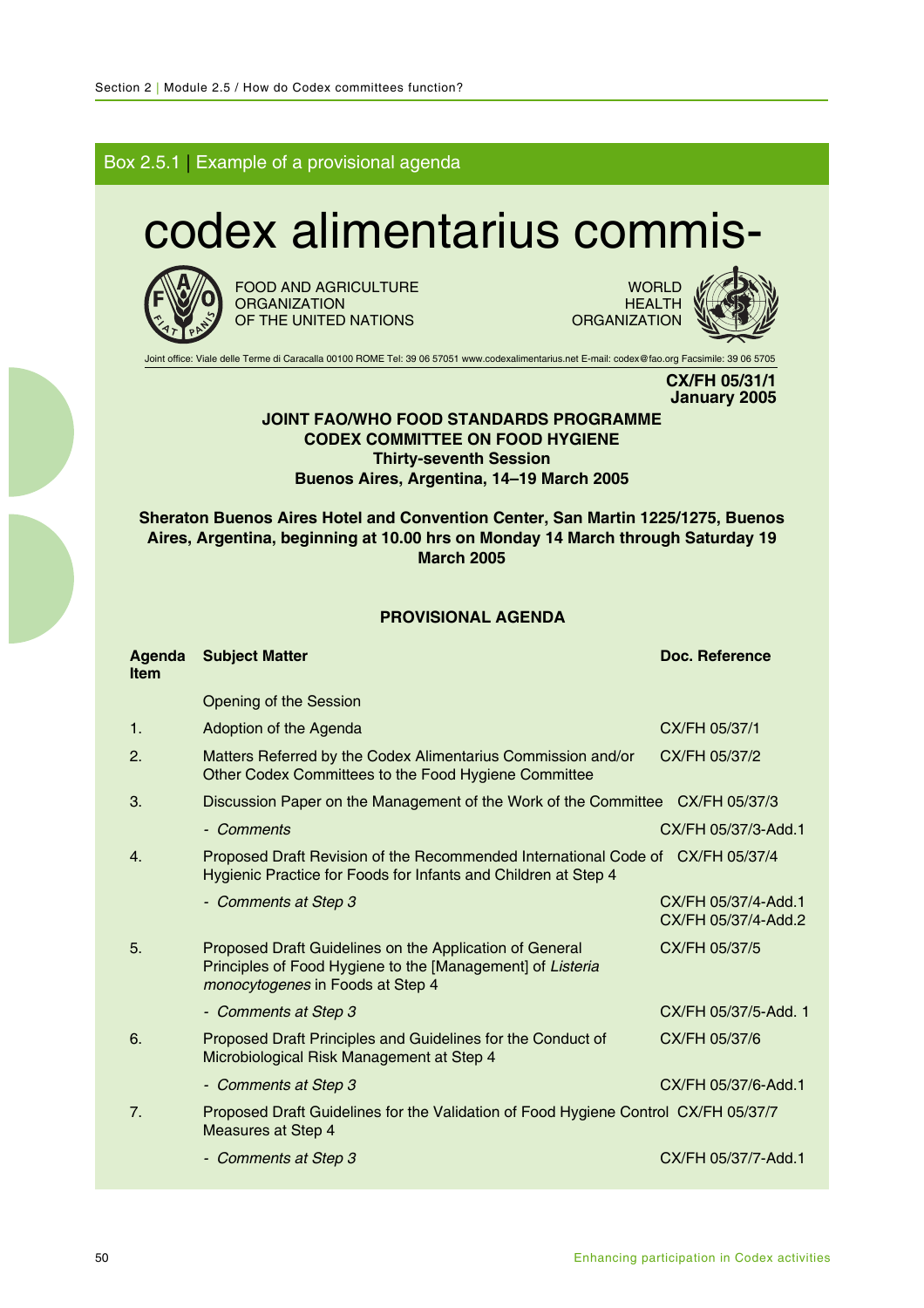#### Box 2.5.1 (cont.) | Example of a provisional agenda

- 8. Proposed Draft Revision of the Code of Hygienic Practice for Egg CX/FH 05/37/8 Products (CAC/RCP 15-1976) at Step 4 *- Comments at Step 3* CX/FH 05/37/8-Add.1 9. Reports of the ad hoc FAO/WHO Expert Consultations on Risk CX/FH 05/37/9 Assessment of Microbiological Hazards in Food and Related Matters 10. Discussion Paper on the Guidelines for the Application of the General CX/FH 05/37/10 Principles of Food Hygiene to the Risk Based Control of *Salmonella*  spp. in Poultry
- 11. Discussion Paper on the Guidelines for the Application of the General CX/FH 05/37/11 Principles of Food Hygiene to the Risk Based Control of Enterohemorragic *E. coli* in Ground Beef and Fermented Sausages
- 12. Discussion Paper on the Guidelines for Risk Management Options CX/FH 05/37/12 for *Campylobacter* in Broiler Chickens
- 13. Other Business and Future Work:
	- (a) Risk Profile of *Vibrio* spp. in Seafood CX/FH 05/37/13 (b) Discussion Paper on the Viruses in Food CX/FH 05/37/14
		- (c) Draft Terms of Reference for the FAO/WHO Expert Consultation CX/FH 05/37/15 on the Uses of Active Chlorine
- 14. Date and Place of the Next Session
- 15. Adoption of the Report

**N.B.:** The hard copies of documents except for Agenda Item 1 will be distributed from the US Codex Secretariat. For enquiry please contact Mr Ali Syed, fax: 1 202 720-3157, e-mail: Syed.Ali@fsis.usda.gov

Working documents as prepared will be uploaded onto the Codex Web site. They can be downloaded and printed by accessing the following URL: http://www.codexalimentarius.net

Delegates are kindly requested to bring with them to the meeting all documents which have been distributed as the number of additional copies which can be made available at the meeting is limited.

#### **NOTES ON THE PROVISIONAL AGENDA**

**Opening of the Session:** The Session will be opened by the Host Government.

**Agenda Item 1. Adoption of the Agenda** (Doc. Ref. CX/FH 05/37/1). In accordance with Rule V.1 of the Rules of Procedure, the first item on the Provisional Agenda shall be the adoption of the Agenda.

**Agenda Item 2. Matters Referred by the Codex Alimentarius Commission and/or Other Codex Committees to the Food Hygiene Committee** (Doc. Ref. CX/FH 05/37/2). The document is based on the information prepared by the Codex Secretariat. The Committee is invited to consider matters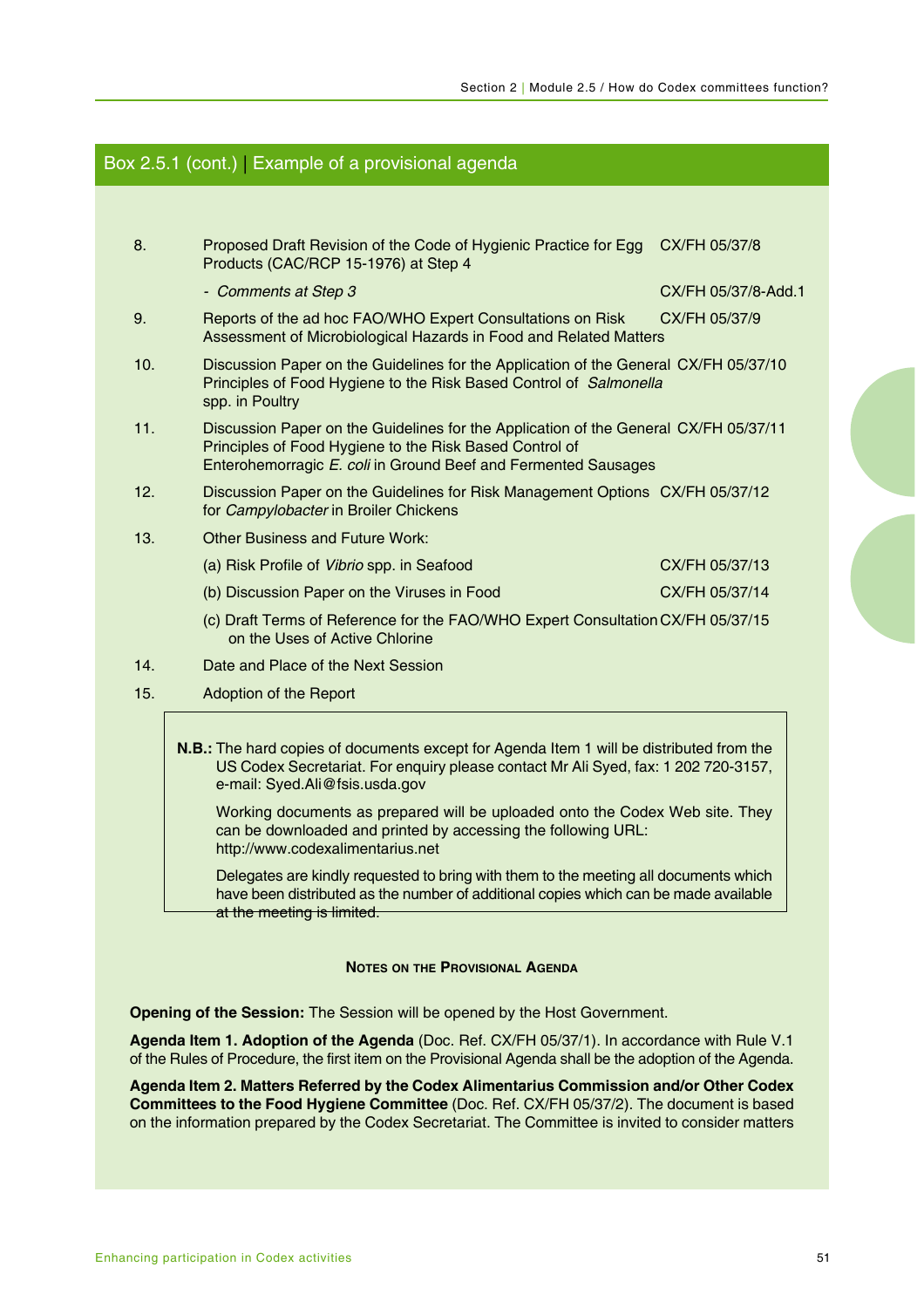#### Box 2.5.1 (cont.) | Example of a provisional agenda

referred to it by the Codex Alimentarius Commission and/or other Committees and to take actions, if necessary.

**Agenda Item 3. Discussion Paper on the Management of the Work of the Committee** (Doc. Ref. CX/FH 05/37/3). The Committee is invited to consider the working procedures in order to identify, prioritize and carry out its work; and interact with other Codex Committees, the ad hoc Expert Consultations and task forces. Comments in response to CX/FH 05/37/3 will be reproduced in CX/FH 05/37/3-Add. 1. Furthermore the Working Group is scheduled to meet prior to the session on Saturday, March 12, 2005 to resolve comments and if necessary, revise the document. The product of the Working Group meeting will be issued as CRD 1.

**Agenda Item 4. Proposed Draft Revision of the Recommended International Code of Hygienic Practice for Foods for Infants and Children** (Doc. Ref. CX/FH 05/37/4). The proposed revised code is prepared by Canada with assistance of their drafting partners. The Committee is also invited to expedite the work of FAO/WHO Meeting on *E. sakazaki* and other microorganisms in powdered infant formula<sup>1</sup>. The document CX/FH 05/37/4-Add.1 reproduces comments received in response to the document CX/FH 05/37/4.

**Agenda Item 5. Proposed Draft Guidelines on the Application of General Principles of Food Hygiene to the [Management] of** *Listeria monocytogenes* **in Foods** (Doc. Ref.. CX/FH 05/5). At the 36th Session of the Committee several suggested changes to the document were provided t to the drafters of the document. The Committee also asked the drafting group to prepare an Annex to the Guidelines on the establishments of FSOs and related performance objective and performance criteria, including microbiological criteria for *Listeria monocytogenes* in Ready-to-eat Foods. The Committee is invited to consider the above proposed guidelines as elaborated by Germany with assistance of their drafting partners. Government comments are summarized in CX/FH 05/37/5- Add.1.

**Agenda Item 6. Proposed Draft Principles and Guidelines for the Conduct of Microbiological Risk Management** (Doc. Ref. CX/FH 05/37/6). The current text is the result of improvements made in the light of discussion of the 36th Session of the CCFH and the Drafting Group meeting led by France. CX/FH 05/37/6-Add.1 reproduces comments received in response to the document CX/FH 05/6. The Working Group will meet prior to the session on Sunday to resolve comments and revise the document. The product of the Working Group meeting will be issued as CRD 2.

**Agenda Item 7. Proposed Draft Guidelines for the Validation of Food Hygiene Control Measures** (Doc. Ref. CX/FH 05/7). At the 36th Session of the Committee, several suggested changes were provided to the drafting group. The Committee is invited to consider the proposed draft Guidelines as elaborated by the US with their drafting partners at Step 4. Government comments are included in CX/FH 04/37/7-Add.1.

**Agenda Item 8. Proposed Draft Revision of the Code of Hygienic Practice for Egg Products (CAC/RCP 15-1976)** (Doc. Ref. CX/FH 05/37/8). The Committee is invited to consider the proposed draft revision at Step 4 being prepared by Australia. Comments are presented in CX/FH 05/37/8- Add.1.

**Agenda Item 9. Reports of the ad hoc FAO/WHO Expert Consultations on Risk Assessment of Microbiological Hazards in Food and related Matters** (Doc. Ref. CX/FH 05/37/9). This FAO/WHO paper will summarize all of the microbiological risk assessment activities conducted last year in support of the Committee activities.

**Agenda Item 10. Discussion Paper on the Guidelines for the Application of the General Principles of Food Hygiene to the Risk Based Control of** *Salmonella* **spp. in Poultry** (Doc. Ref. CX/FH

<sup>1</sup> Enterobacter sakazakii and other microorganisms in powdered infant formula. Geneva, FAO/WHO, 2004. (Microbiological Risk Assessment Series, No. 6, ISBN: 92 4 156262 5). http://www.who.int/foodsafety/publications/micro/en/es.pdf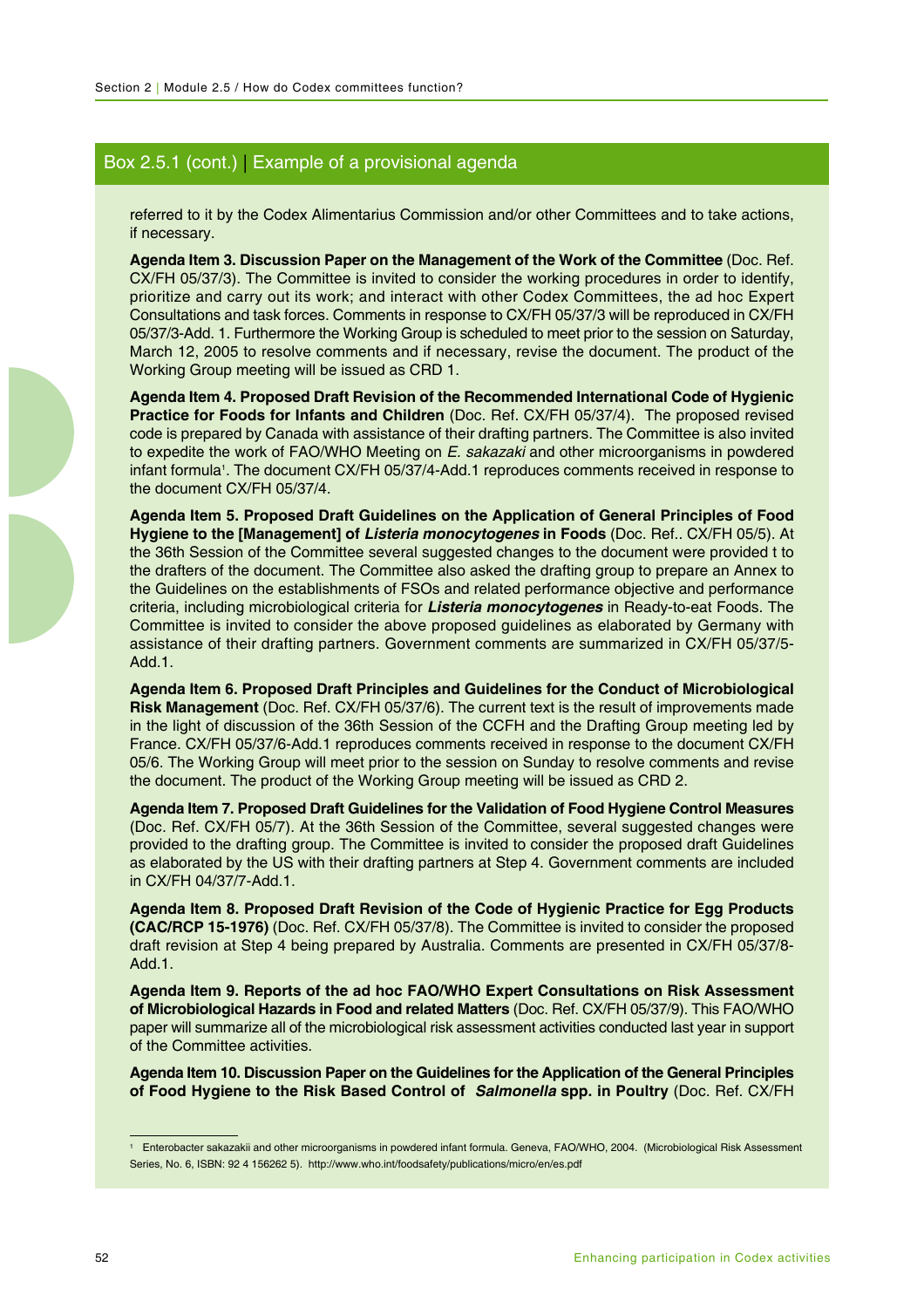#### Box 2.5.1 (cont.) | Example of a provisional agenda

05/37/10). The current text is the result of improvements made in the light of discussion of the 36th Session of the CCFH and the Drafting Group meeting led by Sweden.

**Agenda Item 11. Discussion Paper on the Guidelines for the Application of the General Principles of Food Hygiene to the Risk Based Control of Enterohemorragic** *E. coli* **in Ground Beef and Fermented Sausages** (Doc. Ref. CX/FH 05/37/11). At the direction of the 36th Session the United States and its drafting partners have prepared the discussion paper. The Committee is invited to provide further direction to the drafting group regarding the content and format of the document.

**Agenda Item 12. Discussion Paper on the Guidelines for Risk Management Options for** *Campylobacter* **in Broilers Chickens** (Doc. Ref. CX/FH 05/37/12). At the 36th Session of the Committee, the drafting Group leader Netherlands sought clear directions from the Committee regarding the content and format of this paper. The Committee specified a format for further development of the document and this paper is the product of the Drafting Group lead by Netherlands and its partners.

**Agenda Item 13. Other Business and Future Work.** In accordance with Rule V.5 of the Rules of Procedure, any Member of the Commission may propose the inclusion of specific items of an urgent matter. The Committee may propose to undertake new work which shall be in compliance with the Medium Term Objectives and subject to approval by the Commission or its Executive Committee.

- **(a) Risk Profile of** *Vibrio spp* **in Seafood** (Doc. Ref.: CX/FH 05/37/13). The Committee is invited to consider how to proceed with further development of the document which had been prepared by the United States and its drafting partners.
- **(b) Discussion Paper on the Viruses in Food**. Consideration of this item has been temporary suspended at the 32nd session of the Committee, however the 36th session decided to put it on the list of activities for consideration regarding prioritization (Doc. Ref. CX/FH 05/37/14).
- **(c) Draft Terms of Reference for the FAO/WHO Expert Consultation on the Uses of Active Chlorine** (Doc. Ref. CX/FH 05/37/15). The Committee is invited to consider draft Terms of Reference for the FAO/WHO Expert Consultation on the uses of active chlorine, including safety/benefit issues and questions for the above Consultation thath fall within the Committee's

What is in the report of a session?

A draft report of the committees proceedings is prepared by the secretariat for consideration by the committee on the final day of the session. The report is reviewed and adopted by the committee, paragraph by paragraph or section by section. Once adopted, the draft report becomes the official record of the committee session. The review and adoption processes provide countries with an opportunity to ensure that the report is accurate. It is not an opportunity to reopen discussion on agenda items. What has been said and decided cannot be revisited. When requesting an amendment to the draft report, it is important to make a concrete proposal for changes (e.g. deletion or addition of words). The following points should be borne in mind:

• committee decisions in the report should be clearly stated;

- action taken in regard to economic impact statements should be fully recorded;
- all decisions on draft standards should be accompanied by an indication of the step in the procedure that the standards have reached;
- if action has to be taken before the next meeting of the committee, the nature of the action, who is to take it and when the action must be completed should be clearly stated;
- where matters require attention by other Codex committees, this should be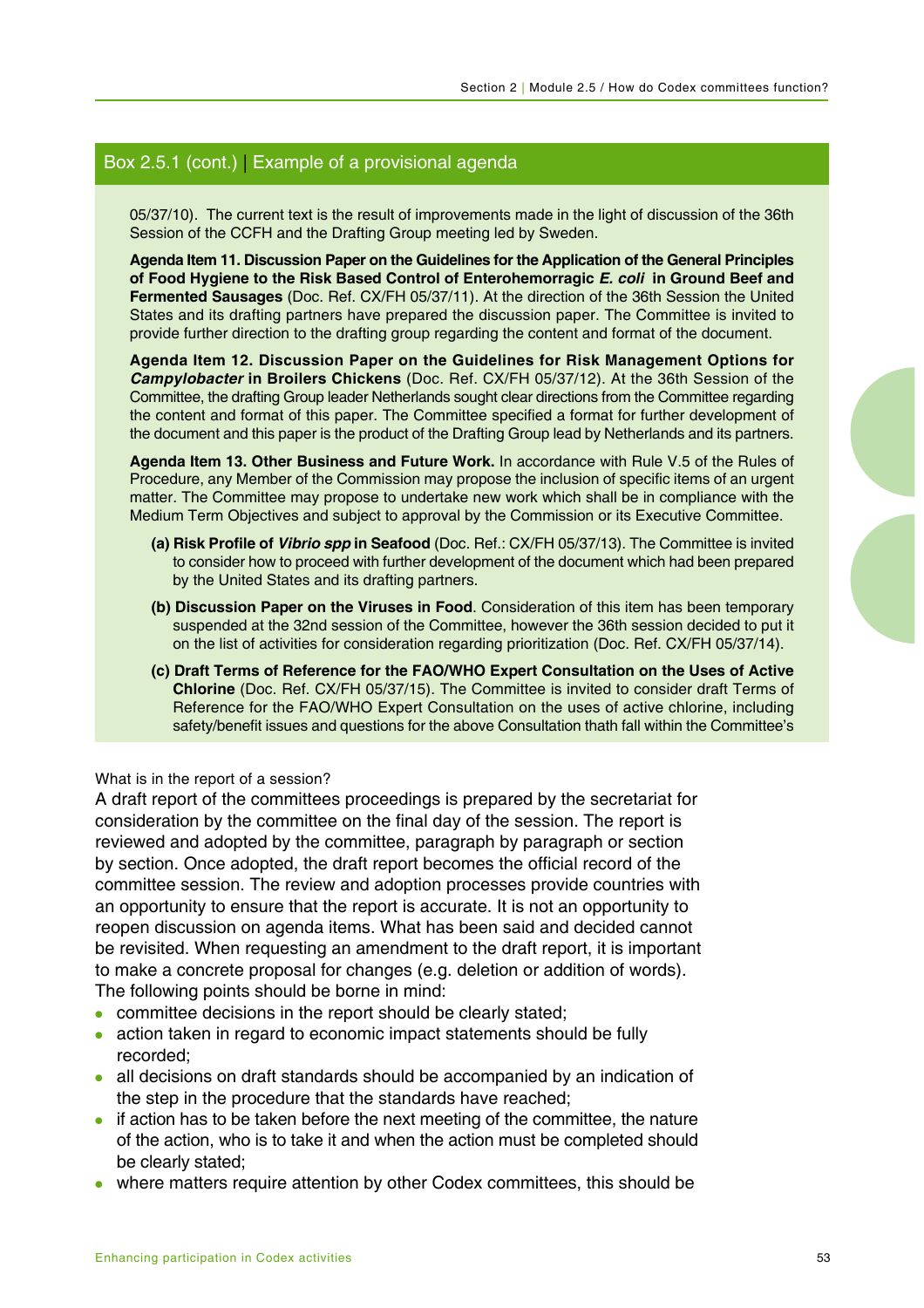clearly stated;

- if the report is of any length, an executive summary of points agreed and the action to be taken should be included at the beginning of the report. All reports contain a section at the end of the report showing clearly in summary form:
	- a) standards considered at the session and the steps they have reached;
	- b) standards at any step of the procedure, the consideration of which has been postponed or which are held in abeyance and the steps which they have reached;
	- c) new standards proposed for consideration, the probable time of their consideration at Step 2 and the responsibility for drawing up the first draft.

The following appendixes are normally attached to the report:

- a list of participants with full postal and e-mail addresses, telephone numbers and fax numbers;
- the complete text of draft standards with an indication of the step in the procedure that has been reached.

The Codex Secretariat makes every effort to ensure that, as soon as possible and in any event not later than one month after the end of the session, copies of the final report are sent to all Codex Contact Points.

# Reference material

- FAO/WHO. 2004. Codex Alimentarius Commission Procedural Manual. 14th edition, pp. 55–61 and 62–66. Joint FAO/WHO Food Standards Programme, Rome.
- FAO/WHO. 2005. Understanding the Codex Alimentarius. Revised and upadated,

pp. 15–16. Rome.

Codex Web site: www.codexalimentarius.net



**.**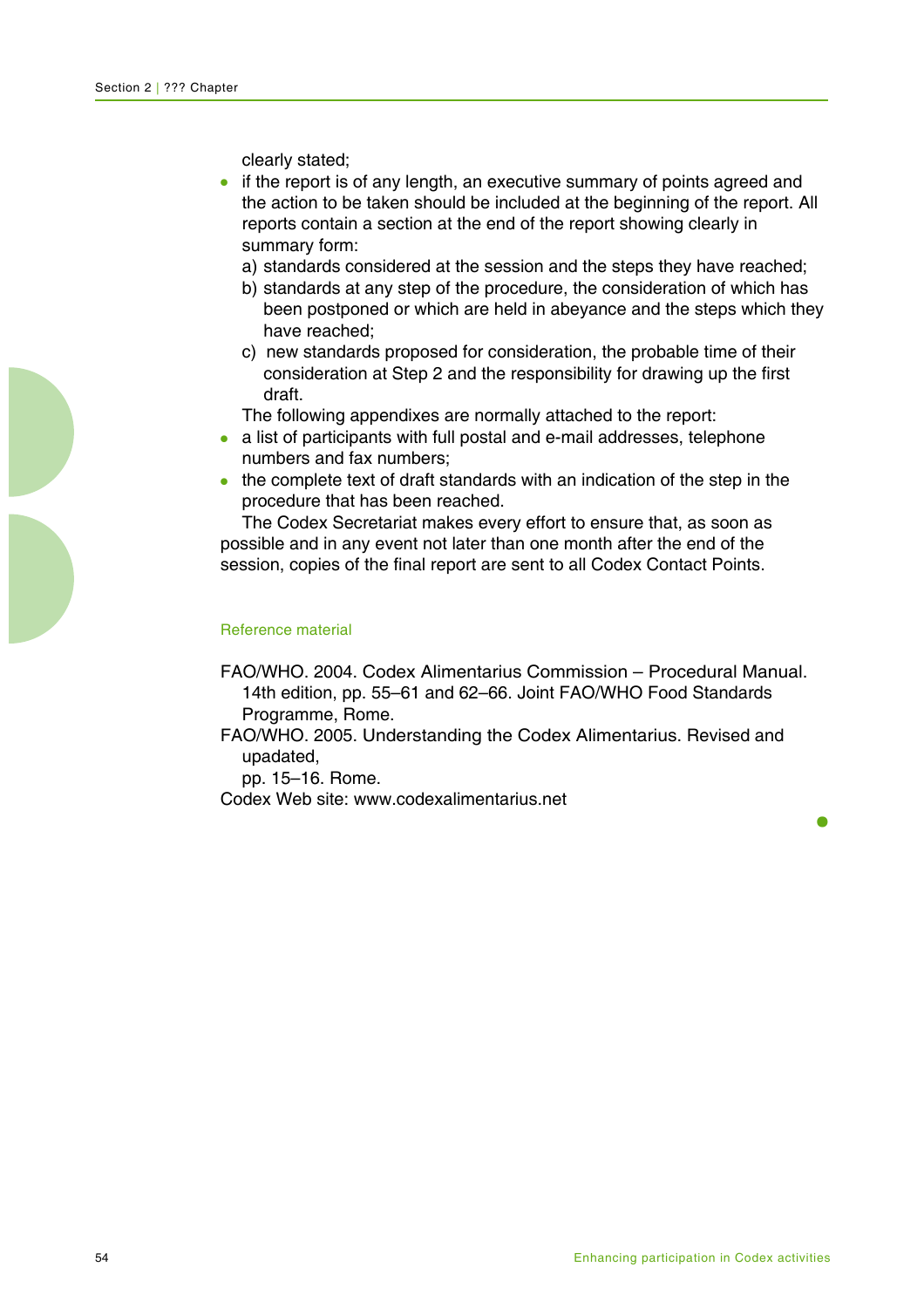Terms of Reference.

**Agenda Item 14. Date and Place of the Next Session.** The Committee will be advised of the tentative dates and the venue of the next meeting.

**Agenda Item 15. Adoption of the Report.** In accordance with Rule VIII of the Rules of Procedure, the Committee shall adopt the report of its 37th Session based on a draft provided by the Secretariat.

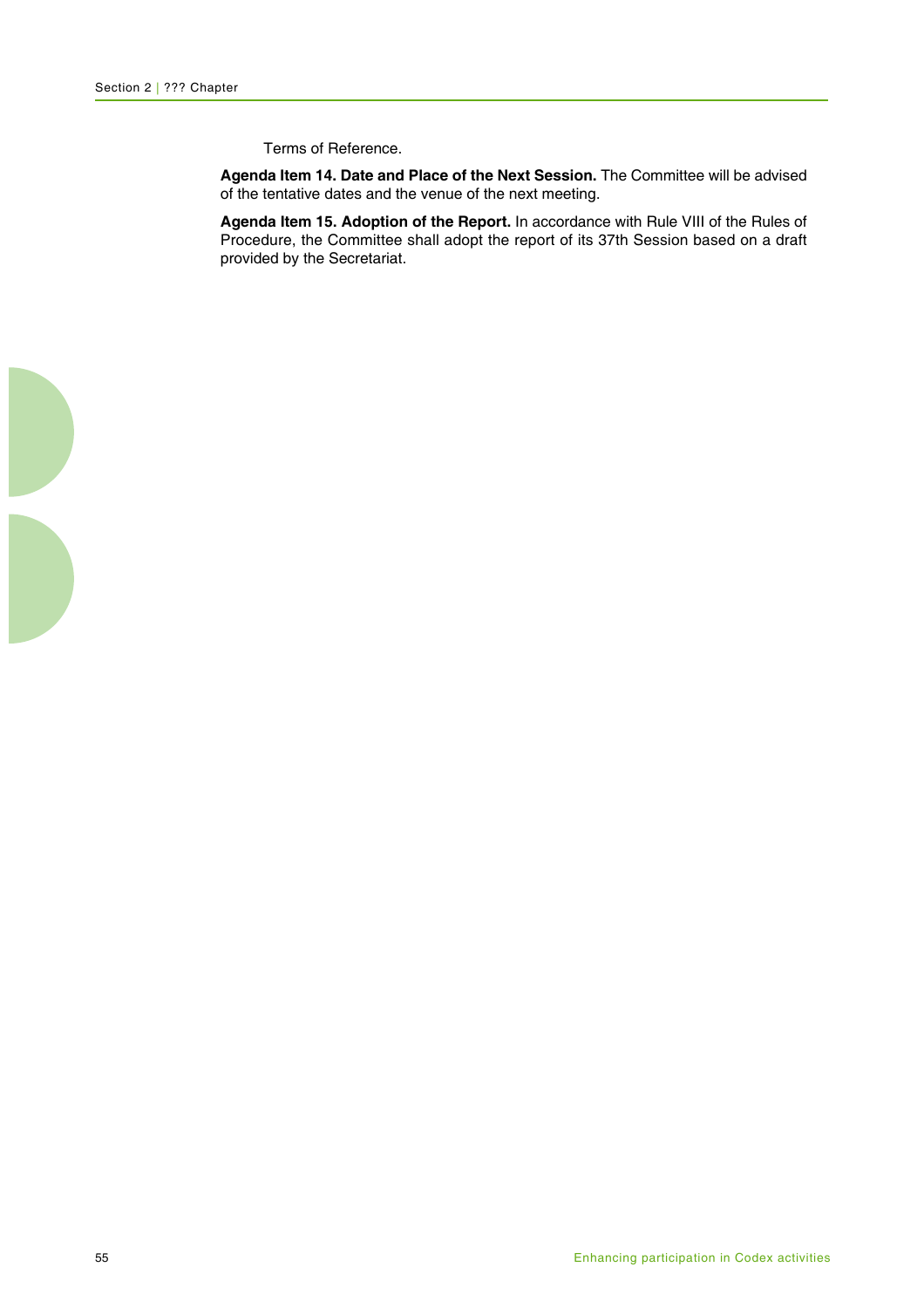# Module 2.6 How does Codex elaborate stan- **{** dards?

When a Codex subsidiary body (i.e. a committee or a task force) proposes to elaborate a standard, code of practice or related text within its terms of reference, it should consider:

- the priorities that were established by the Commission in the Strategic Plan of Work;
- any specific relevant strategic project currently being undertaken by the Commission;

• the feasibility of completing the work within a reasonable period of time. The Codex Alimentarius Commission has established criteria, outlined below but currently under review, to be applied in determining priorities for inclusion of tasks in the programme of work of committees/ad hoc task forces. These criteria are generally addressed when a member country makes a submission to a committee for new work or for the review of an existing, or adopted, Codex text.

If the proposal falls outside of the committee's terms of reference, the proposal should be referred to another committee or reported to the Commission in writing together with proposals for amendments to the committee's terms of reference.

Normally, the origin of a standard will come from a country or group of countries that raise the issue at a Codex committee or a FAO/WHO coordinating committee. A committee may only proceed with work on a new standard once it has been approved by the Commission.

When a committee or task force starts to elaborate a standard whose development has been approved by the Commission, there is a step procedure to be followed. The normal procedure is eight steps, although an accelerated five-step procedure may be used if agreed to by at least two-thirds of the Members of the Commission.

While most Codex documents are elaborated through this step process, it is important to realize that some Codex documents are developed outside of the step process, e.g. internal documents to guide the work of a specific Committee.

This module describes the mechanism for initiating work on a standard, the criteria for prioritization, elaboration procedures for standards, codes of practice or related texts and the procedures for revision of standards.

# Project documentation

When a committee or other subsidiary body of the Commission is considering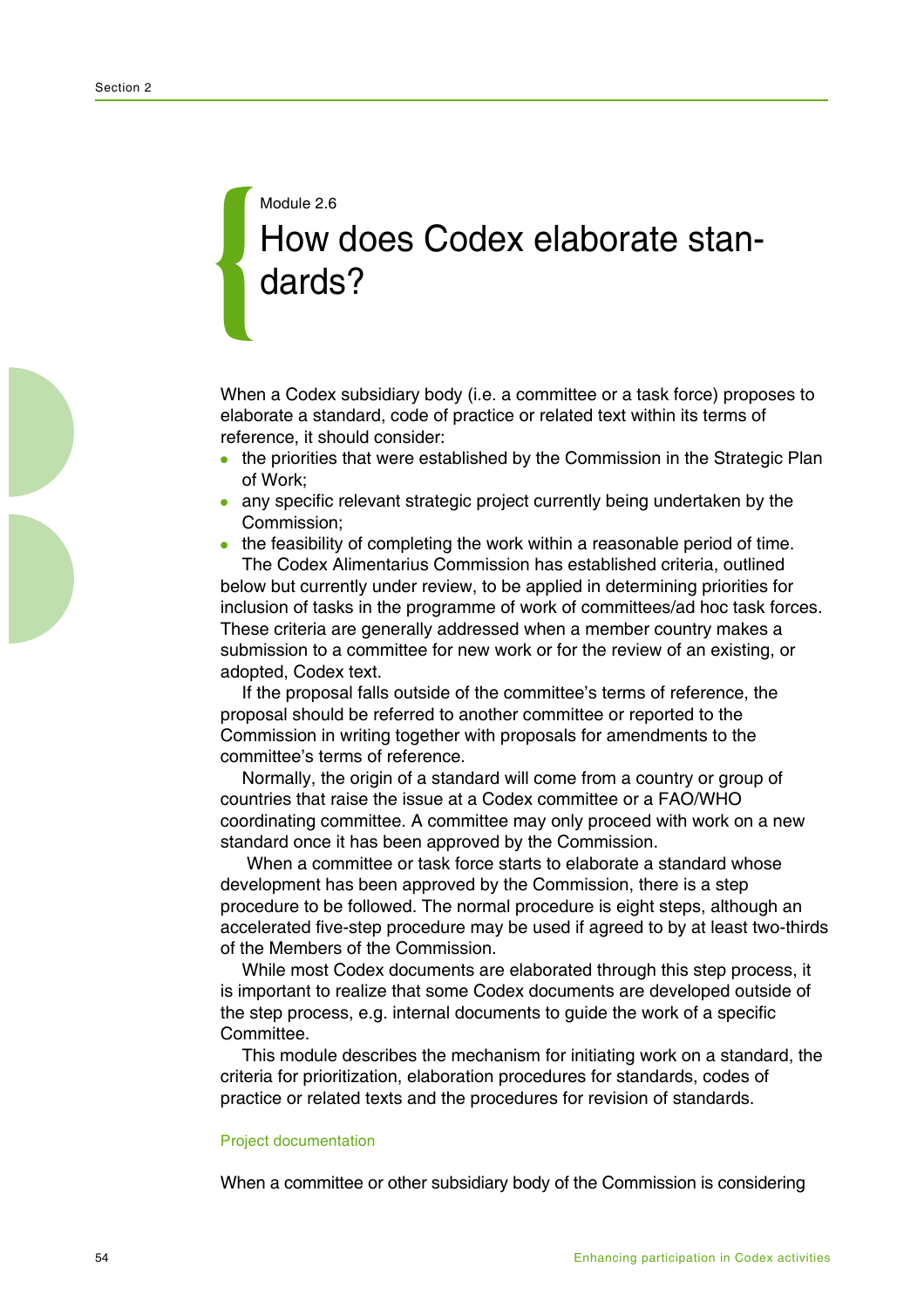elaborating a standard code of practice, or related text, the committee will prepare project documentation for submission to the Executive Committee and the Commission. This documentation will provide the information required by the Commission to determine whether or not the work should be approved, and will be the basis for the Executive Committee's monitoring of the progress of the work. This project documentation is not required for individual maximum residue limits for pesticides or veterinary drugs, or the maintenance of standards and texts such as the General standard on food additives or International numbering system.

Project documentation should consist of the following:

- purpose of the proposed standard;
- indication of its relevance to the Codex strategic objectives;
- scope of the proposed standard;
- assessment of the proposed standard against the criteria for the establishment of work priorities;
- proposed time line for completion of the work (including, as a minimum, start date, proposed date for adoption at step 5 and proposed date for final adoption by the Commission);
- identification of expert advice requirements;
- identification of any issues related to the needs of developing countries. Preparation of this project documentation is the responsibility of the

Member proposing new work. It should be prepared in sufficient time for the committee to reach consensus on whether or not to recommend the work and subsequent consideration by the Executive Committee and the Commission.

Specific criteria are used in determining priorities for inclusion of tasks in the programme of work of committees and task forces, as set out below.

Criteria applicable to general subject committees

- Contribution to the protection of consumers' health and prevention of fraudulent practices
- Diversification of national legislation and apparent resultant or potential impediments to international trade
- Scope of the work undertaken and the establishment of priorities between the various sections of the work
- Work already undertaken by other international organizations in this field will be considered.

Criteria applicable to commodity committees

- Contribution to the protection of consumers' health and prevention of fraudulent practices
- Volume of production and consumption in individual countries and volume and pattern of trade between countries
- Diversification of national legislation and apparent resultant or potential impediments to international trade
- International or regional market potential
- Amenability of the commodity to standardization
- Coverage of the main consumer protection and trade issues by existing or proposed general standards
- Number of commodities that would need separate standards indicating

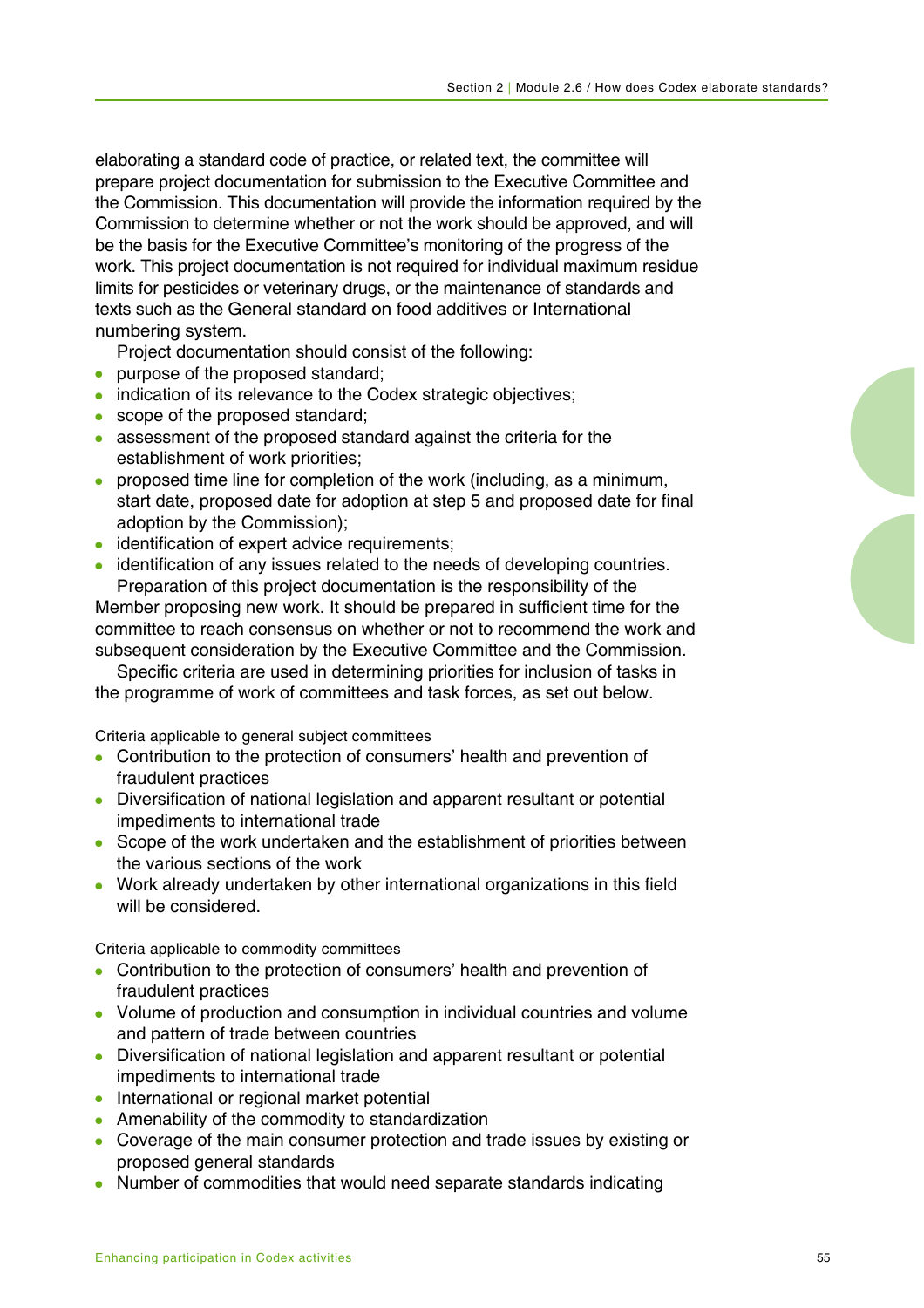# Box 2.6.1 | The eight-step procedure for elaborating Codex standards, guidelines and related texts

- Step 1 The Commission decides to elaborate a standard and assigns the work to a committee. A decision to elaborate a standard may also be taken by a committee, but is subject to endorsement by the Commission.
- Step 2 The Secretariat arranges preparation of a proposed draft standard.
- Step 3 The proposed draft standard is sent to governments and international organizations for comment.
- Step 4 The Secretariat forwards comments to the committee for consideration and possible revision of the draft.
- Step 5 The proposed draft standard is sent to the Commission through the Secretariat for adoption as a draft standard.
- Step 6 The draft standard is sent to governments and international organizations for comment.
- Step 7 The Secretariat forwards comments to the committee.
- Step 8 The draft standard is submitted to the Commission through the Secretariat for adoption as a Codex standard.

# Box 2.6.2 | The five-step accelerated procedure for elaborating Codex standards, guidelines and related texts

- Step 1 The Commission decides to elaborate a standard on the basis of a two-thirds majority of votes cast using the accelerated procedure and assigns the work to a committee.
- Step 2 The Secretariat arranges preparation of a proposed draft standard.
- Step 3 The proposed draft standard is sent to governments and international organizations for comment. When standards are subject to the accelerated procedure, Members of the Commission and the interested international organizations are notified.
- Step 4 The Codex Secretariat forwards comments to the committee for consideration and amendments to the proposed draft standard.
- Step 5 The proposed draft standard subject to the accelerated elaboration procedures is sent to the Commission through the Secretariat, together with any written proposals from Members and interested international organizations, for adoption as a Codex standard.

whether raw, semi-processed or processed products are to be included in the standard

• Work already undertaken by other international organizations in this field

# Procedures for the elaboration of Codex standards

The preparation and adoption of food standards and their publication in the Codex Alimentarius is one of the principal purposes of the Codex Alimentarius

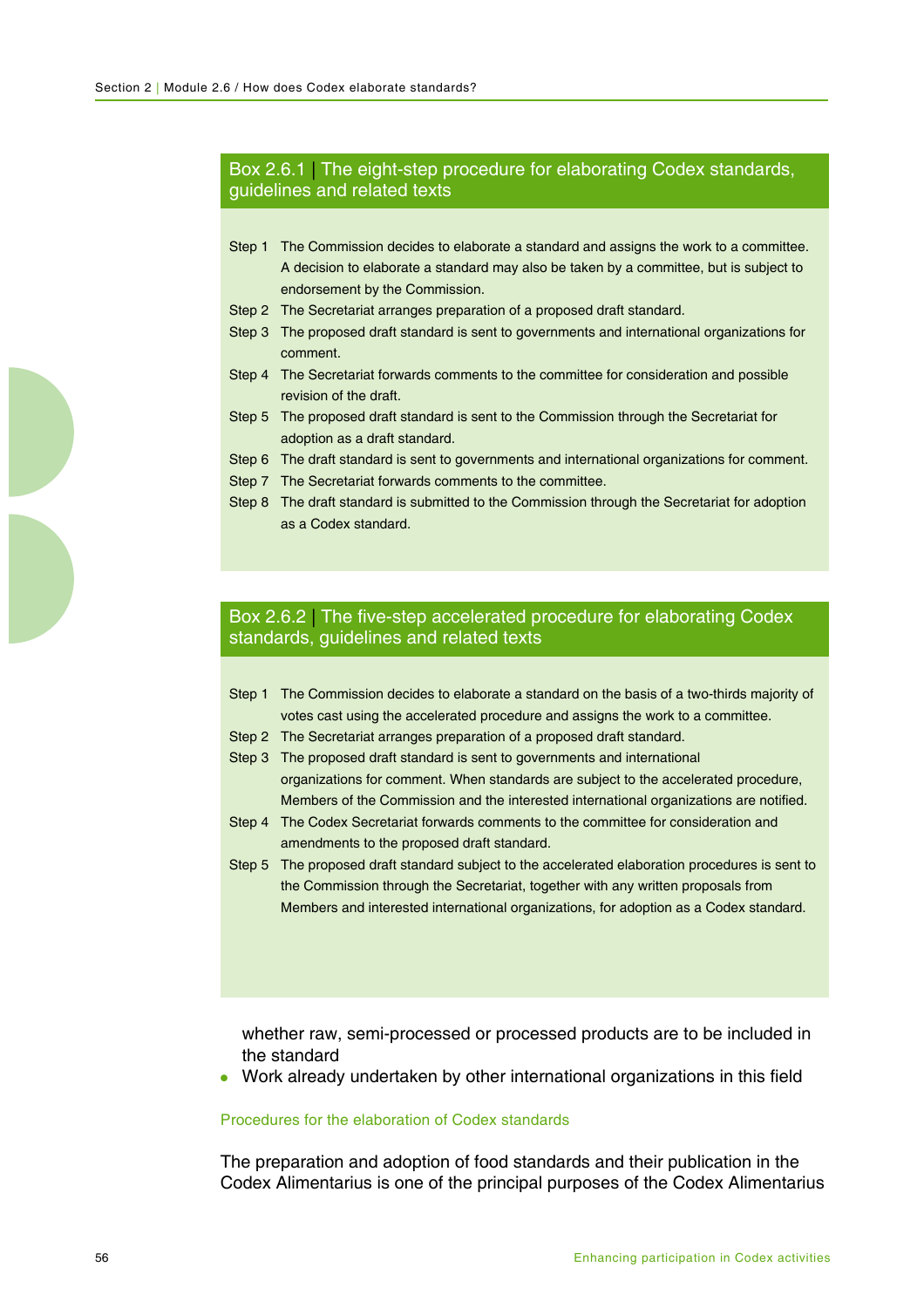Commission. Procedures for preparing standards are well defined, open and transparent.

#### Codex step process

The submission of a proposal for a standard, code of practice or related text to be developed by a subsidiary body of the Commission is initially brought forward for a decision by the Commission or the Executive Committee. The process involves an assessment of the criteria for the establishment of work priorities and for the establishment of subsidiary bodies to assist the Commission or Executive Committee in their decision-making and in selecting or creating the subsidiary body to be responsible for steering the standard through its development.

The issue of establishing a subsidiary body may arise where there is a proposal for the elaboration of a standard, code of practice or related text in an area not covered by the terms of reference of an existing subsidiary body.

Box 2.6.1 shows the uniform procedure for the elaboration of Codex standards and related texts.

Once the decision is made by the Commission to proceed with the elaboration of a Codex text, an eight-step procedure is normally followed in the development and approval of the standard. The Commission may also approve the use of an accelerated procedure for the elaboration of these standards, using a five-step elaboration process. The uniform accelerated procedure for the elaboration of Codex standards and related texts is shown in Box 2.6.2.

In some circumstances, steps may be repeated. The Commission or the committee may conclude that a specific issue needs to be discussed in more detail and may suggest that the draft standard be circulated again at the same step or at a previous step. As indicated previously, a committee may recommend following an accelerated procedure and recommend the omission of Steps 6 and 7. Once adopted by the Commission, a Codex standard is included in the Codex Alimentarius (see Module 2.9).

# Revision of Codex standards

The Commission and its subsidiary bodies are committed to revision of Codex standards and related texts as necessary to ensure that they are consistent with and reflect current scientific knowledge. Standards may also be revised owing to technological developments or changes in economic considerations. Each Member of the Commission is responsible for identifying and presenting to the appropriate committee any new scientific and other relevant information that may warrant revision of existing Codex standards or related texts. The procedure for revision follows the same step procedure, including the preparation of project documentation. Preparation of project documentation is not required for individual maximum residue limits for pesticides or veterinary drugs, or the maintenance of standards and texts such as the *General standard on food additives or International numbering system*.

#### Amendments to the Codex Procedural Manual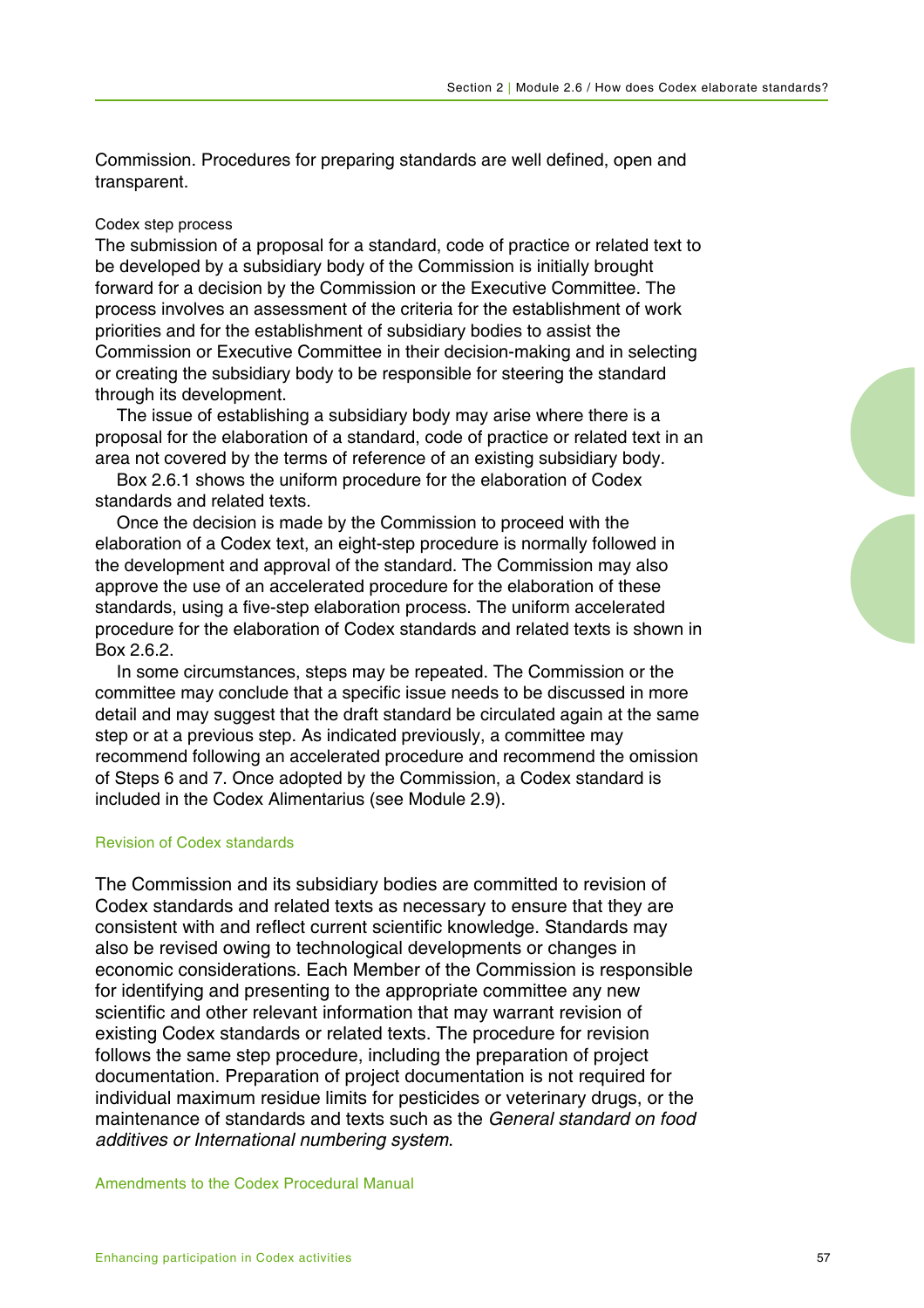It should be noted that amendments to the Codex Procedural Manual do not go through the Codex step procedure, and do not require a project document. Proposed amendments are considered by the CCGP, and recommendations for revision go from that committee to the Commission. Only texts being considered for incorporation into the Codex Alimentarius go through the step procedure.

#### Reference material

FAO/WHO. 2004. Codex Alimentarius Commission – Procedural Manual. 14th edition, pp. 18–25, 67–68 and 69–70. Joint FAO/WHO Food Standards Programme, Rome. Codex Web site: www.codexalimentarius.net



**.**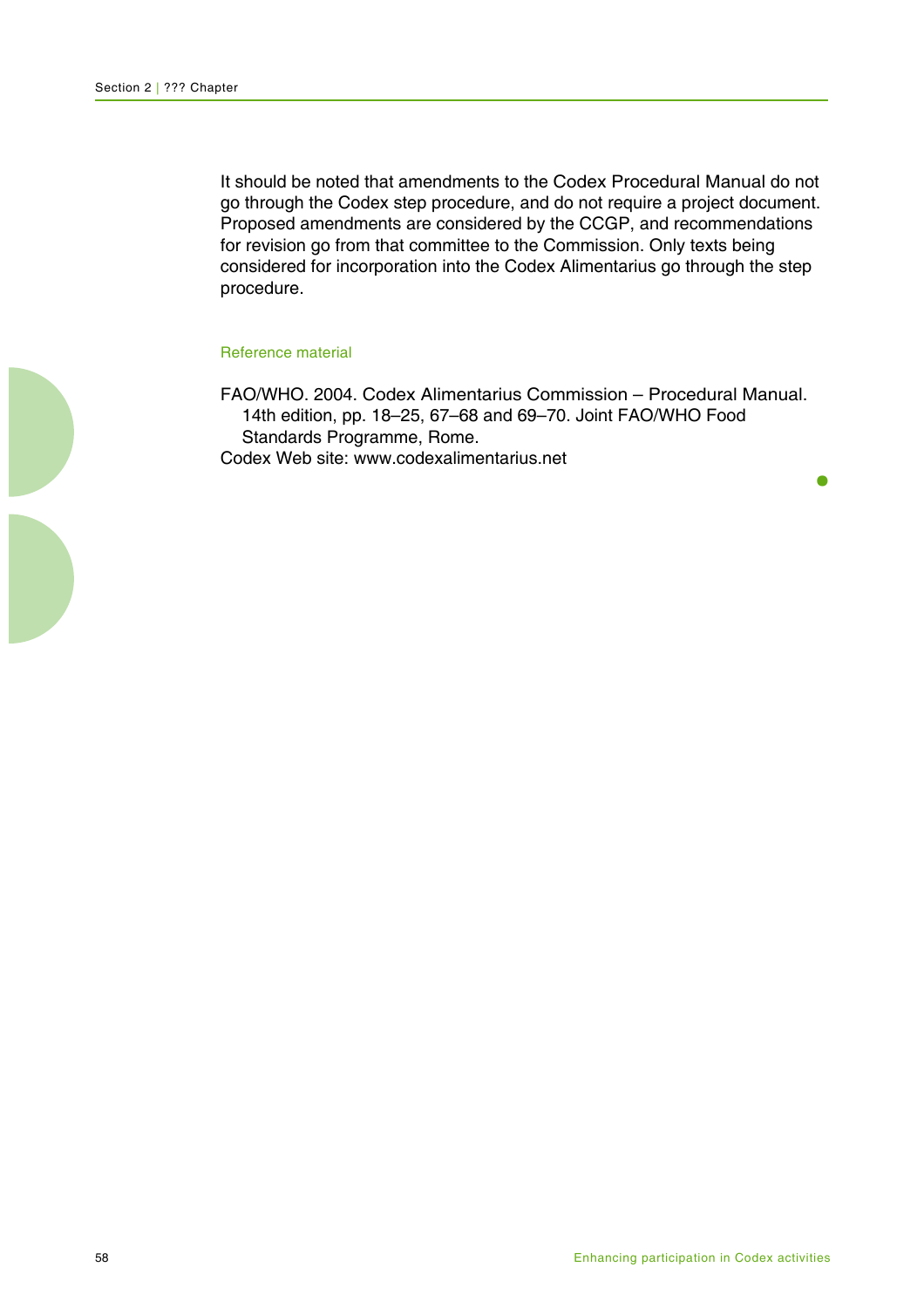# Module 2.7 Understanding Codex documenta- **{**tion

It is necessary to have an understanding of how Codex documents are organized and referenced. This understanding will make it easier to keep Codex documents in order, and avoid confusion and loss of time when searching for a specific document, in view of the large volume of documents produced by the Codex system.

This module includes a description of the Codex Procedural Manual and an outline of its contents. It also clarifies the differences between ALINORMS, Commission working papers, committee working papers, circular letters and conference room documents. The Codex document numbering system is also explained.

Codex documentation is divided into six main categories:

- 1) the Codex Procedural Manual
- 2) ALINORMS
- 3) committee working papers (CXs)
- 4) conference room documents (CRDs)
- 5) circular letters (CLs)
- 6) adopted texts

All categories of documents follow a specific numbering system that may include a reference to the year of origin and the relevant committee or task force.

# The Codex Procedural Manual

The Codex Procedural Manual contains the Statutes of the Commission, the Rules of Procedure and information on how the Commission carries out its work. It also includes a listing of the Commission's subsidiary bodies and their terms of reference, and identifies the Members of the Commission together with the addresses of Codex Contact Points. The Codex Committee on General Principles is responsible for updating the Manual, and such amendments are considered regularly by the Commission. Amendments to the Manual do not follow the Codex step procedure.

The Manual outlines the agreed set of rules to ensure uniform running of Codex activities, and is intended to help member countries to participate effectively in the work of the Joint FAO/WHO Food Standards Programme. As of March 2005, the most recent version of the Manual was the Fourteenth edition, published in 2004.

Section I of the Manual sets out the Commission's basic Rules of Procedure, and the other internal procedures necessary to achieve the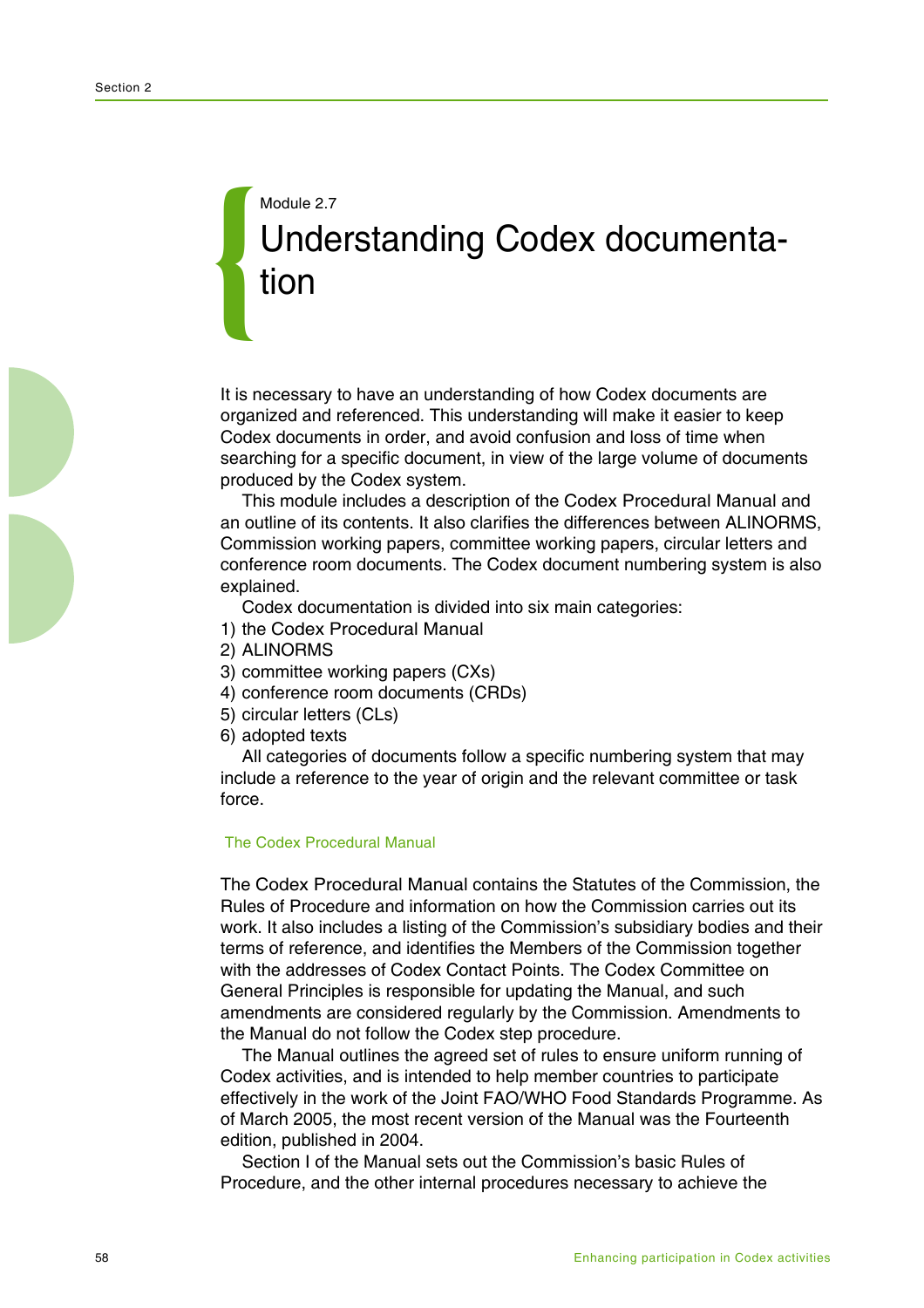Commission's objectives. These include the procedures for the elaboration of Codex standards and related texts, general principles and guidelines for the acceptance of Codex standards by governments, and some basic definitions.

Section II is devoted to guidelines for the efficient operation of Codex committees. These committees are organized and operated by Member Governments designated by the Commission. It describes how standards are set out in a uniform manner, describes a uniform reference system for Codex documents and working papers, provides a number of general principles for formulating key sections of Codex standards, and outlines the core functions of national Codex Contact Points.

Section III lists the Commission's subsidiary bodies with their terms of reference. It also gives the membership of the Commission (at the time of going to print), together with the addresses of Codex Contact Points. It should be noted that membership numbers are adjusted each time a new Member joins, and therefore the Codex Web site should be consulted for the most upto-date information.

#### Working documents for Codex sessions

#### ALINORMS

Reports of the Commission, committees and task forces, recording the outcomes of meetings, and working documents prepared for Commission sessions are called ALINORMS.

These documents are identified with the term "ALINORM" followed by the calendar year in which the meeting is held, followed by the session number. This is then followed by the consecutive number of the document in line with the Commission agenda item.

For example, a document on the agenda of the Twenty-sixth Session of the Codex Alimentarius Commission (held in July 2003) would be identified as ALINORM 03/26/xx (xx being a consecutive number, starting at 1). As in the case of the documents related to agendas of subsidiary bodies, the number allocated is not necessarily the same number as the agenda item.

Reports of committees and task forces are Commission documents and, as such, are also referenced as ALINORMS. These also follow a standard numbering system, but with a slight variation on the above system. In the case of reports, the number following the word "ALINORM" indicates the year in which the Commission meeting is being held at which the committee report will be presented.<sup>6</sup>

For example, ALINORM 04/30 would be the report of a Codex committee that will be presenting its report to the Twenty-seventh Session of the Commission being held in July 2004. In addition, instead of a letter combination indicating the committee, each committee/task force has a number.

For example, the Codex Committee on Food Labelling (CCFL) is designated "22". Therefore, a CCFL report from a session held in May 2004 would be identified as ALINORM 04/22 (i.e. report tabled at the Twenty-

<sup>6</sup> It should be noted that in 2003 and 2004, a slightly different system was used in order to deal with additional sessions of the Executive Committee and Commission, which were held to discuss the recommendations of the Codex Evaluation (see Module 2.1).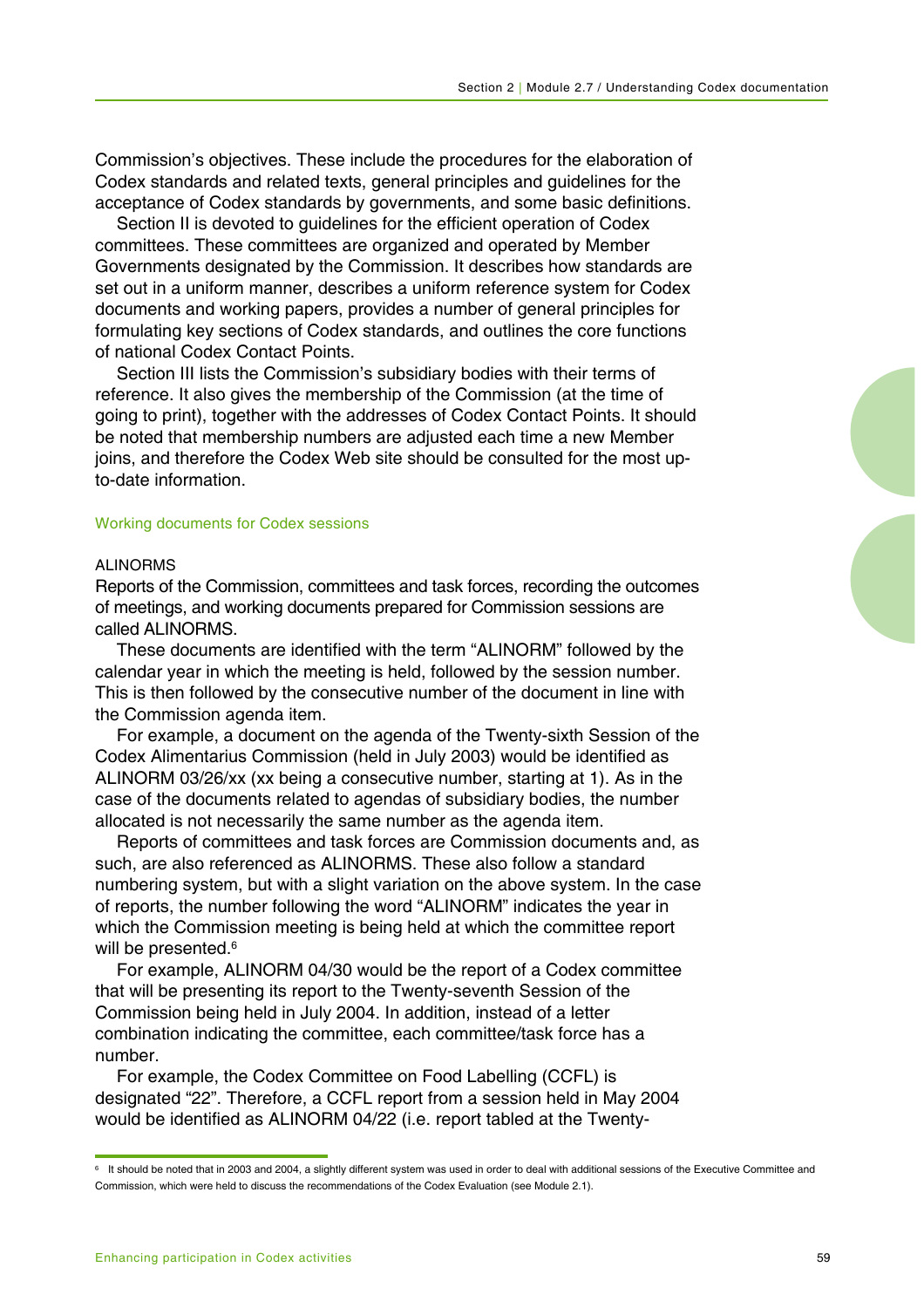# Box 2.7.1 | ALINORM numbers for active Codex subsidiary bodies

| Codex committee/ad hoc task force                                          | ALINORM No.*  |
|----------------------------------------------------------------------------|---------------|
| <b>Food Additives and Contaminants</b>                                     | xx/12         |
| Food Hygiene                                                               |               |
| Food Import and Export Inspection and Certification Systems                | xx/30         |
| <b>Food Labelling</b>                                                      | xx/22         |
| <b>General Principles</b>                                                  | xx/33         |
| Methods of Analysis and Sampling                                           | xx/23         |
| <b>Nutrition and Foods for Special Dietary Uses</b>                        | xx/26         |
| <b>Pesticide Residues</b>                                                  | xx/24         |
| Residues of Veterinary Drugs in Foods                                      | xx/31         |
|                                                                            |               |
| <b>Fats and Oils</b>                                                       | xx/17         |
| <b>Fish and Fishery Products</b>                                           | xx/18         |
| <b>Fresh Fruits and Vegetables</b>                                         | xx/35         |
| <b>Meat Hygiene</b>                                                        | xx/16         |
| <b>Milk and Milk Products</b>                                              | xx/11         |
| <b>Processed Fruits and Vegetables</b>                                     | xx/27         |
| FAO/WHO Coordinating Committee for Africa                                  | xx/28         |
| <b>FAO/WHO Coordinating Committee for Asia</b>                             | xx/15         |
| FAO/WHO Coordinating Committee for Europe                                  | xx/19         |
| FAO/WHO Coordinating Committee for Latin America and the Caribbean         | xx/36         |
| FAO/WHO Coordinating Committee for the Near East                           | xx/40         |
| FAO/WHO Coordinating Committee for North America and the Southwest Pacific | xx/32         |
|                                                                            |               |
| Task Force on Foods Derived from Biotechnology                             | $x \times 34$ |
| Task Force on Fruit and Vegetable Juices                                   | xx/39         |
| * $xx = year$ (e.g. 03 stands for 2003)                                    |               |

seventh Session in July 2004). A report from a session of the Codex Committee on Fats and Oils (CCFO) held in November 2004, which would be reported to the Commission meeting in 2005, would be identified as ALINORM 05/17, the "17" being the number assigned to CCFO. Box 2.7.1 gives a list of ALINORM numbers.

If there is more than one meeting of a particular committee between Commission sessions, the second session is identified with the letter "A" after the number.

Working papers for subsidiary bodies

All the working texts of Codex committees and task forces carry the same reference:

CX (abbreviation for Codex) followed by the acronym of the committee. These document identities are followed by two digits representing the specific year in

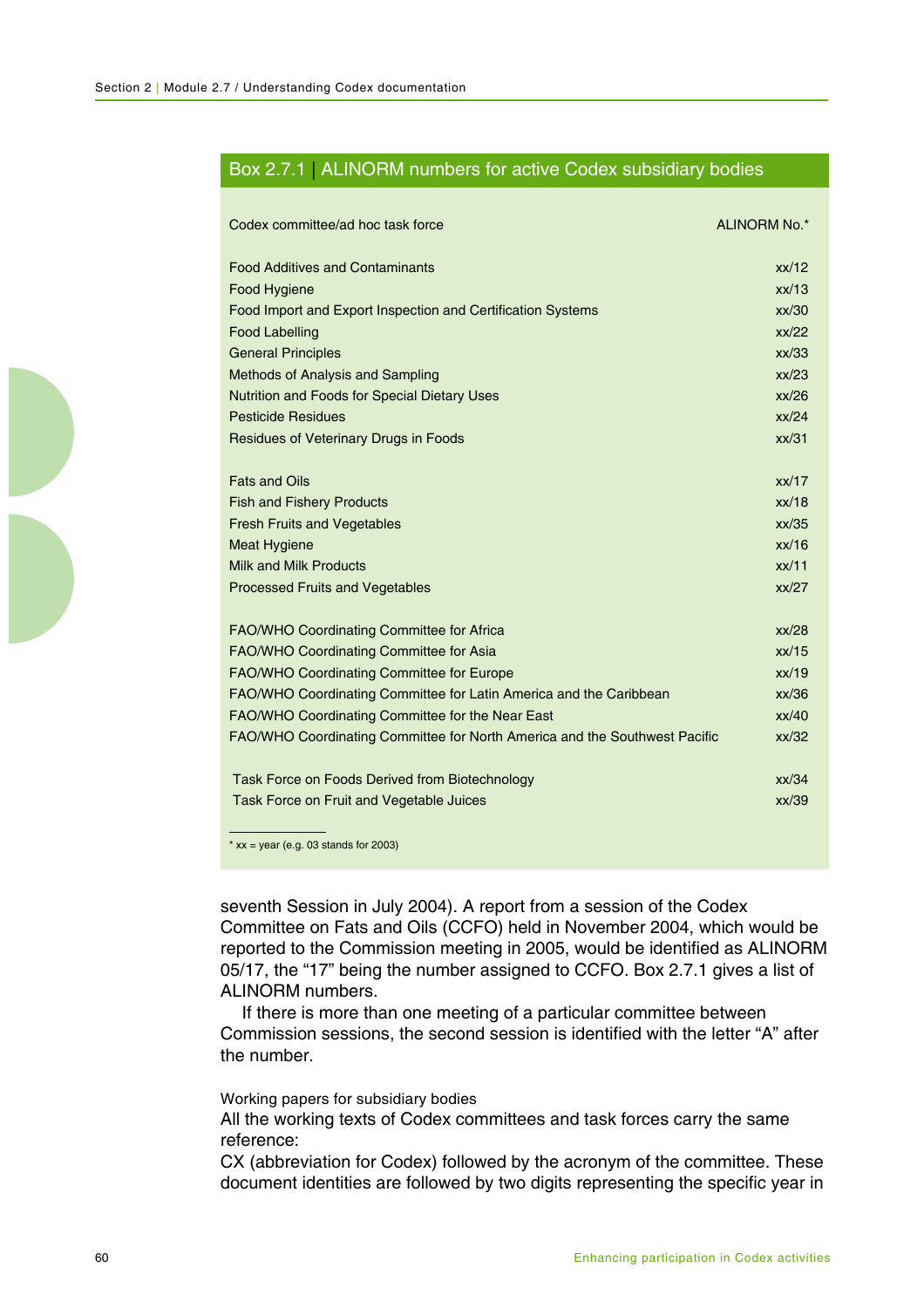# Box 2.7.2 | Document reference system for Codex bodies

| Committee committee/ad hoc task force                                      | Reference       |
|----------------------------------------------------------------------------|-----------------|
| <b>Executive Committee</b>                                                 | <b>CX/EXEC</b>  |
| <b>Food Additives and Contaminants</b>                                     | <b>CX/FAC</b>   |
| Food Hygiene                                                               | CX/FH           |
| Food Import and Export Inspection and Certification Systems                | <b>CX/FICS</b>  |
| <b>Food Labelling</b>                                                      | CX/FL           |
| <b>General Principles</b>                                                  | CX/GP           |
| Methods of Analysis and Sampling                                           | <b>CX/MAS</b>   |
| Nutrition and Foods for Special Dietary Uses                               | <b>CX/NFSDU</b> |
| <b>Pesticide Residues</b>                                                  | <b>CX/PR</b>    |
| <b>Residues of Veterinary Drugs in Foods</b>                               | <b>CX/RVDF</b>  |
| <b>Fats and Oils</b>                                                       | CX/FO           |
| <b>Fish and Fishery Products</b>                                           | <b>CX/FFP</b>   |
| <b>Fresh Fruits and Vegetables</b>                                         | <b>CX/FFV</b>   |
| Meat Hygiene                                                               | CX/MH           |
| <b>Milk and Milk Products</b>                                              | <b>CX/MMP</b>   |
| <b>Processed Fruits and Vegetables</b>                                     | <b>CX/PFV</b>   |
| Cereals, Pulses and Legumes                                                | CX/CPL          |
| Cocoa Products and Chocolate                                               | <b>CX/CPC</b>   |
| <b>Natural Mineral Waters</b>                                              | <b>CX/NMW</b>   |
| Sugars                                                                     | CX/S            |
| <b>Vegetable Proteins</b>                                                  | CX/VP           |
| <b>FAO/WHO Coordinating Committee for Africa</b>                           | CX/AFRICA       |
| <b>FAO/WHO Coordinating Committee for Asia</b>                             | CX/ASIA         |
| FAO/WHO Coordinating Committee for Europe                                  | <b>CX/EURO</b>  |
| FAO/WHO Coordinating Committee for Latin America and the Caribbean         | CX/LAC          |
| FAO/WHO Coordinating Committee for the Near East                           | <b>CX/NEA</b>   |
| FAO/WHO Coordinating Committee for North America and the Southwest Pacific | <b>CX/NASWP</b> |
| Task Force on Foods Derived from Biotechnology                             | CX/FBT          |
| Task Force on Fruit and Vegetable Juices                                   | CX/FJ           |

# which the session

will be held, the session number and finally the consecutive number of the document,

for example CX/FH 05/37/3. In this case,  $CX =$  Codex,  $FH =$  Food Hygiene, 05  $= 2005$  (the year in which the session is being held),  $37 =$  the Thirty-seventh Session of

CCFH and 3 = the consecutive number allocated to the document for discussion on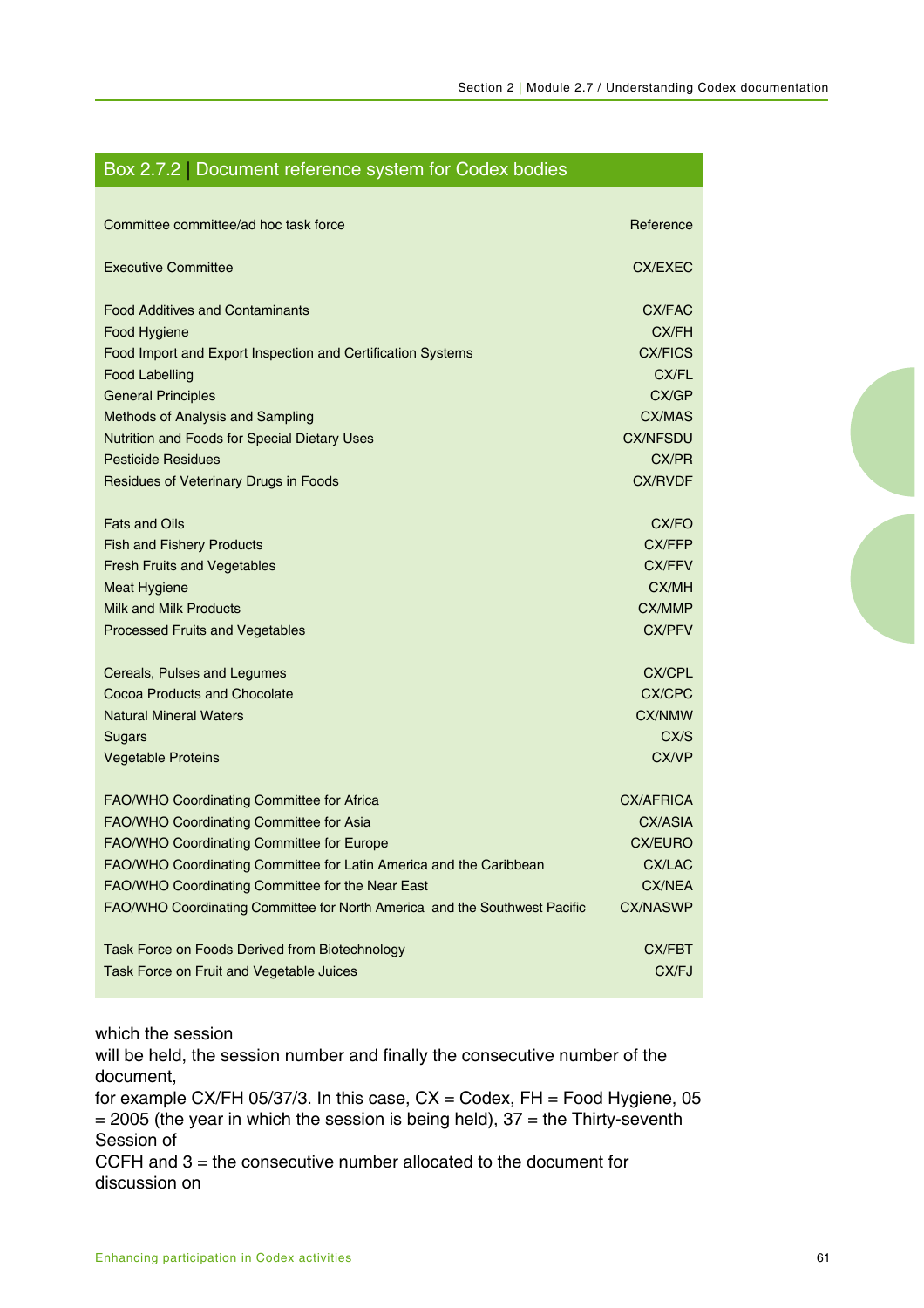# Box 2.7.3 | Example of a circular letter

# CX 4/10 CL 2001/24-GP July 2001 TO: Codex Contact Points Interested International Organizations FROM: Secretary, Joint FAO/WHO Food Standards Programme FAO, 00100 Rome, Italy SUBJECT: PROPOSED DRAFT WORKING PRINCIPLES FOR RISK ANALYSIS DEADLINE: 30 October 2001 COMMENTS: To: **Secretary** Joint FAO/WHO Food Standards Programme – FAO Viale delle Terme di Caracalla 00100 Rome, Italy Fax: +39 (06) 5705 4593 E-mail: codex@fao.org Copy to: Codex Contact Point for France SGCI/CODEX Carré Austerlitz, 2 Boulevard Diderot 75703 Paris Cedex 12 Fax. 33 (0)1 4487 16 04 E-mail: sgci-codex-fr@sgci.finances.gouv.fr

#### **BACKGROUND**

The Sixteenth Session of the Committee on General Principles considered the Proposed Draft Working Principles for Risk Analysis and agreed on several amendments to the text. However, it could not come to a consensus on the Scope and the use of precaution in risk analysis, especially in risk management. The Committee therefore agreed to request the Commission for clarification on the Scope of the Working Principles; i.e. whether they were intended exclusively for application in the framework of Codex, or by Member Governments, or by both. The Committee also requested the advice of the Commission on how Codex should react when scientific data were insufficient or incomplete and evidence of a risk to human health existed, in particular whether it should proceed to elaborate a standard or related text.

The Twenty-fourth Session of the Codex Alimentarius Commission confirmed the initial mandate of the Committee on General Principles to complete the principles for risk analysis within Codex as a high priority, with a view to their adoption in 2003. It also agreed that the Committee should develop guidance to governments subsequently or in parallel, as appropriate in view of its programme of work. The Commission also decided how it should proceed when scientific data were insufficient or incomplete (ALINORM 01/41, paras. 81-83).

Following the decision of the Commission, the Secretariat has redrafted the Principles for Risk Analysis for application within Codex, including the position of the Commission on precaution in risk management. The revised text also includes the amendments made by the last session of the Committee on General Principles and some editorial changes for clarification purposes, in conformity with the decision of the Committee (ALINORM 01/33A, para. 74). The changes made are further explained in the Introduction to the revised text.

Governments and international organizations wishing to submit comments should do so in writing, preferably by email, to the above addresses before 30 October 2001.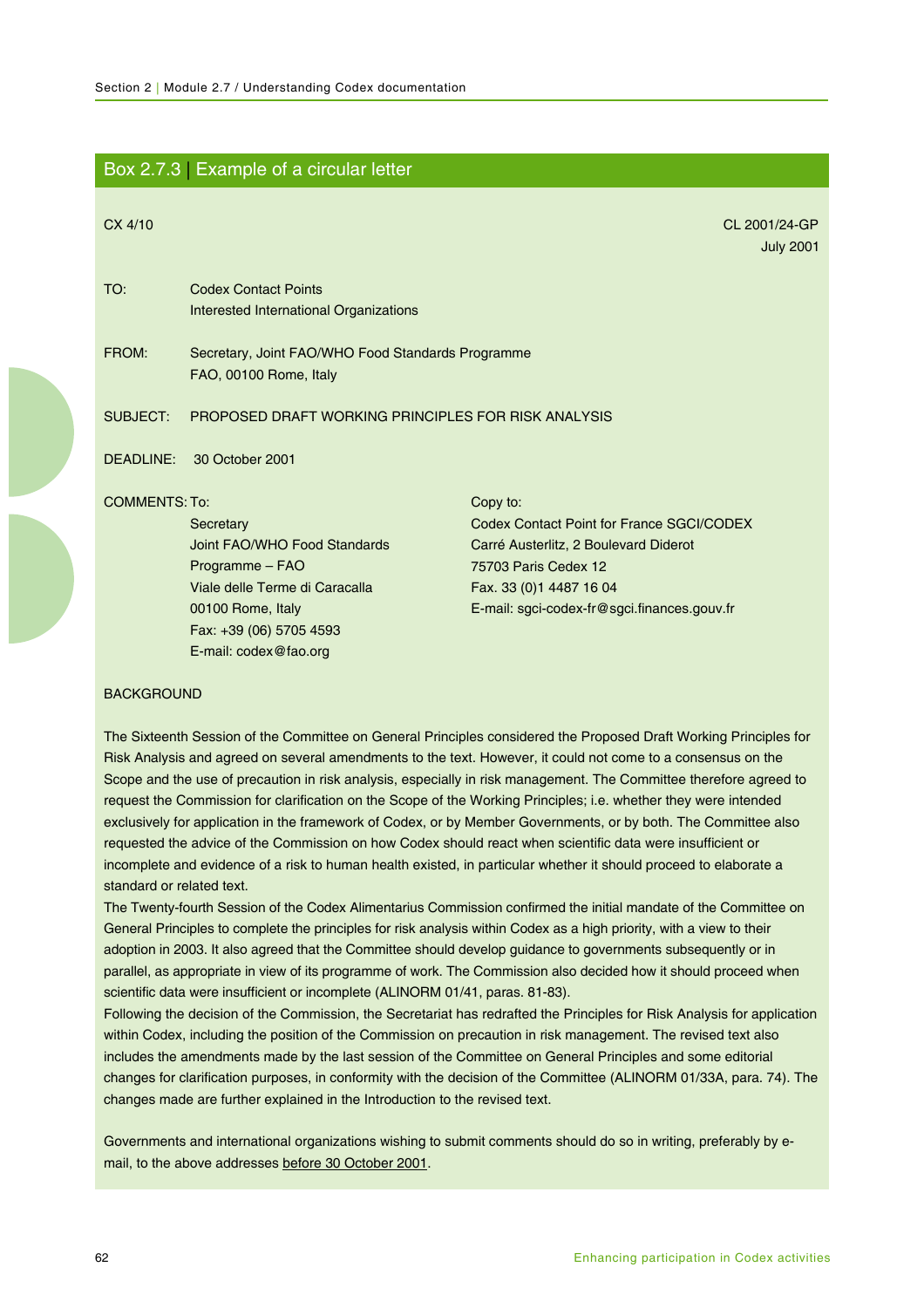# the agenda.

The consecutive number does not necessarily indicate the agenda item number, since discussion of some agenda items may require more than one document. On some occasions, a committee may have two or more meetings in the same Commission session period. In these cases, the letter "A" would follow the abbreviated year of the second meeting, to differentiate between the meetings.

Box 2.7.2 shows the document reference system used to identify the specific working documents for Codex committees and task forces.

# Circular letters

Circular letters (CLs) provide the vehicle for communication from the Codex Secretariat in Rome to Codex member countries and interested international non-governmental organizations. When reports from committees (ALINORMS) are circulated, they always include a CL that invites Members and observers to provide comments on specific elements of the report – usually comments on draft text contained in the appendixes to the report. When a committee establishes an ad hoc working group, and the working group wishes to circulate its recommendations, this is normally done through a CL.

Circular letters are numbered consecutively, also indicating the calendar year and committee to which they pertain. For example, CL2001/24 – GP identifies the twenty-fourth circular letter for the calendar year 2001. This particular CL pertains to the Codex Committee on General Principles. CL2001/25 – FFP is the twenty-fifth CL for 2001, and pertains to an issue related to the Codex Committee on Fish and Fishery Products.

Box 2.7.3 shows an example of a circular letter.

#### Conference room documents

Conference room documents (CRDs) are documents that are circulated at a Codex session and are not circulated more broadly to all Codex Members and observers. CRDs are numbered consecutively, but normally have no other identities and may originate from a number of sources. The "LIM" (limited distribution) document series used in Commission sessions is equivalent to "CRD" in subsidiary bodies.

Where countries submit written comments in response to a CL or CX document, the Secretariat compiles all comments and circulates these prior to the meeting. These documents would have the appropriate CX designation. However, there are times when comments are received too late for translation and circulation to Member Governments. These would be circulated at the meeting itself as a CRD, and are given consecutive numbers by the national Codex secretariat as they are circulated within the committee.

Other CRDs may be generated when a committee establishes a working/drafting group that meets during the committee session. The report of the working/drafting group back to the committee is identified as a CRD.

CRDs provide information that was late in submission, but they receive only limited distribution. Countries not present at a meeting do not receive copies, as these are neither appended to committee reports nor formally circulated after a committee meeting. Countries relying of CRDs to present their position on a specific issue may find it more difficult to gain support, as there is limited time for members of the delegations of other countries to review the CRD and determine if they can support the position. In addition, where there are technical issues involved, the other delegations may not have the expertise on their respective enhancing participation in Codex activities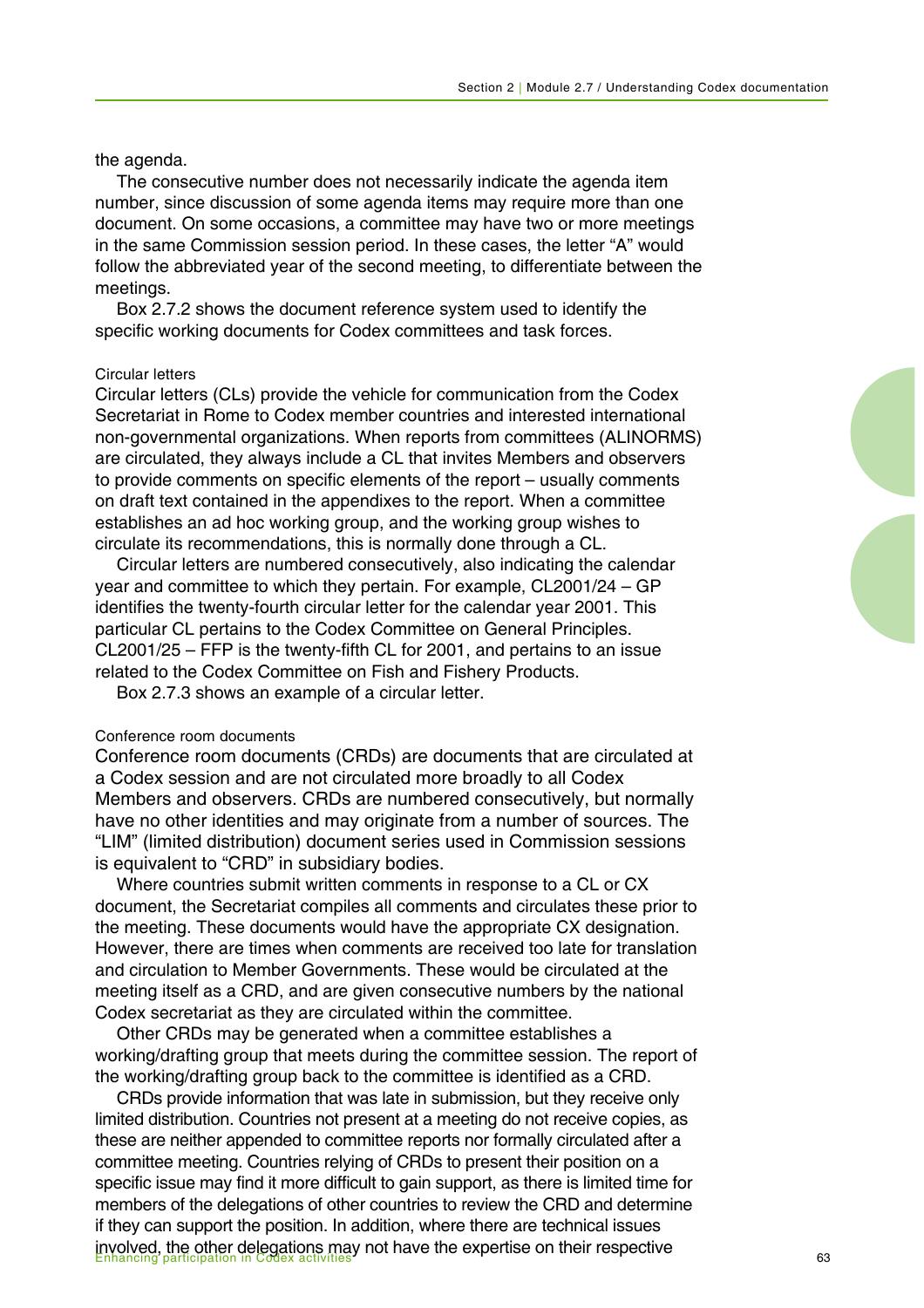delegation, necessitating either a call back to their capitals or the deferment of a decision.

#### Adopted texts

As indicated previously, Codex texts take the form of standards, recommended codes of practice and guidelines. Once a committee has elaborated one of these types of texts, it is forwarded to the Commission for adoption. Upon adoption, the text is incorporated into the Codex Alimentarius.

Standards are identified as STAN, recommended codes of practice as RCP and guidelines as GL. For example, a standard would be identified as CODEX STAN or CX STAN, followed by a letter (for selected standards) and number, then the year the standard was adopted and, if applicable, the year it was revised. For example, the Codex international individual standard for cottage cheese, including creamed cottage cheese is identified as CODEX STAN C–16 (1968). The Codex standard for named vegetable oils is identified as CX STAN 210–1999.

Recommended codes of practice and guidelines follow a similar identification system. For example, the Code of hygienic practice for aseptically processed and packaged low-acid foods is identified as CAC/RCP 40–1993. The Codex general guideline on claims is identified as CAC/GL 1–1979 (Rev. 1–1991). **.**

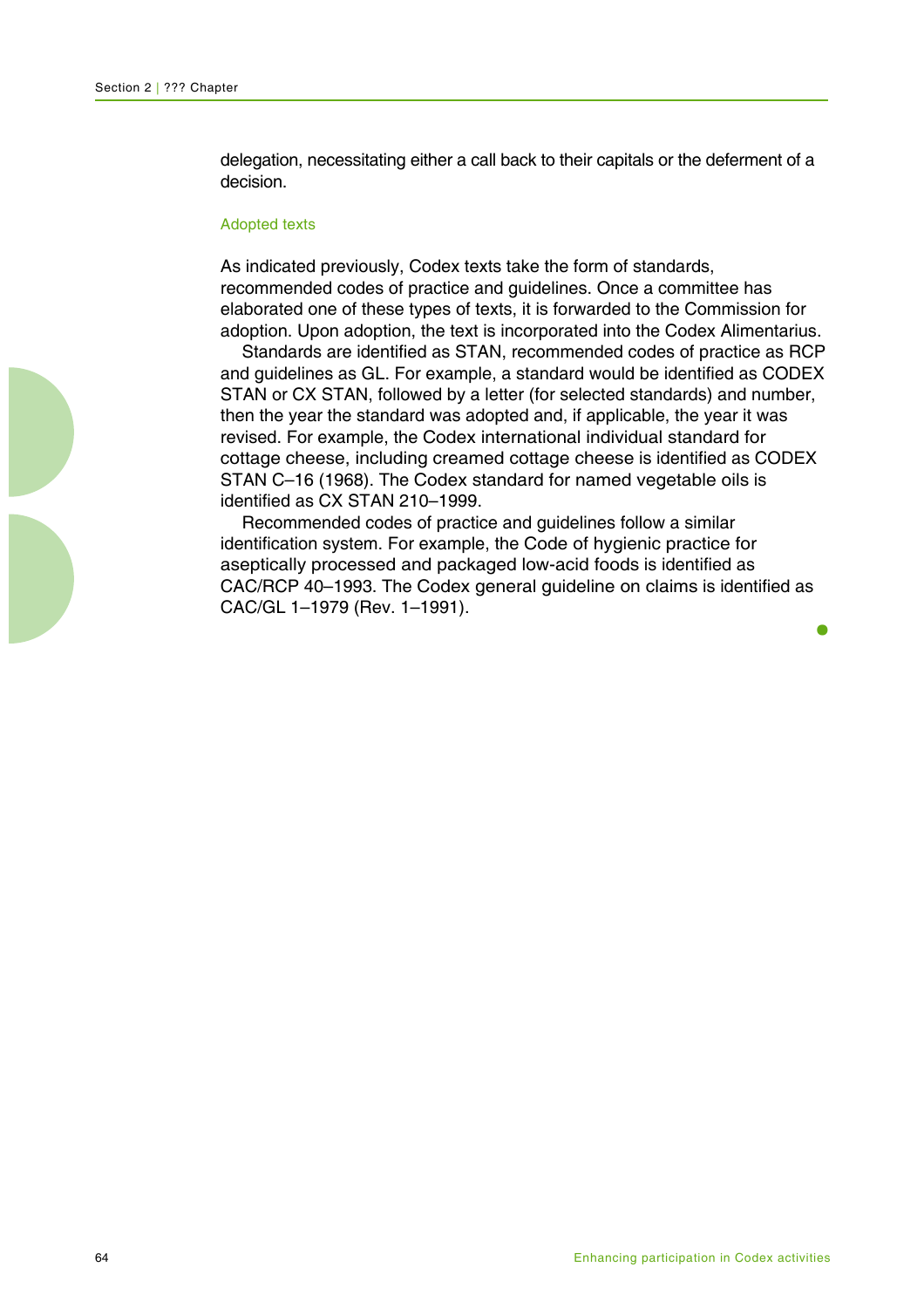# Module 2.8 Is there a format for **{** Codex standards?

This module outlines the standard format for Codex commodity standards. Codex codes of practice, guidelines and recommendations do not have a format prescribed in the Codex Procedural Manual, although they do have similarities. This module will focus on the format of commodity standards.

The format is intended for use as a guide by the subsidiary bodies of the Codex Alimentarius Commission in presenting their standards, with the objective of achieving, as far as possible, a uniform presentation of commodity standards. The format also indicates the statements that should be included in standards as appropriate under the relevant headings of the standard. The sections of the format should be completed in a standard only in so far as such provisions are appropriate to an international standard for the food in question.

A practical exercise (Exercise 2.8.1) is given at the end of this module. The purpose of the exercise is to permit participants in the training to develop experience with the structured approach of drafting a standard for a commodity that would be relevant to the country in which the training is taking place.

# Why should a standard format be used?

There are several advantages in having a format for standards development, namely:

- a common format guides subsidiary bodies of the Codex Alimentarius Commission in presenting their commodity standards in a uniform manner;
- it facilitates a structured approach to standards development;
- the structured approach aids in ensuring that all elements essential to protect the consumer are identified and described;
- the format can also be used as a model by governments in developing national standards.

Although there is no format specified in the Codex Procedural Manual for codes of practice, guidelines or recommendations, there is a format for commodity standards, which is as follows:

- Name of the standard
- Scope
- Description
- Essential composition and quality factors
- Food additives
- Contaminants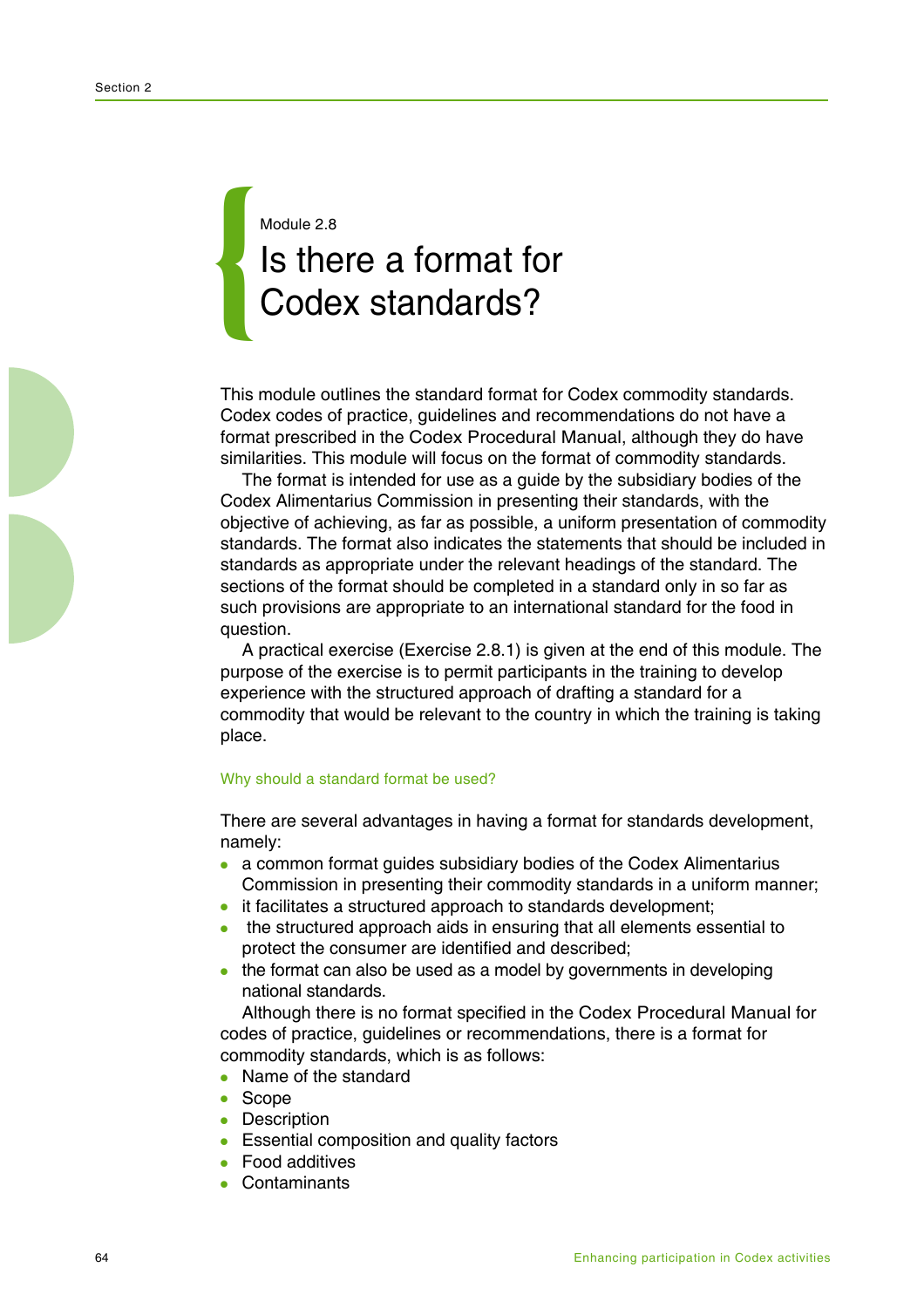- Hygiene
- Weights and measures
- Labelling
- Methods of analysis and sampling

Format for Codex standards

### Name of the standard

The name of the standard should be clear and as concise as possible. It should usually be the common name by which the food covered by the standard is known or, if more than one food is dealt with in the standard, by a generic name covering them all. If a fully informative title is inordinately long, a subtitle may be added.

# Scope

This section should contain a clear, concise statement as to the food or foods to which the standard is applicable, unless this is self-explanatory in the name of the standard. In the case of a general standard covering more than one specific product, the specific products to which the standard applies should be made clear.

# **Description**

This section should contain a definition of the product or products with an indication, where appropriate, of the raw materials from which it is derived and any necessary references to processes of manufacture. It may also include references to types and styles of product and to type of pack. There may also be additional definitions when these are required to clarify the meaning of the standard.

# Essential composition and quality factors

This section should contain all quantitative and other requirements as to composition including, where necessary, identity characteristics, provisions on packing media and requirements as to compulsory and optional ingredients. It should also include quality factors that are essential for the designation, definition or composition of the product concerned. Such factors could include the quality of the raw material, with the objective of protecting the health of the consumer, provisions on taste, odour, colour and texture that may be apprehended by the senses, and basic quality criteria for the finished products, with the object of preventing fraud. This section may refer to tolerances for defects, such as blemishes or imperfect material but, as these factors may not be essential requirements, this information should be contained in a (non-mandatory) appendix to the standard or in another advisory text.

#### Food additives

This section should contain the names of the additives permitted and, where appropriate, the maximum amount permitted in the food. It should be prepared in accordance with guidance given in the Codex Procedural Manual (p. 93), and may take the following form: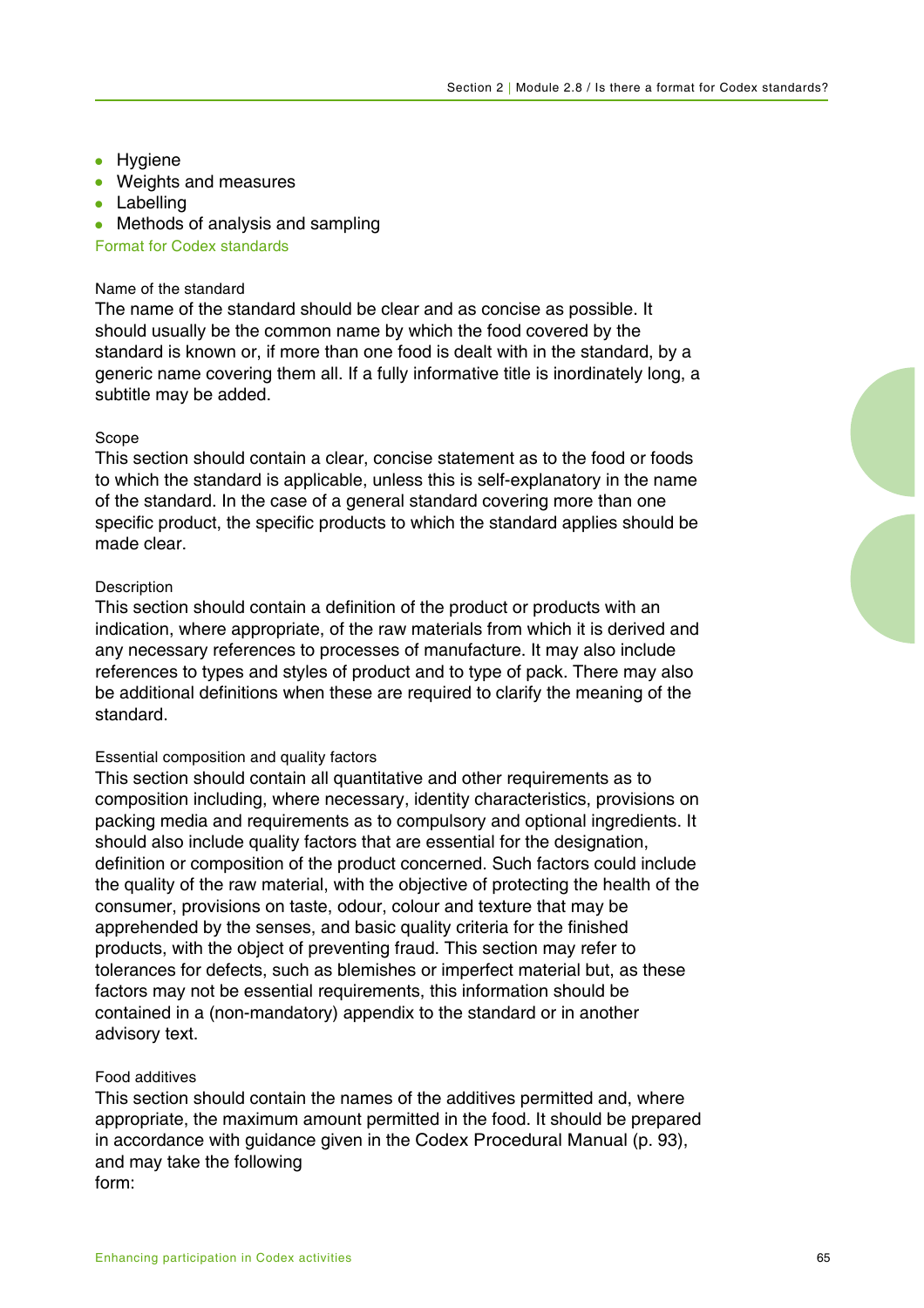The following provisions in respect of food additives and their specifications as contained in section ... of the Codex Alimentarius are subject to endorsement [have been endorsed] by the Codex Committee on Food Additives and Contaminants. This would be followed by a tabulation, viz.:

Name of additive, maximum level (in percentage or mg/kg).

# **Contaminants**

Pesticide residues. Although the Codex Procedural Manual has indicated that this section of a standard should include, by reference, any levels for pesticide residues that have been established by the Codex Alimentarius Commission for the product concerned, the Commission has published maximum limits for pesticide residues separately in Volume 2 of the Codex Alimentarius (see Module 2.9).

Other contaminants. In addition, this section should contain the names of other contaminants and, where appropriate, the maximum level permitted in the food. The text to appear in the standard may take the following form:

The following provisions in respect of contaminants, other than pesticide residues, are subject to endorsement [have been endorsed] by the Codex Committee on Food Additives and Contaminants.

They should follow a tabulation, viz.:

Name of contaminant, maximum level (in percentage or mg/kg).

#### Hygiene

Any specific mandatory hygiene provisions not covered by the General standard on food hygiene but considered necessary should be included in this section. They should be prepared in accordance with the guidance given in the Codex Procedural Manual (p. 95). Reference should also be made to applicable codes of hygienic practice. Any parts of such codes, including in particular any end-product specifications, should be set out in the standard, if it is considered necessary that they should be made mandatory. The following statement should also appear:

The following provisions in respect of the food hygiene of this product are subject to endorsement [have been endorsed] by the Codex Committee on Food Hygiene.

#### Weights and measures

This section should include all provisions, other than labelling provisions, relating to weights and measures, for example, where appropriate, fill of container, weight, measure or count of units determined by an appropriate method of sampling and analysis. Weights and measures should be expressed in SI units. In the case of standards that include provisions for the sale of products in standardized amounts (e.g. multiples of 100 g), SI units should be used, but this would not preclude additional statements in the standards of these standardized amounts in approximately similar amounts in other systems of weights and measures.

#### Labelling

This section should include all the labelling provisions contained in the standard and should be prepared in accordance with the guidance given in the Codex Procedural Manual (p.92). Provisions should be included by reference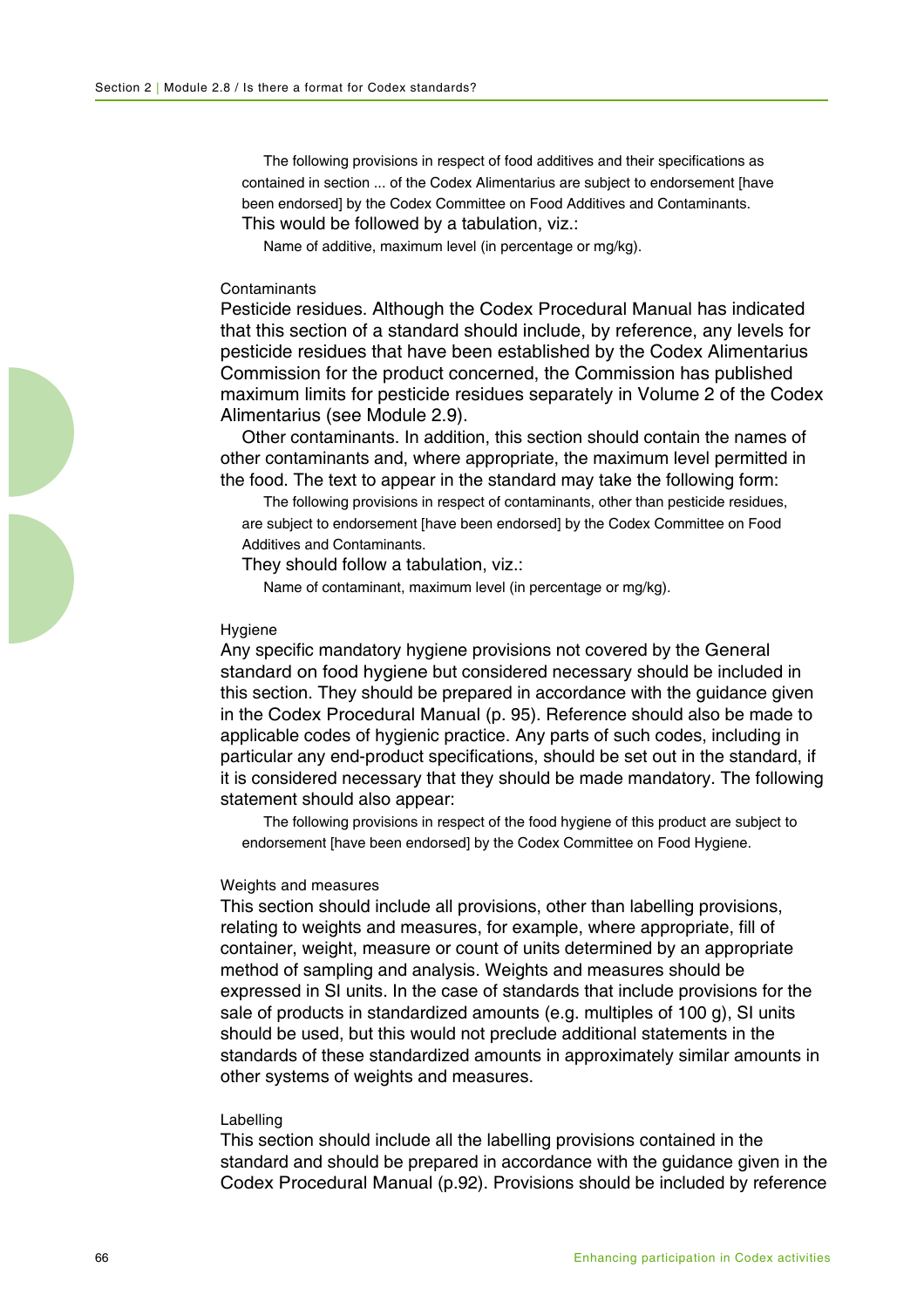to the General standard for the labelling of prepackaged foods. The section may also contain provisions that are exemptions from, additions to, or necessary for the interpretation of the general standard in respect of the product concerned, provided that these can be justified fully. The following statement should also appear:

The following provisions in respect of the labelling of this product are subject to endorsement [have been endorsed] by the Codex Committee on Food Labelling.

# Methods of analysis and sampling

This section should include, either specifically or by reference, all methods of analysis and sampling considered necessary and should be prepared in accordance with the guidance given in the Codex Procedural Manual (p. 96). If two or more methods have been proved to be equivalent by the Codex Committee on Methods of Analysis and Sampling, these could be regarded as alternative and included in this section either specifically or by reference. The following statement should also appear:

The methods of analysis and sampling described hereunder are to be endorsed [have been endorsed] by the Codex Committee on Methods of Analysis and Sampling.

#### Reference material

FAO/WHO. 2004. Codex Alimentarius Commission – Procedural Manual. 14th edition, pp. 88–98. Joint FAO/WHO Food Standards Programme. Rome.

Codex Web site: www.codexalimentarius.net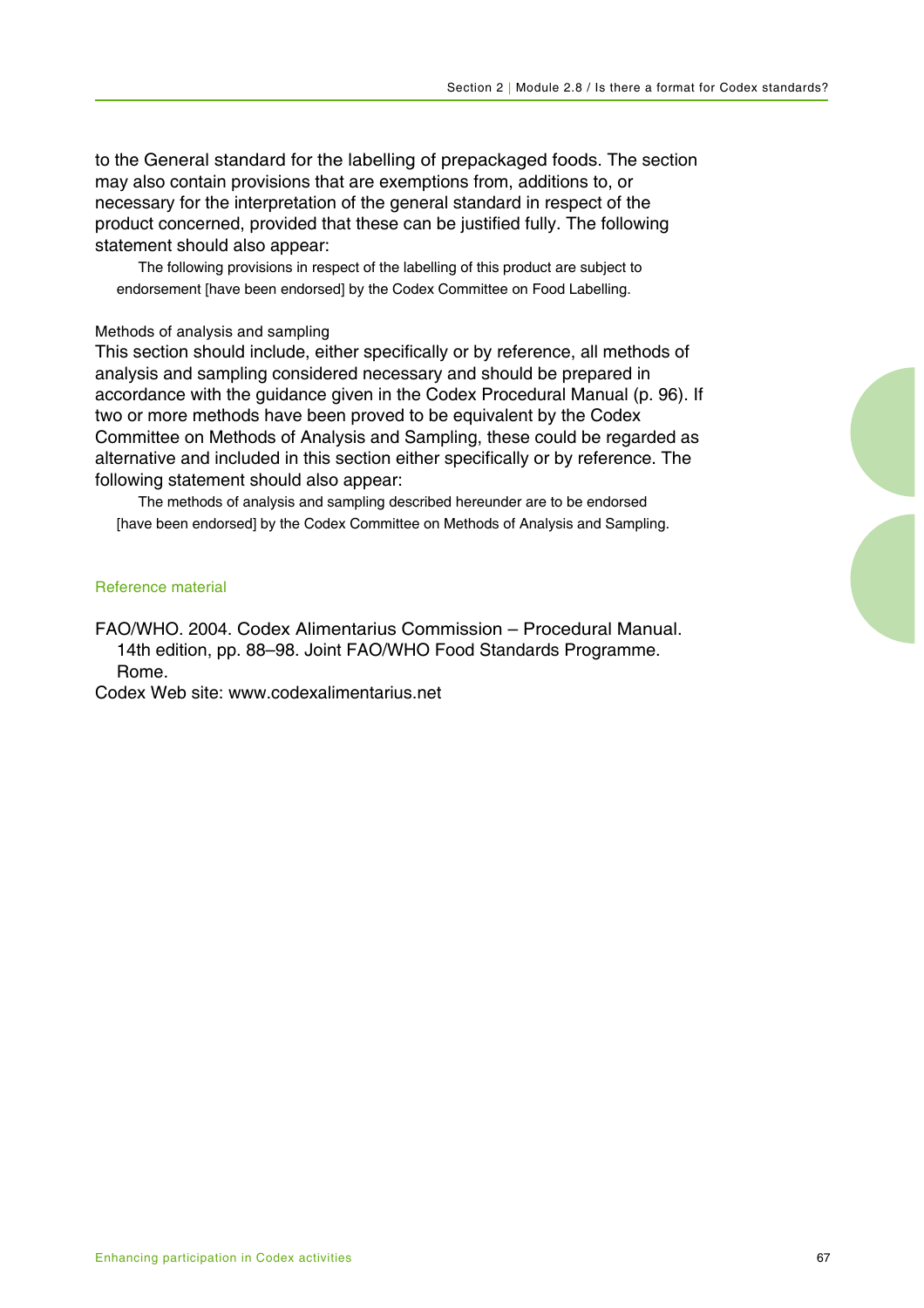# Exercise 2.8.1 | Format for Codex commodity standards

#### Objective

This exercise has two objectives. The first objective is for participants to work through development of a standard, so as to familiarize themselves with the various elements of a standard. This will also facilitate development of a systematic approach to standards development.

The second objective is to provide participants with some experience of the manner in which Codex plenary sessions are conducted when reviewing a draft standard.

#### Method

Participants should be divided into groups of five to six people. The groups will be asked to develop a standard using the Codex format provided in this module. All groups will work on developing a standard for the same commodity. The trainer should select a commodity relevant to the country where the training is being held, preferably one where no national standard has yet been developed.

Each group will provide the trainer with a draft document. Overnight, the trainer will develop a draft standard using elements from the drafts developed by each group. This draft version, which contains elements from each of the groups, will be presented (via overhead projection or a slide presentation) to the

#### plenary the next day.

As the document is systematically reviewed, each group should be encouraged to intervene and comment on the text – either supporting the text or proposing amendments. Each group should only be permitted to intervene once per section, similar to the process for reviewing texts practised by Codex committees. The trainer will act in the role of chairperson, ensuring that each group only intervenes once at the invitation of the chairperson, resolve any dispute on the language of the text, and propose language for the text that will result in consensus.

#### Time allocation

Group work to develop draft standard: 90 minutes.

Plenary review of the trainer's draft: 45 minutes.

#### Outcome

Trainees will be familiar with both the systematic approach to standards development and with the method used by Codex committees, in either plenary sessions or within working groups, to review a draft text.

**.**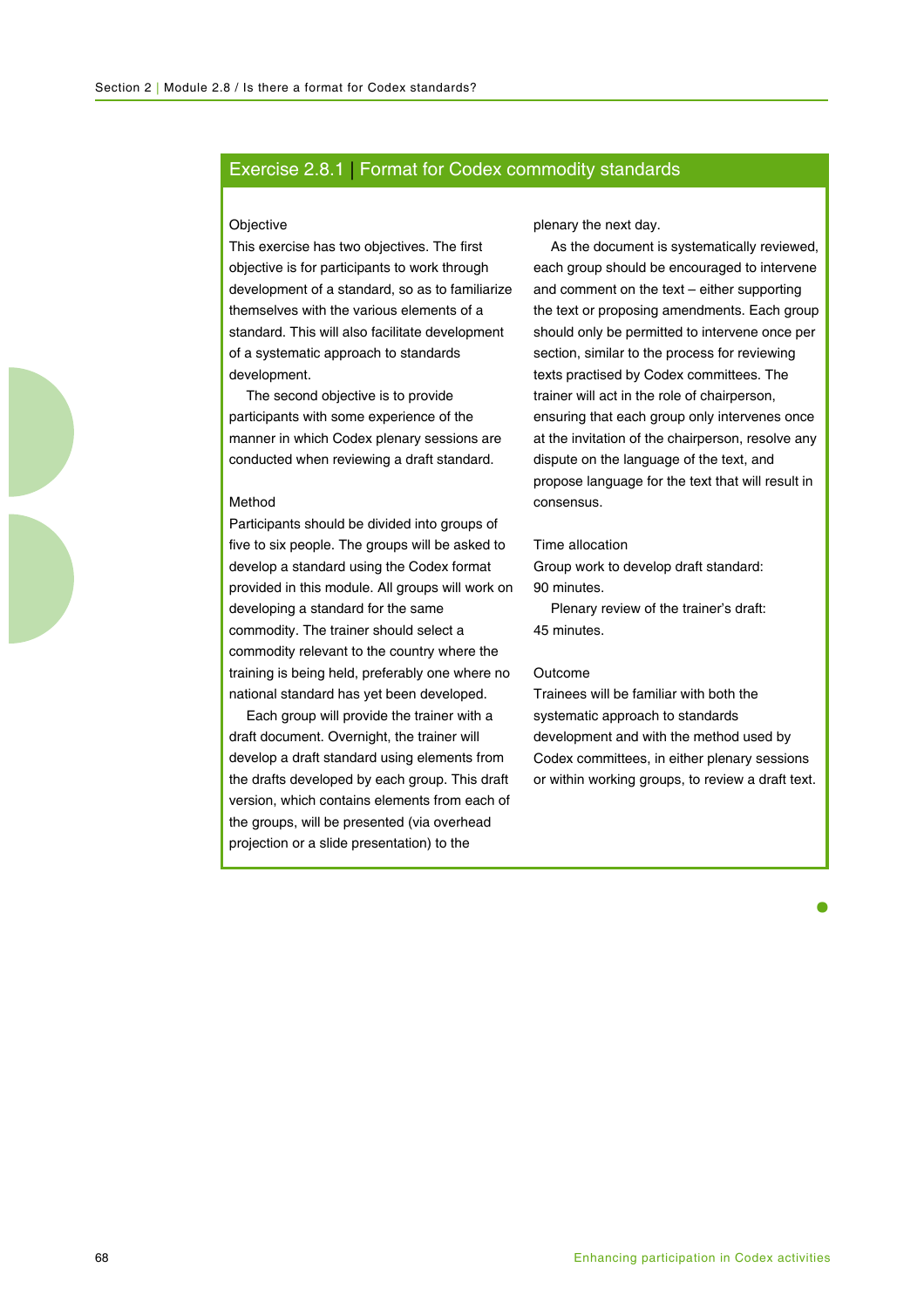# Module 2.9 What is the difference between the Codex Alimentarius Commission **And Solution State State State State State State State State State State State State State State State State State State State State State State State State State State State State State State State State State State Stat**

The purpose of this module is to clarify the difference between the Codex Alimentarius, which is the collection of standards, guidelines and related texts and the Codex Alimentarius Commission, which is the body mandated to develop the texts. This module outlines how the Codex Alimentarius is structured, its scope and purpose, and outlines its organization.

# Purpose and scope of the Codex Alimentarius

The Codex Alimentarius is a collection of internationally adopted food standards and other provisions of an advisory nature presented in a uniform manner to assist in protecting consumers' health and ensuring fair practices in the food trade. The publication of the Codex Alimentarius is intended to guide countries in the elaboration and revision of their food standards in order to promote the harmonization of these standards, and in so doing to facilitate international trade.

The Codex Alimentarius includes standards for all the principal foods, whether processed, semi-processed or raw, for distribution to the consumer. Materials for further processing into foods should be included to the extent necessary to achieve the purposes of the Codex Alimentarius as defined. The Codex Alimentarius includes general provisions in respect of:

- contaminants
- food additives
- food hygiene
- inspection and certification
- labelling and presentation
- methods of analysis and sampling
- pesticide residues
- veterinary drug residues It also includes provisions of an advisory nature in the form of:
- codes of practice
- quidelines
- other recommended measures

## Organization of the Codex Alimentarius

The Codex Alimentarius is organized in 13 volumes. Each volume contains the standards relevant to the volume, which have been adopted by the Codex Alimentarius Commission. Box 2.9.1 shows the structure of the Codex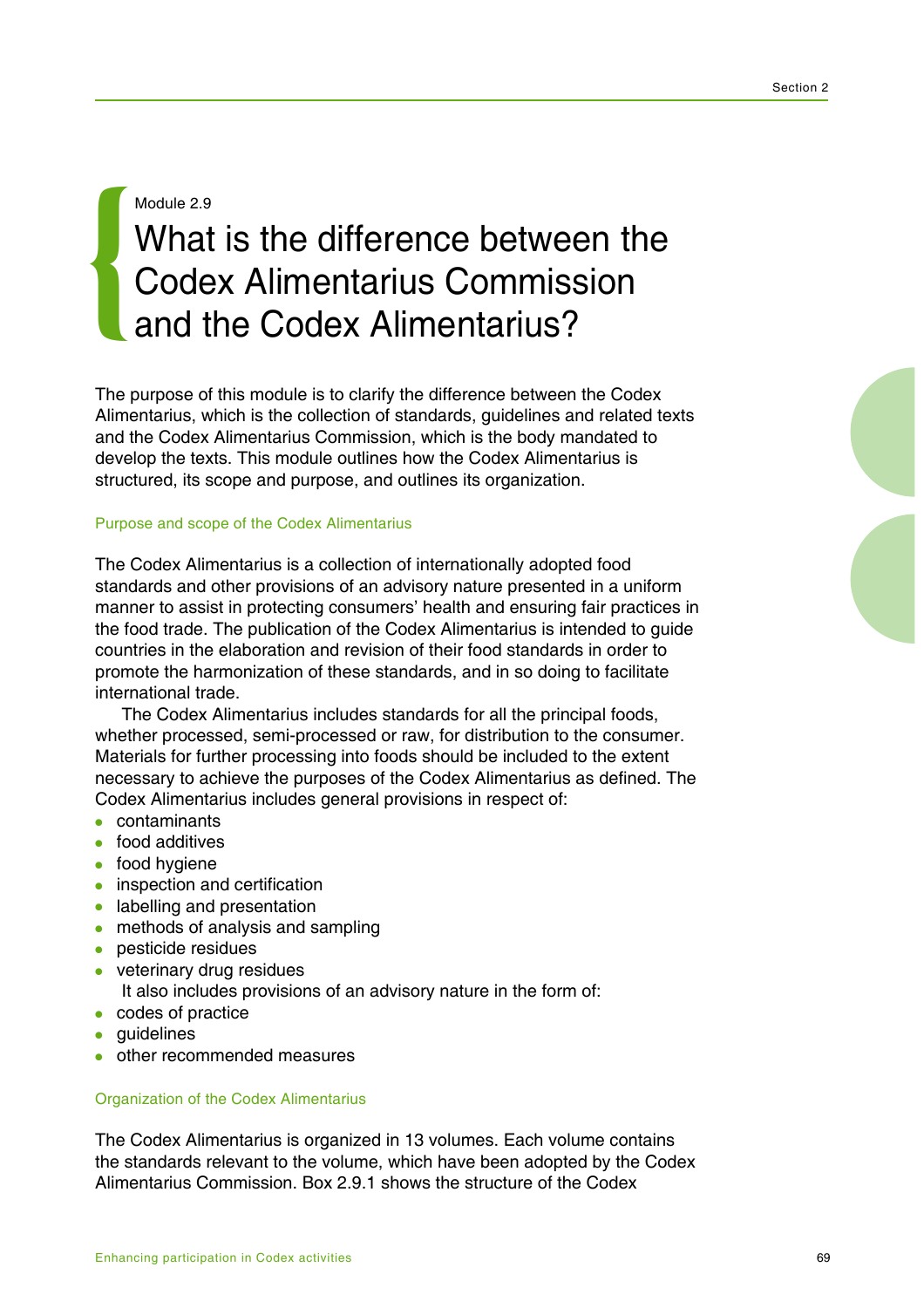# Box 2.9.1 | Structure of the Codex Alimentarius

| Volume         | Subject                                                                   |
|----------------|---------------------------------------------------------------------------|
| 1A             | General requirements                                                      |
| 1B             | General requirements (food hygiene)                                       |
| 2A             | Pesticide residues in foods (general texts)                               |
| 2B             | Pesticide residues in foods (maximum residue limits)                      |
| 3              | Residues of veterinary drugs in foods                                     |
| 4              | Foods for special dietary uses (including foods for infants and children) |
| 5A             | Processed and quick-frozen fruits and vegetables                          |
| 5B             | Fresh fruits and vegetables                                               |
| 6              | <b>Fruit juices</b>                                                       |
| $\overline{7}$ | Cereals, pulses (legumes) and derived products and vegetable proteins     |
| 8              | Fats and oils and related products                                        |
| 9              | Fish and fishery products                                                 |
| 10             | Meat and meat products; soups and broths                                  |
| 11             | Sugars, cocoa products and chocolate and miscellaneous products           |
| 12             | Milk and milk products                                                    |
| 13             | Methods of analysis and sampling                                          |

# **Alimentarius**

# Where can these standards be found?

All the adopted Codex standards, guidelines, codes of practice and recommendations can be found on the Codex Web site (http://www.codexalimentarius.net/standard\_list.asp).

Listings of maximum residue limits for chemical substances used in agricultural production (commonly referred to as "pesticides"), and residue limits for veterinary drugs in foods, are also available on the Codex Web site (www.codexalimentarius.net).

The Codex Contact Points of member countries receive all Codex texts. Printed copies can also be ordered from the Sales and Marketing Group, Publishing Management Service, FAO Information Division, Viale delle Terme di Caracalla, 00100 Rome, Italy,

e-mail: Publications-Sales@fao.org, fax: (+39) 06 57053360.

# Reference material

FAO/WHO. 2005. Understanding the Codex Alimentarius. Revised and updated,

pp. 10–12. Rome. Codex Web site: www.codexalimentarius.net

**.**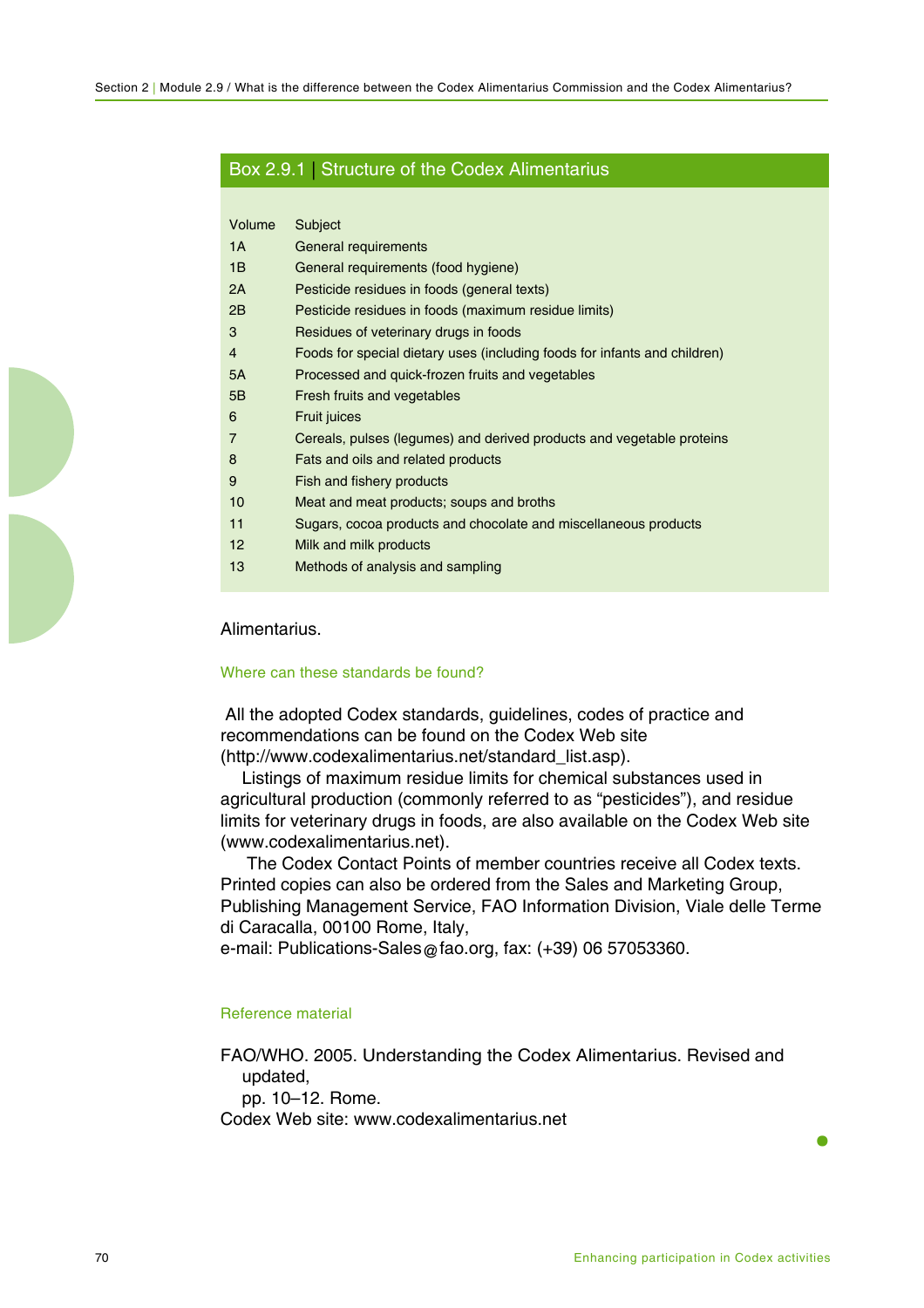# Module 2.10 What is the relationship between<br>Codex standards and WTO?

It is not the intent of this module to turn all students of Codex into trade experts. Its purpose is to identify the two main trade agreements that are relevant to Codex, highlight some of the key features of each, and outline the relationship between Codex and the World Trade Organization (WTO).

It should be noted that not all Members of Codex are Members of WTO. Codex is an organization focused on developing international food standards. WTO is a trade organization mandated to facilitate trade, not a standardsetting organization. WTO came into being as a result of the outcomes of the General Agreement on Tariffs and Trade (GATT) Uruguay Round of Talks that were signed in Marrakesh (Morocco) on 15 April 1994.

# Trade agreements of significance in Codex work

The two WTO agreements of most significance for international food trade are the Agreement on the Application of Sanitary and Phytosanitary Measures (commonly referred to as the SPS Agreement) and the Agreement on Technical Barriers to Trade, known as the TBT Agreement. The SPS Agreement is concerned with measures applied to protect human, animal and plant health. The TBT Agreement refers to technical regulations and conformity assessment procedures and applies to all commodities, not just food.

# Rights of Members under the SPS Agreement

The SPS Agreement states that Members are entitled to establish their own appropriate level of sanitary and phytosanitary protection provided such measures are not inconsistent with the provisions of the agreement. Sanitary and phytosanitary measures must be science-based, and should not represent an unnecessary or disguised restriction on trade. Members are encouraged to use international standards where they exist, but may impose more stringent measures if required to achieve their appropriate level of protection provided there is scientific justification. Members may be required to justify a stringent measure that results in a barrier to trade.

The SPS Agreement covers all relevant laws, decrees, regulations; testing, inspection, certification and approval procedures; and packaging and labelling requirements

directly related to food safety. Examples of SPS measures include: (i) inspection of products for microbiological contaminants; (ii) mandating a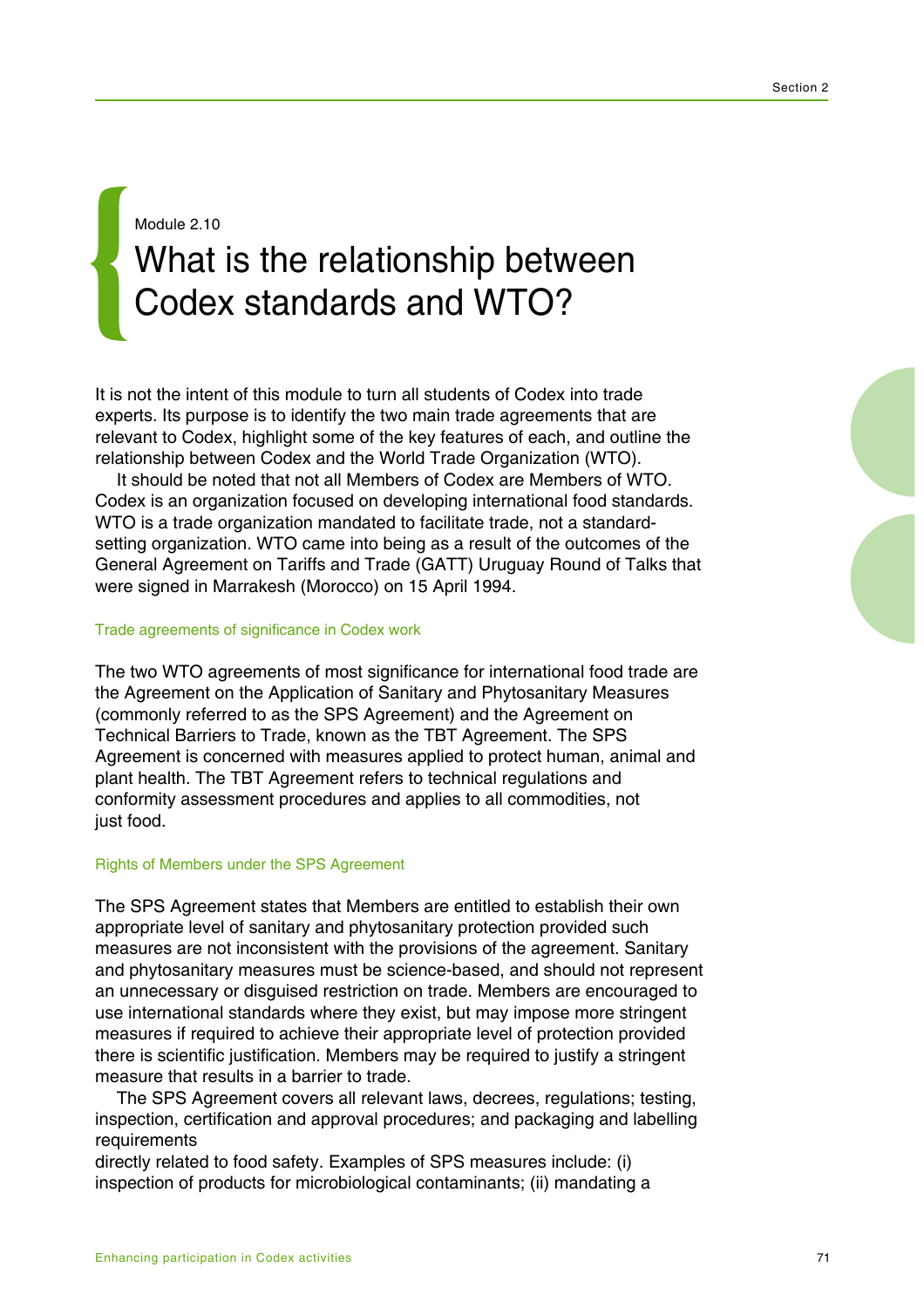specific fumigation treatment for products; and (iii) setting maximum allowable levels of pesticide residues in food.

#### Obligations of Members under the SPS Agreement

Members are required to base their national measures on international standards and an assessment, as appropriate to the circumstances, of the risks to human, animal or plant life or health. SPS measures should be applied only to the extent necessary to protect human, animal or plant life or health. The measures should be applied equally to domestic and imported products so as not to discriminate unjustifiably against foreign sources of supply. Members are also required to participate in the relevant international standards organizations to the extent possible.

Members are expected to promote the review and development of international standards and to accept the SPS measures of other members as equivalent, even if such measures differ from their own, where it is demonstrated that those measures achieve their appropriate level of protection.

# Relationship between Codex standards and the SPS Agreement

The SPS Agreement identifies standards, guidelines and recommendations adopted by the Codex Alimentarius Commission as the international benchmark for food safety. National regulations consistent with Codex standards are deemed to meet the requirements of the SPS Agreement, i.e. they do not have to be justified. Members of WTO should base their food safety standards on the standards of the Codex Alimentarius Commission, keeping in mind the right of WTO Members to establish their appropriate level of protection. In other words, WTO Members may implement standards that are more stringent than those of the Codex Alimentarius Commission, provided there is scientific justification that the more stringent measure is required to achieve their appropriate level of protection. In doing so, WTO Members must have scientific justification for such variations, as well as being able to demonstrate that the action taken was based on an assessment of risk.

For the purposes of the SPS Agreement, WTO does not differentiate between standards, guidelines and recommendations elaborated by Codex. They all have the same status under WTO. For food safety, the SPS Agreement refers to standards developed by Codex in the following areas:

- codes and guidelines of hygienic practices
- contaminants
- food additives
- methods of analysis and sampling
- veterinary drug and pesticide residues

Again, it is important to remember that not all Members of Codex are Members of WTO. Although Codex standards are referred to by WTO, Codex does not establish food standards for WTO. It establishes food standards for the use of its (Codex) Member countries. The direction of the Forty-fifth Session of the Codex Executive Committee should be followed, i.e. "… the

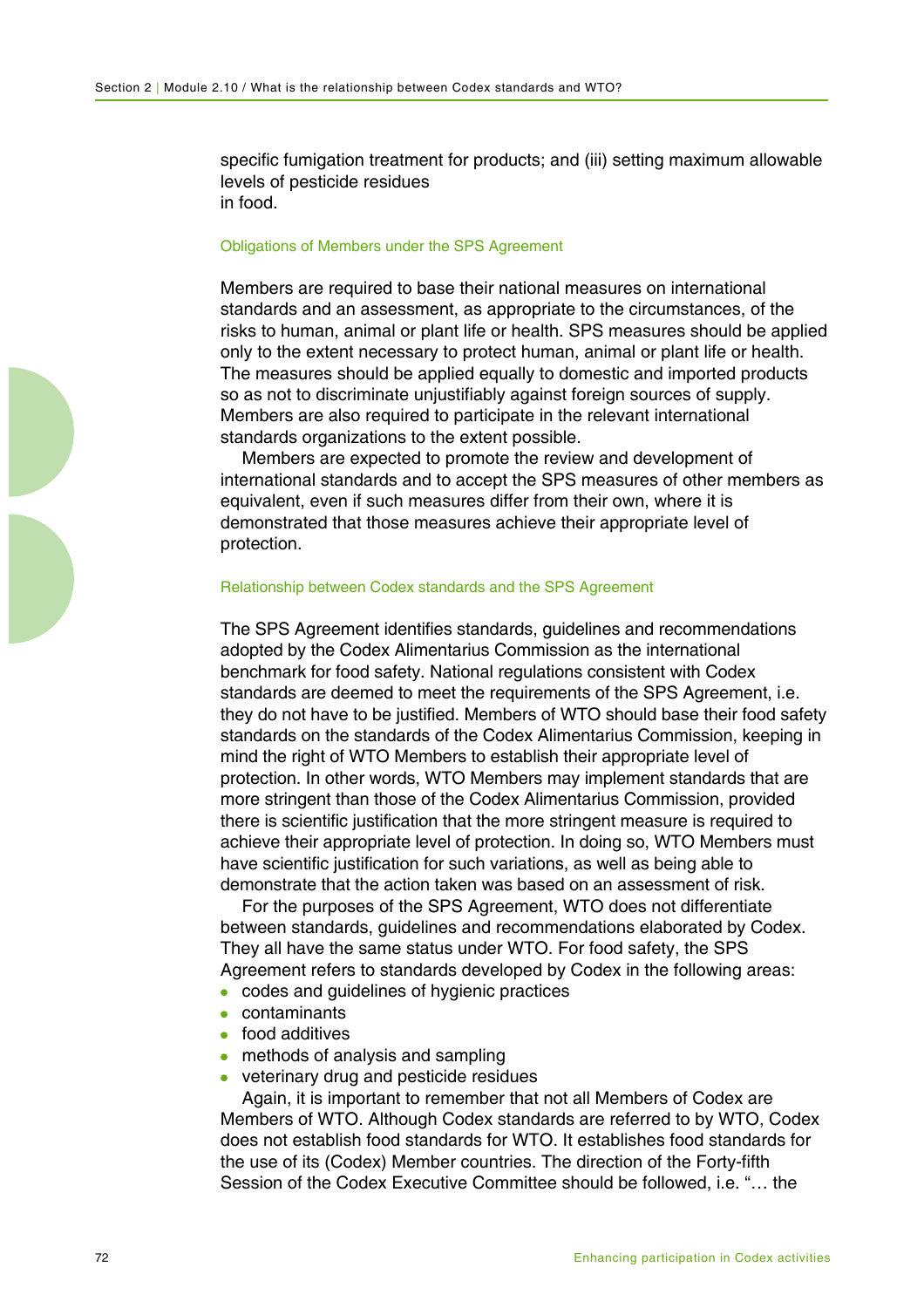work of Codex should move forward without concern arising from misunderstandings or misinterpretations as to how Codex standards and related texts might be used".

# The TBT Agreement

The TBT Agreement covers a large number of technical regulations and standards that are adopted for protecting human safety or health. Numerous examples of these can be provided. For example, national regulations requiring motor vehicles to be equipped with seat belts to minimize injury in the event of an accident, or that sockets be manufactured in a manner to prevent the user from electric shocks, fall under the first category. A common example of regulations whose objective is to protect human health is the labelling of cigarettes indicating that they are harmful to health.

Most of the regulations falling under the TBT Agreement aim to protect consumers through information, mainly in the form of labelling requirements, and to promote fair trade practices. Other regulations include classification and definition, essential composition and quality factors, packaging requirements and measurements (size, weight, etc.), so as to avoid deceptive practices.

# Similarities between the SPS and TBT Agreements

Regulations that address microbiological contamination of food, or set allowable levels of pesticide or veterinary drug residues, or identify permitted food additives, by definition fall under the SPS Agreement. Some packaging and labelling requirements, if directly related to the safety of the food, are also subject to the SPS Agreement.

The TBT Agreement seeks to ensure that technical regulations and standards, including packaging, marking and labelling requirements, and analytical procedures for assessing conformity with technical regulations and standards, do not create unnecessary obstacles to trade. An illustrative example of the SPS and TBT measures that can apply to a food item is given in Box 2.10.1.

It is noteworthy that the SPS and TBT Agreements both acknowledge the importance of harmonizing standards internationally so as to minimize or eliminate the risk of sanitary, phytosanitary and other technical standards becoming barriers to trade.

The TBT Agreement covers all technical regulations, voluntary standards and the procedures to ensure that these are met (conformity assessment procedures), except when these are sanitary or phytosanitary measures as defined by the SPS Agreement. It is thus not only the type of measure that determines whether it is covered by the TBT Agreement, but the purpose of the measure that is relevant in determining whether a measure is subject to the SPS Agreement. For this purpose Annex A of the TBT Agreement defines a technical regulation as follows:

A document which lays down product characteristics or their related processes and production methods, including the applicable administrative provisions, with which compliance is mandatory. It may also include or deal exclusively with terminology,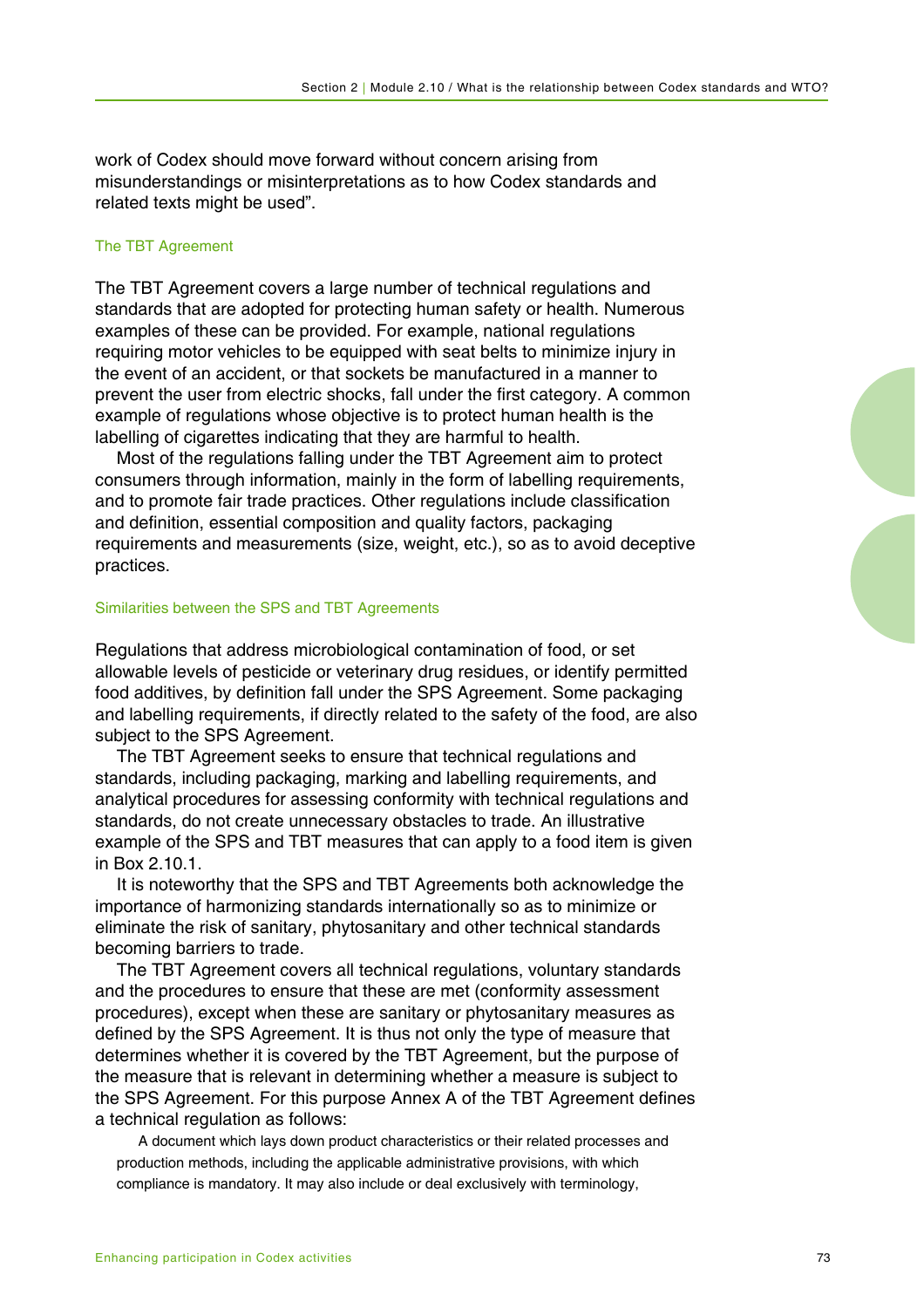symbols, packaging, marking or labelling requirements as they apply to a product, process or production method.

#### Differences between the SPS and TBT Agreements

The two Agreements have some common elements, including basic obligations for non-discrimination and similar requirements for the advance notification of proposed measures, and the creation of "enquiry points". However, many of the substantive rules are different. For example, both Agreements encourage the use of international standards. However, under the SPS Agreement the only justification for not using such standards for food safety and animal/plant health protection is scientific argument resulting from an assessment of the potential health risks. In contrast, under the TBT Agreement governments may decide that international standards are not appropriate for other reasons, including fundamental technological problems or geographical factors.

TBT measures could cover any subject, from car safety to energy-saving devices, to the shape of food cartons. To give some examples pertaining to human health, TBT measures could include pharmaceutical restrictions, or the labelling of cigarettes. Most measures related to human disease control are under the TBT Agreement, unless they concern diseases that are carried by plants or animals (such as rabies). In terms of food, labelling requirements, quality and packaging regulations are generally not considered to be sanitary or phytosanitary measures and hence are normally subject to the TBT



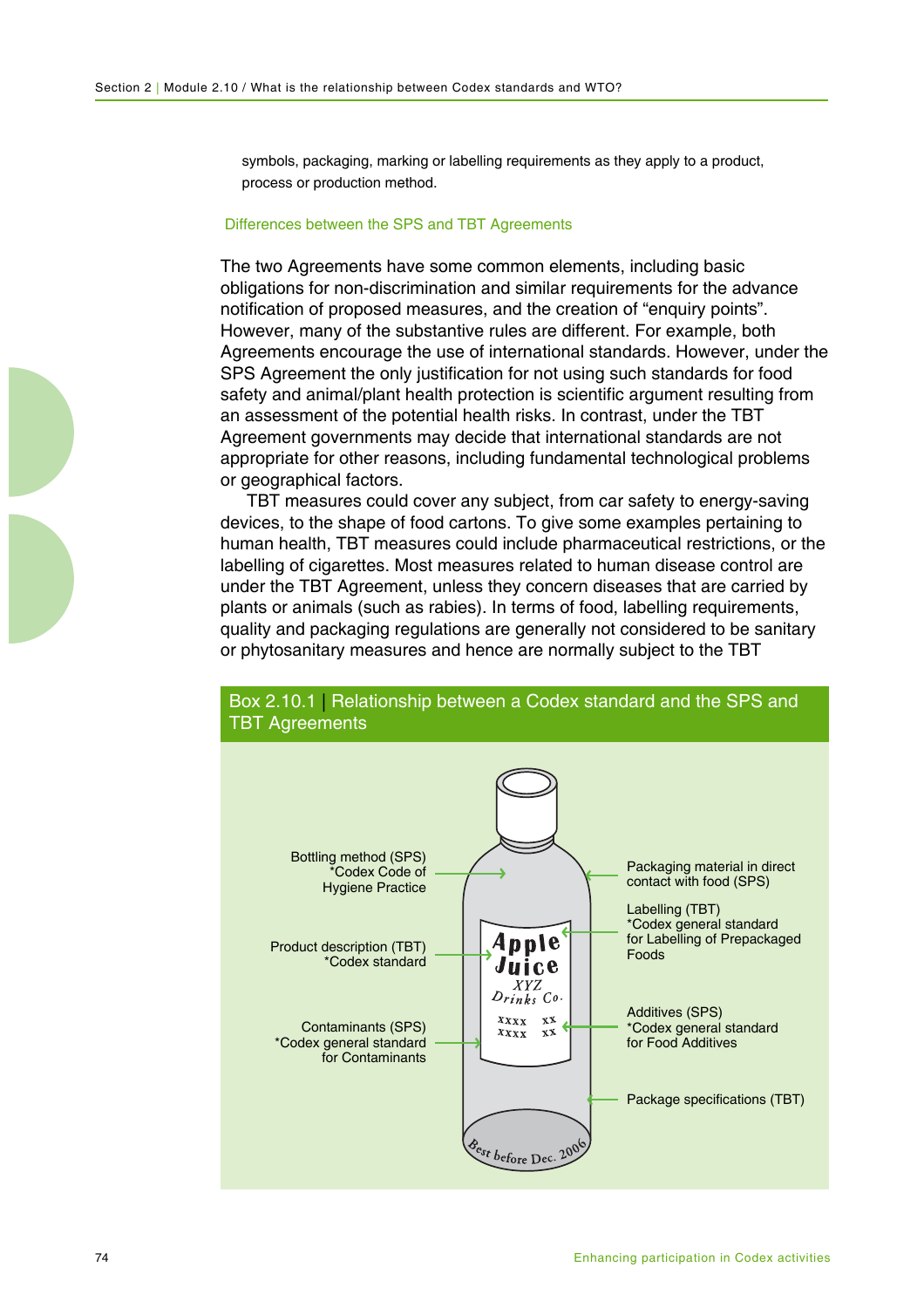# Agreement.

Also, sanitary and phytosanitary measures may be imposed only to the extent necessary to protect human, animal or plant health, on the basis of scientific information. Governments may, however, introduce TBT regulations when necessary to meet a number of objectives, such as national security or the prevention of deceptive practices. Because the obligations that governments have accepted are different under the two Agreements, it is important to know whether a measure is a sanitary or phytosanitary measure, or a measure subject to the TBT Agreement.

#### Codex since the creation of WTO

Considerable interest in the Commission's activities has been stimulated by the specific recognition of Codex standards, guidelines and recommendations within the SPS Agreement, as well as the importance assumed by Codex standards in the Technical regulations and standards provisions contained in Article 2 of the TBT Agreement. Consequently, attendance at Codex meetings, especially by developing countries, has markedly increased. This is a welcome development, particularly since both Agreements direct Members, within the limits of their resources, "to play a full part" in the work of international standards organizations and their subsidiaries.

The adoption of Codex standards as scientifically justified norms for the purpose of the SPS and TBT Agreements is of immense significance. The standards have become an integral part of the legal framework within which international trade is being facilitated through harmonization. Already, they have been used as the benchmark in international trade disputes, and it is expected that they will be used increasingly in this regard.

#### Why does WTO refer to Codex standards as benchmarks for food safety?

A fundamental premise of all Codex standards is that they are based on science. The first principle on Codex decision-making states: "The food standards, guidelines and other recommendations of Codex Alimentarius shall be based on the principle of sound scientific analysis and evidence, involving a thorough review of all relevant information, in order that the standards assure the quality and safety of the food supply."

Codex has also adopted statements of principle relating to the role of food safety risk assessment. The first principle states that "health and safety aspects of Codex decisions and recommendations should be based on a risk assessment, as appropriate to the circumstances". The second principle states that "food safety risk assessment should be soundly based on science, should incorporate the four steps of the risk assessment process, and should be documented in a transparent manner".

As WTO Members are obligated to base their SPS measures on an assessment of the risk taking into account all available scientific information, the usefulness of Codex standards to the WTO/SPS Agreement is evident. It is adherence to this principle of science-based standards that provides the rationale for WTO to make reference to Codex standards.